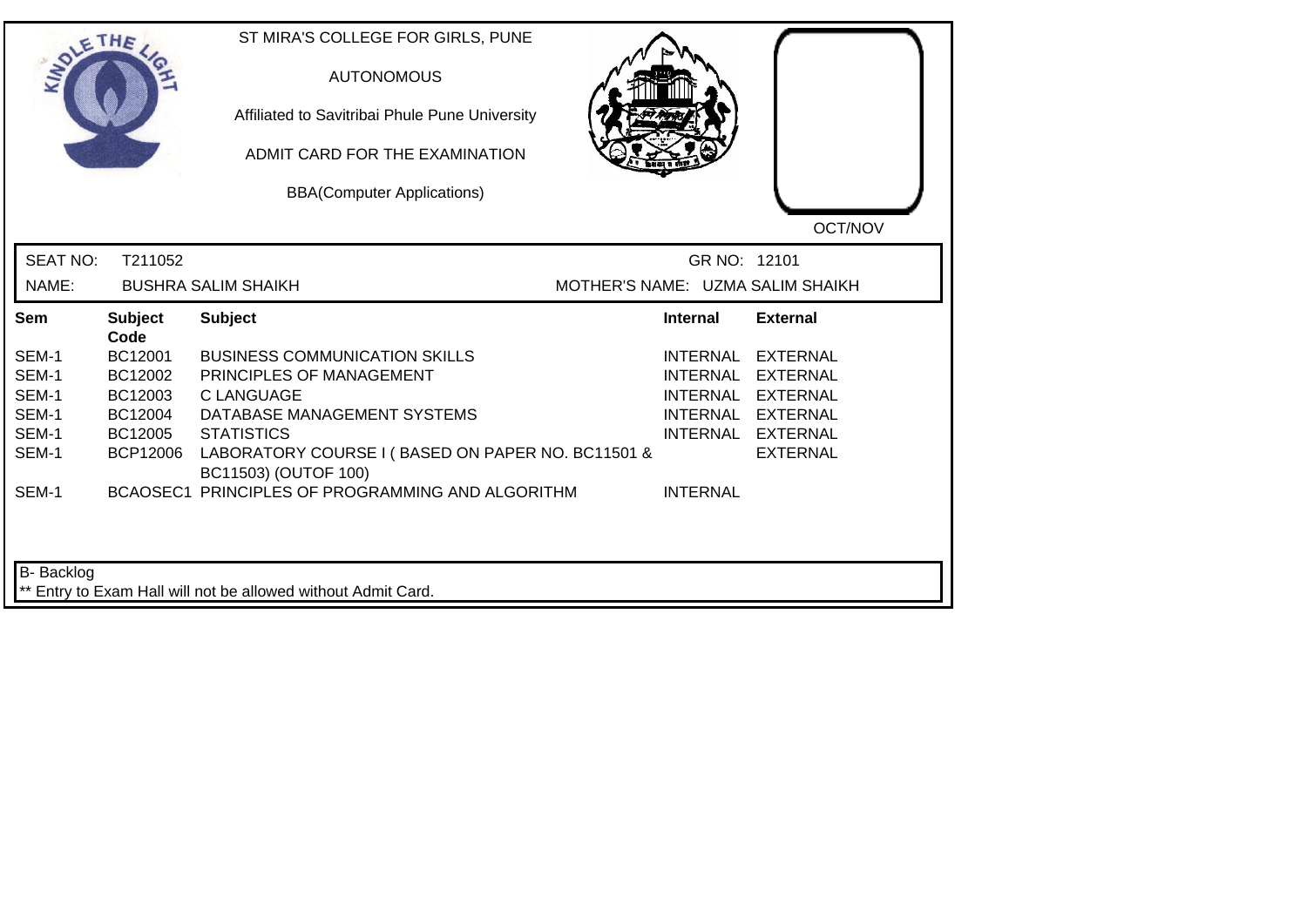| <b>SIDLE</b>    | THE                    | ST MIRA'S COLLEGE FOR GIRLS, PUNE<br><b>AUTONOMOUS</b><br>Affiliated to Savitribai Phule Pune University<br>ADMIT CARD FOR THE EXAMINATION<br><b>BBA(Computer Applications)</b> |                 | OCT/NOV                       |
|-----------------|------------------------|---------------------------------------------------------------------------------------------------------------------------------------------------------------------------------|-----------------|-------------------------------|
| <b>SEAT NO:</b> | T211044                |                                                                                                                                                                                 | GR NO: 12102    |                               |
| NAME:           |                        | <b>MEHEK QAMAR KHAN</b>                                                                                                                                                         |                 | MOTHER'S NAME: ALESHIA Q KHAN |
| Sem             | <b>Subject</b><br>Code | <b>Subject</b>                                                                                                                                                                  | <b>Internal</b> | <b>External</b>               |
| SEM-1           | BC12001                | <b>BUSINESS COMMUNICATION SKILLS</b>                                                                                                                                            | <b>INTERNAL</b> | <b>EXTERNAL</b>               |
| SEM-1           | BC12002                | PRINCIPLES OF MANAGEMENT                                                                                                                                                        | <b>INTERNAL</b> | <b>EXTERNAL</b>               |
| SEM-1           | BC12003                | <b>C LANGUAGE</b>                                                                                                                                                               | <b>INTERNAL</b> | EXTERNAL                      |
| SEM-1           | BC12004                | DATABASE MANAGEMENT SYSTEMS                                                                                                                                                     |                 | INTERNAL EXTERNAL             |
| SEM-1           | BC12005                | <b>STATISTICS</b>                                                                                                                                                               |                 | INTERNAL EXTERNAL             |
| SEM-1           | BCP12006               | LABORATORY COURSE I (BASED ON PAPER NO. BC11501 &<br>BC11503) (OUTOF 100)                                                                                                       |                 | <b>EXTERNAL</b>               |
| SEM-1           |                        | BCAOSEC1 PRINCIPLES OF PROGRAMMING AND ALGORITHM                                                                                                                                | <b>INTERNAL</b> |                               |
| B- Backlog      |                        | ** Entry to Exam Hall will not be allowed without Admit Card.                                                                                                                   |                 |                               |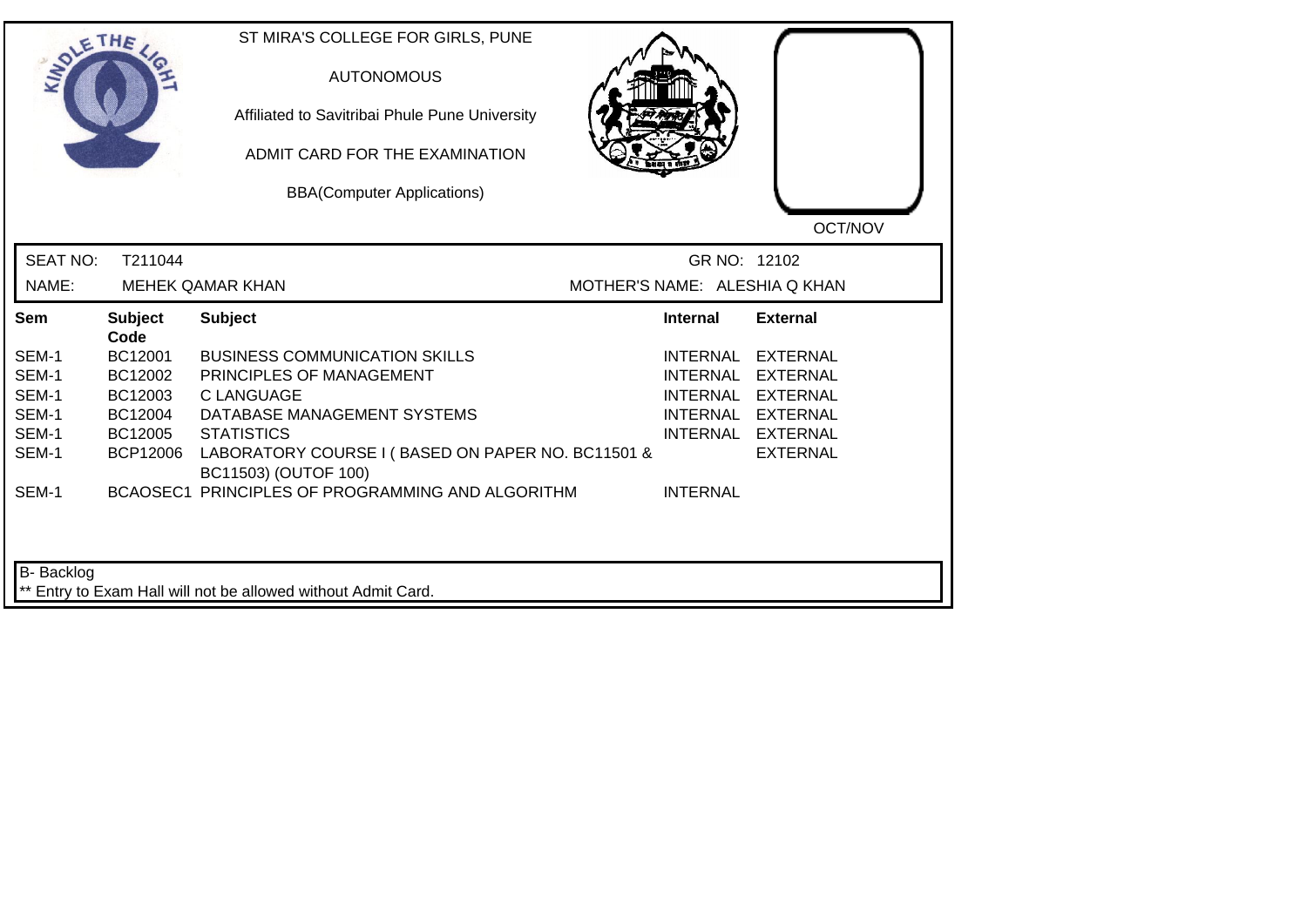| <b>LANDLE</b>   | THE                    | ST MIRA'S COLLEGE FOR GIRLS, PUNE<br><b>AUTONOMOUS</b><br>Affiliated to Savitribai Phule Pune University<br>ADMIT CARD FOR THE EXAMINATION<br><b>BBA(Computer Applications)</b> |                         | OCT/NOV           |
|-----------------|------------------------|---------------------------------------------------------------------------------------------------------------------------------------------------------------------------------|-------------------------|-------------------|
| <b>SEAT NO:</b> | T211024                |                                                                                                                                                                                 | GR NO: 12103            |                   |
| NAME:           |                        | KAHAR SONAL ANUJMANGAL                                                                                                                                                          | MOTHER'S NAME: SANGEETA |                   |
| Sem             | <b>Subject</b><br>Code | <b>Subject</b>                                                                                                                                                                  | Internal                | <b>External</b>   |
| SEM-1           | BC12001                | <b>BUSINESS COMMUNICATION SKILLS</b>                                                                                                                                            | INTERNAL                | <b>EXTERNAL</b>   |
| SEM-1           | BC12002                | PRINCIPLES OF MANAGEMENT                                                                                                                                                        | <b>INTERNAL</b>         | <b>EXTERNAL</b>   |
| SEM-1           | BC12003                | C LANGUAGE                                                                                                                                                                      | <b>INTERNAL</b>         | EXTERNAL          |
| SEM-1           | BC12004                | DATABASE MANAGEMENT SYSTEMS                                                                                                                                                     |                         | INTERNAL EXTERNAL |
| SEM-1           | BC12005                | <b>STATISTICS</b>                                                                                                                                                               |                         | INTERNAL EXTERNAL |
| SEM-1           | <b>BCP12006</b>        | LABORATORY COURSE I (BASED ON PAPER NO. BC11501 &<br>BC11503) (OUTOF 100)                                                                                                       |                         | <b>EXTERNAL</b>   |
| SEM-1           |                        | BCAOSEC1 PRINCIPLES OF PROGRAMMING AND ALGORITHM                                                                                                                                | <b>INTERNAL</b>         |                   |
| B- Backlog      |                        | ** Entry to Exam Hall will not be allowed without Admit Card.                                                                                                                   |                         |                   |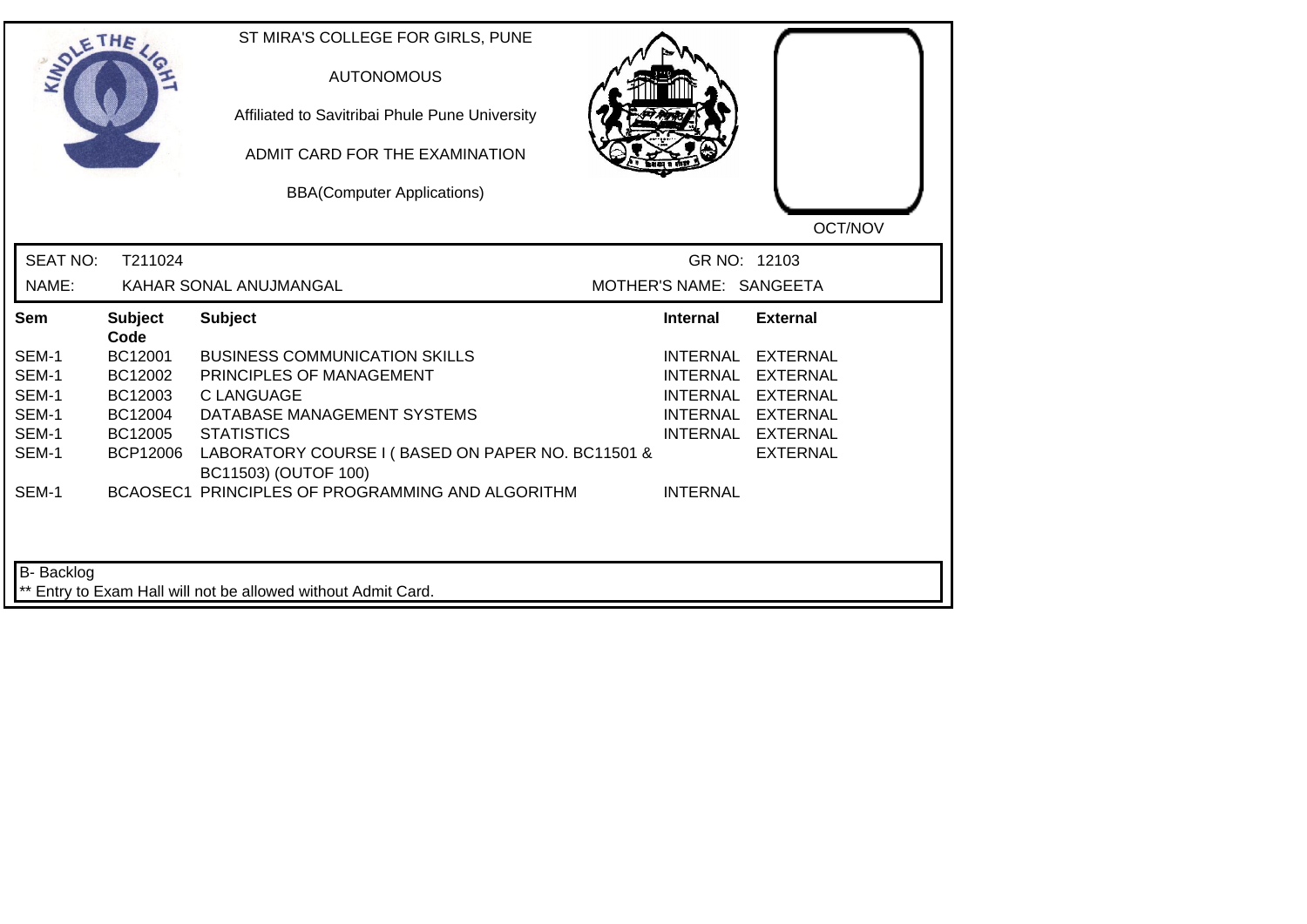| SOLETHE.        |                        | ST MIRA'S COLLEGE FOR GIRLS, PUNE<br><b>AUTONOMOUS</b><br>Affiliated to Savitribai Phule Pune University<br>ADMIT CARD FOR THE EXAMINATION<br><b>BBA(Computer Applications)</b> |                       | OCT/NOV           |
|-----------------|------------------------|---------------------------------------------------------------------------------------------------------------------------------------------------------------------------------|-----------------------|-------------------|
| <b>SEAT NO:</b> | T211031                |                                                                                                                                                                                 | GR NO: 12104          |                   |
| NAME:           |                        | <b>LAKADE PREETI PRAFULLA</b>                                                                                                                                                   | MOTHER'S NAME: TRUPTI |                   |
| Sem             | <b>Subject</b><br>Code | <b>Subject</b>                                                                                                                                                                  | <b>Internal</b>       | <b>External</b>   |
| SEM-1           | BC12001                | <b>BUSINESS COMMUNICATION SKILLS</b>                                                                                                                                            | <b>INTERNAL</b>       | <b>EXTERNAL</b>   |
| SEM-1           | BC12002                | PRINCIPLES OF MANAGEMENT                                                                                                                                                        | <b>INTERNAL</b>       | <b>EXTERNAL</b>   |
| SEM-1           | BC12003                | <b>C LANGUAGE</b>                                                                                                                                                               | <b>INTERNAL</b>       | <b>EXTERNAL</b>   |
| SEM-1           | BC12004                | DATABASE MANAGEMENT SYSTEMS                                                                                                                                                     |                       | INTERNAL EXTERNAL |
| SEM-1           | BC12005                | <b>STATISTICS</b>                                                                                                                                                               |                       | INTERNAL EXTERNAL |
| SEM-1           | <b>BCP12006</b>        | LABORATORY COURSE I (BASED ON PAPER NO. BC11501 &<br>BC11503) (OUTOF 100)                                                                                                       |                       | <b>EXTERNAL</b>   |
| SEM-1           |                        | BCAOSEC1 PRINCIPLES OF PROGRAMMING AND ALGORITHM                                                                                                                                | <b>INTERNAL</b>       |                   |
| B- Backlog      |                        | ** Entry to Exam Hall will not be allowed without Admit Card.                                                                                                                   |                       |                   |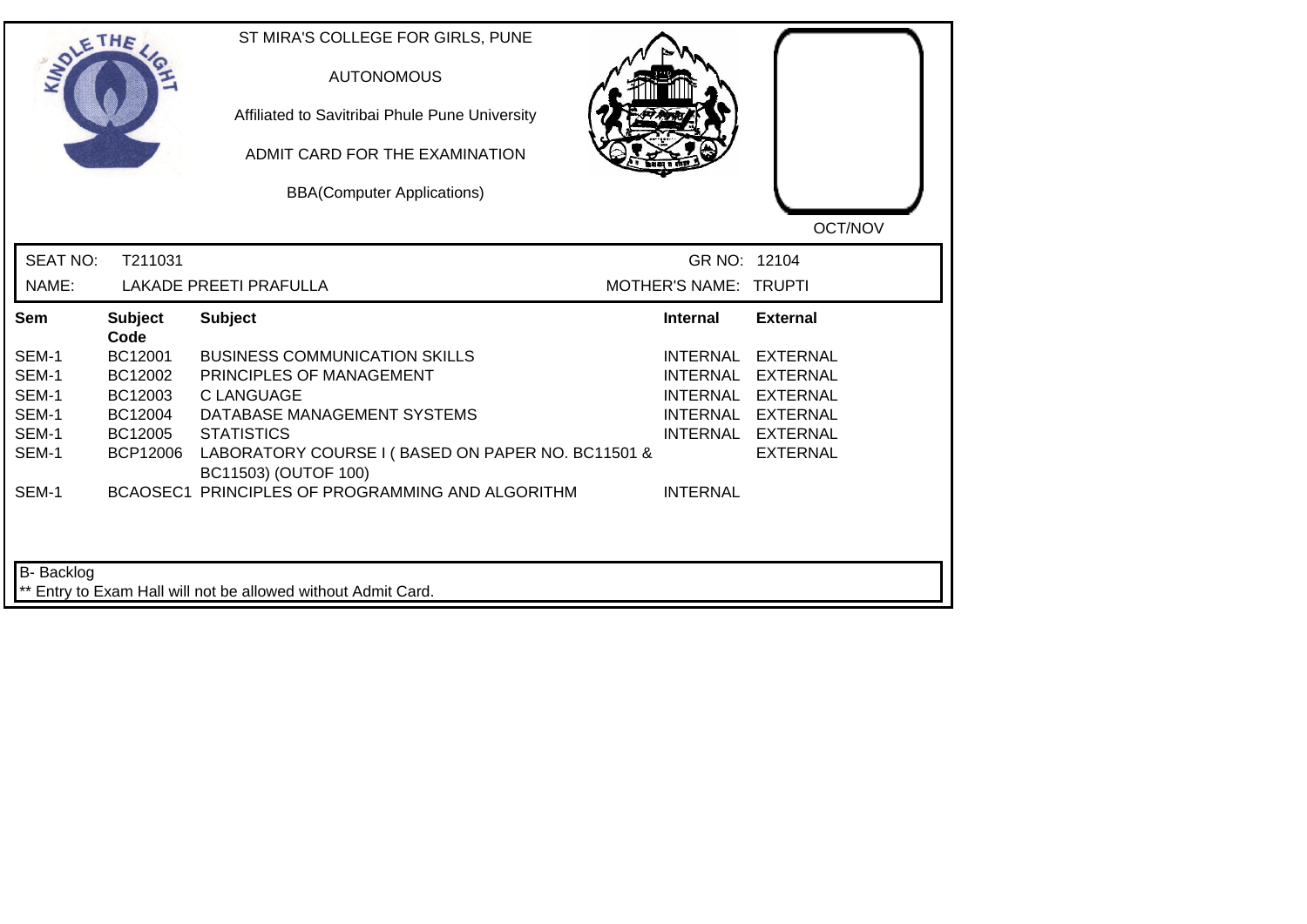|                 | THE                    | ST MIRA'S COLLEGE FOR GIRLS, PUNE<br><b>AUTONOMOUS</b><br>Affiliated to Savitribai Phule Pune University<br>ADMIT CARD FOR THE EXAMINATION<br><b>BBA(Computer Applications)</b> |                           | OCT/NOV           |
|-----------------|------------------------|---------------------------------------------------------------------------------------------------------------------------------------------------------------------------------|---------------------------|-------------------|
| <b>SEAT NO:</b> | T211022                |                                                                                                                                                                                 | GR NO: 12106              |                   |
| NAME:           |                        | <b>KRISHNA PRIYA K DAS</b>                                                                                                                                                      | MOTHER'S NAME: LATHIKA VP |                   |
| Sem             | <b>Subject</b><br>Code | <b>Subject</b>                                                                                                                                                                  | <b>Internal</b>           | <b>External</b>   |
| SEM-1           | BC12001                | <b>BUSINESS COMMUNICATION SKILLS</b>                                                                                                                                            | INTERNAL                  | EXTERNAL          |
| SEM-1           | BC12002                | PRINCIPLES OF MANAGEMENT                                                                                                                                                        | INTERNAL                  | EXTERNAL          |
| SEM-1           | BC12003                | <b>CLANGUAGE</b>                                                                                                                                                                |                           | INTERNAL EXTERNAL |
| SEM-1           | BC12004                | DATABASE MANAGEMENT SYSTEMS                                                                                                                                                     |                           | INTERNAL EXTERNAL |
| SEM-1           | BC12005                | <b>STATISTICS</b>                                                                                                                                                               |                           | INTERNAL EXTERNAL |
| SEM-1           | <b>BCP12006</b>        | LABORATORY COURSE I (BASED ON PAPER NO. BC11501 &<br>BC11503) (OUTOF 100)                                                                                                       |                           | <b>EXTERNAL</b>   |
| SEM-1           |                        | BCAOSEC1 PRINCIPLES OF PROGRAMMING AND ALGORITHM                                                                                                                                | <b>INTERNAL</b>           |                   |
| B- Backlog      |                        | ** Entry to Exam Hall will not be allowed without Admit Card.                                                                                                                   |                           |                   |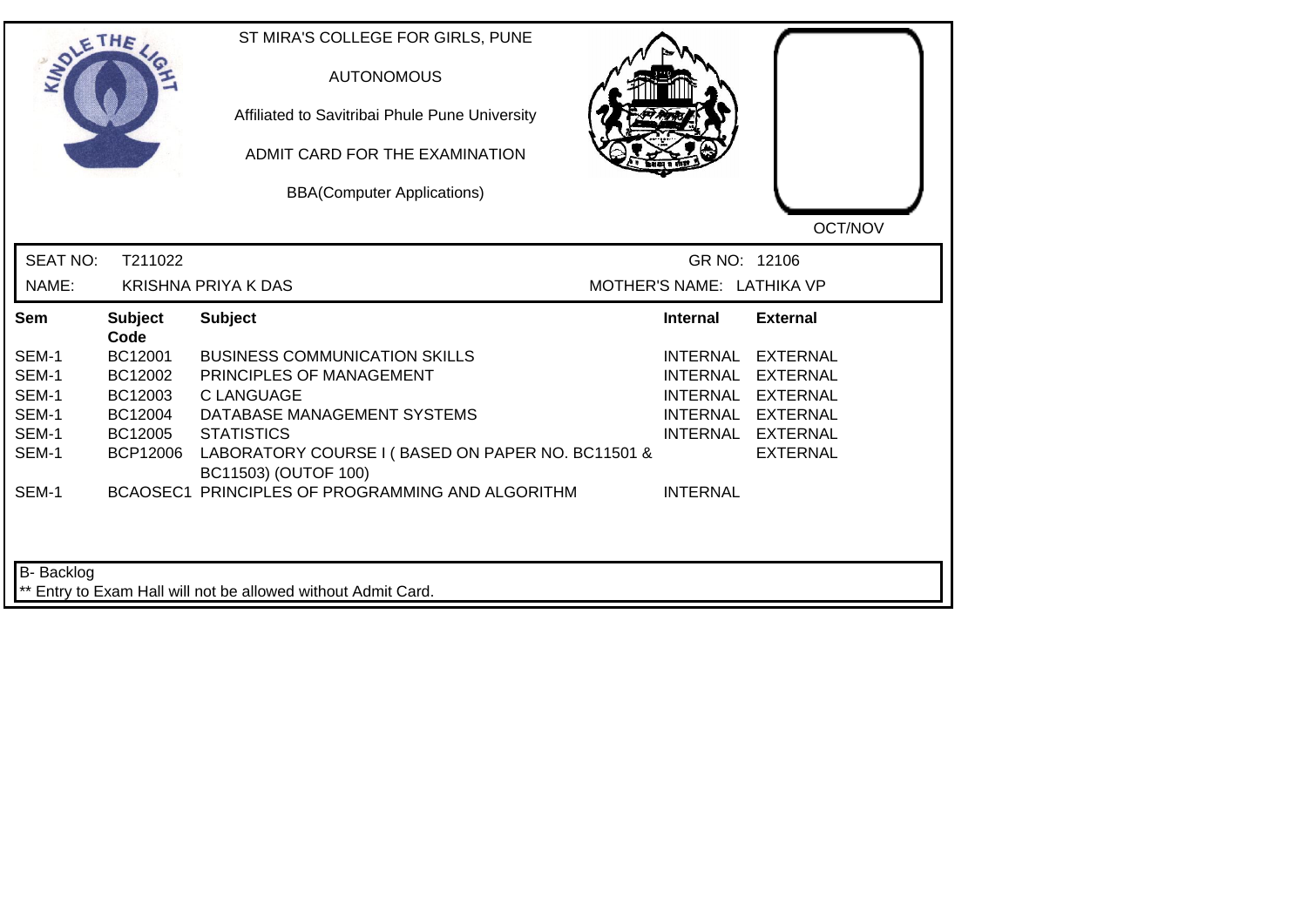| SOLE THE                 |                        | ST MIRA'S COLLEGE FOR GIRLS, PUNE<br><b>AUTONOMOUS</b><br>Affiliated to Savitribai Phule Pune University<br>ADMIT CARD FOR THE EXAMINATION<br><b>BBA(Computer Applications)</b> |                      | OCT/NOV           |
|--------------------------|------------------------|---------------------------------------------------------------------------------------------------------------------------------------------------------------------------------|----------------------|-------------------|
| <b>SEAT NO:</b><br>NAME: | T211023                | KADAM SHRUTI MAHENDRA                                                                                                                                                           | MOTHER'S NAME: SEEMA | GR NO: 12107      |
|                          |                        |                                                                                                                                                                                 |                      |                   |
| Sem                      | <b>Subject</b><br>Code | <b>Subject</b>                                                                                                                                                                  | <b>Internal</b>      | <b>External</b>   |
| SEM-1                    | BC12001                | <b>BUSINESS COMMUNICATION SKILLS</b>                                                                                                                                            | <b>INTERNAL</b>      | <b>EXTERNAL</b>   |
| SEM-1                    | BC12002                | PRINCIPLES OF MANAGEMENT                                                                                                                                                        | <b>INTERNAL</b>      | <b>EXTERNAL</b>   |
| SEM-1                    | BC12003                | C LANGUAGE                                                                                                                                                                      | <b>INTERNAL</b>      | <b>EXTERNAL</b>   |
| SEM-1                    | BC12004                | DATABASE MANAGEMENT SYSTEMS                                                                                                                                                     |                      | INTERNAL EXTERNAL |
| SEM-1                    | BC12005                | <b>STATISTICS</b>                                                                                                                                                               |                      | INTERNAL EXTERNAL |
| SEM-1                    | <b>BCP12006</b>        | LABORATORY COURSE I (BASED ON PAPER NO. BC11501 &<br>BC11503) (OUTOF 100)                                                                                                       |                      | <b>EXTERNAL</b>   |
| SEM-1                    |                        | BCAOSEC1 PRINCIPLES OF PROGRAMMING AND ALGORITHM                                                                                                                                | <b>INTERNAL</b>      |                   |
|                          |                        |                                                                                                                                                                                 |                      |                   |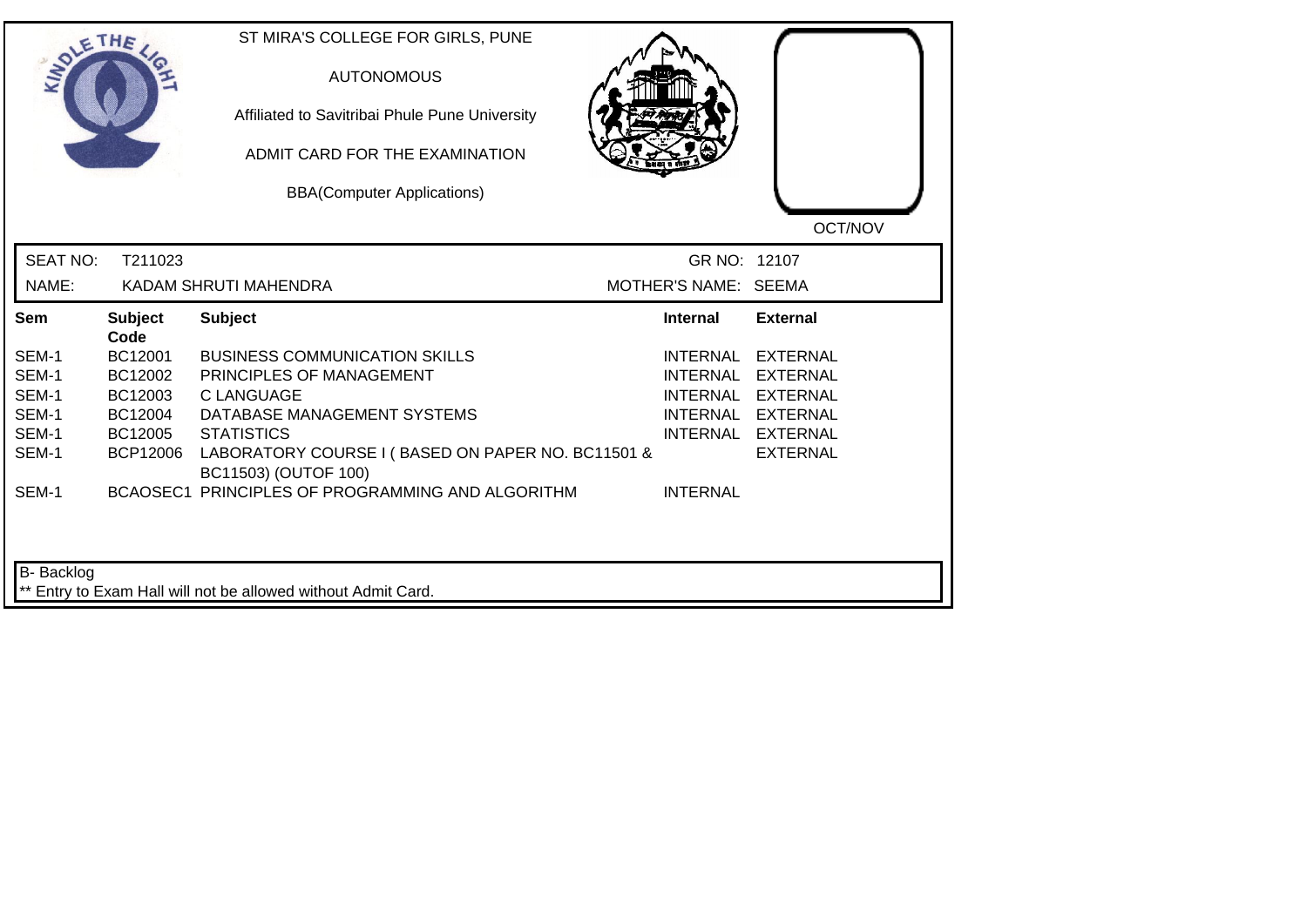| <b>LANDLE</b>     | THE                    | ST MIRA'S COLLEGE FOR GIRLS, PUNE<br><b>AUTONOMOUS</b><br>Affiliated to Savitribai Phule Pune University<br>ADMIT CARD FOR THE EXAMINATION<br><b>BBA(Computer Applications)</b> |                                | OCT/NOV           |
|-------------------|------------------------|---------------------------------------------------------------------------------------------------------------------------------------------------------------------------------|--------------------------------|-------------------|
| <b>SEAT NO:</b>   | T211017                |                                                                                                                                                                                 | GR NO: 12108                   |                   |
| NAME:             |                        | <b>HIROLI ALINA SALMAN</b>                                                                                                                                                      | MOTHER'S NAME: KAHEKASHA ANJUM |                   |
| Sem               | <b>Subject</b><br>Code | <b>Subject</b>                                                                                                                                                                  | <b>Internal</b>                | <b>External</b>   |
| SEM-1             | BC12001                | <b>BUSINESS COMMUNICATION SKILLS</b>                                                                                                                                            | INTERNAL                       | <b>EXTERNAL</b>   |
| SEM-1             | BC12002                | PRINCIPLES OF MANAGEMENT                                                                                                                                                        | <b>INTERNAL</b>                | <b>EXTERNAL</b>   |
| SEM-1             | BC12003                | <b>CLANGUAGE</b>                                                                                                                                                                | <b>INTERNAL</b>                | <b>EXTERNAL</b>   |
| SEM-1             | BC12004                | DATABASE MANAGEMENT SYSTEMS                                                                                                                                                     |                                | INTERNAL EXTERNAL |
| SEM-1             | BC12005                | <b>STATISTICS</b>                                                                                                                                                               |                                | INTERNAL EXTERNAL |
| SEM-1             | <b>BCP12006</b>        | LABORATORY COURSE I (BASED ON PAPER NO. BC11501 &<br>BC11503) (OUTOF 100)                                                                                                       |                                | <b>EXTERNAL</b>   |
| SEM-1             |                        | BCAOSEC1 PRINCIPLES OF PROGRAMMING AND ALGORITHM                                                                                                                                | <b>INTERNAL</b>                |                   |
| <b>B-</b> Backlog |                        | ** Entry to Exam Hall will not be allowed without Admit Card.                                                                                                                   |                                |                   |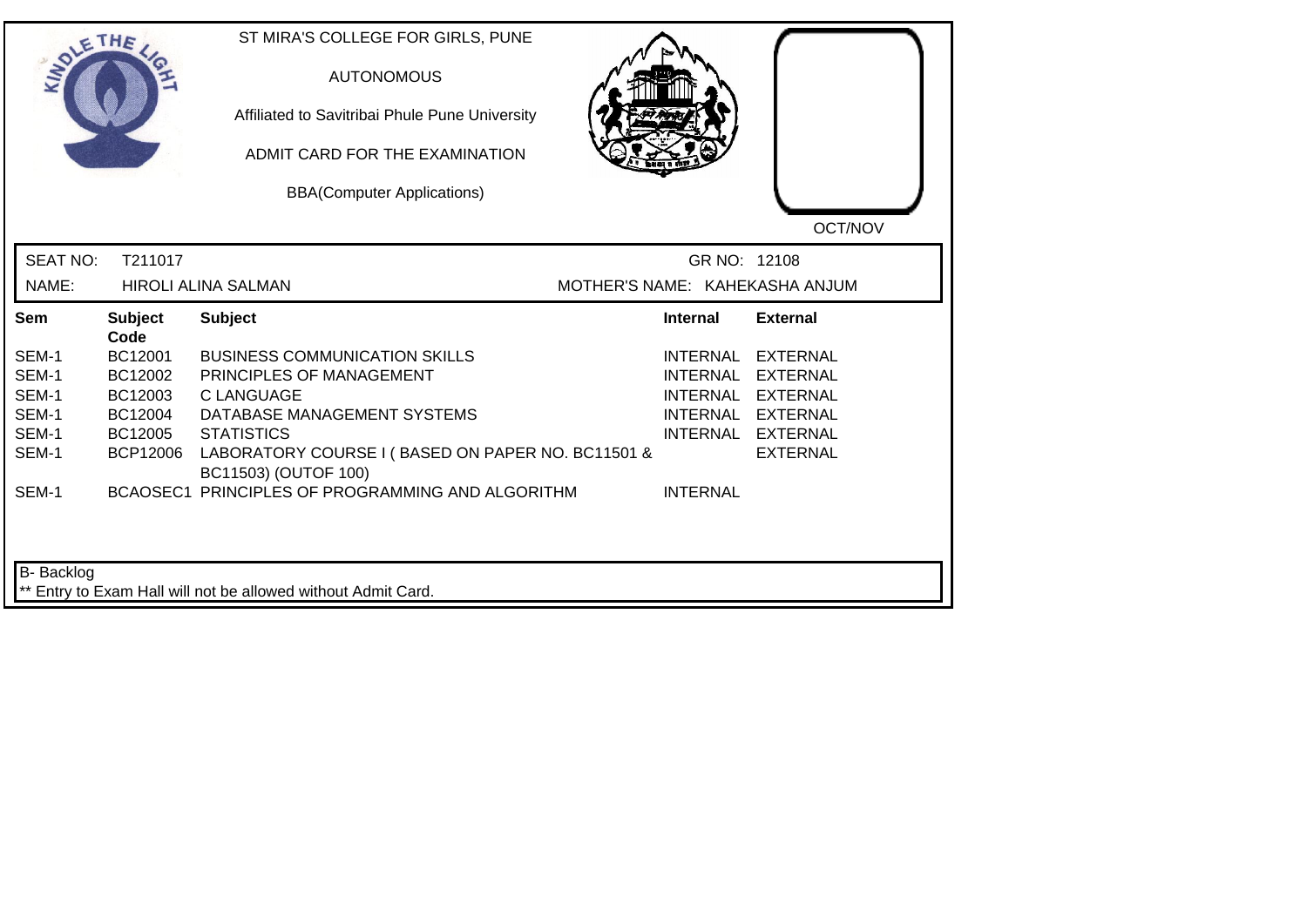| <b>SIDLE</b>      | THE                    | ST MIRA'S COLLEGE FOR GIRLS, PUNE<br><b>AUTONOMOUS</b><br>Affiliated to Savitribai Phule Pune University<br>ADMIT CARD FOR THE EXAMINATION<br><b>BBA(Computer Applications)</b> |                           | OCT/NOV           |
|-------------------|------------------------|---------------------------------------------------------------------------------------------------------------------------------------------------------------------------------|---------------------------|-------------------|
| <b>SEAT NO:</b>   | T211074                |                                                                                                                                                                                 | GR NO: 12109              |                   |
| NAME:             |                        | TUPE VAIBHAVI HANUMANT                                                                                                                                                          | MOTHER'S NAME: MANIK TUPE |                   |
| Sem               | <b>Subject</b><br>Code | <b>Subject</b>                                                                                                                                                                  | Internal                  | <b>External</b>   |
| SEM-1             | BC12001                | <b>BUSINESS COMMUNICATION SKILLS</b>                                                                                                                                            | <b>INTERNAL</b>           | <b>EXTERNAL</b>   |
| SEM-1             | BC12002                | PRINCIPLES OF MANAGEMENT                                                                                                                                                        | <b>INTERNAL</b>           | <b>EXTERNAL</b>   |
| SEM-1             | BC12003                | <b>C LANGUAGE</b>                                                                                                                                                               | INTERNAL                  | <b>EXTERNAL</b>   |
| SEM-1             | BC12004                | DATABASE MANAGEMENT SYSTEMS                                                                                                                                                     |                           | INTERNAL EXTERNAL |
| SEM-1             | BC12005                | <b>STATISTICS</b>                                                                                                                                                               |                           | INTERNAL EXTERNAL |
| SEM-1             | BCP12006               | LABORATORY COURSE I (BASED ON PAPER NO. BC11501 &<br>BC11503) (OUTOF 100)                                                                                                       |                           | <b>EXTERNAL</b>   |
| SEM-1             |                        | BCAOSEC1 PRINCIPLES OF PROGRAMMING AND ALGORITHM                                                                                                                                | <b>INTERNAL</b>           |                   |
| <b>B-</b> Backlog |                        | ** Entry to Exam Hall will not be allowed without Admit Card.                                                                                                                   |                           |                   |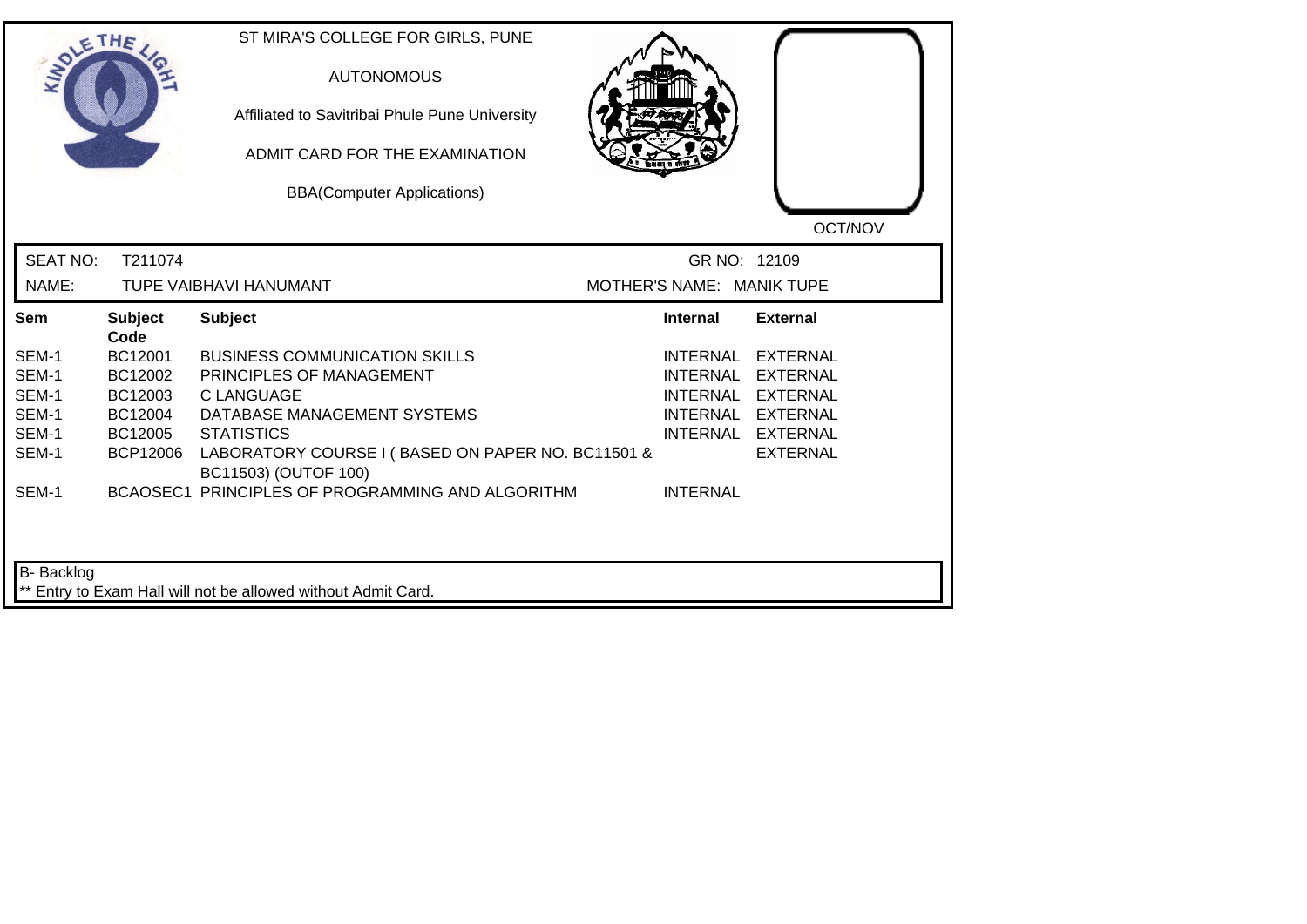|                 | THE                    | ST MIRA'S COLLEGE FOR GIRLS, PUNE<br><b>AUTONOMOUS</b><br>Affiliated to Savitribai Phule Pune University<br>ADMIT CARD FOR THE EXAMINATION<br><b>BBA(Computer Applications)</b> |                         | OCT/NOV           |
|-----------------|------------------------|---------------------------------------------------------------------------------------------------------------------------------------------------------------------------------|-------------------------|-------------------|
| <b>SEAT NO:</b> | T211054                |                                                                                                                                                                                 | GR NO: 12110            |                   |
| NAME:           |                        | SHAH AHANA MANOJ                                                                                                                                                                | MOTHER'S NAME: VAISHALI |                   |
| Sem             | <b>Subject</b><br>Code | <b>Subject</b>                                                                                                                                                                  | <b>Internal</b>         | <b>External</b>   |
| SEM-1           | BC12001                | <b>BUSINESS COMMUNICATION SKILLS</b>                                                                                                                                            | INTERNAL                | <b>EXTERNAL</b>   |
| SEM-1           | BC12002                | PRINCIPLES OF MANAGEMENT                                                                                                                                                        | <b>INTERNAL</b>         | <b>EXTERNAL</b>   |
| SEM-1           | BC12003                | <b>CLANGUAGE</b>                                                                                                                                                                | <b>INTERNAL</b>         | <b>EXTERNAL</b>   |
| SEM-1           | BC12004                | DATABASE MANAGEMENT SYSTEMS                                                                                                                                                     |                         | INTERNAL EXTERNAL |
| SEM-1           | BC12005                | <b>STATISTICS</b>                                                                                                                                                               |                         | INTERNAL EXTERNAL |
| SEM-1           | <b>BCP12006</b>        | LABORATORY COURSE I (BASED ON PAPER NO. BC11501 &<br>BC11503) (OUTOF 100)                                                                                                       |                         | <b>EXTERNAL</b>   |
| SEM-1           |                        | BCAOSEC1 PRINCIPLES OF PROGRAMMING AND ALGORITHM                                                                                                                                | <b>INTERNAL</b>         |                   |
| B- Backlog      |                        | ** Entry to Exam Hall will not be allowed without Admit Card.                                                                                                                   |                         |                   |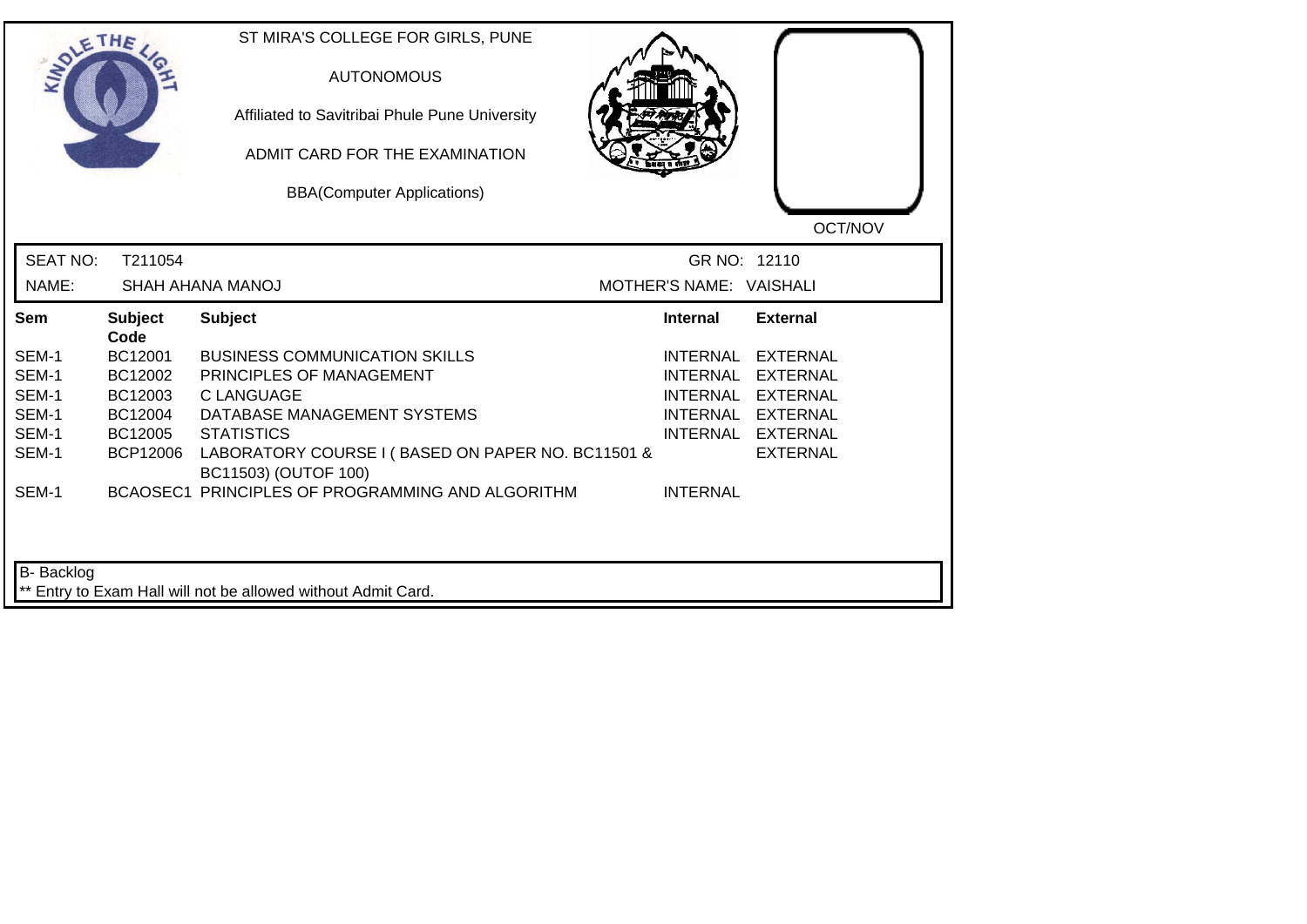| SOLE THE        |                        | ST MIRA'S COLLEGE FOR GIRLS, PUNE<br><b>AUTONOMOUS</b><br>Affiliated to Savitribai Phule Pune University<br>ADMIT CARD FOR THE EXAMINATION<br><b>BBA(Computer Applications)</b> |                     | OCT/NOV           |
|-----------------|------------------------|---------------------------------------------------------------------------------------------------------------------------------------------------------------------------------|---------------------|-------------------|
| <b>SEAT NO:</b> | T211080                |                                                                                                                                                                                 | GR NO: 12111        |                   |
| NAME:           |                        | YADAV SUHANI SURENDRA                                                                                                                                                           | MOTHER'S NAME: USHA |                   |
| Sem             | <b>Subject</b><br>Code | <b>Subject</b>                                                                                                                                                                  | <b>Internal</b>     | <b>External</b>   |
| SEM-1           | BC12001                | <b>BUSINESS COMMUNICATION SKILLS</b>                                                                                                                                            | <b>INTERNAL</b>     | <b>EXTERNAL</b>   |
| SEM-1           | BC12002                | PRINCIPLES OF MANAGEMENT                                                                                                                                                        | <b>INTERNAL</b>     | <b>EXTERNAL</b>   |
| SEM-1           | BC12003                | <b>C LANGUAGE</b>                                                                                                                                                               |                     | INTERNAL EXTERNAL |
| SEM-1           | BC12004                | DATABASE MANAGEMENT SYSTEMS                                                                                                                                                     |                     | INTERNAL EXTERNAL |
| SEM-1           | BC12005                | <b>STATISTICS</b>                                                                                                                                                               |                     | INTERNAL EXTERNAL |
| SEM-1           | BCP12006               | LABORATORY COURSE I (BASED ON PAPER NO. BC11501 &<br>BC11503) (OUTOF 100)                                                                                                       |                     | <b>EXTERNAL</b>   |
| SEM-1           |                        | BCAOSEC1 PRINCIPLES OF PROGRAMMING AND ALGORITHM                                                                                                                                | <b>INTERNAL</b>     |                   |
| B- Backlog      |                        | ** Entry to Exam Hall will not be allowed without Admit Card.                                                                                                                   |                     |                   |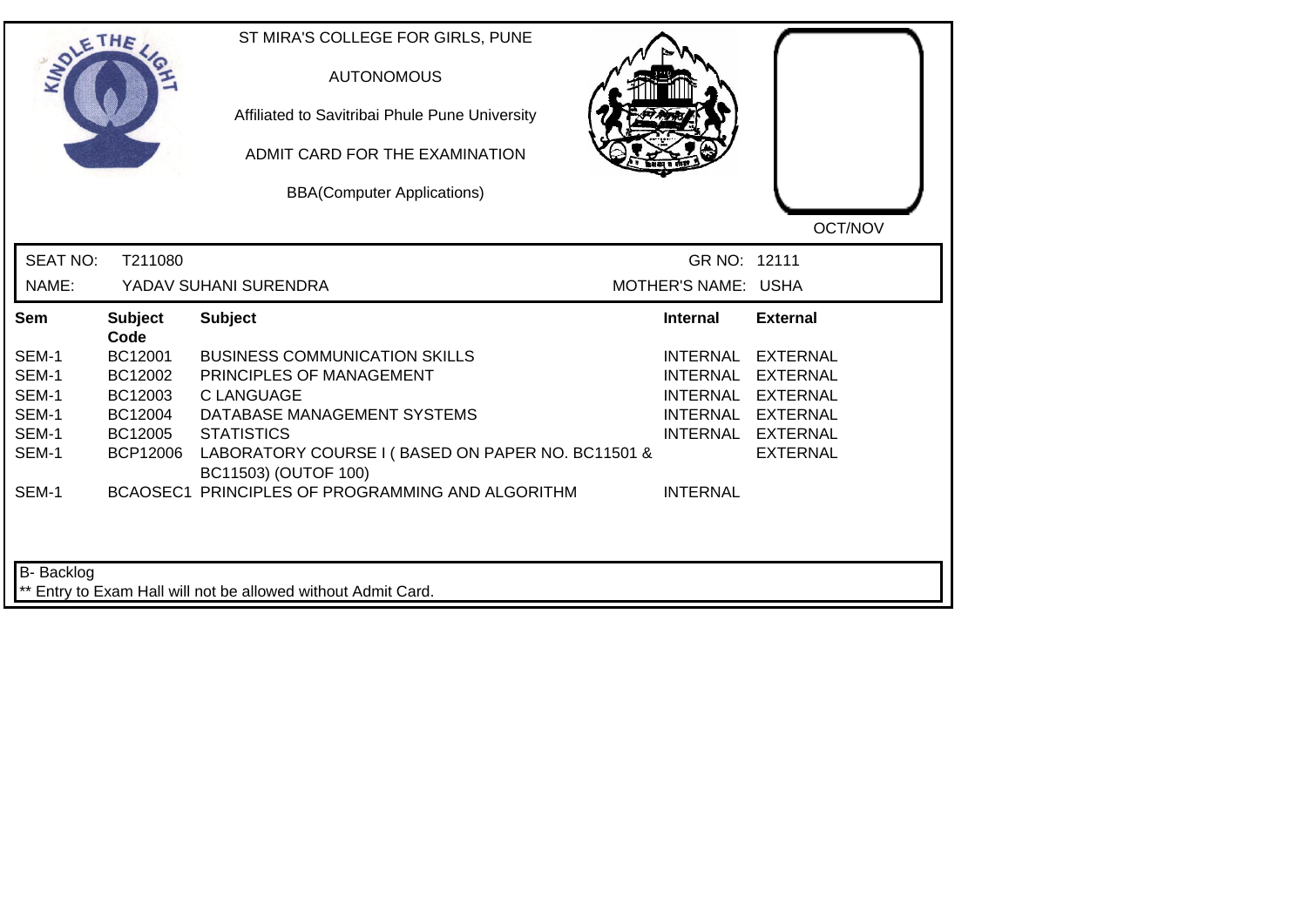| <b>LANDLE</b>   | THE                    | ST MIRA'S COLLEGE FOR GIRLS, PUNE<br><b>AUTONOMOUS</b><br>Affiliated to Savitribai Phule Pune University<br>ADMIT CARD FOR THE EXAMINATION<br><b>BBA(Computer Applications)</b> |                        | OCT/NOV           |
|-----------------|------------------------|---------------------------------------------------------------------------------------------------------------------------------------------------------------------------------|------------------------|-------------------|
| <b>SEAT NO:</b> | T211018                |                                                                                                                                                                                 | GR NO: 12112           |                   |
| NAME:           |                        | HUNDEKARI TANZEEM MD AASIF                                                                                                                                                      | MOTHER'S NAME: PARVEEN |                   |
| Sem             | <b>Subject</b><br>Code | <b>Subject</b>                                                                                                                                                                  | Internal               | <b>External</b>   |
| SEM-1           | BC12001                | <b>BUSINESS COMMUNICATION SKILLS</b>                                                                                                                                            | INTERNAL               | <b>EXTERNAL</b>   |
| SEM-1           | BC12002                | PRINCIPLES OF MANAGEMENT                                                                                                                                                        | <b>INTERNAL</b>        | <b>EXTERNAL</b>   |
| SEM-1           | BC12003                | C LANGUAGE                                                                                                                                                                      | <b>INTERNAL</b>        | EXTERNAL          |
| SEM-1           | BC12004                | DATABASE MANAGEMENT SYSTEMS                                                                                                                                                     |                        | INTERNAL EXTERNAL |
| SEM-1           | BC12005                | <b>STATISTICS</b>                                                                                                                                                               |                        | INTERNAL EXTERNAL |
| SEM-1           | <b>BCP12006</b>        | LABORATORY COURSE I (BASED ON PAPER NO. BC11501 &<br>BC11503) (OUTOF 100)                                                                                                       |                        | <b>EXTERNAL</b>   |
| SEM-1           |                        | BCAOSEC1 PRINCIPLES OF PROGRAMMING AND ALGORITHM                                                                                                                                | <b>INTERNAL</b>        |                   |
| B- Backlog      |                        | ** Entry to Exam Hall will not be allowed without Admit Card.                                                                                                                   |                        |                   |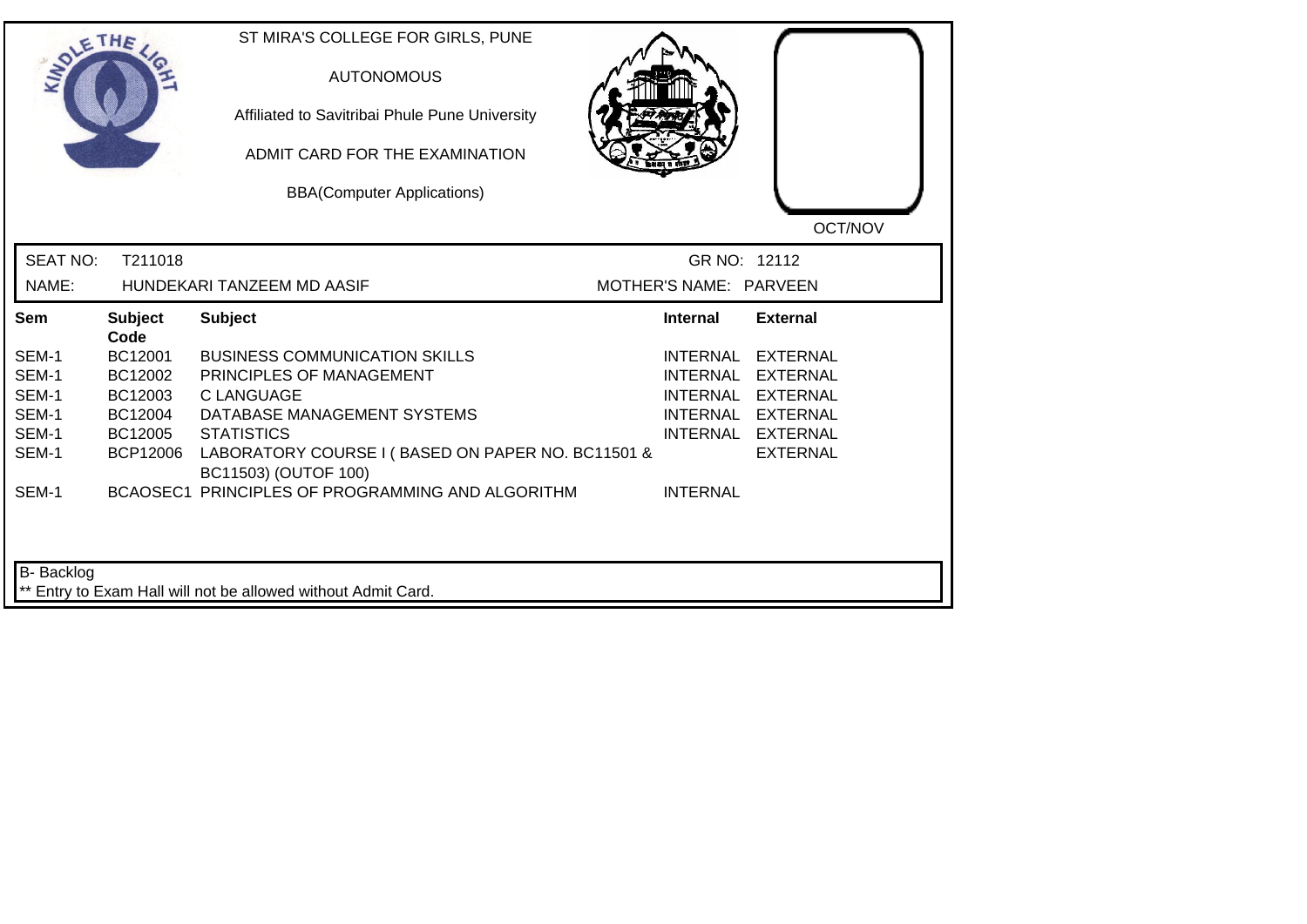| <b>LANDLE</b>   | THE                    | ST MIRA'S COLLEGE FOR GIRLS, PUNE<br><b>AUTONOMOUS</b><br>Affiliated to Savitribai Phule Pune University<br>ADMIT CARD FOR THE EXAMINATION<br><b>BBA(Computer Applications)</b> |                        | OCT/NOV           |
|-----------------|------------------------|---------------------------------------------------------------------------------------------------------------------------------------------------------------------------------|------------------------|-------------------|
| <b>SEAT NO:</b> | T211030                |                                                                                                                                                                                 | GR NO: 12113           |                   |
| NAME:           |                        | KULKARNI VAIBHAVI DEEPAK                                                                                                                                                        | MOTHER'S NAME: SAMPADA |                   |
| Sem             | <b>Subject</b><br>Code | <b>Subject</b>                                                                                                                                                                  | Internal               | <b>External</b>   |
| SEM-1           | BC12001                | <b>BUSINESS COMMUNICATION SKILLS</b>                                                                                                                                            | <b>INTERNAL</b>        | <b>EXTERNAL</b>   |
| SEM-1           | BC12002                | PRINCIPLES OF MANAGEMENT                                                                                                                                                        | <b>INTERNAL</b>        | <b>EXTERNAL</b>   |
| SEM-1           | BC12003                | C LANGUAGE                                                                                                                                                                      | <b>INTERNAL</b>        | <b>EXTERNAL</b>   |
| SEM-1           | BC12004                | DATABASE MANAGEMENT SYSTEMS                                                                                                                                                     |                        | INTERNAL EXTERNAL |
| SEM-1           | BC12005                | <b>STATISTICS</b>                                                                                                                                                               |                        | INTERNAL EXTERNAL |
| SEM-1           | <b>BCP12006</b>        | LABORATORY COURSE I (BASED ON PAPER NO. BC11501 &<br>BC11503) (OUTOF 100)                                                                                                       |                        | <b>EXTERNAL</b>   |
| SEM-1           |                        | BCAOSEC1 PRINCIPLES OF PROGRAMMING AND ALGORITHM                                                                                                                                | <b>INTERNAL</b>        |                   |
| B- Backlog      |                        | ** Entry to Exam Hall will not be allowed without Admit Card.                                                                                                                   |                        |                   |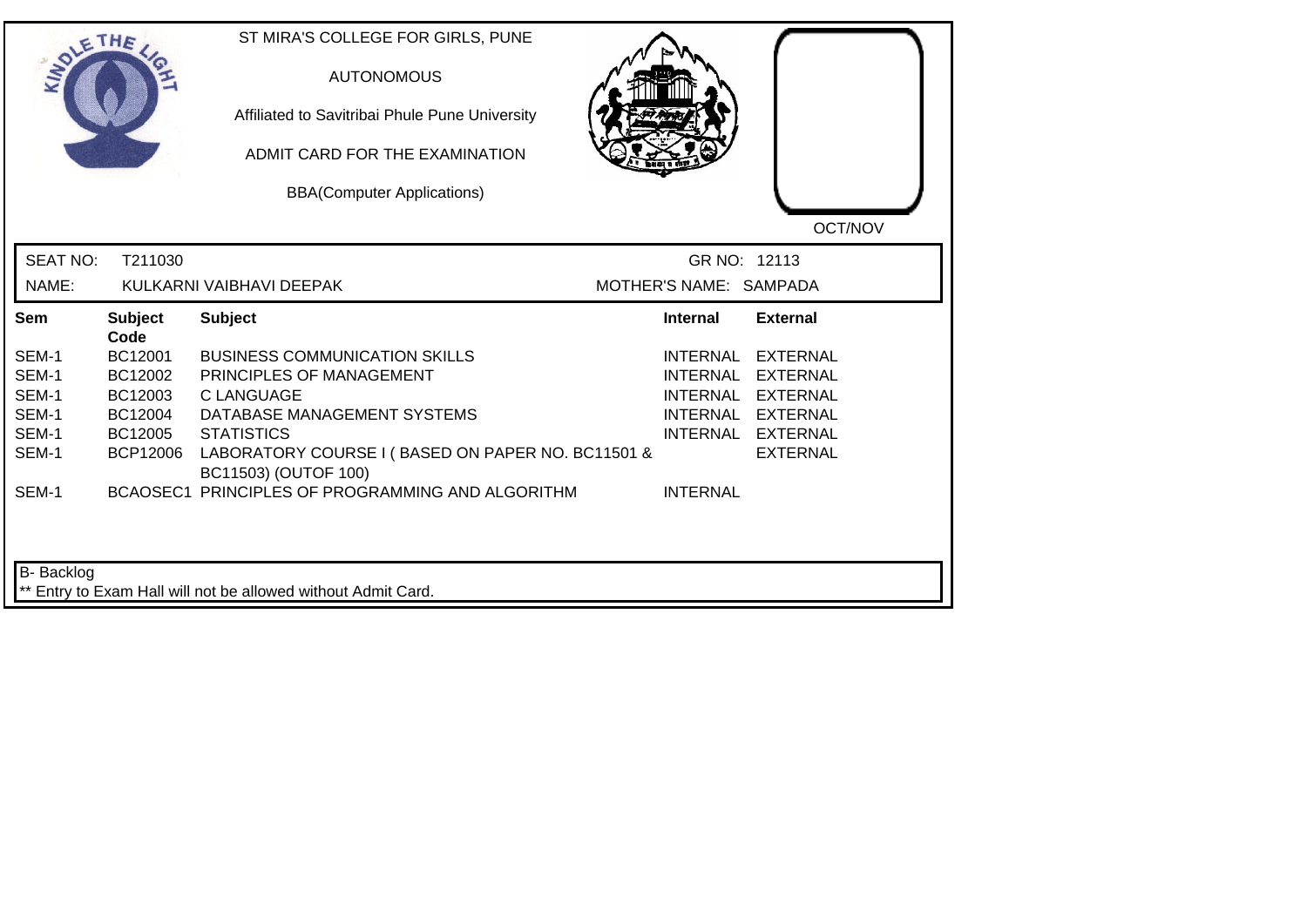|                 | THE                    | ST MIRA'S COLLEGE FOR GIRLS, PUNE<br><b>AUTONOMOUS</b><br>Affiliated to Savitribai Phule Pune University<br>ADMIT CARD FOR THE EXAMINATION<br><b>BBA(Computer Applications)</b> |                        | OCT/NOV           |
|-----------------|------------------------|---------------------------------------------------------------------------------------------------------------------------------------------------------------------------------|------------------------|-------------------|
| <b>SEAT NO:</b> | T211007                |                                                                                                                                                                                 | GR NO: 12114           |                   |
| NAME:           |                        | SHAIKH SANIYA ASIF                                                                                                                                                              | MOTHER'S NAME: SAMEENA |                   |
| Sem             | <b>Subject</b><br>Code | <b>Subject</b>                                                                                                                                                                  | <b>Internal</b>        | <b>External</b>   |
| SEM-1           | BC12001                | <b>BUSINESS COMMUNICATION SKILLS</b>                                                                                                                                            | <b>INTERNAL</b>        | <b>EXTERNAL</b>   |
| SEM-1           | BC12002                | PRINCIPLES OF MANAGEMENT                                                                                                                                                        | <b>INTERNAL</b>        | EXTERNAL          |
| SEM-1           | BC12003                | <b>C LANGUAGE</b>                                                                                                                                                               | <b>INTERNAL</b>        | <b>EXTERNAL</b>   |
| SEM-1           | BC12004                | DATABASE MANAGEMENT SYSTEMS                                                                                                                                                     |                        | INTERNAL EXTERNAL |
| SEM-1           | BC12005                | <b>STATISTICS</b>                                                                                                                                                               |                        | INTERNAL EXTERNAL |
| SEM-1           | <b>BCP12006</b>        | LABORATORY COURSE I (BASED ON PAPER NO. BC11501 &<br>BC11503) (OUTOF 100)                                                                                                       |                        | <b>EXTERNAL</b>   |
| SEM-1           |                        | BCAOSEC1 PRINCIPLES OF PROGRAMMING AND ALGORITHM                                                                                                                                | <b>INTERNAL</b>        |                   |
| B- Backlog      |                        | ** Entry to Exam Hall will not be allowed without Admit Card.                                                                                                                   |                        |                   |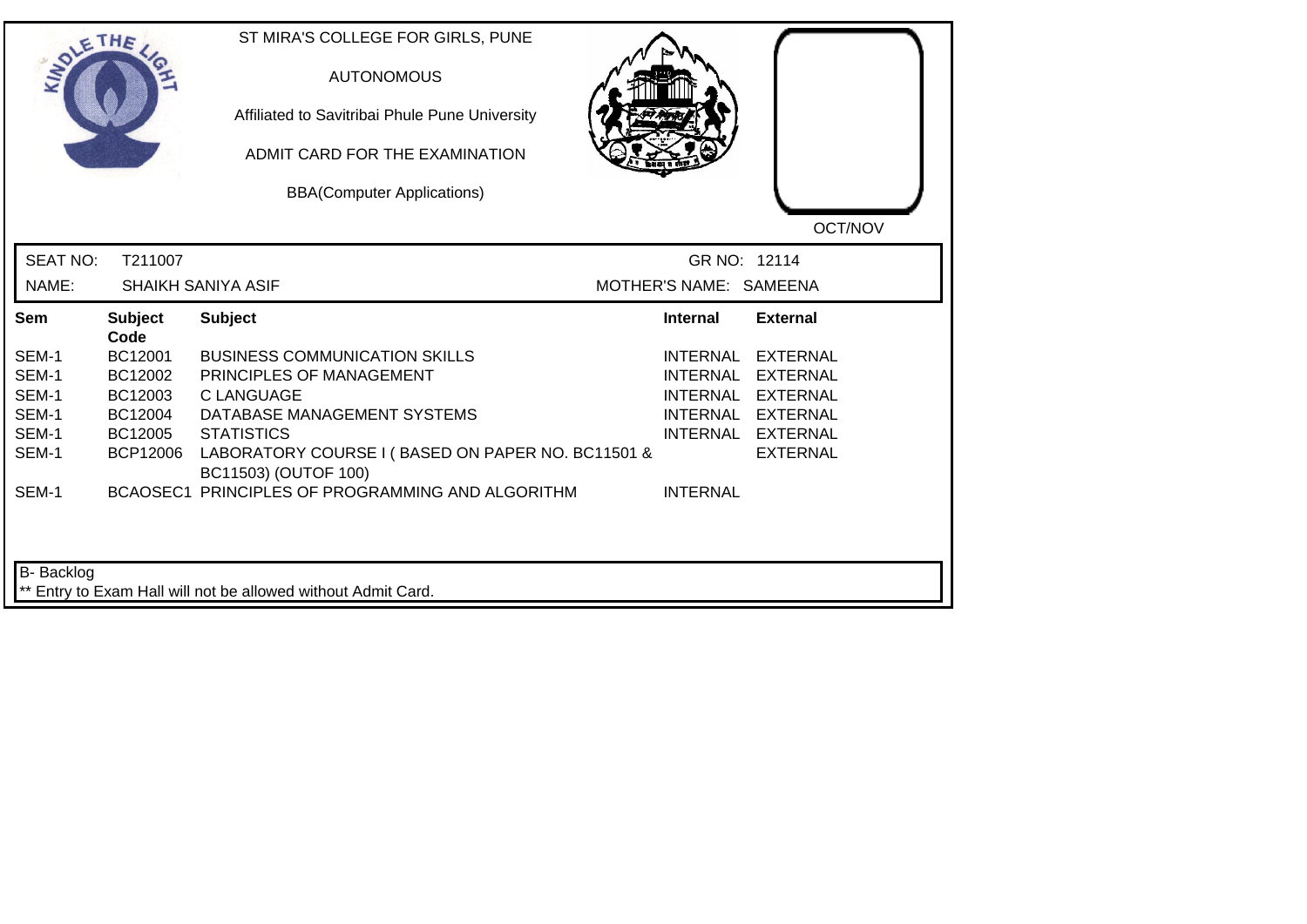|                 | THE                    | ST MIRA'S COLLEGE FOR GIRLS, PUNE<br><b>AUTONOMOUS</b><br>Affiliated to Savitribai Phule Pune University<br>ADMIT CARD FOR THE EXAMINATION<br><b>BBA(Computer Applications)</b> |                       | OCT/NOV           |
|-----------------|------------------------|---------------------------------------------------------------------------------------------------------------------------------------------------------------------------------|-----------------------|-------------------|
| <b>SEAT NO:</b> | T211034                |                                                                                                                                                                                 | GR NO: 12115          |                   |
| NAME:           |                        | <b>MASUNKAR PRACHI MAHESH</b>                                                                                                                                                   | MOTHER'S NAME: MANGAL |                   |
| Sem             | <b>Subject</b><br>Code | <b>Subject</b>                                                                                                                                                                  | <b>Internal</b>       | <b>External</b>   |
| SEM-1           | BC12001                | <b>BUSINESS COMMUNICATION SKILLS</b>                                                                                                                                            | INTERNAL              | <b>EXTERNAL</b>   |
| SEM-1           | BC12002                | PRINCIPLES OF MANAGEMENT                                                                                                                                                        | <b>INTERNAL</b>       | <b>EXTERNAL</b>   |
| SEM-1           | BC12003                | <b>CLANGUAGE</b>                                                                                                                                                                | <b>INTERNAL</b>       | <b>EXTERNAL</b>   |
| SEM-1           | BC12004                | DATABASE MANAGEMENT SYSTEMS                                                                                                                                                     |                       | INTERNAL EXTERNAL |
| SEM-1           | BC12005                | <b>STATISTICS</b>                                                                                                                                                               |                       | INTERNAL EXTERNAL |
| SEM-1           | <b>BCP12006</b>        | LABORATORY COURSE I (BASED ON PAPER NO. BC11501 &<br>BC11503) (OUTOF 100)                                                                                                       |                       | <b>EXTERNAL</b>   |
| SEM-1           |                        | BCAOSEC1 PRINCIPLES OF PROGRAMMING AND ALGORITHM                                                                                                                                | <b>INTERNAL</b>       |                   |
| B- Backlog      |                        | ** Entry to Exam Hall will not be allowed without Admit Card.                                                                                                                   |                       |                   |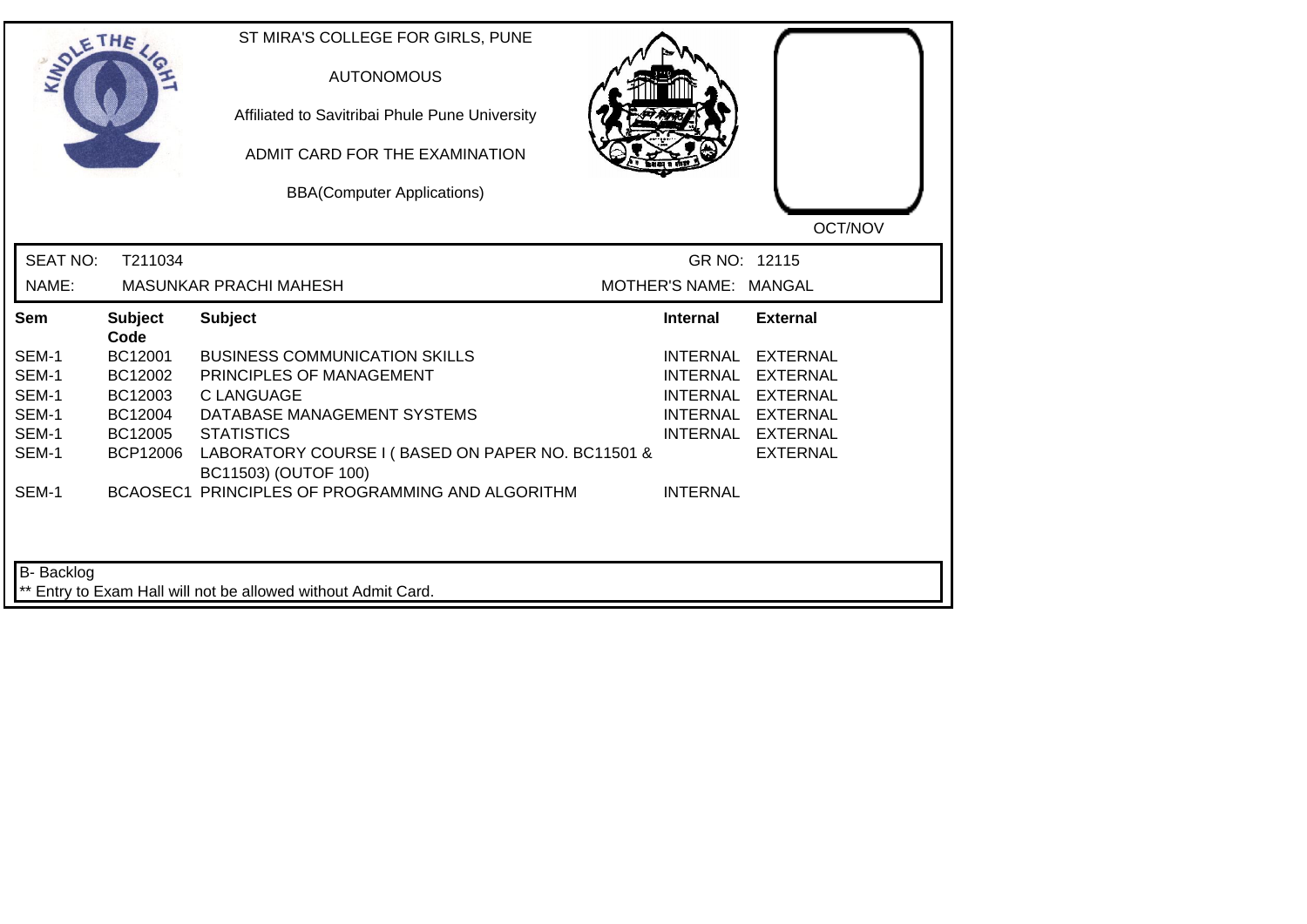| SOLE THE                 |                        | ST MIRA'S COLLEGE FOR GIRLS, PUNE<br><b>AUTONOMOUS</b><br>Affiliated to Savitribai Phule Pune University<br>ADMIT CARD FOR THE EXAMINATION<br><b>BBA(Computer Applications)</b> |                 | OCT/NOV                              |
|--------------------------|------------------------|---------------------------------------------------------------------------------------------------------------------------------------------------------------------------------|-----------------|--------------------------------------|
| <b>SEAT NO:</b><br>NAME: | T211070                | SAKSHI SAMEER TANDALE                                                                                                                                                           | GR NO: 12116    | MOTHER'S NAME: RASHMI SAMEER TANDALE |
| Sem                      | <b>Subject</b><br>Code | <b>Subject</b>                                                                                                                                                                  | <b>Internal</b> | <b>External</b>                      |
| SEM-1                    | BC12001                | <b>BUSINESS COMMUNICATION SKILLS</b>                                                                                                                                            |                 | INTERNAL EXTERNAL                    |
| SEM-1                    | BC12002                | PRINCIPLES OF MANAGEMENT                                                                                                                                                        | <b>INTERNAL</b> | EXTERNAL                             |
| SEM-1                    | BC12003                | <b>CLANGUAGE</b>                                                                                                                                                                |                 | INTERNAL EXTERNAL                    |
| SEM-1                    | BC12004                | DATABASE MANAGEMENT SYSTEMS                                                                                                                                                     |                 | INTERNAL EXTERNAL                    |
| SEM-1                    | BC12005                | <b>STATISTICS</b>                                                                                                                                                               |                 | INTERNAL EXTERNAL                    |
| SEM-1                    | <b>BCP12006</b>        | LABORATORY COURSE I (BASED ON PAPER NO. BC11501 &<br>BC11503) (OUTOF 100)                                                                                                       |                 | <b>EXTERNAL</b>                      |
| SEM-1                    |                        | BCAOSEC1 PRINCIPLES OF PROGRAMMING AND ALGORITHM                                                                                                                                | <b>INTERNAL</b> |                                      |
| <b>B-</b> Backlog        |                        | ** Entry to Exam Hall will not be allowed without Admit Card.                                                                                                                   |                 |                                      |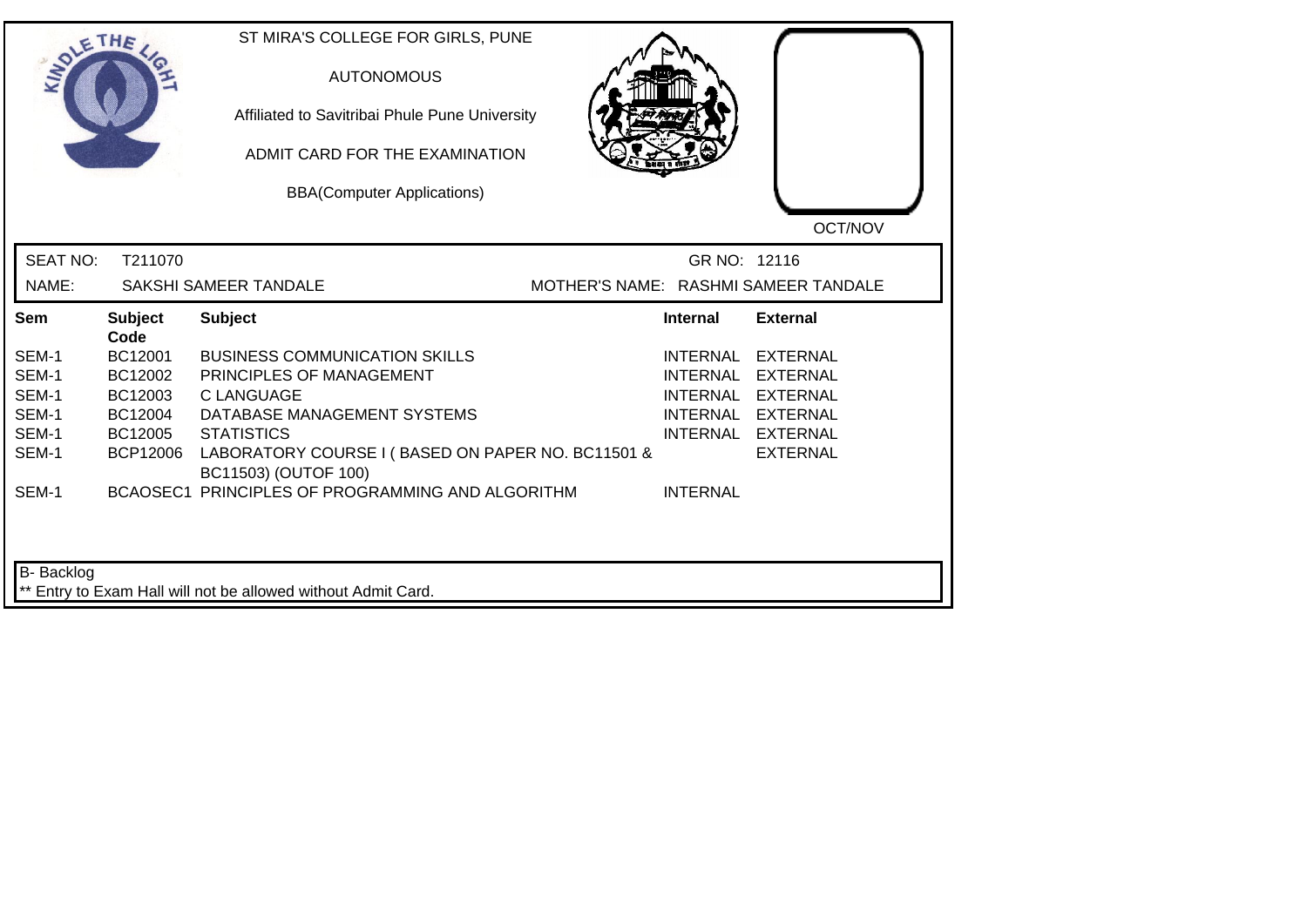| <b>LANDLE</b>   | THE                    | ST MIRA'S COLLEGE FOR GIRLS, PUNE<br><b>AUTONOMOUS</b><br>Affiliated to Savitribai Phule Pune University<br>ADMIT CARD FOR THE EXAMINATION<br><b>BBA(Computer Applications)</b> |                         | OCT/NOV           |
|-----------------|------------------------|---------------------------------------------------------------------------------------------------------------------------------------------------------------------------------|-------------------------|-------------------|
| <b>SEAT NO:</b> | T211053                |                                                                                                                                                                                 | GR NO: 12117            |                   |
| NAME:           |                        | PASALKAR ANANYA SANJAY                                                                                                                                                          | MOTHER'S NAME: SHAILAJA |                   |
| Sem             | <b>Subject</b><br>Code | <b>Subject</b>                                                                                                                                                                  | Internal                | <b>External</b>   |
| SEM-1           | BC12001                | <b>BUSINESS COMMUNICATION SKILLS</b>                                                                                                                                            | INTERNAL                | <b>EXTERNAL</b>   |
| SEM-1           | BC12002                | PRINCIPLES OF MANAGEMENT                                                                                                                                                        | <b>INTERNAL</b>         | <b>EXTERNAL</b>   |
| SEM-1           | BC12003                | C LANGUAGE                                                                                                                                                                      | INTERNAL                | EXTERNAL          |
| SEM-1           | BC12004                | DATABASE MANAGEMENT SYSTEMS                                                                                                                                                     |                         | INTERNAL EXTERNAL |
| SEM-1           | BC12005                | <b>STATISTICS</b>                                                                                                                                                               |                         | INTERNAL EXTERNAL |
| SEM-1           | <b>BCP12006</b>        | LABORATORY COURSE I (BASED ON PAPER NO. BC11501 &<br>BC11503) (OUTOF 100)                                                                                                       |                         | <b>EXTERNAL</b>   |
| SEM-1           |                        | BCAOSEC1 PRINCIPLES OF PROGRAMMING AND ALGORITHM                                                                                                                                | <b>INTERNAL</b>         |                   |
| B- Backlog      |                        | ** Entry to Exam Hall will not be allowed without Admit Card.                                                                                                                   |                         |                   |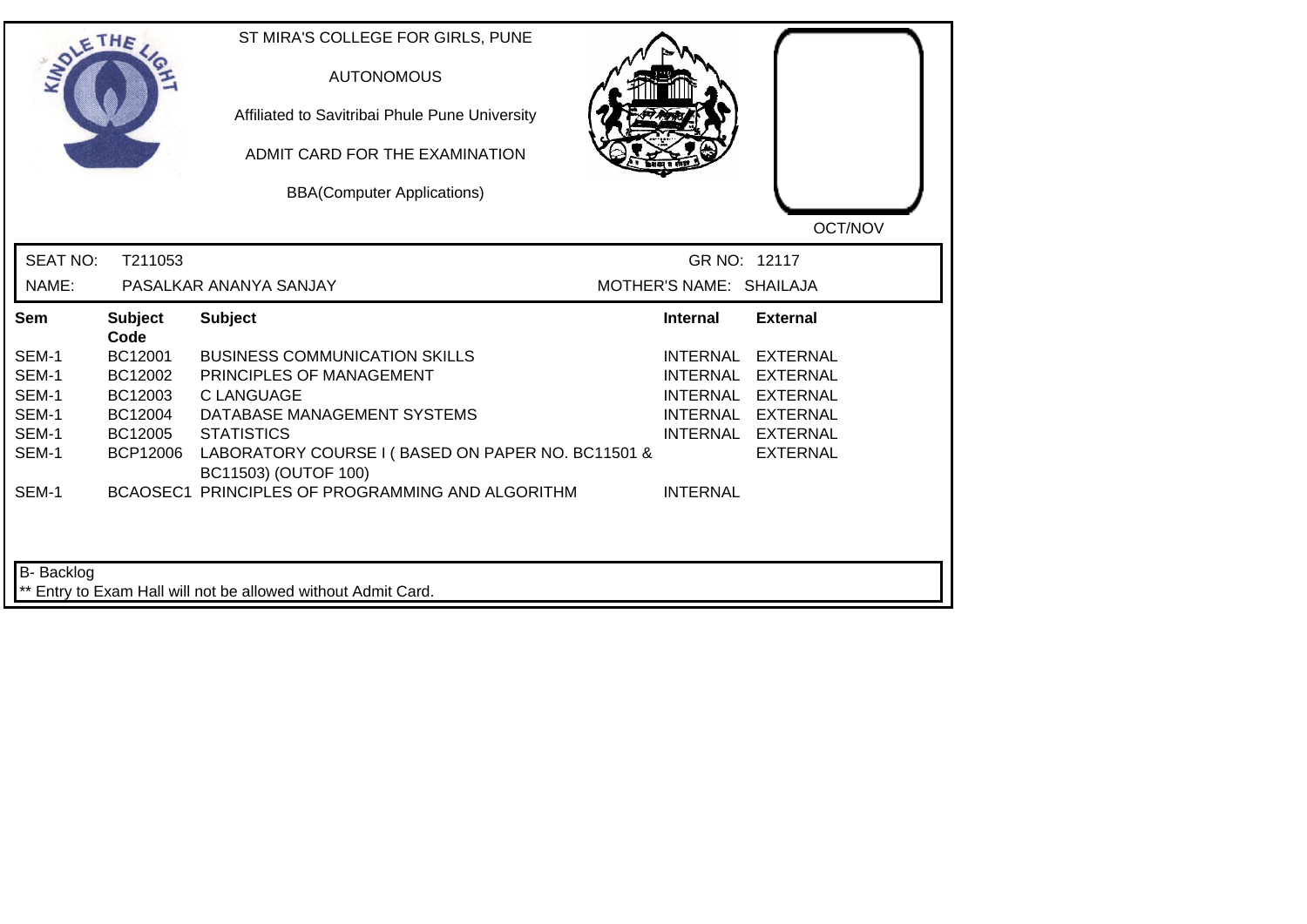| <b>MOLE</b>     | THE                    | ST MIRA'S COLLEGE FOR GIRLS, PUNE<br><b>AUTONOMOUS</b><br>Affiliated to Savitribai Phule Pune University<br>ADMIT CARD FOR THE EXAMINATION<br><b>BBA(Computer Applications)</b> |                         | OCT/NOV           |
|-----------------|------------------------|---------------------------------------------------------------------------------------------------------------------------------------------------------------------------------|-------------------------|-------------------|
| <b>SEAT NO:</b> | T211060                |                                                                                                                                                                                 | GR NO: 12118            |                   |
| NAME:           |                        | SHELKE SAKSHI PRADIP                                                                                                                                                            | MOTHER'S NAME: JAYSHREE |                   |
| Sem             | <b>Subject</b><br>Code | <b>Subject</b>                                                                                                                                                                  | <b>Internal</b>         | <b>External</b>   |
| SEM-1           | BC12001                | <b>BUSINESS COMMUNICATION SKILLS</b>                                                                                                                                            | INTERNAL                | <b>EXTERNAL</b>   |
| SEM-1           | BC12002                | PRINCIPLES OF MANAGEMENT                                                                                                                                                        | <b>INTERNAL</b>         | <b>EXTERNAL</b>   |
| SEM-1           | BC12003                | <b>CLANGUAGE</b>                                                                                                                                                                | <b>INTERNAL</b>         | <b>EXTERNAL</b>   |
| SEM-1           | BC12004                | DATABASE MANAGEMENT SYSTEMS                                                                                                                                                     |                         | INTERNAL EXTERNAL |
| SEM-1           | BC12005                | <b>STATISTICS</b>                                                                                                                                                               |                         | INTERNAL EXTERNAL |
| SEM-1           | <b>BCP12006</b>        | LABORATORY COURSE I (BASED ON PAPER NO. BC11501 &<br>BC11503) (OUTOF 100)                                                                                                       |                         | <b>EXTERNAL</b>   |
| SEM-1           |                        | BCAOSEC1 PRINCIPLES OF PROGRAMMING AND ALGORITHM                                                                                                                                | <b>INTERNAL</b>         |                   |
| B- Backlog      |                        | ** Entry to Exam Hall will not be allowed without Admit Card.                                                                                                                   |                         |                   |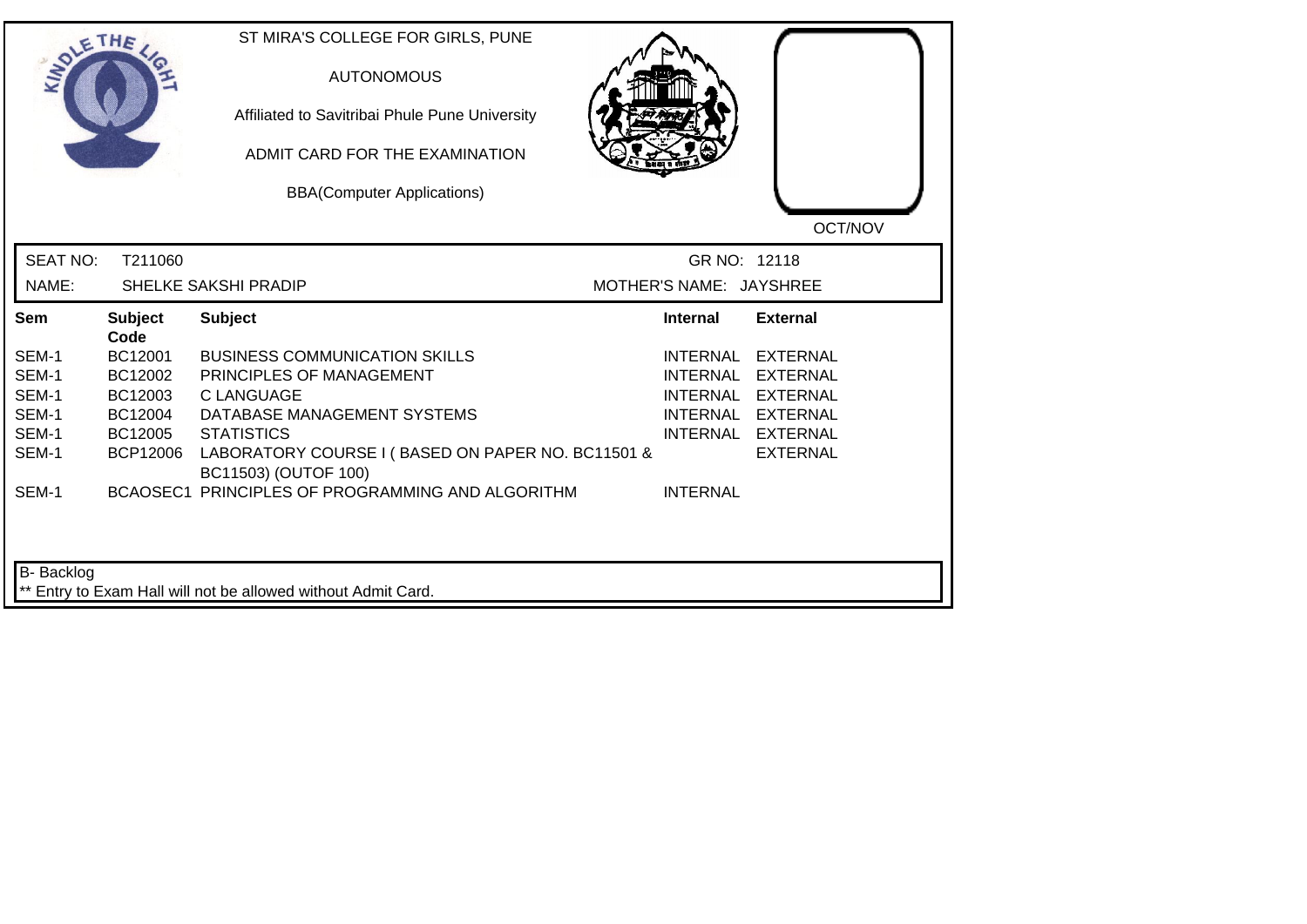|                 | THE                    | ST MIRA'S COLLEGE FOR GIRLS, PUNE<br><b>AUTONOMOUS</b><br>Affiliated to Savitribai Phule Pune University<br>ADMIT CARD FOR THE EXAMINATION<br><b>BBA(Computer Applications)</b> |                       | OCT/NOV           |
|-----------------|------------------------|---------------------------------------------------------------------------------------------------------------------------------------------------------------------------------|-----------------------|-------------------|
| <b>SEAT NO:</b> | T211037                |                                                                                                                                                                                 | GR NO: 12119          |                   |
| NAME:           |                        | NARSALE TANUJA TUKARAM                                                                                                                                                          | MOTHER'S NAME: SHAILA |                   |
| Sem             | <b>Subject</b><br>Code | <b>Subject</b>                                                                                                                                                                  | <b>Internal</b>       | <b>External</b>   |
| SEM-1           | BC12001                | <b>BUSINESS COMMUNICATION SKILLS</b>                                                                                                                                            | <b>INTERNAL</b>       | <b>EXTERNAL</b>   |
| SEM-1           | BC12002                | PRINCIPLES OF MANAGEMENT                                                                                                                                                        | <b>INTERNAL</b>       | <b>EXTERNAL</b>   |
| SEM-1           | BC12003                | <b>C LANGUAGE</b>                                                                                                                                                               | <b>INTERNAL</b>       | <b>EXTERNAL</b>   |
| SEM-1           | BC12004                | DATABASE MANAGEMENT SYSTEMS                                                                                                                                                     |                       | INTERNAL EXTERNAL |
| SEM-1           | BC12005                | <b>STATISTICS</b>                                                                                                                                                               |                       | INTERNAL EXTERNAL |
| SEM-1           | <b>BCP12006</b>        | LABORATORY COURSE I (BASED ON PAPER NO. BC11501 &<br>BC11503) (OUTOF 100)                                                                                                       |                       | <b>EXTERNAL</b>   |
| SEM-1           |                        | BCAOSEC1 PRINCIPLES OF PROGRAMMING AND ALGORITHM                                                                                                                                | <b>INTERNAL</b>       |                   |
| B- Backlog      |                        | ** Entry to Exam Hall will not be allowed without Admit Card.                                                                                                                   |                       |                   |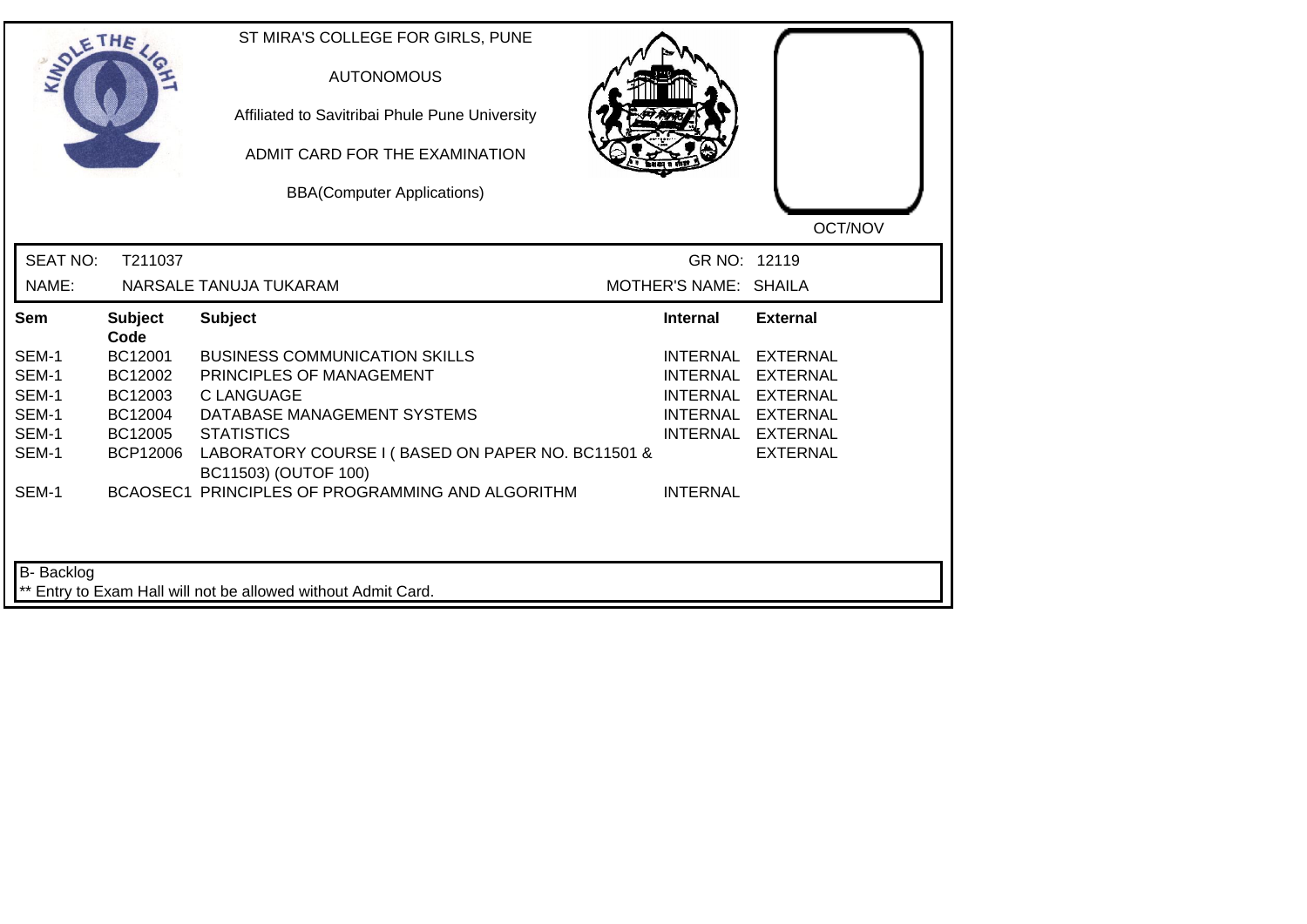|                 | THE                    | ST MIRA'S COLLEGE FOR GIRLS, PUNE<br><b>AUTONOMOUS</b><br>Affiliated to Savitribai Phule Pune University<br>ADMIT CARD FOR THE EXAMINATION<br><b>BBA(Computer Applications)</b> |                       | OCT/NOV           |
|-----------------|------------------------|---------------------------------------------------------------------------------------------------------------------------------------------------------------------------------|-----------------------|-------------------|
| <b>SEAT NO:</b> | T211026                |                                                                                                                                                                                 | GR NO: 12120          |                   |
| NAME:           |                        | KAMTHE POOJA ANANTA                                                                                                                                                             | MOTHER'S NAME: SUNITA |                   |
| Sem             | <b>Subject</b><br>Code | <b>Subject</b>                                                                                                                                                                  | <b>Internal</b>       | <b>External</b>   |
| SEM-1           | BC12001                | <b>BUSINESS COMMUNICATION SKILLS</b>                                                                                                                                            | <b>INTERNAL</b>       | <b>EXTERNAL</b>   |
| SEM-1           | BC12002                | PRINCIPLES OF MANAGEMENT                                                                                                                                                        | <b>INTERNAL</b>       | EXTERNAL          |
| SEM-1           | BC12003                | <b>C LANGUAGE</b>                                                                                                                                                               | <b>INTERNAL</b>       | <b>EXTERNAL</b>   |
| SEM-1           | BC12004                | DATABASE MANAGEMENT SYSTEMS                                                                                                                                                     |                       | INTERNAL EXTERNAL |
| SEM-1           | BC12005                | <b>STATISTICS</b>                                                                                                                                                               |                       | INTERNAL EXTERNAL |
| SEM-1           | <b>BCP12006</b>        | LABORATORY COURSE I (BASED ON PAPER NO. BC11501 &<br>BC11503) (OUTOF 100)                                                                                                       |                       | <b>EXTERNAL</b>   |
| SEM-1           |                        | BCAOSEC1 PRINCIPLES OF PROGRAMMING AND ALGORITHM                                                                                                                                | <b>INTERNAL</b>       |                   |
| B- Backlog      |                        |                                                                                                                                                                                 |                       |                   |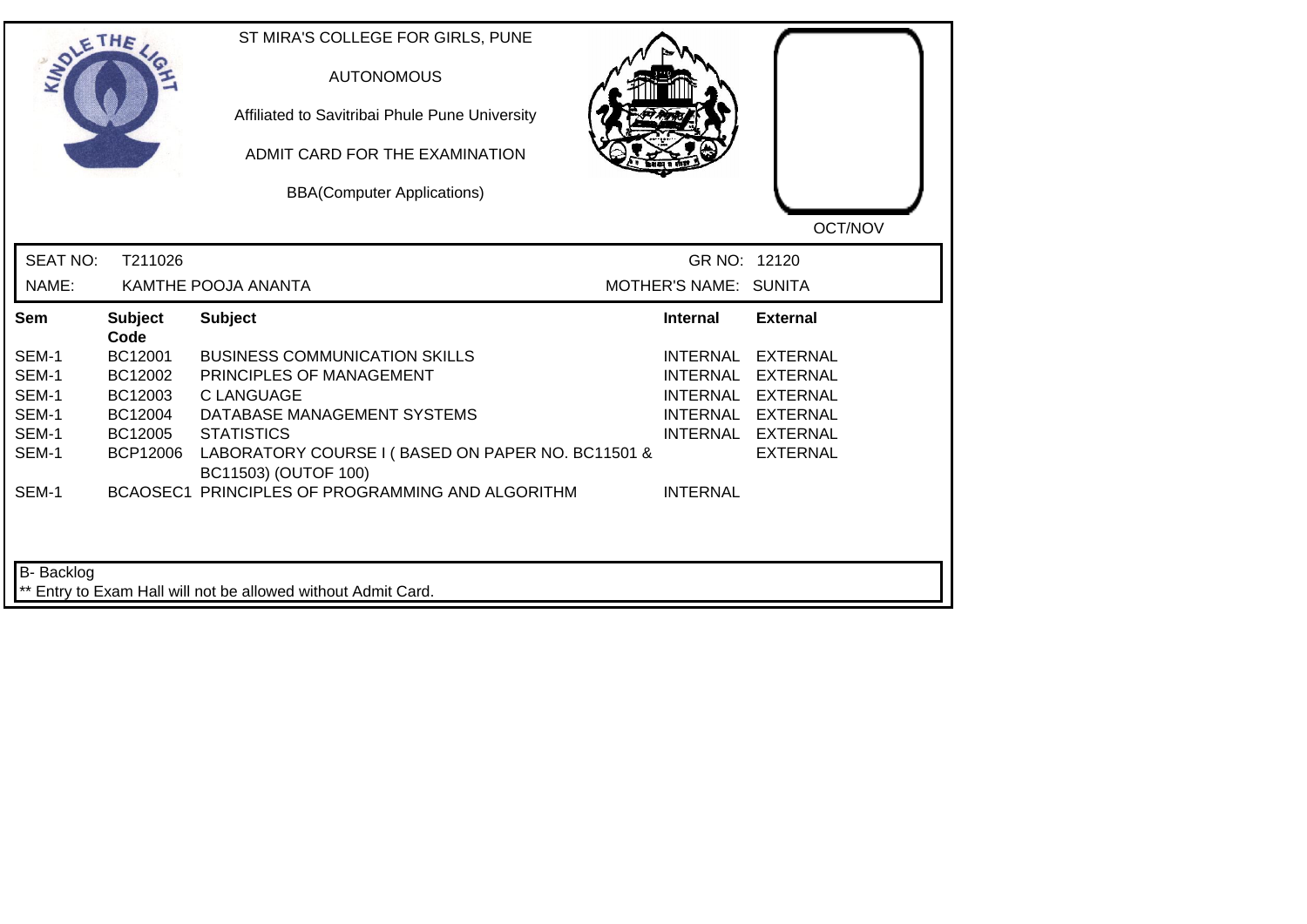|                 | THE                    | ST MIRA'S COLLEGE FOR GIRLS, PUNE<br><b>AUTONOMOUS</b><br>Affiliated to Savitribai Phule Pune University<br>ADMIT CARD FOR THE EXAMINATION<br><b>BBA(Computer Applications)</b> |                      | OCT/NOV           |
|-----------------|------------------------|---------------------------------------------------------------------------------------------------------------------------------------------------------------------------------|----------------------|-------------------|
| <b>SEAT NO:</b> | T211040                |                                                                                                                                                                                 | GR NO: 12121         |                   |
| NAME:           |                        | PADEKAR RUTUJA SHANTARAM                                                                                                                                                        | MOTHER'S NAME: REKHA |                   |
| Sem             | <b>Subject</b><br>Code | <b>Subject</b>                                                                                                                                                                  | <b>Internal</b>      | <b>External</b>   |
| SEM-1           | BC12001                | <b>BUSINESS COMMUNICATION SKILLS</b>                                                                                                                                            | INTERNAL             | <b>EXTERNAL</b>   |
| SEM-1           | BC12002                | PRINCIPLES OF MANAGEMENT                                                                                                                                                        | <b>INTERNAL</b>      | <b>EXTERNAL</b>   |
| SEM-1           | BC12003                | <b>CLANGUAGE</b>                                                                                                                                                                |                      | INTERNAL EXTERNAL |
| SEM-1           | BC12004                | DATABASE MANAGEMENT SYSTEMS                                                                                                                                                     |                      | INTERNAL EXTERNAL |
| SEM-1           | BC12005                | <b>STATISTICS</b>                                                                                                                                                               |                      | INTERNAL EXTERNAL |
| SEM-1           | <b>BCP12006</b>        | LABORATORY COURSE I (BASED ON PAPER NO. BC11501 &<br>BC11503) (OUTOF 100)                                                                                                       |                      | <b>EXTERNAL</b>   |
| SEM-1           |                        | BCAOSEC1 PRINCIPLES OF PROGRAMMING AND ALGORITHM                                                                                                                                | <b>INTERNAL</b>      |                   |
| B- Backlog      |                        | ** Entry to Exam Hall will not be allowed without Admit Card.                                                                                                                   |                      |                   |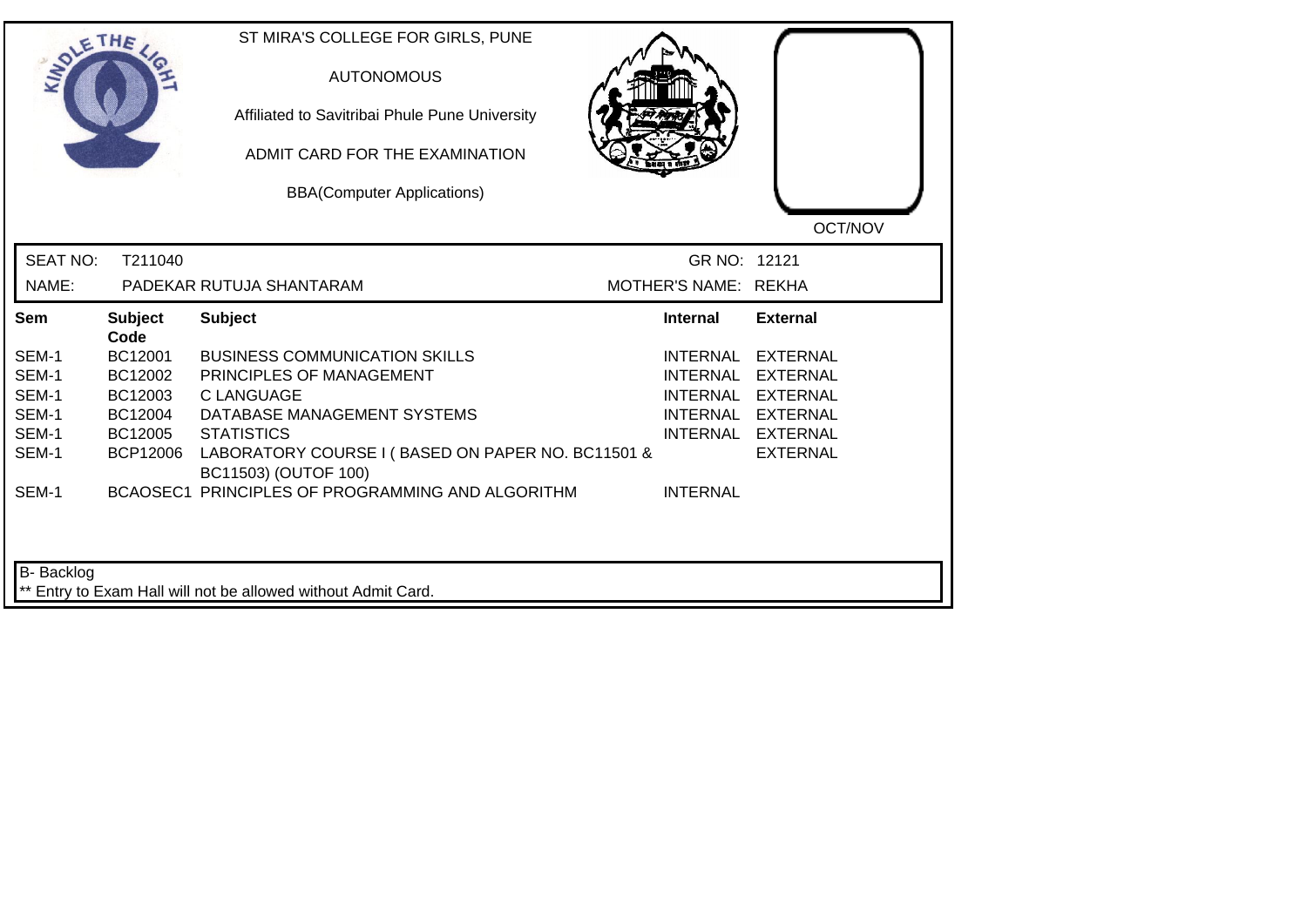|                 | THE                    | ST MIRA'S COLLEGE FOR GIRLS, PUNE<br><b>AUTONOMOUS</b><br>Affiliated to Savitribai Phule Pune University<br>ADMIT CARD FOR THE EXAMINATION<br><b>BBA(Computer Applications)</b> |                       | OCT/NOV           |
|-----------------|------------------------|---------------------------------------------------------------------------------------------------------------------------------------------------------------------------------|-----------------------|-------------------|
| <b>SEAT NO:</b> | T211042                |                                                                                                                                                                                 | GR NO: 12122          |                   |
| NAME:           |                        | PISAL ADITI SANJAY                                                                                                                                                              | MOTHER'S NAME: RUPALI |                   |
| Sem             | <b>Subject</b><br>Code | <b>Subject</b>                                                                                                                                                                  | <b>Internal</b>       | <b>External</b>   |
| SEM-1           | BC12001                | <b>BUSINESS COMMUNICATION SKILLS</b>                                                                                                                                            |                       | INTERNAL EXTERNAL |
| SEM-1           | BC12002                | PRINCIPLES OF MANAGEMENT                                                                                                                                                        |                       | INTERNAL EXTERNAL |
| SEM-1           | BC12003                | <b>CLANGUAGE</b>                                                                                                                                                                |                       | INTERNAL EXTERNAL |
| SEM-1           | BC12004                | DATABASE MANAGEMENT SYSTEMS                                                                                                                                                     |                       | INTERNAL EXTERNAL |
| SEM-1           | BC12005                | <b>STATISTICS</b>                                                                                                                                                               |                       | INTERNAL EXTERNAL |
| SEM-1           | <b>BCP12006</b>        | LABORATORY COURSE I (BASED ON PAPER NO. BC11501 &<br>BC11503) (OUTOF 100)                                                                                                       |                       | <b>EXTERNAL</b>   |
| SEM-1           |                        | BCAOSEC1 PRINCIPLES OF PROGRAMMING AND ALGORITHM                                                                                                                                | <b>INTERNAL</b>       |                   |
| B- Backlog      |                        | ** Entry to Exam Hall will not be allowed without Admit Card.                                                                                                                   |                       |                   |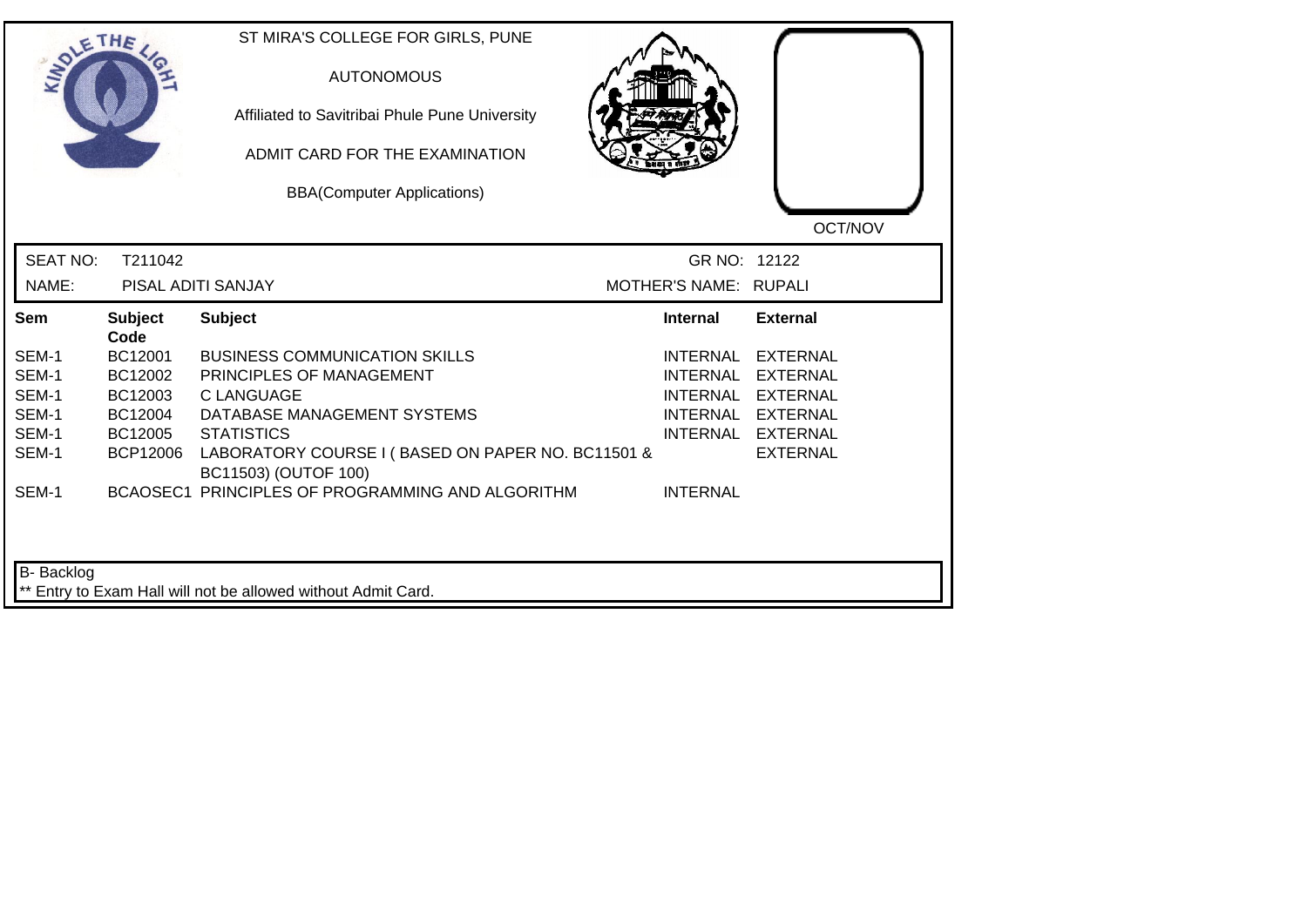|                 | THE                    | ST MIRA'S COLLEGE FOR GIRLS, PUNE<br><b>AUTONOMOUS</b><br>Affiliated to Savitribai Phule Pune University<br>ADMIT CARD FOR THE EXAMINATION<br><b>BBA(Computer Applications)</b> |                        | OCT/NOV           |
|-----------------|------------------------|---------------------------------------------------------------------------------------------------------------------------------------------------------------------------------|------------------------|-------------------|
| <b>SEAT NO:</b> | T211010                |                                                                                                                                                                                 | GR NO: 12123           |                   |
| NAME:           |                        | <b>BEPARI SAIMA ALTAF</b>                                                                                                                                                       | MOTHER'S NAME: SUMAIYA |                   |
| Sem             | <b>Subject</b><br>Code | <b>Subject</b>                                                                                                                                                                  | <b>Internal</b>        | <b>External</b>   |
| SEM-1           | BC12001                | <b>BUSINESS COMMUNICATION SKILLS</b>                                                                                                                                            | INTERNAL               | EXTERNAL          |
| SEM-1           | BC12002                | PRINCIPLES OF MANAGEMENT                                                                                                                                                        | <b>INTERNAL</b>        | <b>EXTERNAL</b>   |
| SEM-1           | BC12003                | <b>CLANGUAGE</b>                                                                                                                                                                |                        | INTERNAL EXTERNAL |
| SEM-1           | BC12004                | DATABASE MANAGEMENT SYSTEMS                                                                                                                                                     |                        | INTERNAL EXTERNAL |
| SEM-1           | BC12005                | <b>STATISTICS</b>                                                                                                                                                               |                        | INTERNAL EXTERNAL |
| SEM-1           | <b>BCP12006</b>        | LABORATORY COURSE I (BASED ON PAPER NO. BC11501 &<br>BC11503) (OUTOF 100)                                                                                                       |                        | <b>EXTERNAL</b>   |
| SEM-1           |                        | BCAOSEC1 PRINCIPLES OF PROGRAMMING AND ALGORITHM                                                                                                                                | <b>INTERNAL</b>        |                   |
| B- Backlog      |                        | ** Entry to Exam Hall will not be allowed without Admit Card.                                                                                                                   |                        |                   |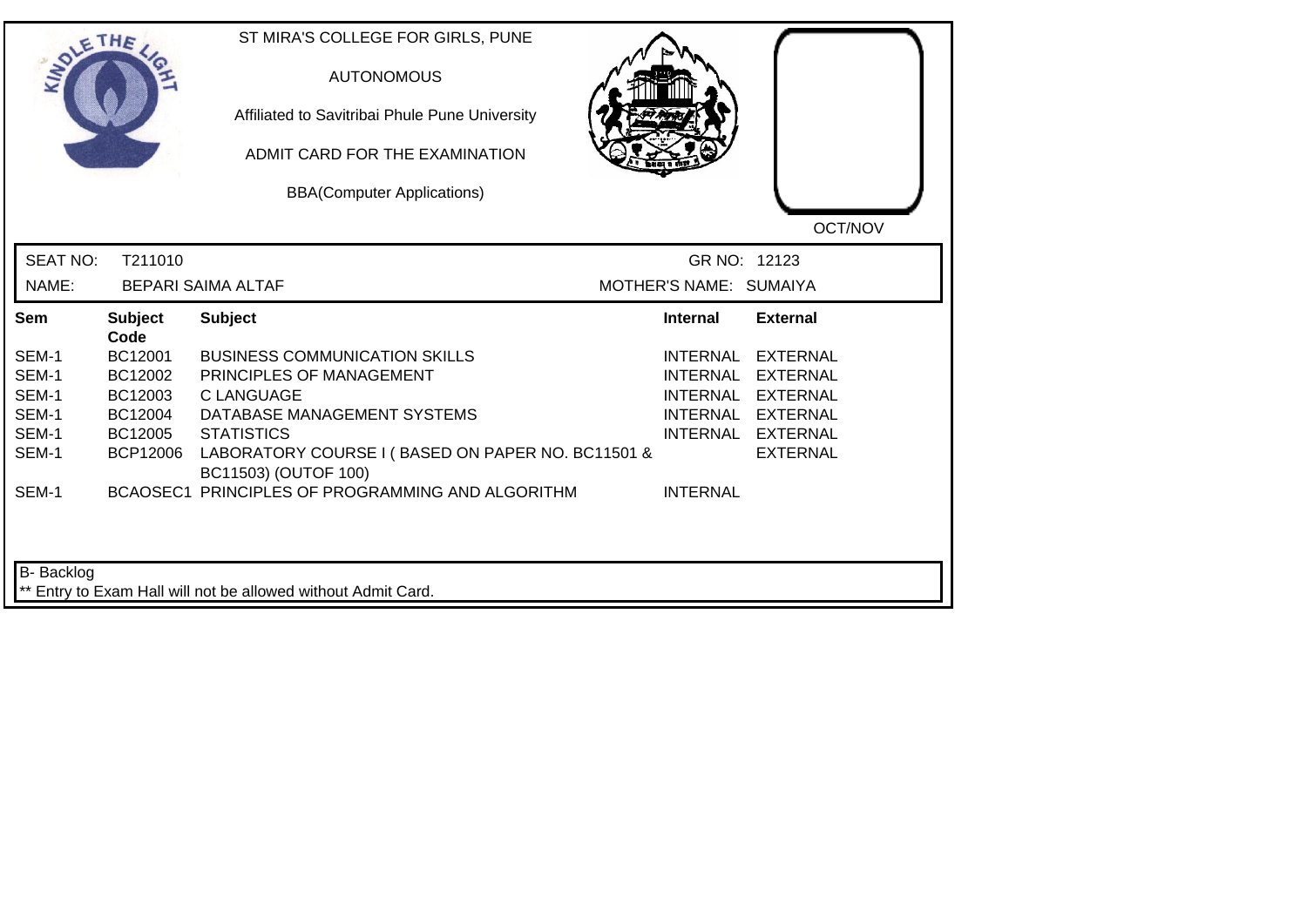| <b>LANDLE</b>   | THE                    | ST MIRA'S COLLEGE FOR GIRLS, PUNE<br><b>AUTONOMOUS</b><br>Affiliated to Savitribai Phule Pune University<br>ADMIT CARD FOR THE EXAMINATION<br><b>BBA(Computer Applications)</b> |                         | OCT/NOV           |
|-----------------|------------------------|---------------------------------------------------------------------------------------------------------------------------------------------------------------------------------|-------------------------|-------------------|
| <b>SEAT NO:</b> | T211027                |                                                                                                                                                                                 | GR NO: 12124            |                   |
| NAME:           |                        | KETANBOINA PRASANNALAXMI PEDDAIAH                                                                                                                                               | MOTHER'S NAME: RATTAMMA |                   |
| Sem             | <b>Subject</b><br>Code | <b>Subject</b>                                                                                                                                                                  | <b>Internal</b>         | <b>External</b>   |
| SEM-1           | BC12001                | <b>BUSINESS COMMUNICATION SKILLS</b>                                                                                                                                            | <b>INTERNAL</b>         | <b>EXTERNAL</b>   |
| SEM-1           | BC12002                | PRINCIPLES OF MANAGEMENT                                                                                                                                                        | <b>INTERNAL</b>         | EXTERNAL          |
| SEM-1           | BC12003                | <b>C LANGUAGE</b>                                                                                                                                                               | <b>INTERNAL</b>         | <b>EXTERNAL</b>   |
| SEM-1           | BC12004                | DATABASE MANAGEMENT SYSTEMS                                                                                                                                                     |                         | INTERNAL EXTERNAL |
| SEM-1           | BC12005                | <b>STATISTICS</b>                                                                                                                                                               |                         | INTERNAL EXTERNAL |
| SEM-1           | <b>BCP12006</b>        | LABORATORY COURSE I (BASED ON PAPER NO. BC11501 &<br>BC11503) (OUTOF 100)                                                                                                       |                         | <b>EXTERNAL</b>   |
| SEM-1           |                        | BCAOSEC1 PRINCIPLES OF PROGRAMMING AND ALGORITHM                                                                                                                                | <b>INTERNAL</b>         |                   |
| B- Backlog      |                        | ** Entry to Exam Hall will not be allowed without Admit Card.                                                                                                                   |                         |                   |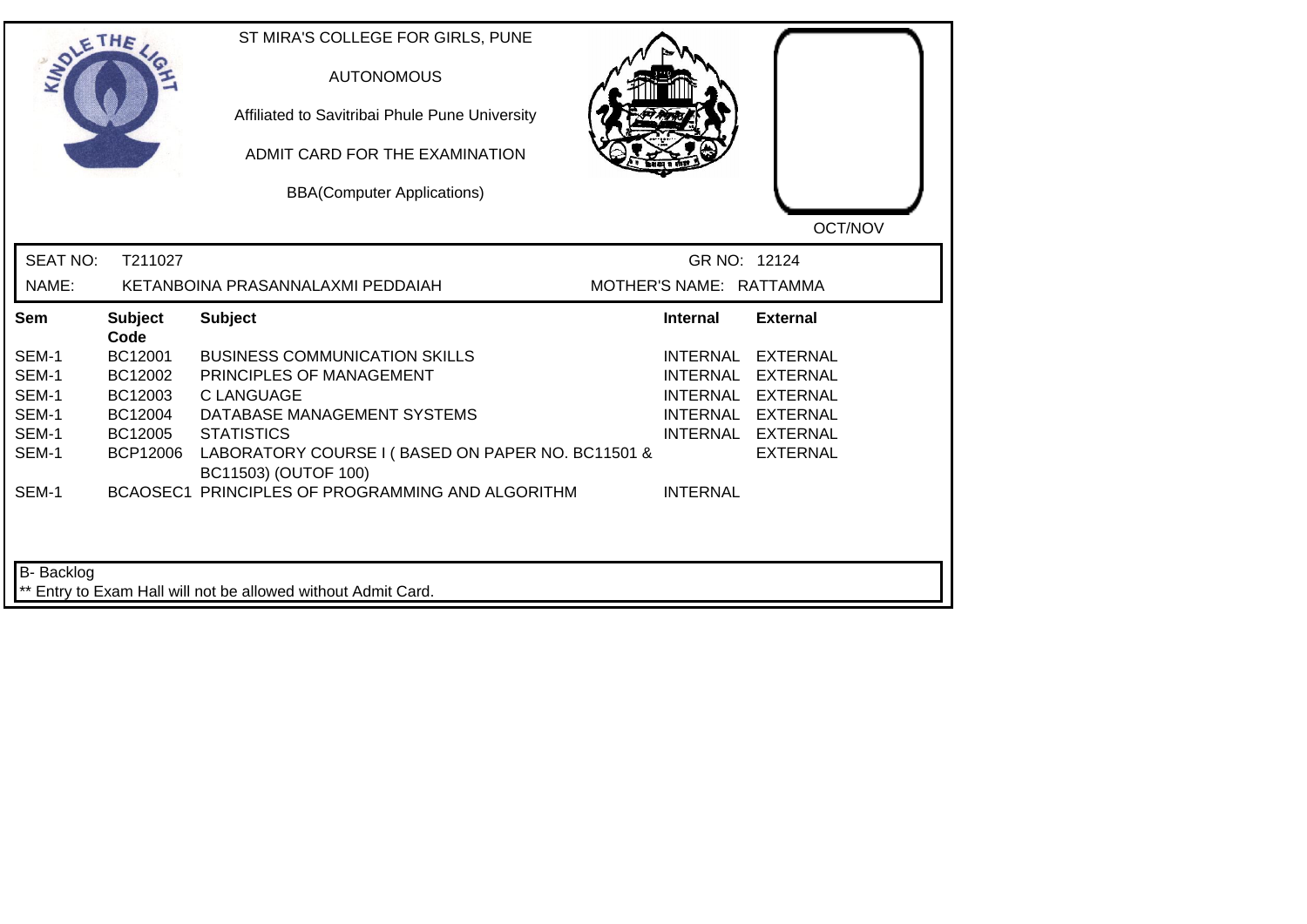|                 | THE                    | ST MIRA'S COLLEGE FOR GIRLS, PUNE<br><b>AUTONOMOUS</b><br>Affiliated to Savitribai Phule Pune University<br>ADMIT CARD FOR THE EXAMINATION<br><b>BBA(Computer Applications)</b> |                       | OCT/NOV           |
|-----------------|------------------------|---------------------------------------------------------------------------------------------------------------------------------------------------------------------------------|-----------------------|-------------------|
| <b>SEAT NO:</b> | T211055                |                                                                                                                                                                                 | GR NO: 12125          |                   |
| NAME:           |                        | <b>SHAIKH SANIA JAVEED</b>                                                                                                                                                      | MOTHER'S NAME: SABIHA |                   |
| Sem             | <b>Subject</b><br>Code | <b>Subject</b>                                                                                                                                                                  | <b>Internal</b>       | <b>External</b>   |
| SEM-1           | BC12001                | <b>BUSINESS COMMUNICATION SKILLS</b>                                                                                                                                            | <b>INTERNAL</b>       | <b>EXTERNAL</b>   |
| SEM-1           | BC12002                | PRINCIPLES OF MANAGEMENT                                                                                                                                                        | <b>INTERNAL</b>       | <b>EXTERNAL</b>   |
| SEM-1           | BC12003                | <b>C LANGUAGE</b>                                                                                                                                                               | <b>INTERNAL</b>       | <b>EXTERNAL</b>   |
| SEM-1           | BC12004                | DATABASE MANAGEMENT SYSTEMS                                                                                                                                                     |                       | INTERNAL EXTERNAL |
| SEM-1           | BC12005                | <b>STATISTICS</b>                                                                                                                                                               |                       | INTERNAL EXTERNAL |
| SEM-1           | <b>BCP12006</b>        | LABORATORY COURSE I (BASED ON PAPER NO. BC11501 &<br>BC11503) (OUTOF 100)                                                                                                       |                       | <b>EXTERNAL</b>   |
| SEM-1           |                        | BCAOSEC1 PRINCIPLES OF PROGRAMMING AND ALGORITHM                                                                                                                                | <b>INTERNAL</b>       |                   |
| B- Backlog      |                        | ** Entry to Exam Hall will not be allowed without Admit Card.                                                                                                                   |                       |                   |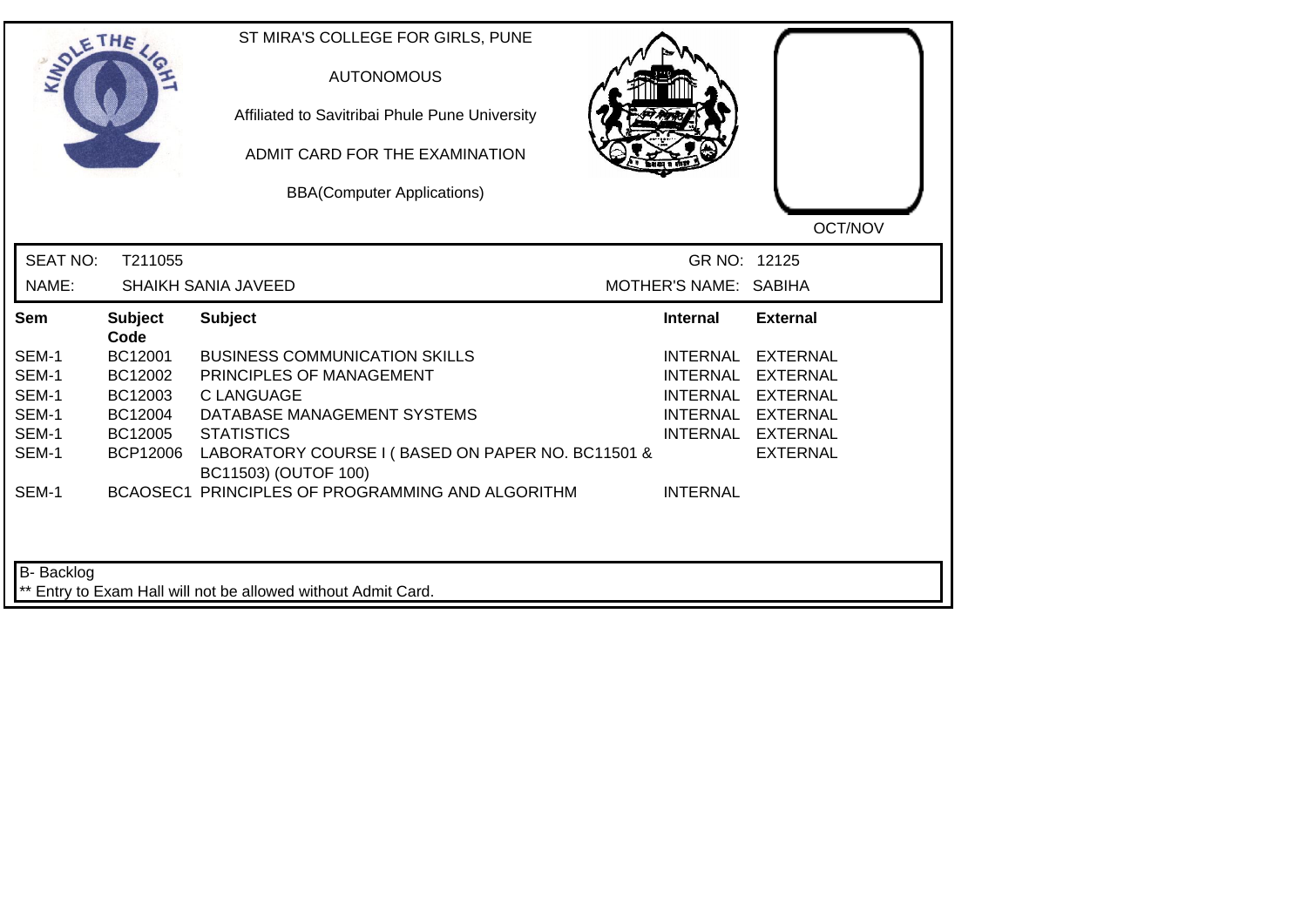| <b>LANDLE</b>   | THE                    | ST MIRA'S COLLEGE FOR GIRLS, PUNE<br><b>AUTONOMOUS</b><br>Affiliated to Savitribai Phule Pune University<br>ADMIT CARD FOR THE EXAMINATION<br><b>BBA(Computer Applications)</b> |                          | OCT/NOV           |
|-----------------|------------------------|---------------------------------------------------------------------------------------------------------------------------------------------------------------------------------|--------------------------|-------------------|
| <b>SEAT NO:</b> | T211029                |                                                                                                                                                                                 | GR NO: 12126             |                   |
| NAME:           |                        | KOMKALA MADHAVI RATHAIAH                                                                                                                                                        | MOTHER'S NAME: RAMANAMMA |                   |
| Sem             | <b>Subject</b><br>Code | <b>Subject</b>                                                                                                                                                                  | <b>Internal</b>          | <b>External</b>   |
| SEM-1           | BC12001                | <b>BUSINESS COMMUNICATION SKILLS</b>                                                                                                                                            | INTERNAL                 | <b>EXTERNAL</b>   |
| SEM-1           | BC12002                | PRINCIPLES OF MANAGEMENT                                                                                                                                                        | <b>INTERNAL</b>          | <b>EXTERNAL</b>   |
| SEM-1           | BC12003                | C LANGUAGE                                                                                                                                                                      | <b>INTERNAL</b>          | EXTERNAL          |
| SEM-1           | BC12004                | DATABASE MANAGEMENT SYSTEMS                                                                                                                                                     |                          | INTERNAL EXTERNAL |
| SEM-1           | BC12005                | <b>STATISTICS</b>                                                                                                                                                               |                          | INTERNAL EXTERNAL |
| SEM-1           | <b>BCP12006</b>        | LABORATORY COURSE I (BASED ON PAPER NO. BC11501 &<br>BC11503) (OUTOF 100)                                                                                                       |                          | <b>EXTERNAL</b>   |
| SEM-1           |                        | BCAOSEC1 PRINCIPLES OF PROGRAMMING AND ALGORITHM                                                                                                                                | <b>INTERNAL</b>          |                   |
| B- Backlog      |                        | ** Entry to Exam Hall will not be allowed without Admit Card.                                                                                                                   |                          |                   |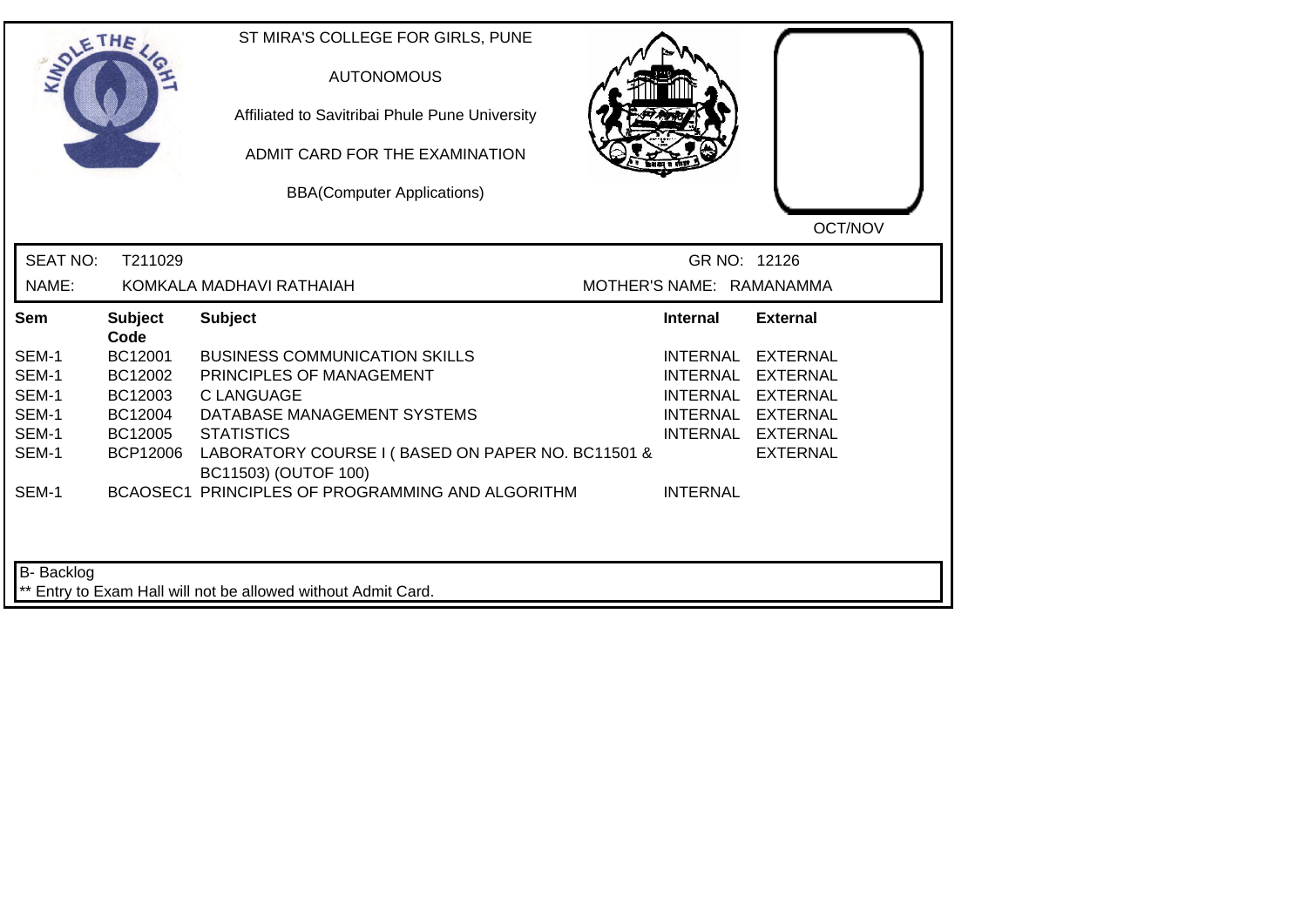| <b>SIDLE</b>                                                | THE                                                                    | ST MIRA'S COLLEGE FOR GIRLS, PUNE<br><b>AUTONOMOUS</b><br>Affiliated to Savitribai Phule Pune University<br>ADMIT CARD FOR THE EXAMINATION<br><b>BBA(Computer Applications)</b>                                                                                     |                                                                          | OCT/NOV                                                                                                            |
|-------------------------------------------------------------|------------------------------------------------------------------------|---------------------------------------------------------------------------------------------------------------------------------------------------------------------------------------------------------------------------------------------------------------------|--------------------------------------------------------------------------|--------------------------------------------------------------------------------------------------------------------|
| <b>SEAT NO:</b><br>NAME:                                    | T211075                                                                | UDAIPURWALA INSIYAH ZOEB                                                                                                                                                                                                                                            | GR NO: 12127<br>MOTHER'S NAME: FARIDA                                    |                                                                                                                    |
| Sem                                                         | <b>Subject</b><br>Code                                                 | <b>Subject</b>                                                                                                                                                                                                                                                      | <b>Internal</b>                                                          | <b>External</b>                                                                                                    |
| SEM-1<br>SEM-1<br>SEM-1<br>SEM-1<br>SEM-1<br>SEM-1<br>SEM-1 | BC12001<br>BC12002<br>BC12003<br>BC12004<br>BC12005<br><b>BCP12006</b> | <b>BUSINESS COMMUNICATION SKILLS</b><br>PRINCIPLES OF MANAGEMENT<br>C LANGUAGE<br>DATABASE MANAGEMENT SYSTEMS<br><b>STATISTICS</b><br>LABORATORY COURSE I (BASED ON PAPER NO. BC11501 &<br>BC11503) (OUTOF 100)<br>BCAOSEC1 PRINCIPLES OF PROGRAMMING AND ALGORITHM | <b>INTERNAL</b><br><b>INTERNAL</b><br><b>INTERNAL</b><br><b>INTERNAL</b> | <b>EXTERNAL</b><br><b>EXTERNAL</b><br><b>EXTERNAL</b><br>INTERNAL EXTERNAL<br>INTERNAL EXTERNAL<br><b>EXTERNAL</b> |
| B- Backlog                                                  |                                                                        | ** Entry to Exam Hall will not be allowed without Admit Card.                                                                                                                                                                                                       |                                                                          |                                                                                                                    |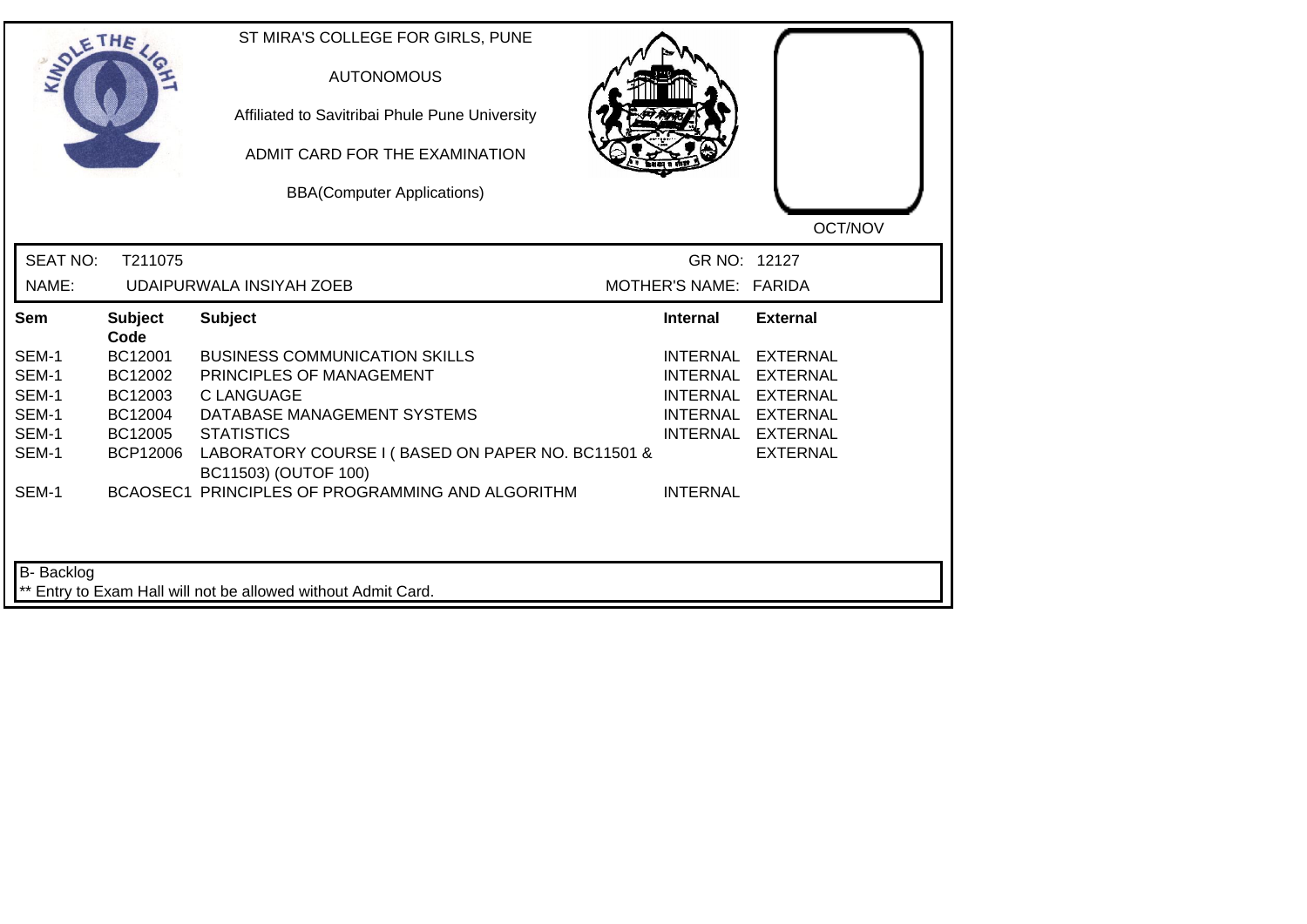|                 | THE                    | ST MIRA'S COLLEGE FOR GIRLS, PUNE<br><b>AUTONOMOUS</b><br>Affiliated to Savitribai Phule Pune University<br>ADMIT CARD FOR THE EXAMINATION<br><b>BBA(Computer Applications)</b> |                      | OCT/NOV           |
|-----------------|------------------------|---------------------------------------------------------------------------------------------------------------------------------------------------------------------------------|----------------------|-------------------|
| <b>SEAT NO:</b> | T211039                |                                                                                                                                                                                 | GR NO: 12128         |                   |
| NAME:           |                        | NIMESH ANJALI SANJAY KUMAR                                                                                                                                                      | MOTHER'S NAME: KIRAN |                   |
| Sem             | <b>Subject</b><br>Code | <b>Subject</b>                                                                                                                                                                  | <b>Internal</b>      | <b>External</b>   |
| SEM-1           | BC12001                | <b>BUSINESS COMMUNICATION SKILLS</b>                                                                                                                                            | INTERNAL             | <b>EXTERNAL</b>   |
| SEM-1           | BC12002                | PRINCIPLES OF MANAGEMENT                                                                                                                                                        | <b>INTERNAL</b>      | <b>EXTERNAL</b>   |
| SEM-1           | BC12003                | <b>CLANGUAGE</b>                                                                                                                                                                | <b>INTERNAL</b>      | <b>EXTERNAL</b>   |
| SEM-1           | BC12004                | DATABASE MANAGEMENT SYSTEMS                                                                                                                                                     |                      | INTERNAL EXTERNAL |
| SEM-1           | BC12005                | <b>STATISTICS</b>                                                                                                                                                               |                      | INTERNAL EXTERNAL |
| SEM-1           | <b>BCP12006</b>        | LABORATORY COURSE I (BASED ON PAPER NO. BC11501 &<br>BC11503) (OUTOF 100)                                                                                                       |                      | <b>EXTERNAL</b>   |
| SEM-1           |                        | BCAOSEC1 PRINCIPLES OF PROGRAMMING AND ALGORITHM                                                                                                                                | <b>INTERNAL</b>      |                   |
| B- Backlog      |                        | ** Entry to Exam Hall will not be allowed without Admit Card.                                                                                                                   |                      |                   |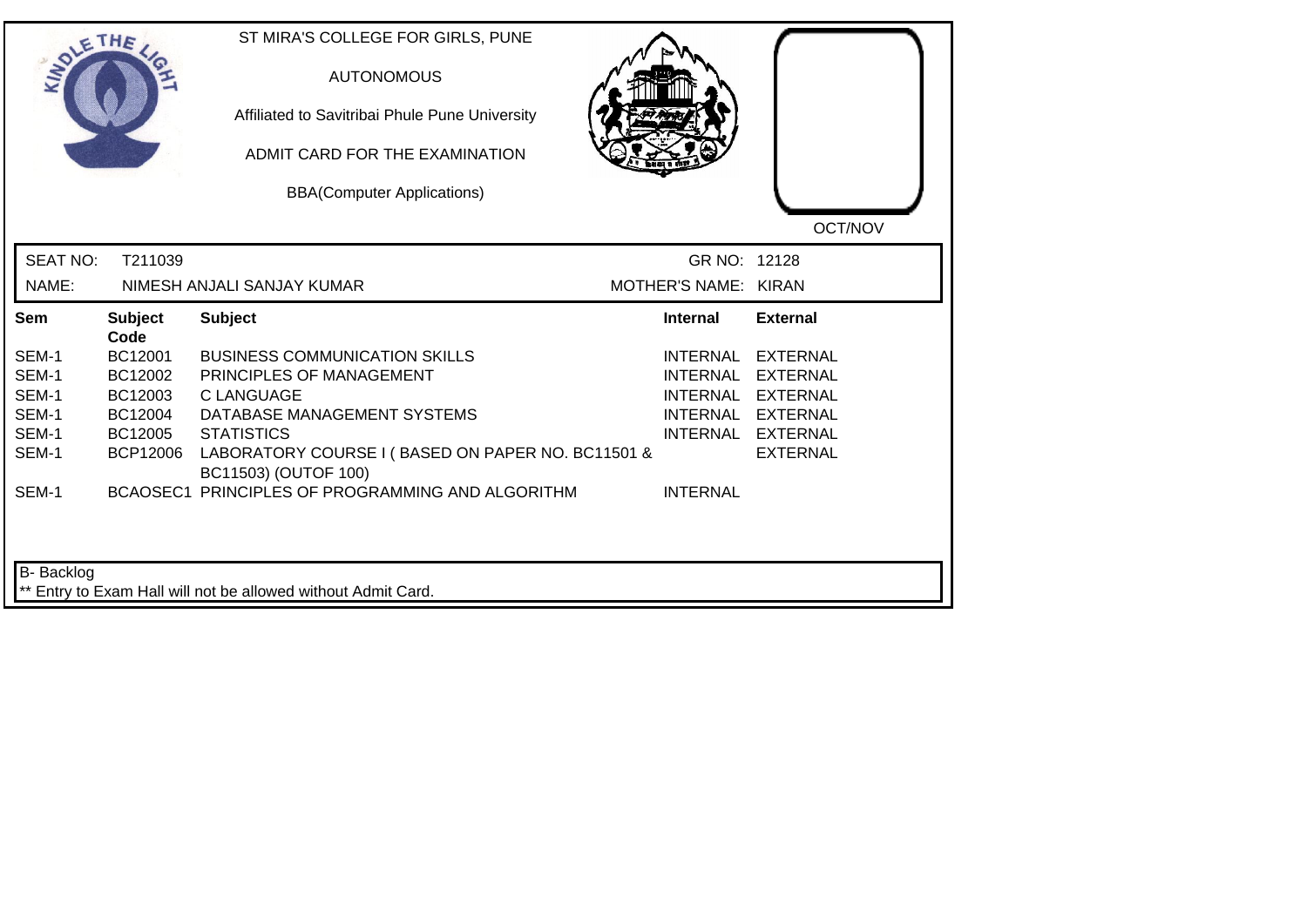| <b>LANDLE</b>            | THE             | ST MIRA'S COLLEGE FOR GIRLS, PUNE<br><b>AUTONOMOUS</b><br>Affiliated to Savitribai Phule Pune University<br>ADMIT CARD FOR THE EXAMINATION<br><b>BBA(Computer Applications)</b> |                                        | OCT/NOV           |
|--------------------------|-----------------|---------------------------------------------------------------------------------------------------------------------------------------------------------------------------------|----------------------------------------|-------------------|
| <b>SEAT NO:</b><br>NAME: | T211077         | <b>VIBHUTE ASHWINI ASHOK</b>                                                                                                                                                    | GR NO: 12129<br>MOTHER'S NAME: ARCHANA |                   |
|                          |                 |                                                                                                                                                                                 |                                        |                   |
| <b>Sem</b>               | <b>Subject</b>  | <b>Subject</b>                                                                                                                                                                  | <b>Internal</b>                        | <b>External</b>   |
| SEM-1                    | Code<br>BC12001 | <b>BUSINESS COMMUNICATION SKILLS</b>                                                                                                                                            | <b>INTERNAL</b>                        | <b>EXTERNAL</b>   |
| SEM-1                    | BC12002         | PRINCIPLES OF MANAGEMENT                                                                                                                                                        | <b>INTERNAL</b>                        | <b>EXTERNAL</b>   |
| SEM-1                    | BC12003         | <b>C LANGUAGE</b>                                                                                                                                                               | <b>INTERNAL</b>                        | <b>EXTERNAL</b>   |
| SEM-1                    | BC12004         | DATABASE MANAGEMENT SYSTEMS                                                                                                                                                     |                                        | INTERNAL EXTERNAL |
| SEM-1                    | BC12005         | <b>STATISTICS</b>                                                                                                                                                               |                                        | INTERNAL EXTERNAL |
| SEM-1                    | BCP12006        | LABORATORY COURSE I (BASED ON PAPER NO. BC11501 &<br>BC11503) (OUTOF 100)                                                                                                       |                                        | <b>EXTERNAL</b>   |
| SEM-1                    |                 | BCAOSEC1 PRINCIPLES OF PROGRAMMING AND ALGORITHM                                                                                                                                | <b>INTERNAL</b>                        |                   |
| B- Backlog               |                 | ** Entry to Exam Hall will not be allowed without Admit Card.                                                                                                                   |                                        |                   |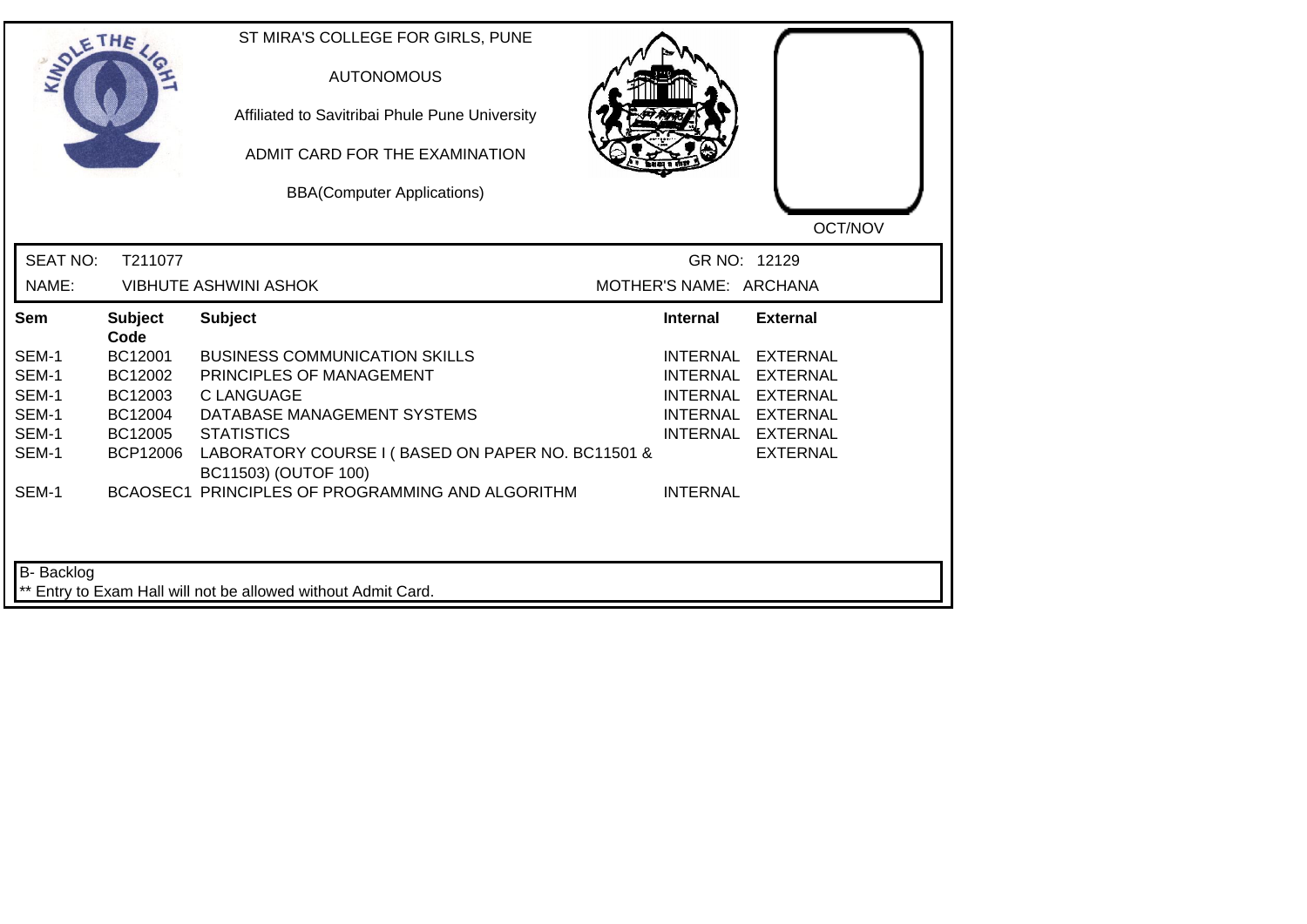| SOLETHE .                                                   |                                                                                | ST MIRA'S COLLEGE FOR GIRLS, PUNE<br><b>AUTONOMOUS</b><br>Affiliated to Savitribai Phule Pune University<br>ADMIT CARD FOR THE EXAMINATION<br><b>BBA(Computer Applications)</b>                                                                                            |                                                       | OCT/NOV                                                                                                              |
|-------------------------------------------------------------|--------------------------------------------------------------------------------|----------------------------------------------------------------------------------------------------------------------------------------------------------------------------------------------------------------------------------------------------------------------------|-------------------------------------------------------|----------------------------------------------------------------------------------------------------------------------|
| <b>SEAT NO:</b><br>NAME:                                    | T211028                                                                        | LOT KHUSHI DHIRAJ                                                                                                                                                                                                                                                          | GR NO: 12130<br>MOTHER'S NAME: REENA                  |                                                                                                                      |
| Sem                                                         | <b>Subject</b>                                                                 | <b>Subject</b>                                                                                                                                                                                                                                                             | <b>Internal</b>                                       | <b>External</b>                                                                                                      |
| SEM-1<br>SEM-1<br>SEM-1<br>SEM-1<br>SEM-1<br>SEM-1<br>SEM-1 | Code<br>BC12001<br>BC12002<br>BC12003<br>BC12004<br>BC12005<br><b>BCP12006</b> | <b>BUSINESS COMMUNICATION SKILLS</b><br>PRINCIPLES OF MANAGEMENT<br><b>C LANGUAGE</b><br>DATABASE MANAGEMENT SYSTEMS<br><b>STATISTICS</b><br>LABORATORY COURSE I (BASED ON PAPER NO. BC11501 &<br>BC11503) (OUTOF 100)<br>BCAOSEC1 PRINCIPLES OF PROGRAMMING AND ALGORITHM | <b>INTERNAL</b><br><b>INTERNAL</b><br><b>INTERNAL</b> | <b>EXTERNAL</b><br>INTERNAL EXTERNAL<br><b>EXTERNAL</b><br>INTERNAL EXTERNAL<br>INTERNAL EXTERNAL<br><b>EXTERNAL</b> |
| B- Backlog                                                  |                                                                                | ** Entry to Exam Hall will not be allowed without Admit Card.                                                                                                                                                                                                              |                                                       |                                                                                                                      |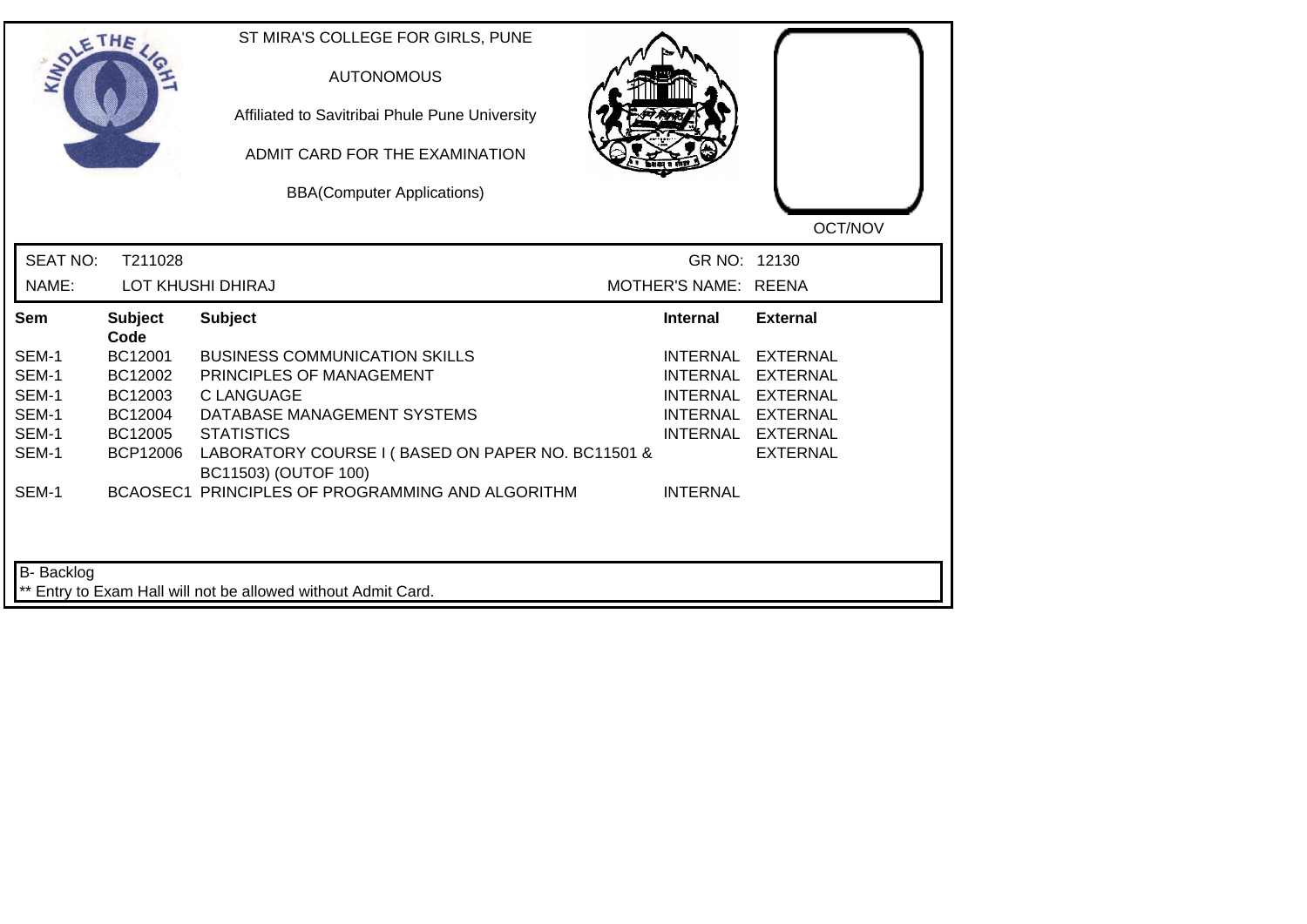|                                                             | THE                                                                            | ST MIRA'S COLLEGE FOR GIRLS, PUNE<br><b>AUTONOMOUS</b><br>Affiliated to Savitribai Phule Pune University<br>ADMIT CARD FOR THE EXAMINATION<br><b>BBA(Computer Applications)</b>                                                                                            |                                                                   | OCT/NOV                                                                                                            |
|-------------------------------------------------------------|--------------------------------------------------------------------------------|----------------------------------------------------------------------------------------------------------------------------------------------------------------------------------------------------------------------------------------------------------------------------|-------------------------------------------------------------------|--------------------------------------------------------------------------------------------------------------------|
| <b>SEAT NO:</b><br>NAME:                                    | T211067                                                                        | <b>SINGH SMRITI BHARAT</b>                                                                                                                                                                                                                                                 | GR NO: 12131<br>MOTHER'S NAME: SUNITA                             |                                                                                                                    |
| Sem                                                         | <b>Subject</b>                                                                 | <b>Subject</b>                                                                                                                                                                                                                                                             | <b>Internal</b>                                                   | <b>External</b>                                                                                                    |
| SEM-1<br>SEM-1<br>SEM-1<br>SEM-1<br>SEM-1<br>SEM-1<br>SEM-1 | Code<br>BC12001<br>BC12002<br>BC12003<br>BC12004<br>BC12005<br><b>BCP12006</b> | <b>BUSINESS COMMUNICATION SKILLS</b><br>PRINCIPLES OF MANAGEMENT<br><b>C LANGUAGE</b><br>DATABASE MANAGEMENT SYSTEMS<br><b>STATISTICS</b><br>LABORATORY COURSE I (BASED ON PAPER NO. BC11501 &<br>BC11503) (OUTOF 100)<br>BCAOSEC1 PRINCIPLES OF PROGRAMMING AND ALGORITHM | INTERNAL<br><b>INTERNAL</b><br><b>INTERNAL</b><br><b>INTERNAL</b> | <b>EXTERNAL</b><br><b>EXTERNAL</b><br><b>EXTERNAL</b><br>INTERNAL EXTERNAL<br>INTERNAL EXTERNAL<br><b>EXTERNAL</b> |
| B- Backlog                                                  |                                                                                | ** Entry to Exam Hall will not be allowed without Admit Card.                                                                                                                                                                                                              |                                                                   |                                                                                                                    |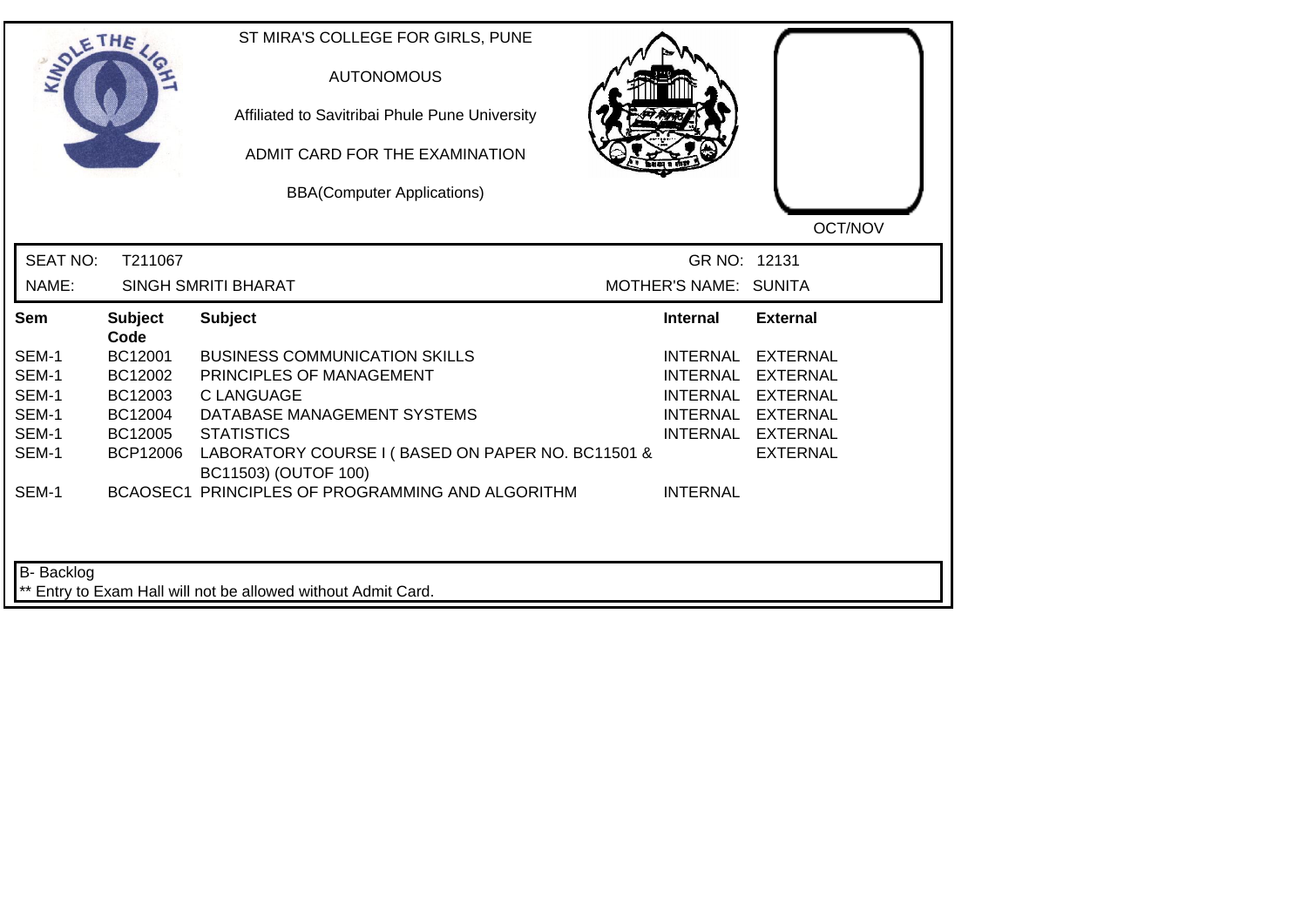| <b>LANDLE</b>                                               | THE                                                                     | ST MIRA'S COLLEGE FOR GIRLS, PUNE<br><b>AUTONOMOUS</b><br>Affiliated to Savitribai Phule Pune University<br>ADMIT CARD FOR THE EXAMINATION<br><b>BBA(Computer Applications)</b>                                                                                            |                                                                          | OCT/NOV                                                                                                            |
|-------------------------------------------------------------|-------------------------------------------------------------------------|----------------------------------------------------------------------------------------------------------------------------------------------------------------------------------------------------------------------------------------------------------------------------|--------------------------------------------------------------------------|--------------------------------------------------------------------------------------------------------------------|
| <b>SEAT NO:</b><br>NAME:                                    | T211008                                                                 | <b>BABAR ABHILASHA SACHIN</b>                                                                                                                                                                                                                                              | GR NO: 12132<br>MOTHER'S NAME: SULBHA                                    |                                                                                                                    |
| <b>Sem</b>                                                  | <b>Subject</b>                                                          | <b>Subject</b>                                                                                                                                                                                                                                                             | <b>Internal</b>                                                          | <b>External</b>                                                                                                    |
| SEM-1<br>SEM-1<br>SEM-1<br>SEM-1<br>SEM-1<br>SEM-1<br>SEM-1 | Code<br>BC12001<br>BC12002<br>BC12003<br>BC12004<br>BC12005<br>BCP12006 | <b>BUSINESS COMMUNICATION SKILLS</b><br>PRINCIPLES OF MANAGEMENT<br><b>C LANGUAGE</b><br>DATABASE MANAGEMENT SYSTEMS<br><b>STATISTICS</b><br>LABORATORY COURSE I (BASED ON PAPER NO. BC11501 &<br>BC11503) (OUTOF 100)<br>BCAOSEC1 PRINCIPLES OF PROGRAMMING AND ALGORITHM | <b>INTERNAL</b><br><b>INTERNAL</b><br><b>INTERNAL</b><br><b>INTERNAL</b> | <b>EXTERNAL</b><br><b>EXTERNAL</b><br><b>EXTERNAL</b><br>INTERNAL EXTERNAL<br>INTERNAL EXTERNAL<br><b>EXTERNAL</b> |
| B- Backlog                                                  |                                                                         | ** Entry to Exam Hall will not be allowed without Admit Card.                                                                                                                                                                                                              |                                                                          |                                                                                                                    |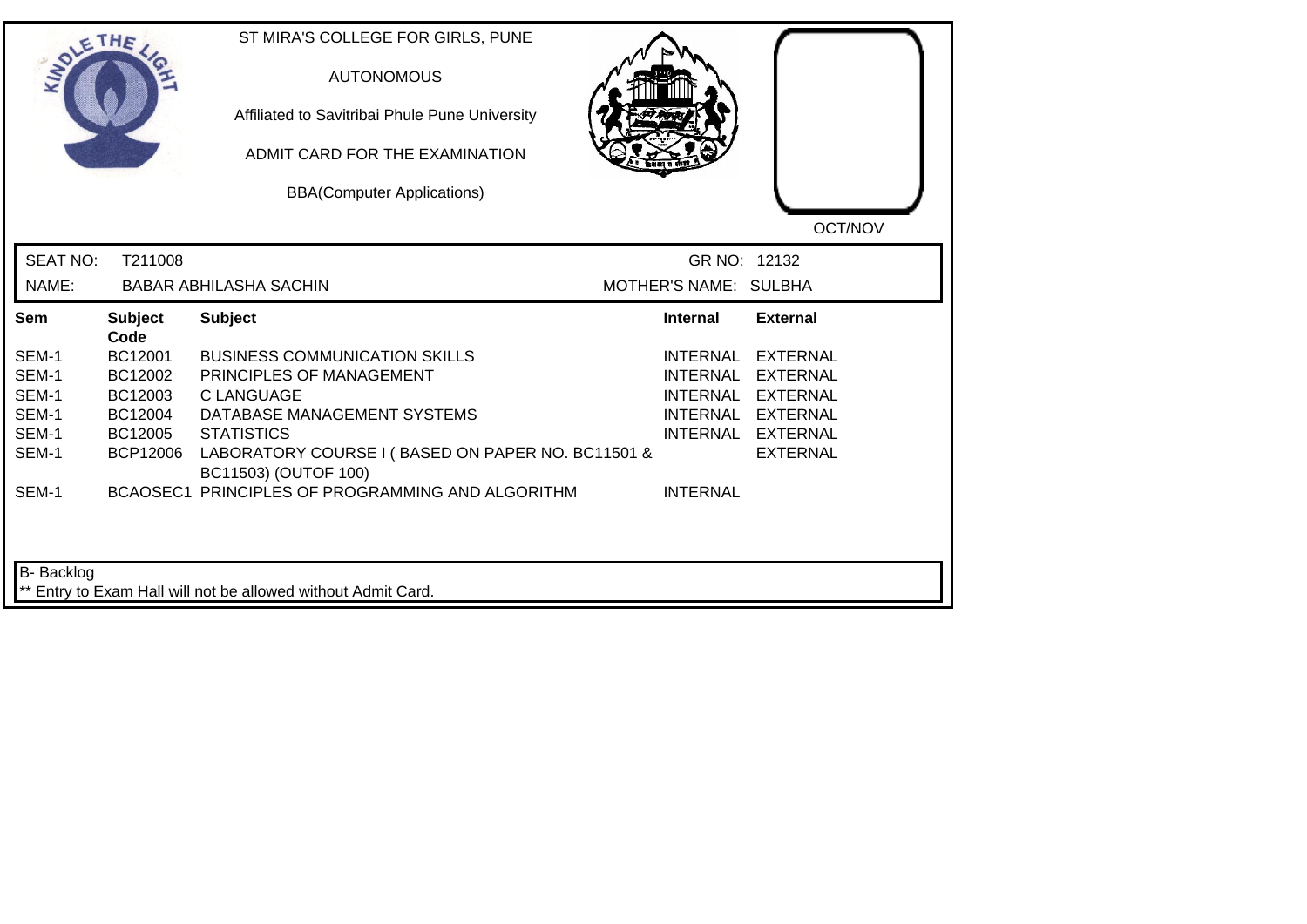| <b>LANDLE</b>   | THE                    | ST MIRA'S COLLEGE FOR GIRLS, PUNE<br><b>AUTONOMOUS</b><br>Affiliated to Savitribai Phule Pune University<br>ADMIT CARD FOR THE EXAMINATION<br><b>BBA(Computer Applications)</b> |                            | OCT/NOV           |
|-----------------|------------------------|---------------------------------------------------------------------------------------------------------------------------------------------------------------------------------|----------------------------|-------------------|
| <b>SEAT NO:</b> | T211069                |                                                                                                                                                                                 | GR NO: 12133               |                   |
| NAME:           |                        | KUSHWAH SWEETY ARJUNSINGH                                                                                                                                                       | MOTHER'S NAME: GUDIYA DEVI |                   |
| Sem             | <b>Subject</b><br>Code | <b>Subject</b>                                                                                                                                                                  | Internal                   | <b>External</b>   |
| SEM-1           | BC12001                | <b>BUSINESS COMMUNICATION SKILLS</b>                                                                                                                                            | INTERNAL                   | <b>EXTERNAL</b>   |
| SEM-1           | BC12002                | PRINCIPLES OF MANAGEMENT                                                                                                                                                        | <b>INTERNAL</b>            | <b>EXTERNAL</b>   |
| SEM-1           | BC12003                | C LANGUAGE                                                                                                                                                                      | <b>INTERNAL</b>            | EXTERNAL          |
| SEM-1           | BC12004                | DATABASE MANAGEMENT SYSTEMS                                                                                                                                                     |                            | INTERNAL EXTERNAL |
| SEM-1           | BC12005                | <b>STATISTICS</b>                                                                                                                                                               |                            | INTERNAL EXTERNAL |
| SEM-1           | <b>BCP12006</b>        | LABORATORY COURSE I (BASED ON PAPER NO. BC11501 &<br>BC11503) (OUTOF 100)                                                                                                       |                            | <b>EXTERNAL</b>   |
| SEM-1           |                        | BCAOSEC1 PRINCIPLES OF PROGRAMMING AND ALGORITHM                                                                                                                                | <b>INTERNAL</b>            |                   |
| B- Backlog      |                        | ** Entry to Exam Hall will not be allowed without Admit Card.                                                                                                                   |                            |                   |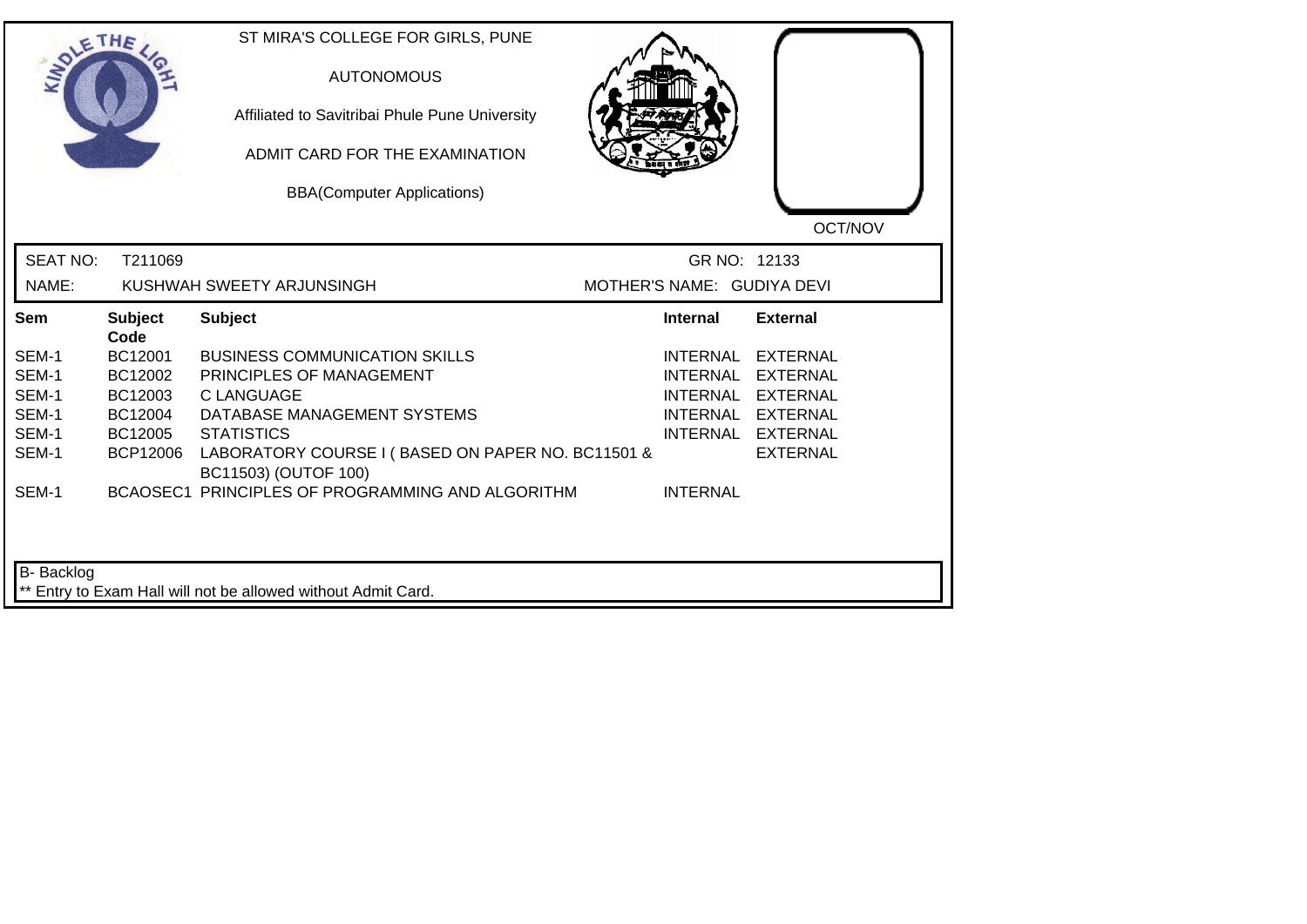| <b>SIMOLE</b>   | THE                    | ST MIRA'S COLLEGE FOR GIRLS, PUNE<br><b>AUTONOMOUS</b><br>Affiliated to Savitribai Phule Pune University<br>ADMIT CARD FOR THE EXAMINATION<br><b>BBA(Computer Applications)</b> |                       | OCT/NOV           |
|-----------------|------------------------|---------------------------------------------------------------------------------------------------------------------------------------------------------------------------------|-----------------------|-------------------|
| <b>SEAT NO:</b> | T211015                |                                                                                                                                                                                 | GR NO: 12134          |                   |
| NAME:           |                        | <b>DHAGE DEEPALI ABHAY</b>                                                                                                                                                      | MOTHER'S NAME: SHEELA |                   |
| <b>Sem</b>      | <b>Subject</b><br>Code | <b>Subject</b>                                                                                                                                                                  | <b>Internal</b>       | <b>External</b>   |
| SEM-1           | BC12001                | <b>BUSINESS COMMUNICATION SKILLS</b>                                                                                                                                            | <b>INTERNAL</b>       | <b>EXTERNAL</b>   |
| SEM-1           | BC12002                | PRINCIPLES OF MANAGEMENT                                                                                                                                                        | INTERNAL              | <b>EXTERNAL</b>   |
| SEM-1           | BC12003                | <b>C LANGUAGE</b>                                                                                                                                                               | <b>INTERNAL</b>       | <b>EXTERNAL</b>   |
| SEM-1           | BC12004                | DATABASE MANAGEMENT SYSTEMS                                                                                                                                                     |                       | INTERNAL EXTERNAL |
| SEM-1           | BC12005                | <b>STATISTICS</b>                                                                                                                                                               |                       | INTERNAL EXTERNAL |
| SEM-1           | <b>BCP12006</b>        | LABORATORY COURSE I (BASED ON PAPER NO. BC11501 &<br>BC11503) (OUTOF 100)                                                                                                       |                       | <b>EXTERNAL</b>   |
| SEM-1           |                        | BCAOSEC1 PRINCIPLES OF PROGRAMMING AND ALGORITHM                                                                                                                                | <b>INTERNAL</b>       |                   |
| B- Backlog      |                        | ** Entry to Exam Hall will not be allowed without Admit Card.                                                                                                                   |                       |                   |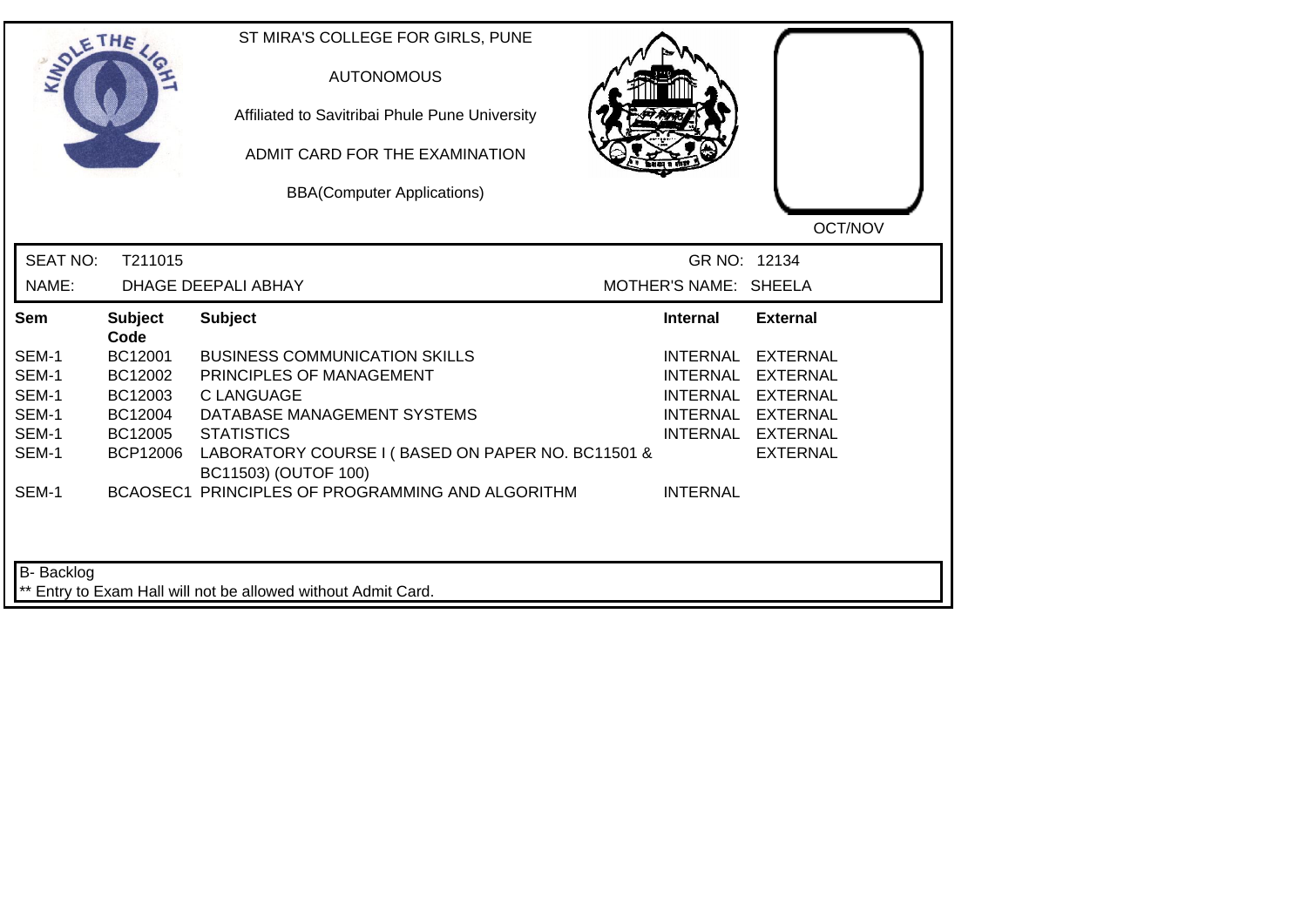| <b>SIMOLE</b>   | THE                    | ST MIRA'S COLLEGE FOR GIRLS, PUNE<br><b>AUTONOMOUS</b><br>Affiliated to Savitribai Phule Pune University<br>ADMIT CARD FOR THE EXAMINATION<br><b>BBA(Computer Applications)</b> |                     | OCT/NOV           |
|-----------------|------------------------|---------------------------------------------------------------------------------------------------------------------------------------------------------------------------------|---------------------|-------------------|
| <b>SEAT NO:</b> | T211059                |                                                                                                                                                                                 | GR NO: 12135        |                   |
| NAME:           |                        | <b>DANIEL SHARON ISSAC</b>                                                                                                                                                      | MOTHER'S NAME: MONA |                   |
| <b>Sem</b>      | <b>Subject</b><br>Code | <b>Subject</b>                                                                                                                                                                  | <b>Internal</b>     | <b>External</b>   |
| SEM-1           | BC12001                | <b>BUSINESS COMMUNICATION SKILLS</b>                                                                                                                                            | <b>INTERNAL</b>     | <b>EXTERNAL</b>   |
| SEM-1           | BC12002                | PRINCIPLES OF MANAGEMENT                                                                                                                                                        | <b>INTERNAL</b>     | EXTERNAL          |
| SEM-1           | BC12003                | <b>C LANGUAGE</b>                                                                                                                                                               | <b>INTERNAL</b>     | <b>EXTERNAL</b>   |
| SEM-1           | BC12004                | DATABASE MANAGEMENT SYSTEMS                                                                                                                                                     |                     | INTERNAL EXTERNAL |
| SEM-1           | BC12005                | <b>STATISTICS</b>                                                                                                                                                               |                     | INTERNAL EXTERNAL |
| SEM-1           | <b>BCP12006</b>        | LABORATORY COURSE I (BASED ON PAPER NO. BC11501 &<br>BC11503) (OUTOF 100)                                                                                                       |                     | <b>EXTERNAL</b>   |
| SEM-1           |                        | BCAOSEC1 PRINCIPLES OF PROGRAMMING AND ALGORITHM                                                                                                                                | <b>INTERNAL</b>     |                   |
| B- Backlog      |                        |                                                                                                                                                                                 |                     |                   |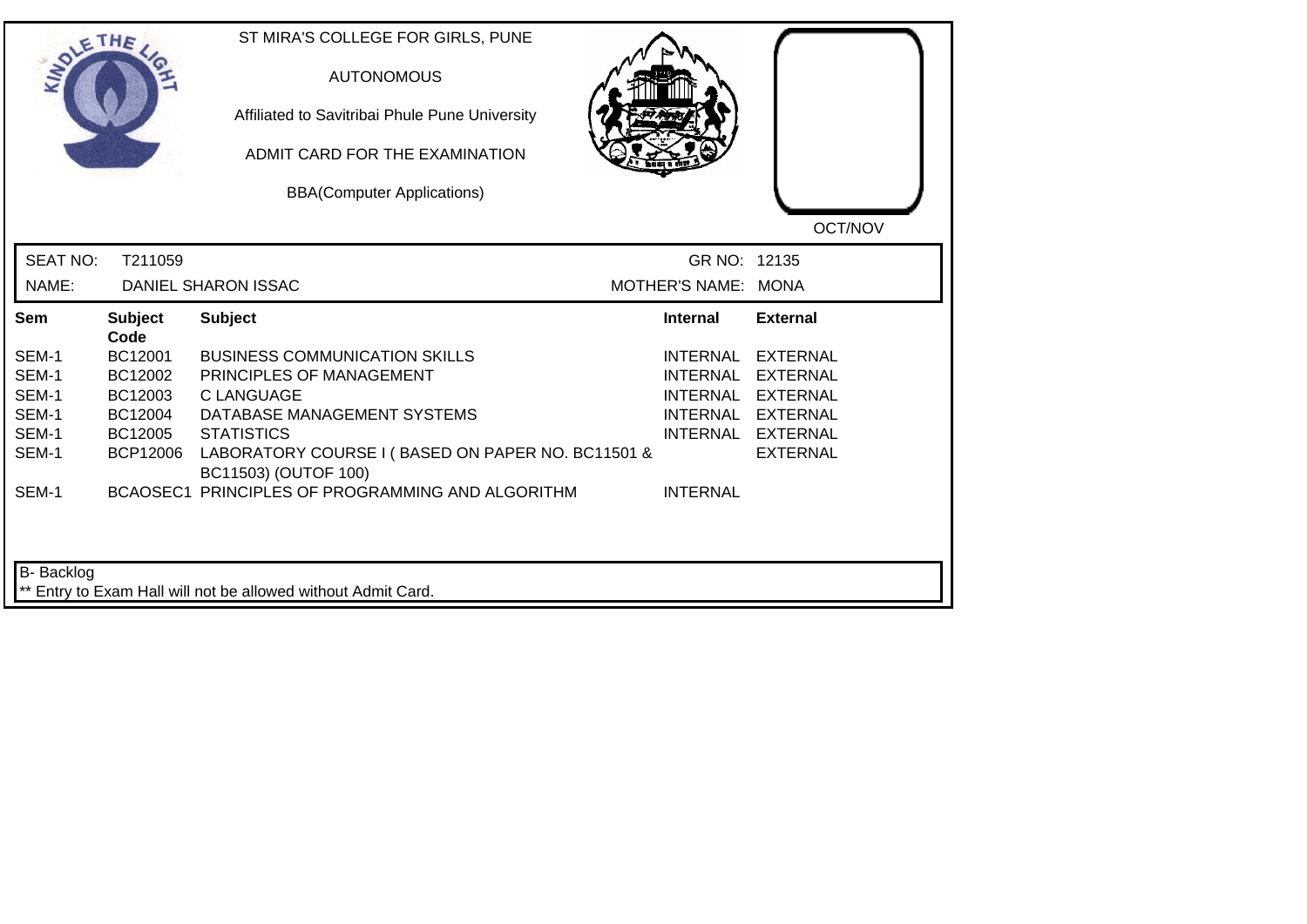|                 | THE             | ST MIRA'S COLLEGE FOR GIRLS, PUNE<br><b>AUTONOMOUS</b><br>Affiliated to Savitribai Phule Pune University<br>ADMIT CARD FOR THE EXAMINATION<br><b>BBA(Computer Applications)</b> |                      | OCT/NOV           |
|-----------------|-----------------|---------------------------------------------------------------------------------------------------------------------------------------------------------------------------------|----------------------|-------------------|
| <b>SEAT NO:</b> | T211002         |                                                                                                                                                                                 | GR NO: 12136         |                   |
| NAME:           |                 | ARORA AANCHAL PRAVIN                                                                                                                                                            | MOTHER'S NAME: NEETU |                   |
| Sem             | <b>Subject</b>  | <b>Subject</b>                                                                                                                                                                  | <b>Internal</b>      | <b>External</b>   |
|                 | Code            |                                                                                                                                                                                 |                      |                   |
| SEM-1           | BC12001         | <b>BUSINESS COMMUNICATION SKILLS</b>                                                                                                                                            | INTERNAL             | <b>EXTERNAL</b>   |
| SEM-1           | BC12002         | PRINCIPLES OF MANAGEMENT                                                                                                                                                        | <b>INTERNAL</b>      | <b>EXTERNAL</b>   |
| SEM-1           | BC12003         | <b>C LANGUAGE</b>                                                                                                                                                               | <b>INTERNAL</b>      | <b>EXTERNAL</b>   |
| SEM-1           | BC12004         | DATABASE MANAGEMENT SYSTEMS                                                                                                                                                     |                      | INTERNAL EXTERNAL |
| SEM-1           | BC12005         | <b>STATISTICS</b>                                                                                                                                                               |                      | INTERNAL EXTERNAL |
| SEM-1           | <b>BCP12006</b> | LABORATORY COURSE I (BASED ON PAPER NO. BC11501 &<br>BC11503) (OUTOF 100)                                                                                                       |                      | <b>EXTERNAL</b>   |
| SEM-1           |                 | BCAOSEC1 PRINCIPLES OF PROGRAMMING AND ALGORITHM                                                                                                                                | <b>INTERNAL</b>      |                   |
| B- Backlog      |                 |                                                                                                                                                                                 |                      |                   |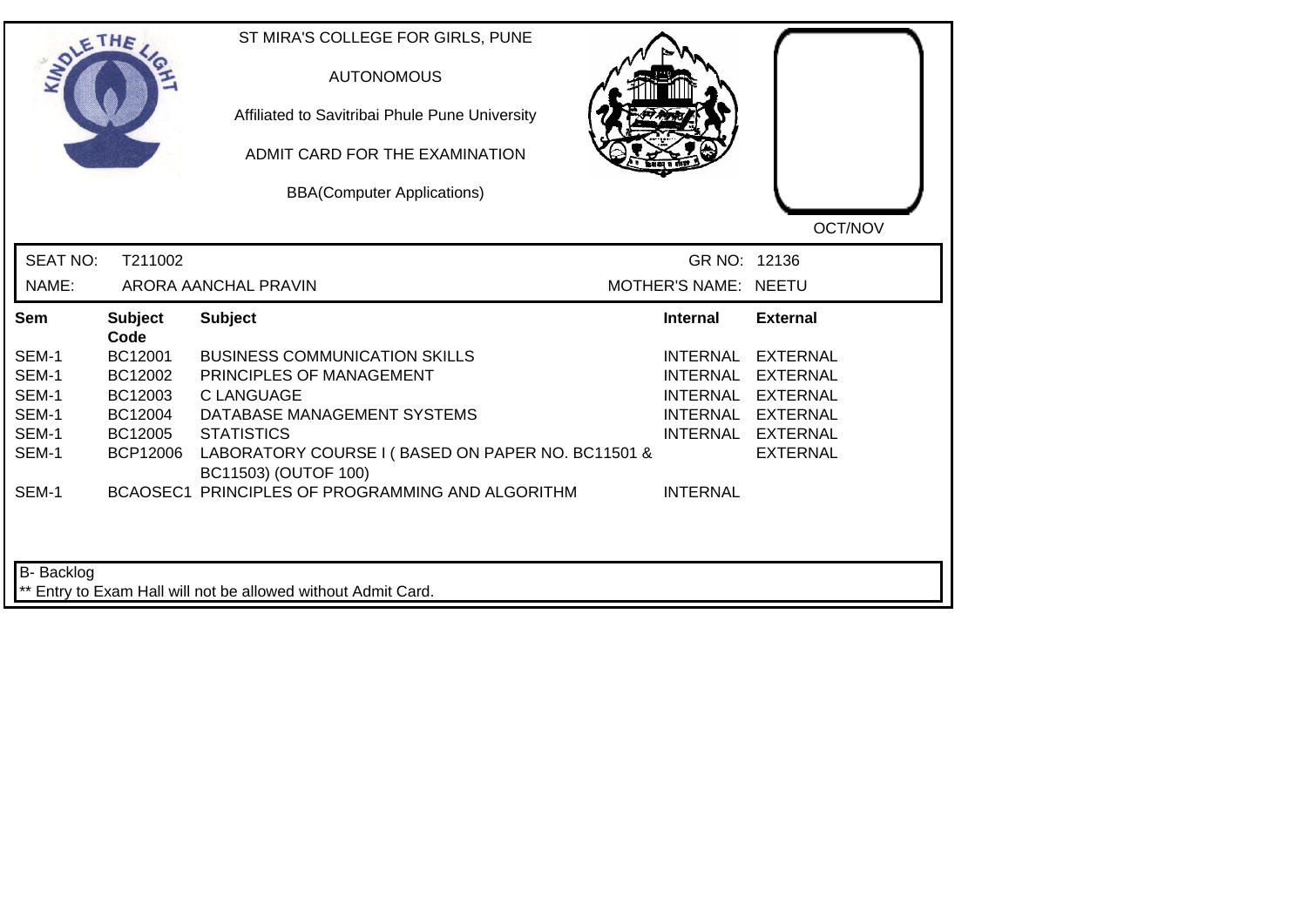| <b>LANDLE</b>     | THE                    | ST MIRA'S COLLEGE FOR GIRLS, PUNE<br><b>AUTONOMOUS</b><br>Affiliated to Savitribai Phule Pune University<br>ADMIT CARD FOR THE EXAMINATION<br><b>BBA(Computer Applications)</b> |                                   | OCT/NOV           |
|-------------------|------------------------|---------------------------------------------------------------------------------------------------------------------------------------------------------------------------------|-----------------------------------|-------------------|
| <b>SEAT NO:</b>   | T211076                |                                                                                                                                                                                 | GR NO: 12137                      |                   |
| NAME:             |                        | NANNASANI VENKATVANI SRINIVASULU                                                                                                                                                | MOTHER'S NAME: NANNASANI SUBBAMMA |                   |
| Sem               | <b>Subject</b><br>Code | <b>Subject</b>                                                                                                                                                                  | <b>Internal</b>                   | <b>External</b>   |
| SEM-1             | BC12001                | <b>BUSINESS COMMUNICATION SKILLS</b>                                                                                                                                            | INTERNAL                          | <b>EXTERNAL</b>   |
| SEM-1             | BC12002                | PRINCIPLES OF MANAGEMENT                                                                                                                                                        | <b>INTERNAL</b>                   | <b>EXTERNAL</b>   |
| SEM-1             | BC12003                | <b>CLANGUAGE</b>                                                                                                                                                                | <b>INTERNAL</b>                   | <b>EXTERNAL</b>   |
| SEM-1             | BC12004                | DATABASE MANAGEMENT SYSTEMS                                                                                                                                                     |                                   | INTERNAL EXTERNAL |
| SEM-1             | BC12005                | <b>STATISTICS</b>                                                                                                                                                               |                                   | INTERNAL EXTERNAL |
| SEM-1             | <b>BCP12006</b>        | LABORATORY COURSE I (BASED ON PAPER NO. BC11501 &<br>BC11503) (OUTOF 100)                                                                                                       |                                   | <b>EXTERNAL</b>   |
| SEM-1             |                        | BCAOSEC1 PRINCIPLES OF PROGRAMMING AND ALGORITHM                                                                                                                                | <b>INTERNAL</b>                   |                   |
| <b>B-</b> Backlog |                        | ** Entry to Exam Hall will not be allowed without Admit Card.                                                                                                                   |                                   |                   |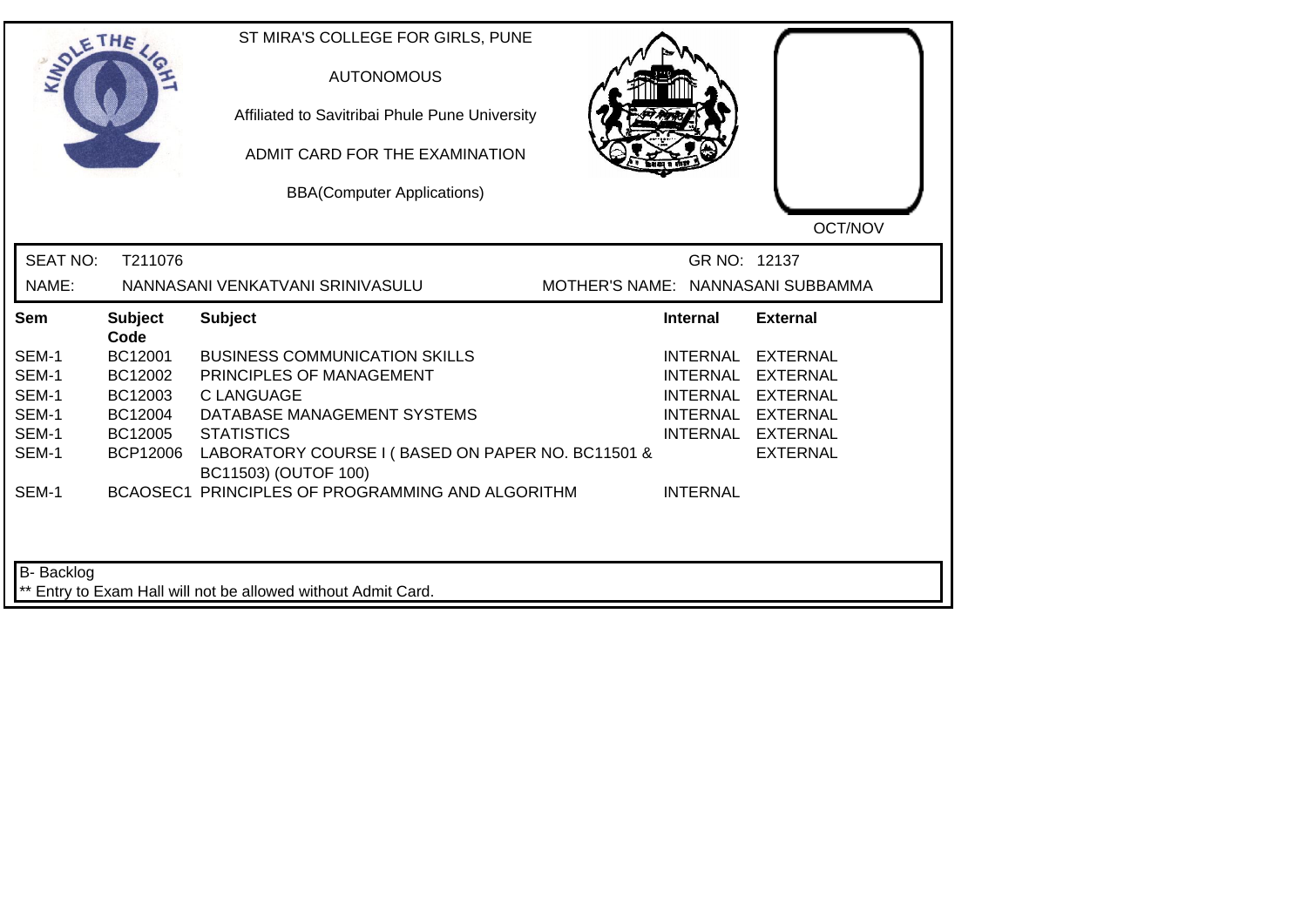| <b>LANDLE</b>   | THE                    | ST MIRA'S COLLEGE FOR GIRLS, PUNE<br><b>AUTONOMOUS</b><br>Affiliated to Savitribai Phule Pune University<br>ADMIT CARD FOR THE EXAMINATION<br><b>BBA(Computer Applications)</b> |                        | OCT/NOV           |
|-----------------|------------------------|---------------------------------------------------------------------------------------------------------------------------------------------------------------------------------|------------------------|-------------------|
| <b>SEAT NO:</b> | T211049                |                                                                                                                                                                                 | GR NO: 12138           |                   |
| NAME:           |                        | <b>LAKADE RUPALI SHANKAR</b>                                                                                                                                                    | MOTHER'S NAME: PARVATI |                   |
| Sem             | <b>Subject</b><br>Code | <b>Subject</b>                                                                                                                                                                  | Internal               | <b>External</b>   |
| SEM-1           | BC12001                | <b>BUSINESS COMMUNICATION SKILLS</b>                                                                                                                                            | <b>INTERNAL</b>        | <b>EXTERNAL</b>   |
| SEM-1           | BC12002                | PRINCIPLES OF MANAGEMENT                                                                                                                                                        | <b>INTERNAL</b>        | <b>EXTERNAL</b>   |
| SEM-1           | BC12003                | <b>CLANGUAGE</b>                                                                                                                                                                | <b>INTERNAL</b>        | <b>EXTERNAL</b>   |
| SEM-1           | BC12004                | DATABASE MANAGEMENT SYSTEMS                                                                                                                                                     |                        | INTERNAL EXTERNAL |
| SEM-1           | BC12005                | <b>STATISTICS</b>                                                                                                                                                               |                        | INTERNAL EXTERNAL |
| SEM-1           | <b>BCP12006</b>        | LABORATORY COURSE I (BASED ON PAPER NO. BC11501 &<br>BC11503) (OUTOF 100)                                                                                                       |                        | <b>EXTERNAL</b>   |
| SEM-1           |                        | BCAOSEC1 PRINCIPLES OF PROGRAMMING AND ALGORITHM                                                                                                                                | <b>INTERNAL</b>        |                   |
| B-Backlog       |                        | ** Entry to Exam Hall will not be allowed without Admit Card.                                                                                                                   |                        |                   |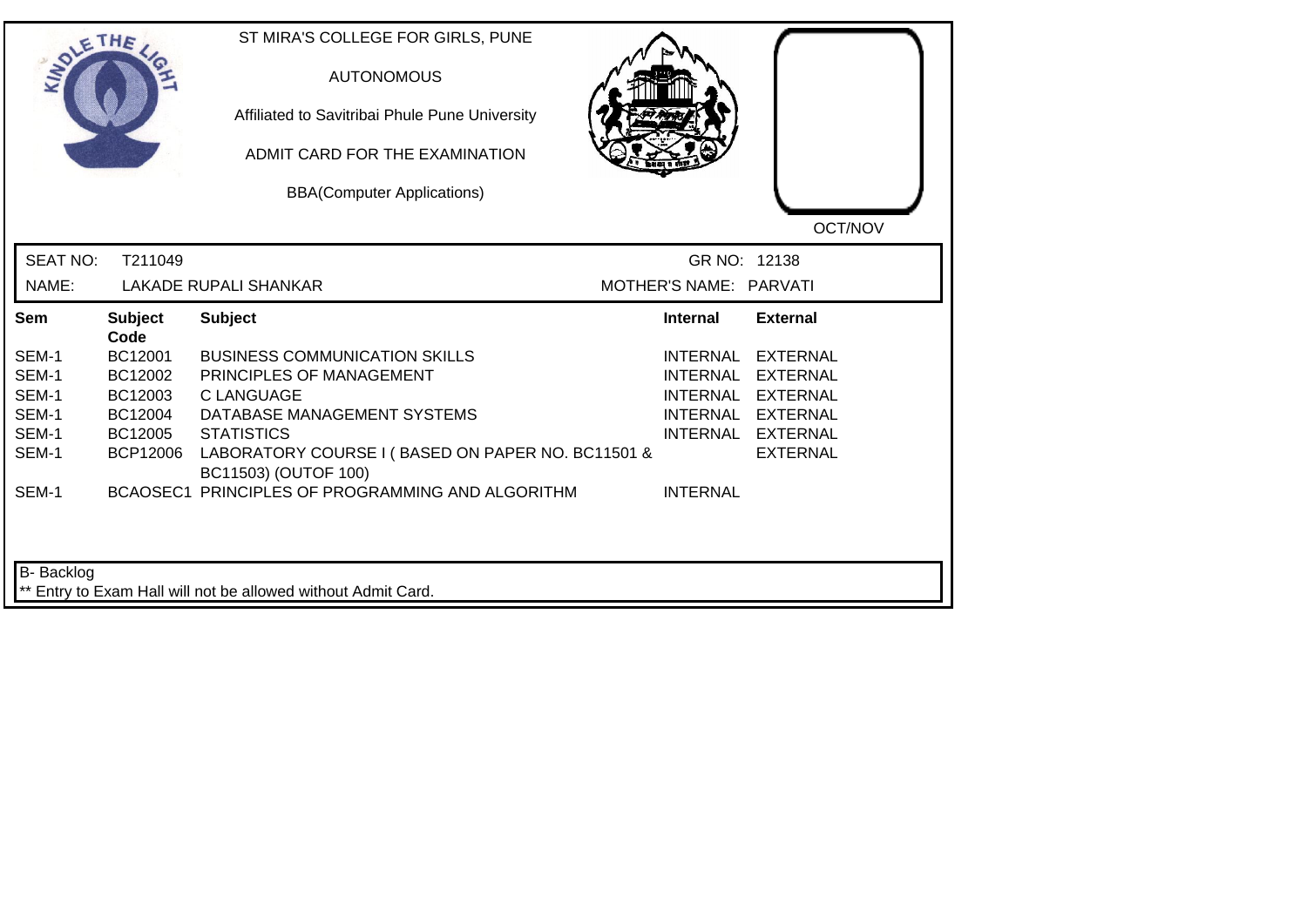| SOLETHE.        |                        | ST MIRA'S COLLEGE FOR GIRLS, PUNE<br><b>AUTONOMOUS</b><br>Affiliated to Savitribai Phule Pune University<br>ADMIT CARD FOR THE EXAMINATION<br><b>BBA(Computer Applications)</b> |                       | OCT/NOV           |
|-----------------|------------------------|---------------------------------------------------------------------------------------------------------------------------------------------------------------------------------|-----------------------|-------------------|
| <b>SEAT NO:</b> | T211068                |                                                                                                                                                                                 | GR NO: 12139          |                   |
| NAME:           |                        | <b>NEHA SUBEDAR GIRI</b>                                                                                                                                                        | MOTHER'S NAME: URMILA |                   |
| Sem             | <b>Subject</b><br>Code | <b>Subject</b>                                                                                                                                                                  | <b>Internal</b>       | <b>External</b>   |
| SEM-1           | BC12001                | <b>BUSINESS COMMUNICATION SKILLS</b>                                                                                                                                            | INTERNAL              | <b>EXTERNAL</b>   |
| SEM-1           | BC12002                | PRINCIPLES OF MANAGEMENT                                                                                                                                                        | INTERNAL              | <b>EXTERNAL</b>   |
| SEM-1           | BC12003                | <b>C LANGUAGE</b>                                                                                                                                                               | <b>INTERNAL</b>       | <b>EXTERNAL</b>   |
| SEM-1           | BC12004                | DATABASE MANAGEMENT SYSTEMS                                                                                                                                                     |                       | INTERNAL EXTERNAL |
| SEM-1           | BC12005                | <b>STATISTICS</b>                                                                                                                                                               |                       | INTERNAL EXTERNAL |
| SEM-1           | <b>BCP12006</b>        | LABORATORY COURSE I (BASED ON PAPER NO. BC11501 &<br>BC11503) (OUTOF 100)                                                                                                       |                       | <b>EXTERNAL</b>   |
| SEM-1           |                        | BCAOSEC1 PRINCIPLES OF PROGRAMMING AND ALGORITHM                                                                                                                                | <b>INTERNAL</b>       |                   |
| B- Backlog      |                        | ** Entry to Exam Hall will not be allowed without Admit Card.                                                                                                                   |                       |                   |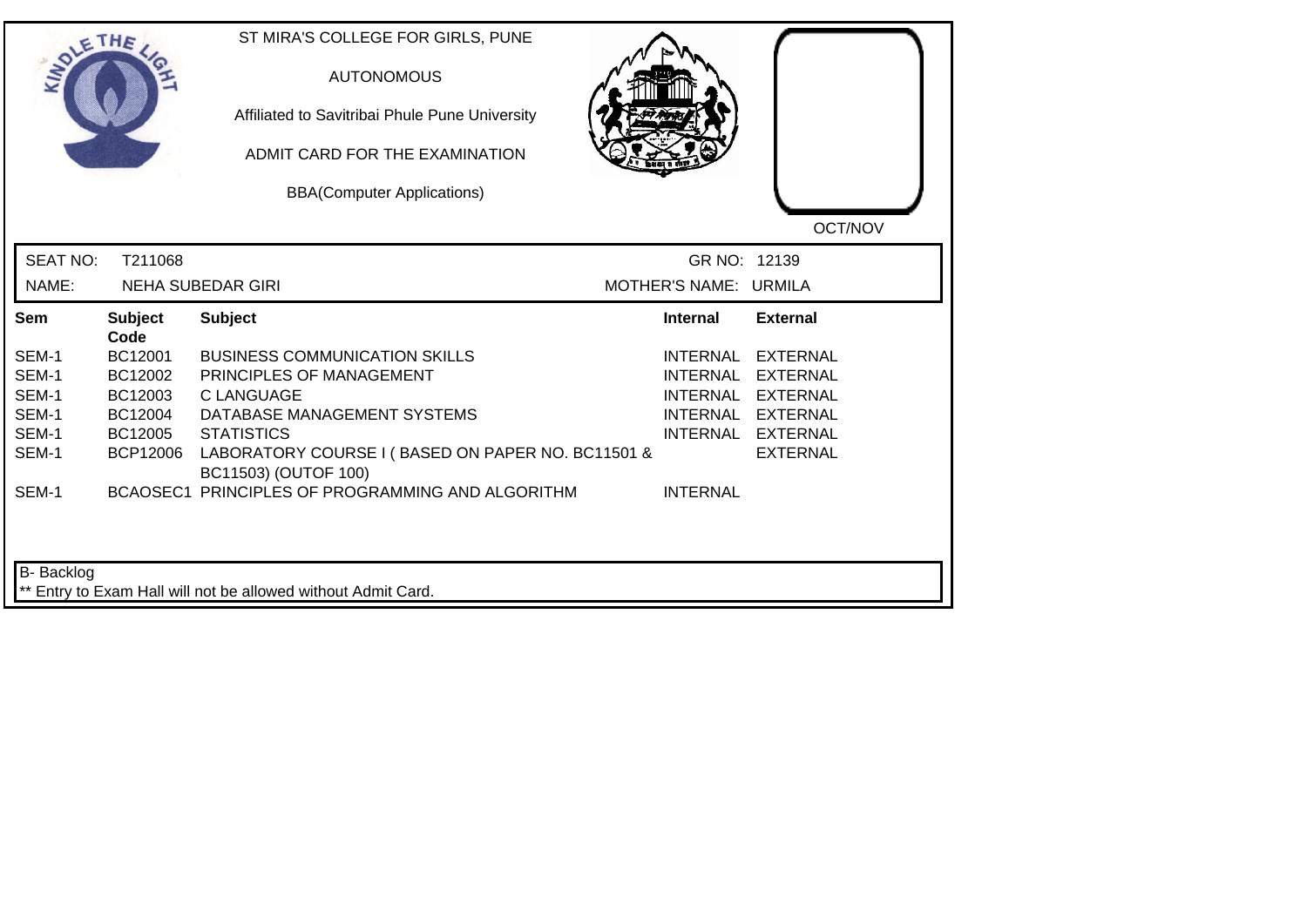| <b>LANDLE</b>                                               | THE                                                             | ST MIRA'S COLLEGE FOR GIRLS, PUNE<br><b>AUTONOMOUS</b><br>Affiliated to Savitribai Phule Pune University<br>ADMIT CARD FOR THE EXAMINATION<br><b>BBA(Computer Applications)</b>                                                                                            |                                                                          | OCT/NOV                                                                                                            |
|-------------------------------------------------------------|-----------------------------------------------------------------|----------------------------------------------------------------------------------------------------------------------------------------------------------------------------------------------------------------------------------------------------------------------------|--------------------------------------------------------------------------|--------------------------------------------------------------------------------------------------------------------|
| <b>SEAT NO:</b><br>NAME:                                    | T211035                                                         | MIRPURI MUSKAN PRAKASH                                                                                                                                                                                                                                                     | GR NO: 12140<br>MOTHER'S NAME: KAVITA                                    |                                                                                                                    |
| <b>Sem</b>                                                  | <b>Subject</b><br>Code                                          | <b>Subject</b>                                                                                                                                                                                                                                                             | <b>Internal</b>                                                          | <b>External</b>                                                                                                    |
| SEM-1<br>SEM-1<br>SEM-1<br>SEM-1<br>SEM-1<br>SEM-1<br>SEM-1 | BC12001<br>BC12002<br>BC12003<br>BC12004<br>BC12005<br>BCP12006 | <b>BUSINESS COMMUNICATION SKILLS</b><br>PRINCIPLES OF MANAGEMENT<br><b>C LANGUAGE</b><br>DATABASE MANAGEMENT SYSTEMS<br><b>STATISTICS</b><br>LABORATORY COURSE I (BASED ON PAPER NO. BC11501 &<br>BC11503) (OUTOF 100)<br>BCAOSEC1 PRINCIPLES OF PROGRAMMING AND ALGORITHM | <b>INTERNAL</b><br><b>INTERNAL</b><br><b>INTERNAL</b><br><b>INTERNAL</b> | <b>EXTERNAL</b><br><b>EXTERNAL</b><br><b>EXTERNAL</b><br>INTERNAL EXTERNAL<br>INTERNAL EXTERNAL<br><b>EXTERNAL</b> |
| B-Backlog                                                   |                                                                 | ** Entry to Exam Hall will not be allowed without Admit Card.                                                                                                                                                                                                              |                                                                          |                                                                                                                    |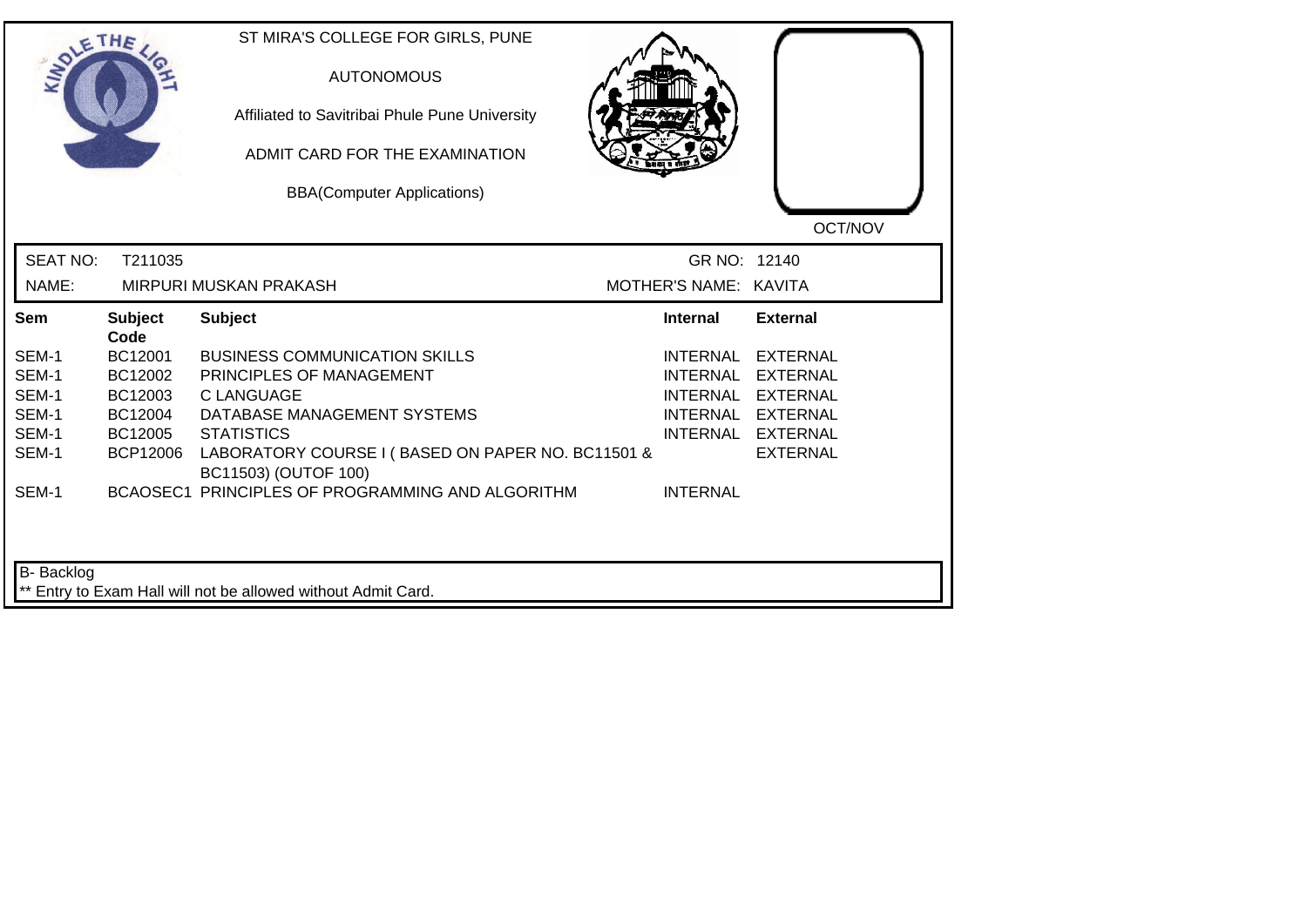| <b>LANDLE</b>   | THE                    | ST MIRA'S COLLEGE FOR GIRLS, PUNE<br><b>AUTONOMOUS</b><br>Affiliated to Savitribai Phule Pune University<br>ADMIT CARD FOR THE EXAMINATION<br><b>BBA(Computer Applications)</b> |                       | OCT/NOV           |
|-----------------|------------------------|---------------------------------------------------------------------------------------------------------------------------------------------------------------------------------|-----------------------|-------------------|
| <b>SEAT NO:</b> | T211062                |                                                                                                                                                                                 | GR NO: 12141          |                   |
| NAME:           |                        | SHIVDASANI DRISHTI JITENDRA                                                                                                                                                     | MOTHER'S NAME: VANITA |                   |
| Sem             | <b>Subject</b><br>Code | <b>Subject</b>                                                                                                                                                                  | <b>Internal</b>       | <b>External</b>   |
| SEM-1           | BC12001                | <b>BUSINESS COMMUNICATION SKILLS</b>                                                                                                                                            | INTERNAL              | <b>EXTERNAL</b>   |
| SEM-1           | BC12002                | PRINCIPLES OF MANAGEMENT                                                                                                                                                        | <b>INTERNAL</b>       | <b>EXTERNAL</b>   |
| SEM-1           | BC12003                | C LANGUAGE                                                                                                                                                                      | <b>INTERNAL</b>       | EXTERNAL          |
| SEM-1           | BC12004                | DATABASE MANAGEMENT SYSTEMS                                                                                                                                                     |                       | INTERNAL EXTERNAL |
| SEM-1           | BC12005                | <b>STATISTICS</b>                                                                                                                                                               |                       | INTERNAL EXTERNAL |
| SEM-1           | <b>BCP12006</b>        | LABORATORY COURSE I (BASED ON PAPER NO. BC11501 &<br>BC11503) (OUTOF 100)                                                                                                       |                       | <b>EXTERNAL</b>   |
| SEM-1           |                        | BCAOSEC1 PRINCIPLES OF PROGRAMMING AND ALGORITHM                                                                                                                                | <b>INTERNAL</b>       |                   |
| B-Backlog       |                        | ** Entry to Exam Hall will not be allowed without Admit Card.                                                                                                                   |                       |                   |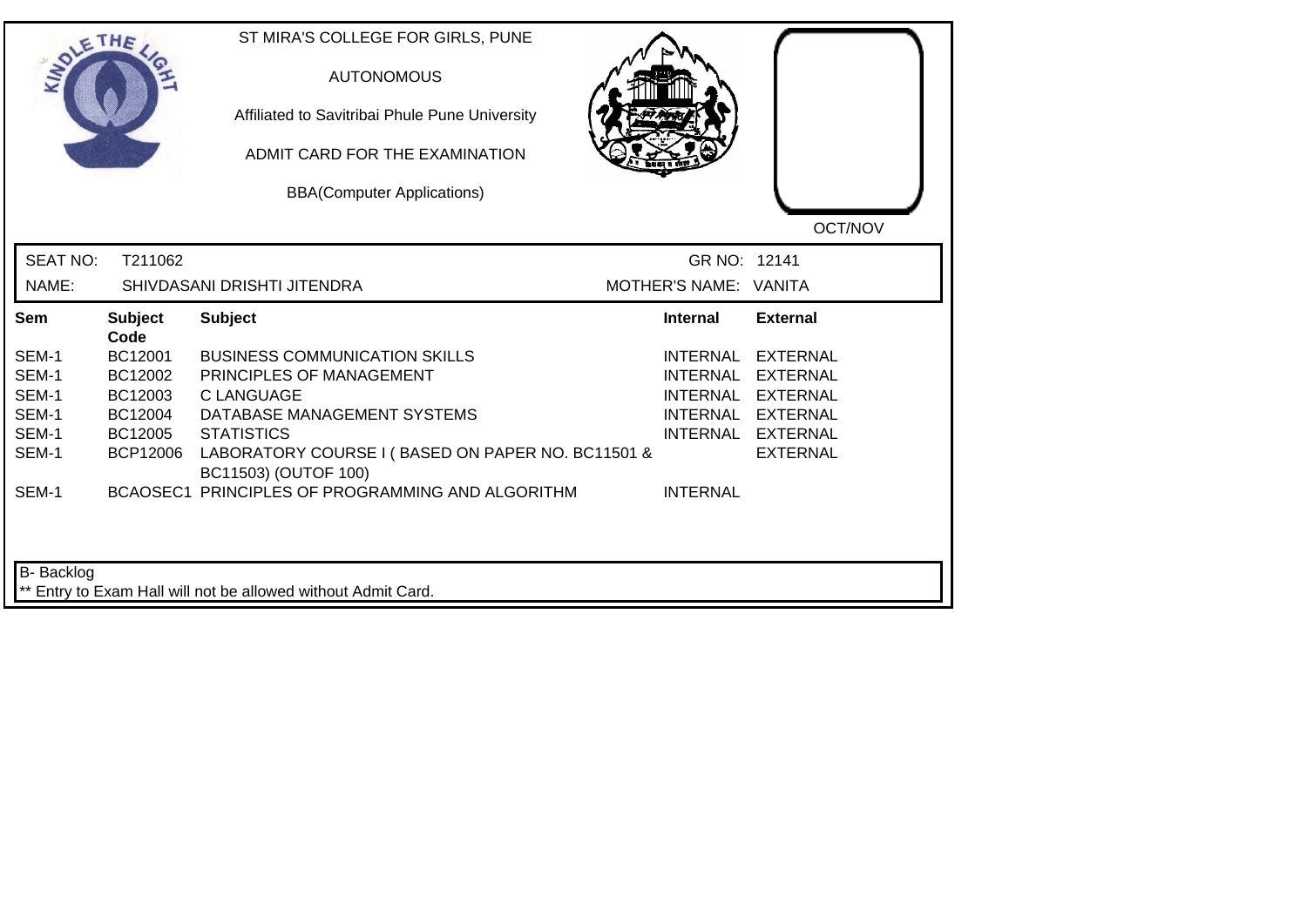| <b>LANDLE</b>   | THE                    | ST MIRA'S COLLEGE FOR GIRLS, PUNE<br><b>AUTONOMOUS</b><br>Affiliated to Savitribai Phule Pune University<br>ADMIT CARD FOR THE EXAMINATION<br><b>BBA(Computer Applications)</b> |                         | OCT/NOV           |
|-----------------|------------------------|---------------------------------------------------------------------------------------------------------------------------------------------------------------------------------|-------------------------|-------------------|
| <b>SEAT NO:</b> | T211078                |                                                                                                                                                                                 | GR NO: 12142            |                   |
| NAME:           |                        | <b>BIRAJDAR SHARDA VITTHAL</b>                                                                                                                                                  | MOTHER'S NAME: JAYSHREE |                   |
| Sem             | <b>Subject</b><br>Code | <b>Subject</b>                                                                                                                                                                  | Internal                | <b>External</b>   |
| SEM-1           | BC12001                | <b>BUSINESS COMMUNICATION SKILLS</b>                                                                                                                                            | INTERNAL                | <b>EXTERNAL</b>   |
| SEM-1           | BC12002                | PRINCIPLES OF MANAGEMENT                                                                                                                                                        | <b>INTERNAL</b>         | <b>EXTERNAL</b>   |
| SEM-1           | BC12003                | C LANGUAGE                                                                                                                                                                      | <b>INTERNAL</b>         | EXTERNAL          |
| SEM-1           | BC12004                | DATABASE MANAGEMENT SYSTEMS                                                                                                                                                     |                         | INTERNAL EXTERNAL |
| SEM-1           | BC12005                | <b>STATISTICS</b>                                                                                                                                                               |                         | INTERNAL EXTERNAL |
| SEM-1           | <b>BCP12006</b>        | LABORATORY COURSE I (BASED ON PAPER NO. BC11501 &<br>BC11503) (OUTOF 100)                                                                                                       |                         | <b>EXTERNAL</b>   |
| SEM-1           |                        | BCAOSEC1 PRINCIPLES OF PROGRAMMING AND ALGORITHM                                                                                                                                | <b>INTERNAL</b>         |                   |
| B-Backlog       |                        | ** Entry to Exam Hall will not be allowed without Admit Card.                                                                                                                   |                         |                   |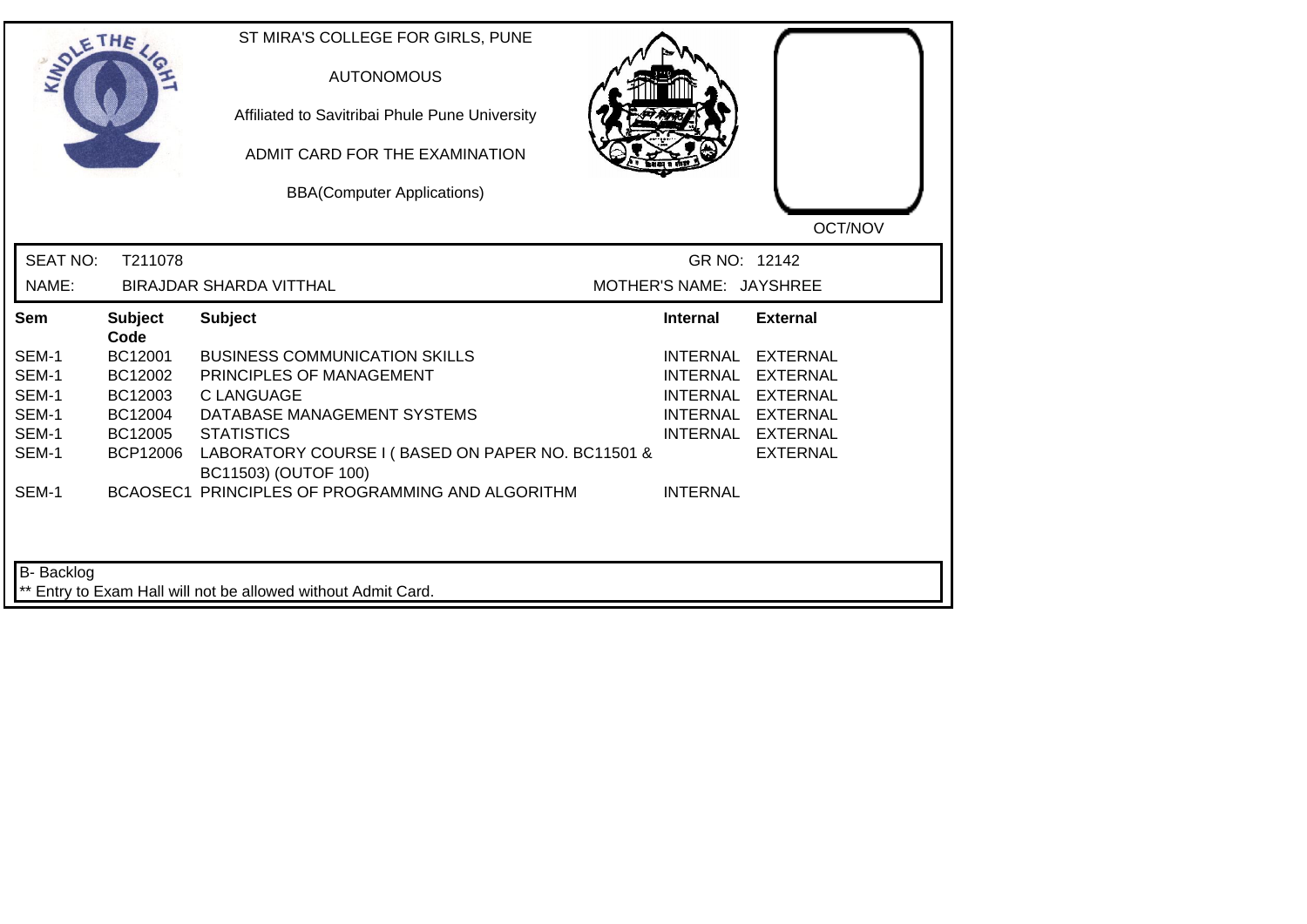| <b>LANDLE</b>   | THE                    | ST MIRA'S COLLEGE FOR GIRLS, PUNE<br><b>AUTONOMOUS</b><br>Affiliated to Savitribai Phule Pune University<br>ADMIT CARD FOR THE EXAMINATION<br><b>BBA(Computer Applications)</b> |                       | OCT/NOV           |
|-----------------|------------------------|---------------------------------------------------------------------------------------------------------------------------------------------------------------------------------|-----------------------|-------------------|
| <b>SEAT NO:</b> | T211043                |                                                                                                                                                                                 | GR NO: 12143          |                   |
| NAME:           |                        | <b>ZURUNGE PRITI SATISH</b>                                                                                                                                                     | MOTHER'S NAME: VARSHA |                   |
| Sem             | <b>Subject</b><br>Code | <b>Subject</b>                                                                                                                                                                  | <b>Internal</b>       | <b>External</b>   |
| SEM-1           | BC12001                | <b>BUSINESS COMMUNICATION SKILLS</b>                                                                                                                                            |                       | INTERNAL EXTERNAL |
| SEM-1           | BC12002                | PRINCIPLES OF MANAGEMENT                                                                                                                                                        | <b>INTERNAL</b>       | <b>EXTERNAL</b>   |
| SEM-1           | BC12003                | <b>CLANGUAGE</b>                                                                                                                                                                |                       | INTERNAL EXTERNAL |
| SEM-1           | BC12004                | DATABASE MANAGEMENT SYSTEMS                                                                                                                                                     |                       | INTERNAL EXTERNAL |
| SEM-1           | BC12005                | <b>STATISTICS</b>                                                                                                                                                               |                       | INTERNAL EXTERNAL |
| SEM-1           | <b>BCP12006</b>        | LABORATORY COURSE I (BASED ON PAPER NO. BC11501 &<br>BC11503) (OUTOF 100)                                                                                                       |                       | <b>EXTERNAL</b>   |
| SEM-1           |                        | BCAOSEC1 PRINCIPLES OF PROGRAMMING AND ALGORITHM                                                                                                                                | <b>INTERNAL</b>       |                   |
| B-Backlog       |                        | ** Entry to Exam Hall will not be allowed without Admit Card.                                                                                                                   |                       |                   |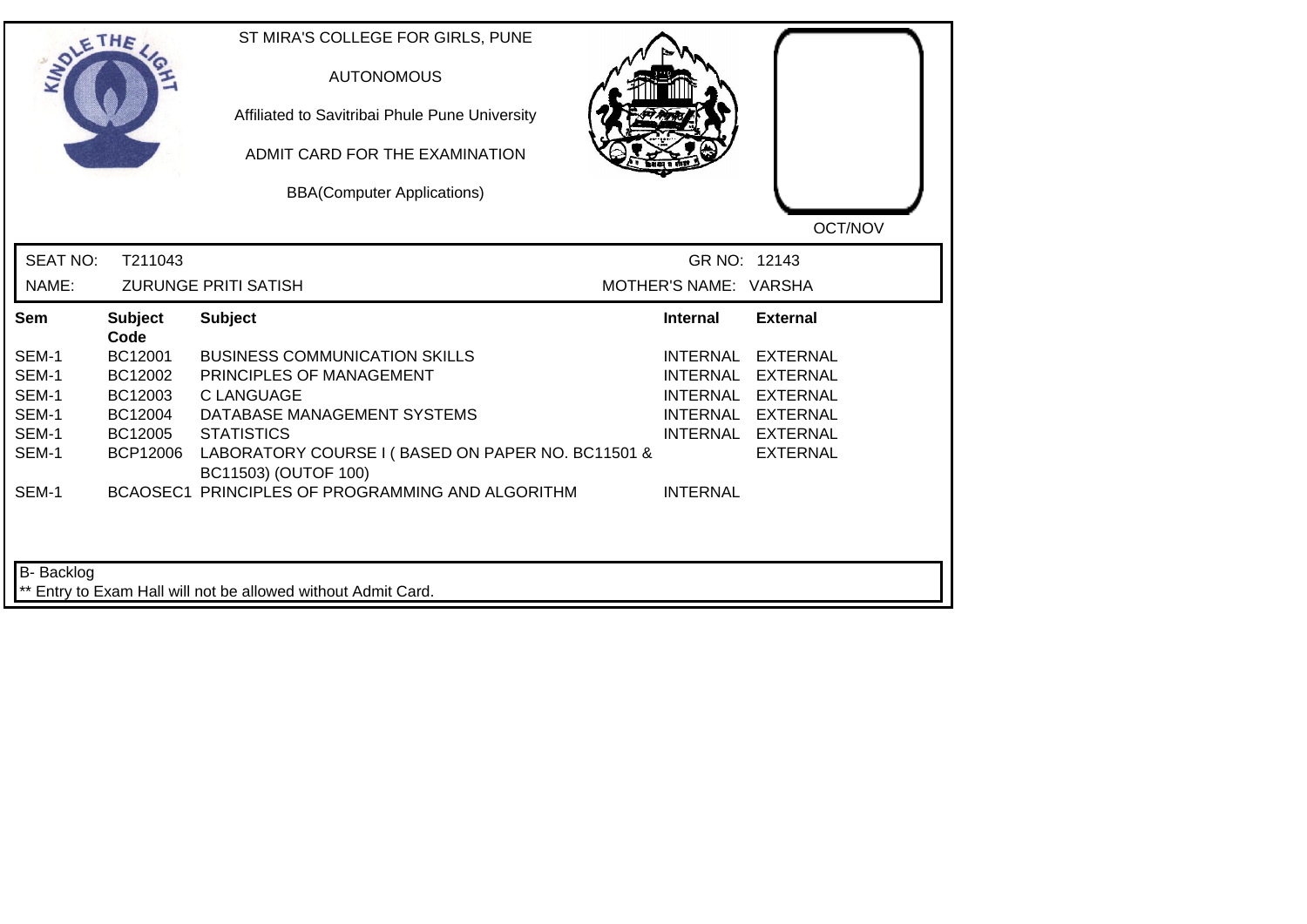| <b>LANDLE</b>   | THE                    | ST MIRA'S COLLEGE FOR GIRLS, PUNE<br><b>AUTONOMOUS</b><br>Affiliated to Savitribai Phule Pune University<br>ADMIT CARD FOR THE EXAMINATION<br><b>BBA(Computer Applications)</b> |                        | OCT/NOV           |
|-----------------|------------------------|---------------------------------------------------------------------------------------------------------------------------------------------------------------------------------|------------------------|-------------------|
| <b>SEAT NO:</b> | T211073                |                                                                                                                                                                                 | GR NO: 12144           |                   |
| NAME:           |                        | <b>NAMEY ALICIA TUDOR</b>                                                                                                                                                       | MOTHER'S NAME: MANISHA |                   |
| Sem             | <b>Subject</b><br>Code | <b>Subject</b>                                                                                                                                                                  | <b>Internal</b>        | <b>External</b>   |
| SEM-1           | BC12001                | <b>BUSINESS COMMUNICATION SKILLS</b>                                                                                                                                            |                        | INTERNAL EXTERNAL |
| SEM-1           | BC12002                | PRINCIPLES OF MANAGEMENT                                                                                                                                                        | <b>INTERNAL</b>        | <b>EXTERNAL</b>   |
| SEM-1           | BC12003                | <b>CLANGUAGE</b>                                                                                                                                                                |                        | INTERNAL EXTERNAL |
| SEM-1           | BC12004                | DATABASE MANAGEMENT SYSTEMS                                                                                                                                                     |                        | INTERNAL EXTERNAL |
| SEM-1           | BC12005                | <b>STATISTICS</b>                                                                                                                                                               |                        | INTERNAL EXTERNAL |
| SEM-1           | <b>BCP12006</b>        | LABORATORY COURSE I (BASED ON PAPER NO. BC11501 &<br>BC11503) (OUTOF 100)                                                                                                       |                        | <b>EXTERNAL</b>   |
| SEM-1           |                        | BCAOSEC1 PRINCIPLES OF PROGRAMMING AND ALGORITHM                                                                                                                                | <b>INTERNAL</b>        |                   |
| B-Backlog       |                        | ** Entry to Exam Hall will not be allowed without Admit Card.                                                                                                                   |                        |                   |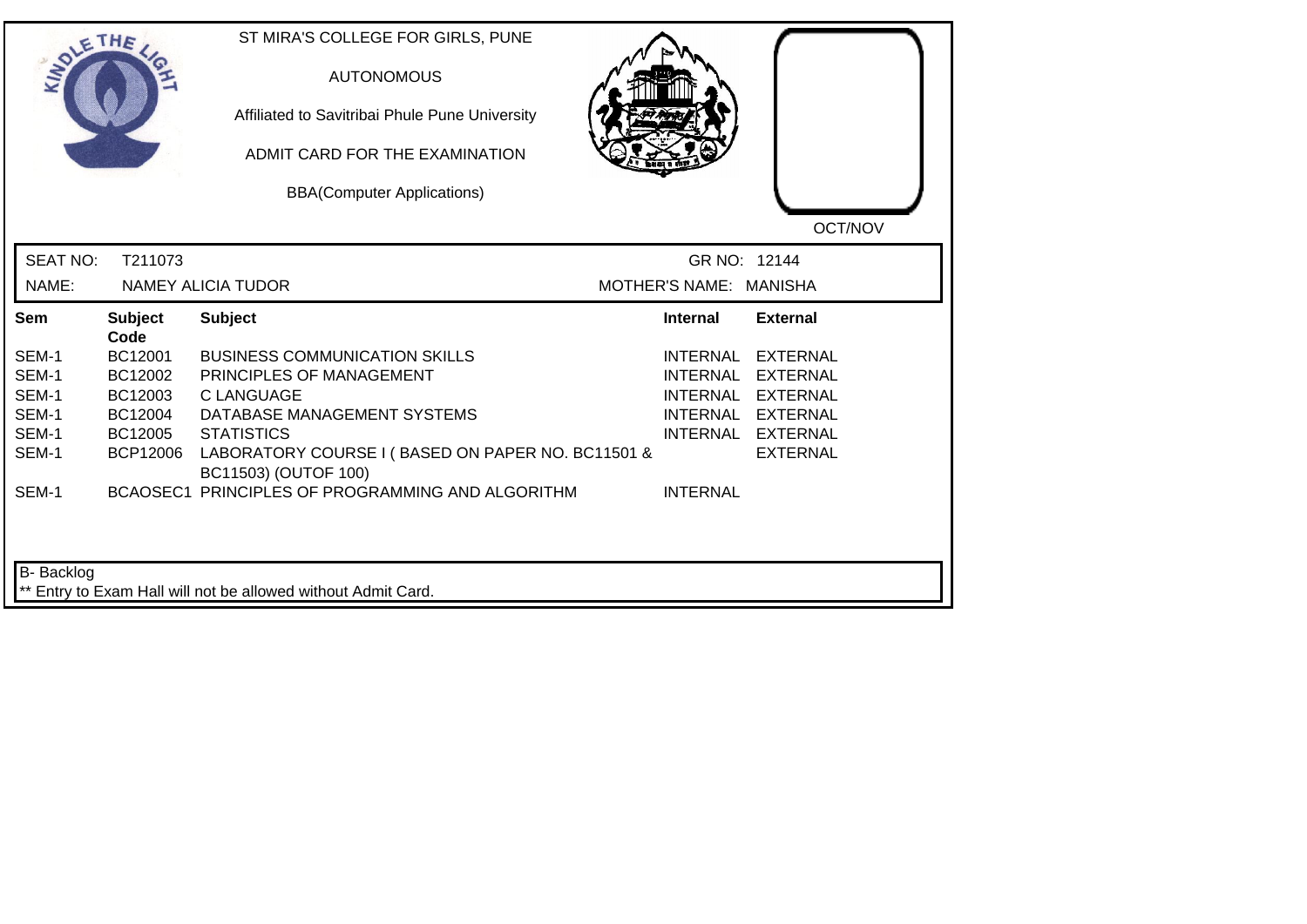| <b>LANDLE</b>   | THE                    | ST MIRA'S COLLEGE FOR GIRLS, PUNE<br><b>AUTONOMOUS</b><br>Affiliated to Savitribai Phule Pune University<br>ADMIT CARD FOR THE EXAMINATION<br><b>BBA(Computer Applications)</b> |                            | OCT/NOV           |
|-----------------|------------------------|---------------------------------------------------------------------------------------------------------------------------------------------------------------------------------|----------------------------|-------------------|
| <b>SEAT NO:</b> | T211065                |                                                                                                                                                                                 | GR NO: 12145               |                   |
| NAME:           | <b>SWETA SINGH</b>     |                                                                                                                                                                                 | MOTHER'S NAME: PUNAM SINGH |                   |
| Sem             | <b>Subject</b><br>Code | <b>Subject</b>                                                                                                                                                                  | <b>Internal</b>            | <b>External</b>   |
| SEM-1           | BC12001                | <b>BUSINESS COMMUNICATION SKILLS</b>                                                                                                                                            | INTERNAL                   | <b>EXTERNAL</b>   |
| SEM-1           | BC12002                | PRINCIPLES OF MANAGEMENT                                                                                                                                                        | <b>INTERNAL</b>            | <b>EXTERNAL</b>   |
| SEM-1           | BC12003                | C LANGUAGE                                                                                                                                                                      | <b>INTERNAL</b>            | EXTERNAL          |
| SEM-1           | BC12004                | DATABASE MANAGEMENT SYSTEMS                                                                                                                                                     |                            | INTERNAL EXTERNAL |
| SEM-1           | BC12005                | <b>STATISTICS</b>                                                                                                                                                               |                            | INTERNAL EXTERNAL |
| SEM-1           | <b>BCP12006</b>        | LABORATORY COURSE I (BASED ON PAPER NO. BC11501 &<br>BC11503) (OUTOF 100)                                                                                                       |                            | <b>EXTERNAL</b>   |
| SEM-1           |                        | BCAOSEC1 PRINCIPLES OF PROGRAMMING AND ALGORITHM                                                                                                                                | <b>INTERNAL</b>            |                   |
| B-Backlog       |                        | ** Entry to Exam Hall will not be allowed without Admit Card.                                                                                                                   |                            |                   |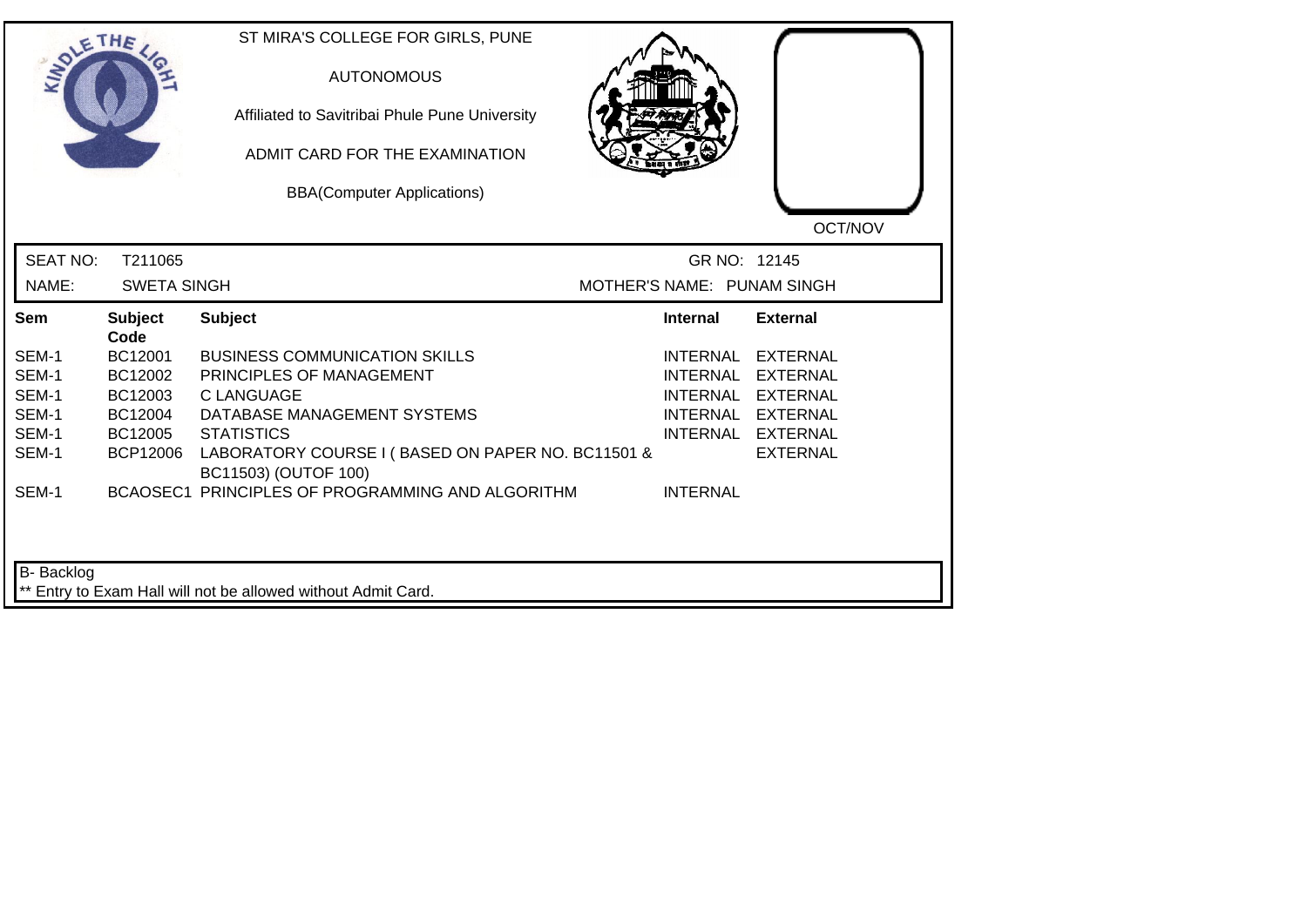|                 | THE                    | ST MIRA'S COLLEGE FOR GIRLS, PUNE<br><b>AUTONOMOUS</b><br>Affiliated to Savitribai Phule Pune University<br>ADMIT CARD FOR THE EXAMINATION<br><b>BBA(Computer Applications)</b> |                       | OCT/NOV           |
|-----------------|------------------------|---------------------------------------------------------------------------------------------------------------------------------------------------------------------------------|-----------------------|-------------------|
| <b>SEAT NO:</b> | T211045                |                                                                                                                                                                                 | GR NO: 12146          |                   |
| NAME:           |                        | SHINDE RADHIKA UTTAM                                                                                                                                                            | MOTHER'S NAME: SARIKA |                   |
| Sem             | <b>Subject</b><br>Code | <b>Subject</b>                                                                                                                                                                  | <b>Internal</b>       | <b>External</b>   |
| SEM-1           | BC12001                | <b>BUSINESS COMMUNICATION SKILLS</b>                                                                                                                                            | <b>INTERNAL</b>       | <b>EXTERNAL</b>   |
| SEM-1           | BC12002                | PRINCIPLES OF MANAGEMENT                                                                                                                                                        | <b>INTERNAL</b>       | EXTERNAL          |
| SEM-1           | BC12003                | <b>C LANGUAGE</b>                                                                                                                                                               | <b>INTERNAL</b>       | <b>EXTERNAL</b>   |
| SEM-1           | BC12004                | DATABASE MANAGEMENT SYSTEMS                                                                                                                                                     |                       | INTERNAL EXTERNAL |
| SEM-1           | BC12005                | <b>STATISTICS</b>                                                                                                                                                               |                       | INTERNAL EXTERNAL |
| SEM-1           | <b>BCP12006</b>        | LABORATORY COURSE I (BASED ON PAPER NO. BC11501 &<br>BC11503) (OUTOF 100)                                                                                                       |                       | <b>EXTERNAL</b>   |
| SEM-1           |                        | BCAOSEC1 PRINCIPLES OF PROGRAMMING AND ALGORITHM                                                                                                                                | <b>INTERNAL</b>       |                   |
|                 |                        |                                                                                                                                                                                 |                       |                   |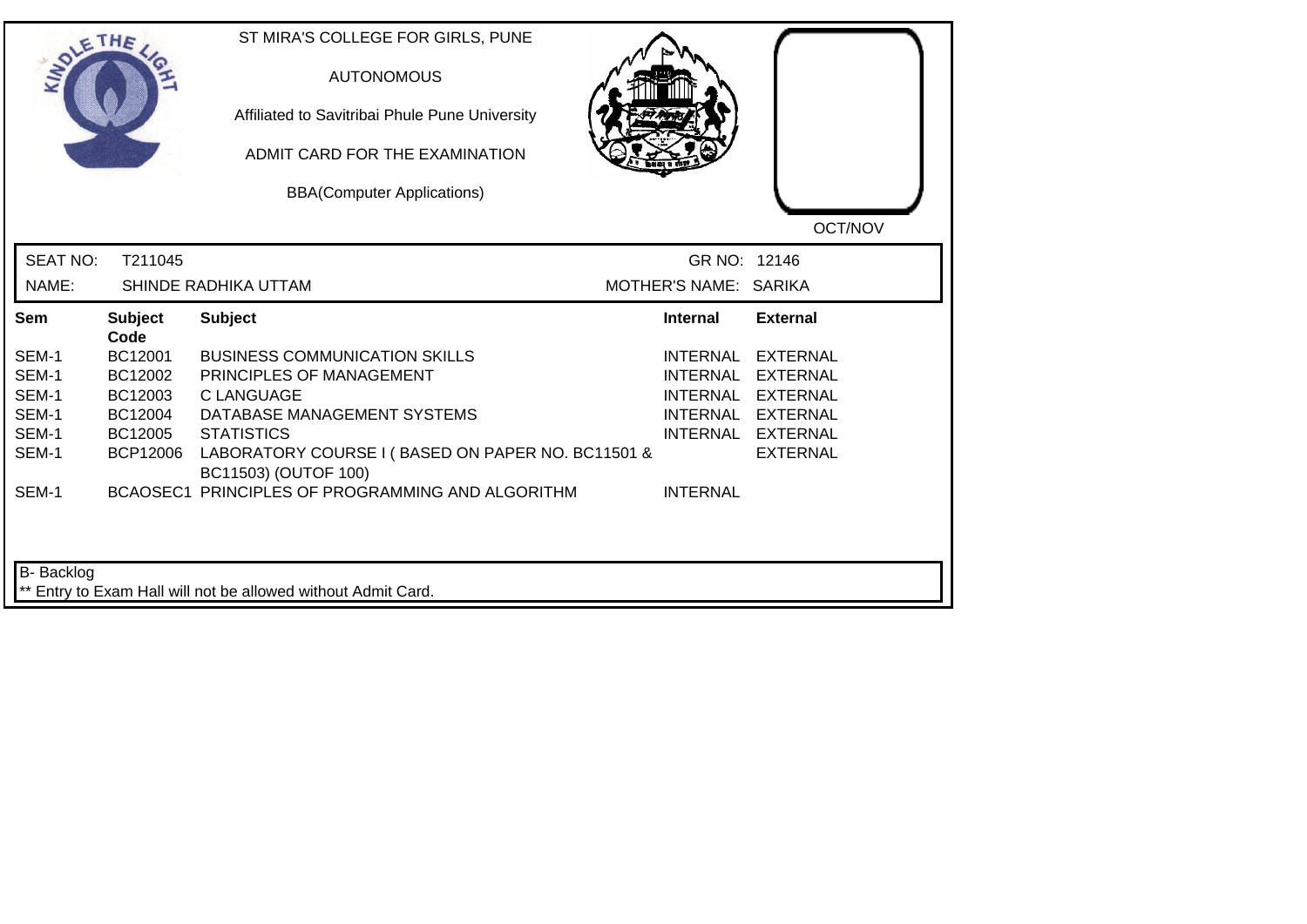| LANDLE                   | THE             | ST MIRA'S COLLEGE FOR GIRLS, PUNE<br><b>AUTONOMOUS</b><br>Affiliated to Savitribai Phule Pune University<br>ADMIT CARD FOR THE EXAMINATION<br><b>BBA(Computer Applications)</b> |                                       | OCT/NOV           |
|--------------------------|-----------------|---------------------------------------------------------------------------------------------------------------------------------------------------------------------------------|---------------------------------------|-------------------|
| <b>SEAT NO:</b><br>NAME: | T211013         | CHOUDHARY MONIKA KHIVRAJ                                                                                                                                                        | GR NO: 12147<br>MOTHER'S NAME: PUSHPA |                   |
| Sem                      | <b>Subject</b>  | <b>Subject</b>                                                                                                                                                                  | <b>Internal</b>                       | <b>External</b>   |
|                          | Code            |                                                                                                                                                                                 |                                       |                   |
| SEM-1                    | BC12001         | <b>BUSINESS COMMUNICATION SKILLS</b>                                                                                                                                            | INTERNAL                              | <b>EXTERNAL</b>   |
| SEM-1                    | BC12002         | PRINCIPLES OF MANAGEMENT                                                                                                                                                        | <b>INTERNAL</b>                       | <b>EXTERNAL</b>   |
| SEM-1                    | BC12003         | C LANGUAGE                                                                                                                                                                      | INTERNAL                              | EXTERNAL          |
| SEM-1                    | BC12004         | DATABASE MANAGEMENT SYSTEMS                                                                                                                                                     |                                       | INTERNAL EXTERNAL |
| SEM-1                    | BC12005         | <b>STATISTICS</b>                                                                                                                                                               |                                       | INTERNAL EXTERNAL |
| SEM-1                    | <b>BCP12006</b> | LABORATORY COURSE I (BASED ON PAPER NO. BC11501 &<br>BC11503) (OUTOF 100)                                                                                                       |                                       | <b>EXTERNAL</b>   |
| SEM-1                    |                 | BCAOSEC1 PRINCIPLES OF PROGRAMMING AND ALGORITHM                                                                                                                                | <b>INTERNAL</b>                       |                   |
| B-Backlog                |                 | ** Entry to Exam Hall will not be allowed without Admit Card.                                                                                                                   |                                       |                   |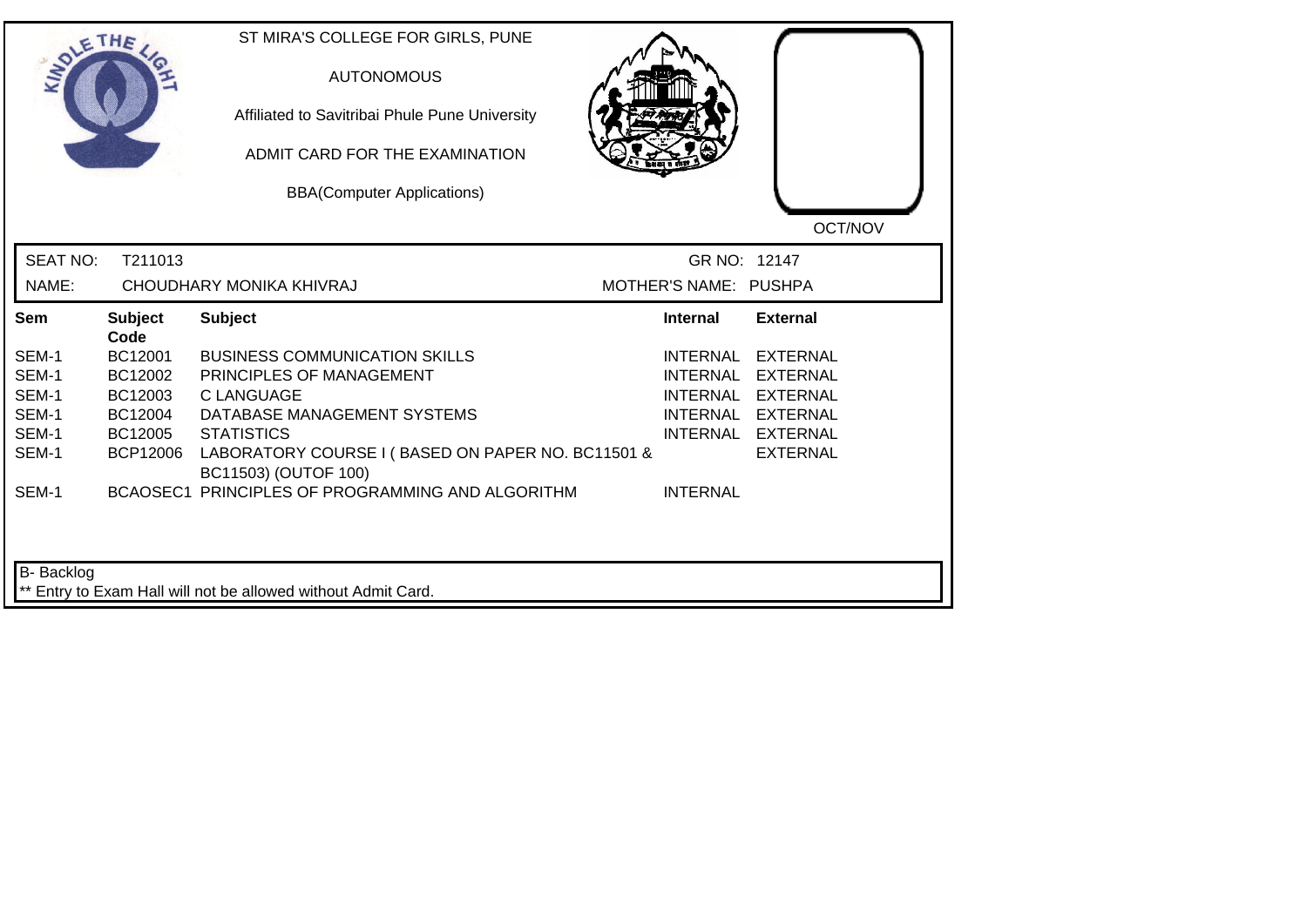| <b>LANDLE</b>   | THE                    | ST MIRA'S COLLEGE FOR GIRLS, PUNE<br><b>AUTONOMOUS</b><br>Affiliated to Savitribai Phule Pune University<br>ADMIT CARD FOR THE EXAMINATION<br><b>BBA(Computer Applications)</b> |                         | OCT/NOV           |
|-----------------|------------------------|---------------------------------------------------------------------------------------------------------------------------------------------------------------------------------|-------------------------|-------------------|
| <b>SEAT NO:</b> | T211072                |                                                                                                                                                                                 | GR NO: 12149            |                   |
| NAME:           |                        | <b>TERDAL NIKITA SHANKAR</b>                                                                                                                                                    | MOTHER'S NAME: SANGEETA |                   |
| Sem             | <b>Subject</b><br>Code | <b>Subject</b>                                                                                                                                                                  | Internal                | <b>External</b>   |
| SEM-1           | BC12001                | <b>BUSINESS COMMUNICATION SKILLS</b>                                                                                                                                            | INTERNAL                | <b>EXTERNAL</b>   |
| SEM-1           | BC12002                | PRINCIPLES OF MANAGEMENT                                                                                                                                                        | <b>INTERNAL</b>         | <b>EXTERNAL</b>   |
| SEM-1           | BC12003                | C LANGUAGE                                                                                                                                                                      | <b>INTERNAL</b>         | EXTERNAL          |
| SEM-1           | BC12004                | DATABASE MANAGEMENT SYSTEMS                                                                                                                                                     |                         | INTERNAL EXTERNAL |
| SEM-1           | BC12005                | <b>STATISTICS</b>                                                                                                                                                               |                         | INTERNAL EXTERNAL |
| SEM-1           | <b>BCP12006</b>        | LABORATORY COURSE I (BASED ON PAPER NO. BC11501 &<br>BC11503) (OUTOF 100)                                                                                                       |                         | <b>EXTERNAL</b>   |
| SEM-1           |                        | BCAOSEC1 PRINCIPLES OF PROGRAMMING AND ALGORITHM                                                                                                                                | <b>INTERNAL</b>         |                   |
| B-Backlog       |                        | ** Entry to Exam Hall will not be allowed without Admit Card.                                                                                                                   |                         |                   |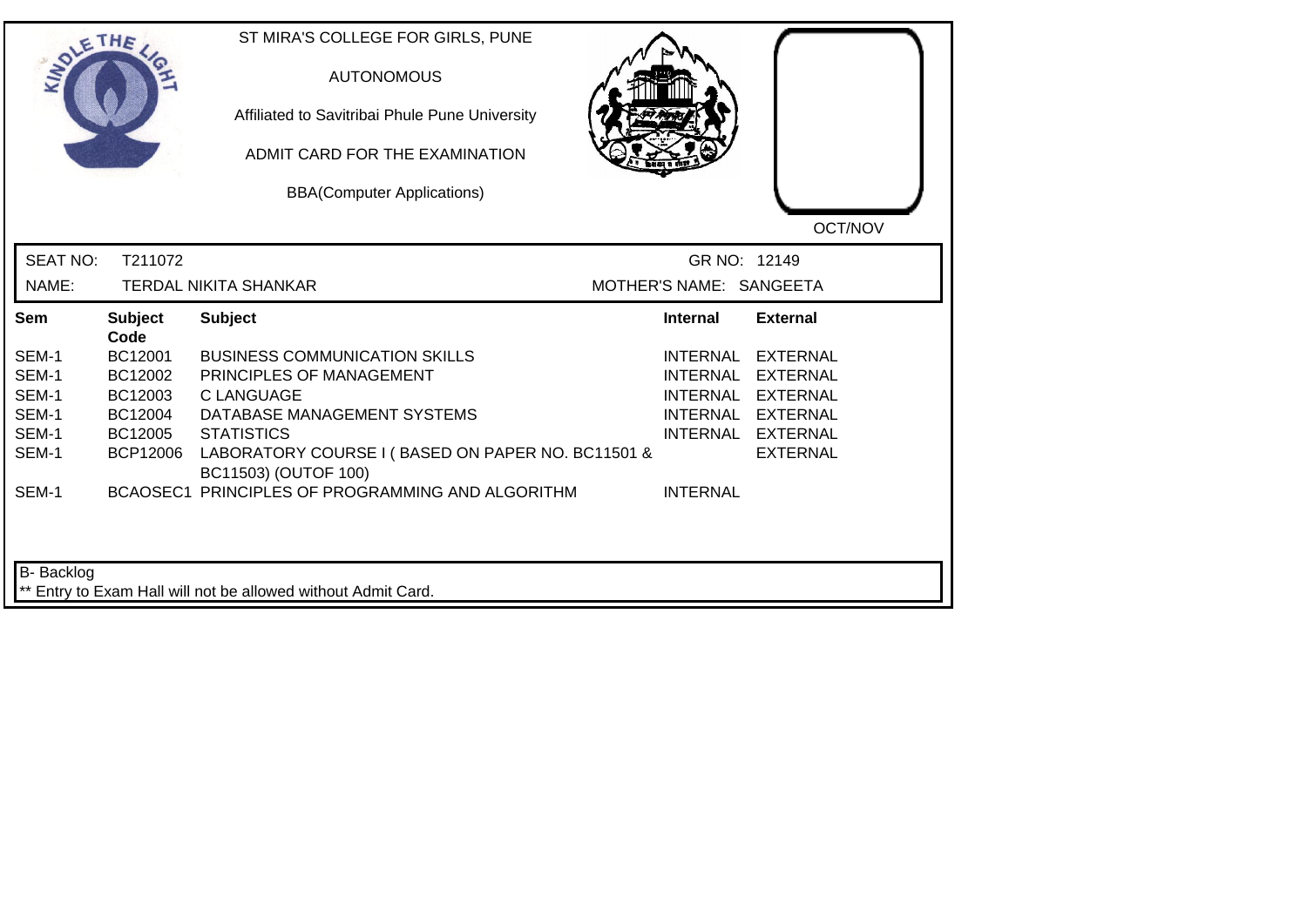| SOLETHE.        |                        | ST MIRA'S COLLEGE FOR GIRLS, PUNE<br><b>AUTONOMOUS</b><br>Affiliated to Savitribai Phule Pune University<br>ADMIT CARD FOR THE EXAMINATION<br><b>BBA(Computer Applications)</b> |                      | OCT/NOV           |
|-----------------|------------------------|---------------------------------------------------------------------------------------------------------------------------------------------------------------------------------|----------------------|-------------------|
| <b>SEAT NO:</b> | T211061                |                                                                                                                                                                                 | GR NO: 12150         |                   |
| NAME:           |                        | SHINDE GAURI GANESH                                                                                                                                                             | MOTHER'S NAME: SUMAN |                   |
| Sem             | <b>Subject</b><br>Code | <b>Subject</b>                                                                                                                                                                  | <b>Internal</b>      | <b>External</b>   |
| SEM-1           | BC12001                | <b>BUSINESS COMMUNICATION SKILLS</b>                                                                                                                                            | <b>INTERNAL</b>      | <b>EXTERNAL</b>   |
| SEM-1           | BC12002                | PRINCIPLES OF MANAGEMENT                                                                                                                                                        | <b>INTERNAL</b>      | <b>EXTERNAL</b>   |
| SEM-1           | BC12003                | <b>C LANGUAGE</b>                                                                                                                                                               | <b>INTERNAL</b>      | <b>EXTERNAL</b>   |
| SEM-1           | BC12004                | DATABASE MANAGEMENT SYSTEMS                                                                                                                                                     |                      | INTERNAL EXTERNAL |
| SEM-1           | BC12005                | <b>STATISTICS</b>                                                                                                                                                               |                      | INTERNAL EXTERNAL |
| SEM-1           | <b>BCP12006</b>        | LABORATORY COURSE I (BASED ON PAPER NO. BC11501 &<br>BC11503) (OUTOF 100)                                                                                                       |                      | <b>EXTERNAL</b>   |
| SEM-1           |                        | BCAOSEC1 PRINCIPLES OF PROGRAMMING AND ALGORITHM                                                                                                                                | <b>INTERNAL</b>      |                   |
|                 |                        |                                                                                                                                                                                 |                      |                   |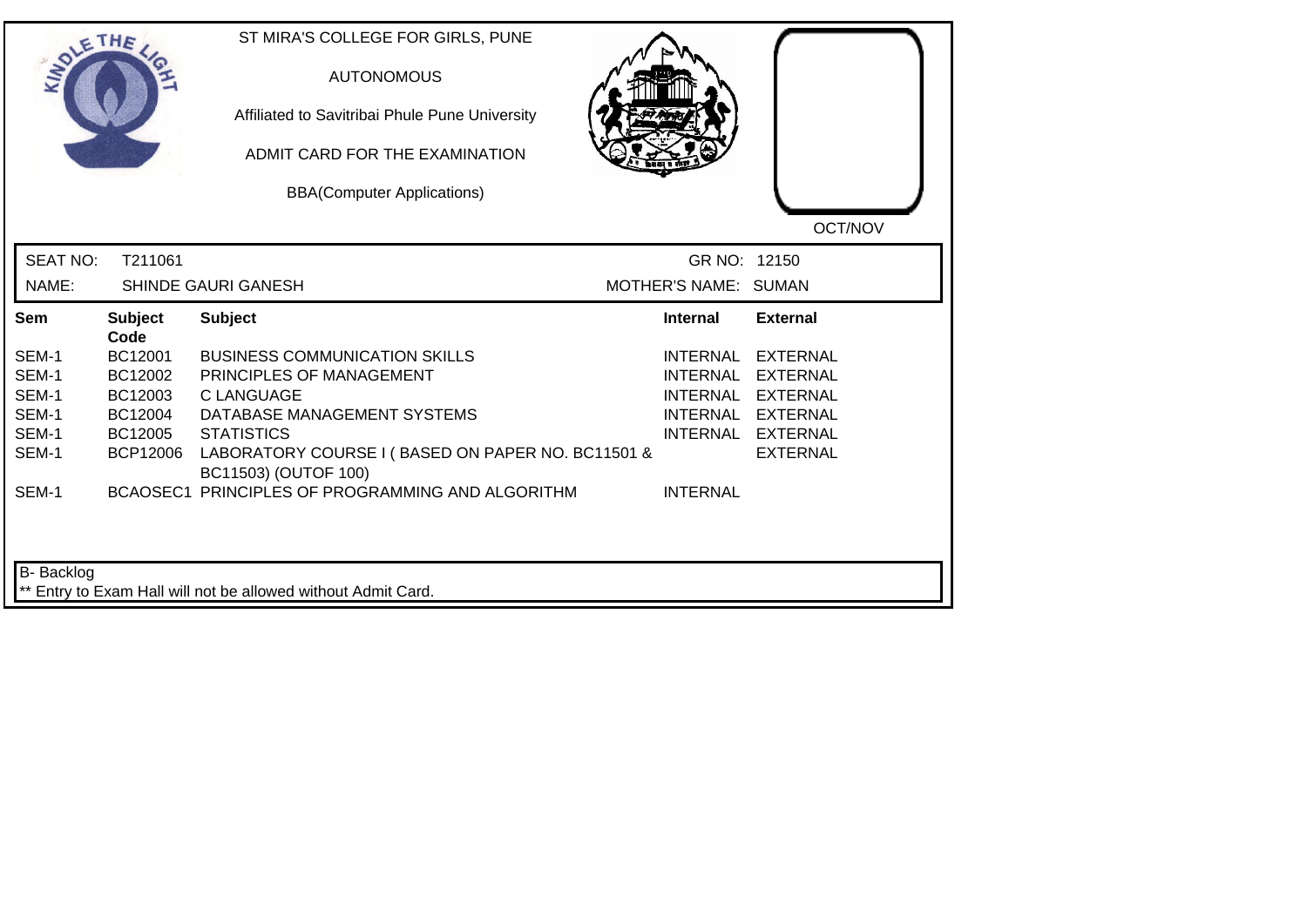| <b>LANDLE</b>   | THE                    | ST MIRA'S COLLEGE FOR GIRLS, PUNE<br><b>AUTONOMOUS</b><br>Affiliated to Savitribai Phule Pune University<br>ADMIT CARD FOR THE EXAMINATION<br><b>BBA(Computer Applications)</b> |                       | OCT/NOV           |
|-----------------|------------------------|---------------------------------------------------------------------------------------------------------------------------------------------------------------------------------|-----------------------|-------------------|
| <b>SEAT NO:</b> | T211032                |                                                                                                                                                                                 | GR NO: 12151          |                   |
| NAME:           |                        | LOKHANDE TRUPTI RAJKAMAL                                                                                                                                                        | MOTHER'S NAME: KAVITA |                   |
| Sem             | <b>Subject</b><br>Code | <b>Subject</b>                                                                                                                                                                  | <b>Internal</b>       | <b>External</b>   |
| SEM-1           | BC12001                | <b>BUSINESS COMMUNICATION SKILLS</b>                                                                                                                                            | INTERNAL              | <b>EXTERNAL</b>   |
| SEM-1           | BC12002                | PRINCIPLES OF MANAGEMENT                                                                                                                                                        | <b>INTERNAL</b>       | <b>EXTERNAL</b>   |
| SEM-1           | BC12003                | C LANGUAGE                                                                                                                                                                      | INTERNAL              | EXTERNAL          |
| SEM-1           | BC12004                | DATABASE MANAGEMENT SYSTEMS                                                                                                                                                     |                       | INTERNAL EXTERNAL |
| SEM-1           | BC12005                | <b>STATISTICS</b>                                                                                                                                                               |                       | INTERNAL EXTERNAL |
| SEM-1           | <b>BCP12006</b>        | LABORATORY COURSE I (BASED ON PAPER NO. BC11501 &<br>BC11503) (OUTOF 100)                                                                                                       |                       | <b>EXTERNAL</b>   |
| SEM-1           |                        | BCAOSEC1 PRINCIPLES OF PROGRAMMING AND ALGORITHM                                                                                                                                | <b>INTERNAL</b>       |                   |
| B-Backlog       |                        | ** Entry to Exam Hall will not be allowed without Admit Card.                                                                                                                   |                       |                   |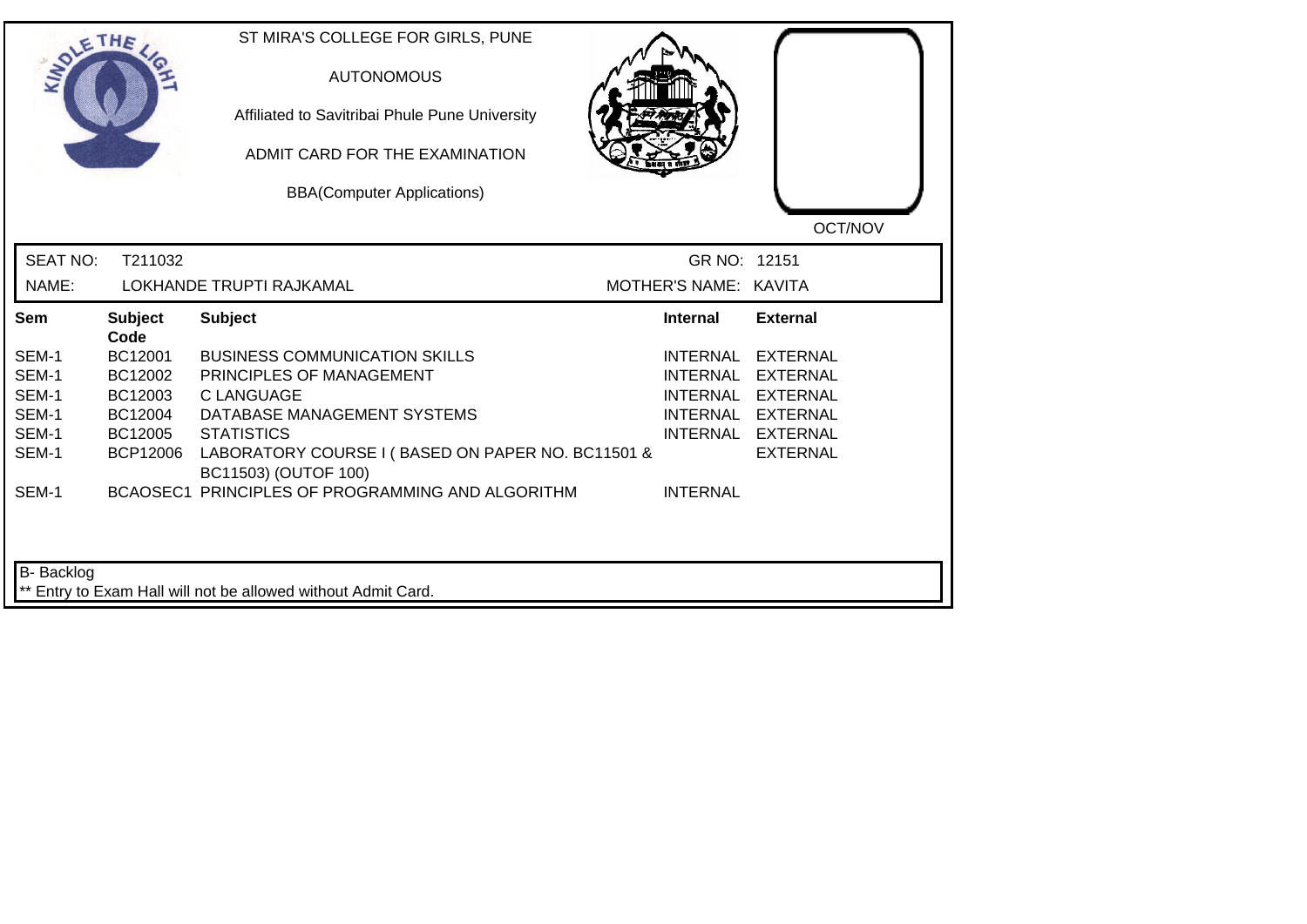|                 | THE                    | ST MIRA'S COLLEGE FOR GIRLS, PUNE<br><b>AUTONOMOUS</b><br>Affiliated to Savitribai Phule Pune University<br>ADMIT CARD FOR THE EXAMINATION<br><b>BBA(Computer Applications)</b> |                      | OCT/NOV           |
|-----------------|------------------------|---------------------------------------------------------------------------------------------------------------------------------------------------------------------------------|----------------------|-------------------|
| <b>SEAT NO:</b> | T211048                |                                                                                                                                                                                 | GR NO: 12152         |                   |
| NAME:           |                        | <b>RAUT SHRAVANI MANGESH</b>                                                                                                                                                    | MOTHER'S NAME: SEEMA |                   |
| Sem             | <b>Subject</b><br>Code | <b>Subject</b>                                                                                                                                                                  | <b>Internal</b>      | <b>External</b>   |
| SEM-1           | BC12001                | <b>BUSINESS COMMUNICATION SKILLS</b>                                                                                                                                            | <b>INTERNAL</b>      | <b>EXTERNAL</b>   |
| SEM-1           | BC12002                | PRINCIPLES OF MANAGEMENT                                                                                                                                                        | <b>INTERNAL</b>      | <b>EXTERNAL</b>   |
| SEM-1           | BC12003                | <b>C LANGUAGE</b>                                                                                                                                                               | <b>INTERNAL</b>      | <b>EXTERNAL</b>   |
| SEM-1           | BC12004                | DATABASE MANAGEMENT SYSTEMS                                                                                                                                                     |                      | INTERNAL EXTERNAL |
| SEM-1           | BC12005                | <b>STATISTICS</b>                                                                                                                                                               |                      | INTERNAL EXTERNAL |
| SEM-1           | <b>BCP12006</b>        | LABORATORY COURSE I (BASED ON PAPER NO. BC11501 &<br>BC11503) (OUTOF 100)                                                                                                       |                      | <b>EXTERNAL</b>   |
| SEM-1           |                        | BCAOSEC1 PRINCIPLES OF PROGRAMMING AND ALGORITHM                                                                                                                                | <b>INTERNAL</b>      |                   |
|                 |                        |                                                                                                                                                                                 |                      |                   |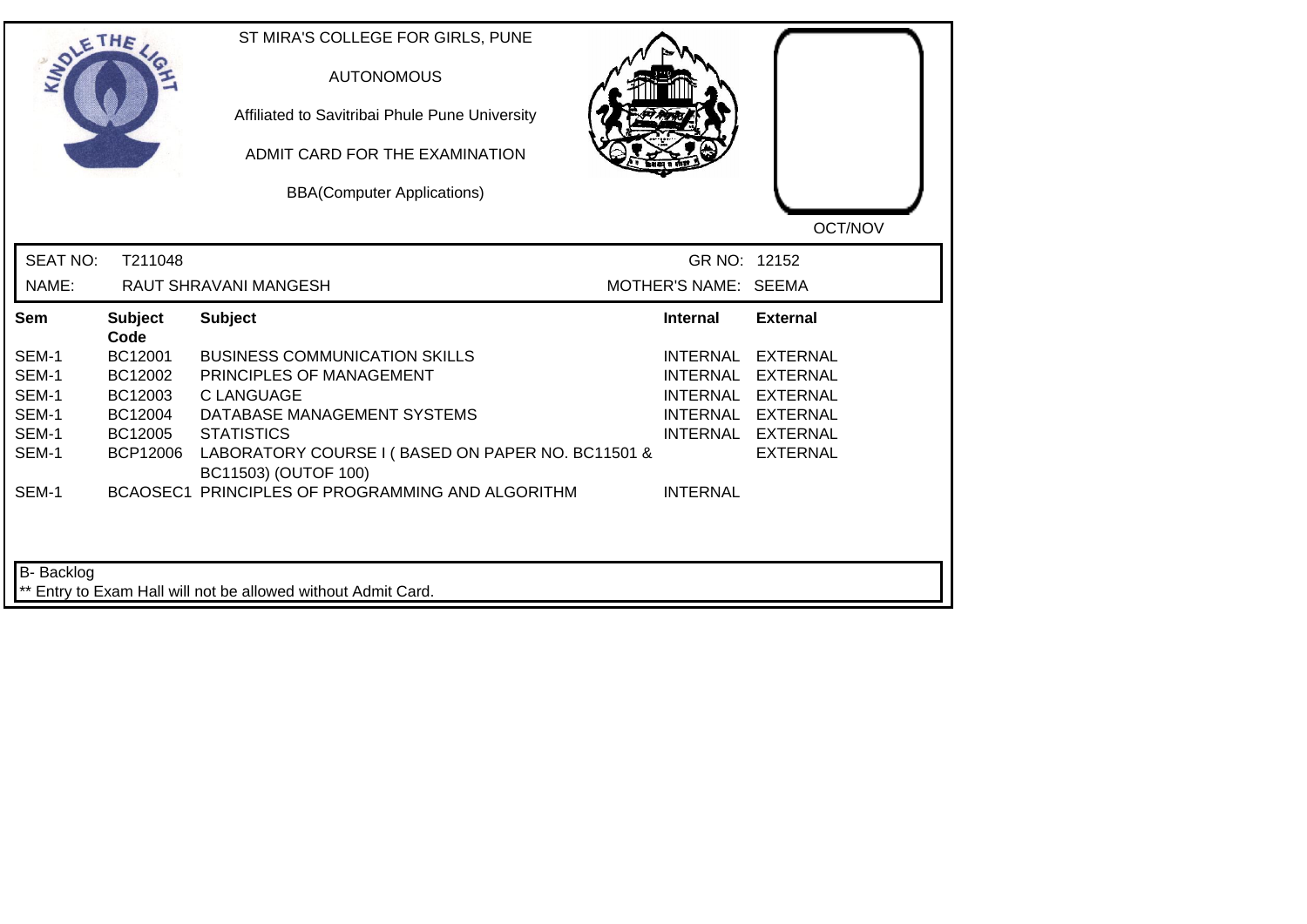|                 | THE                     | ST MIRA'S COLLEGE FOR GIRLS, PUNE<br><b>AUTONOMOUS</b><br>Affiliated to Savitribai Phule Pune University<br>ADMIT CARD FOR THE EXAMINATION<br><b>BBA(Computer Applications)</b> |                       | OCT/NOV           |
|-----------------|-------------------------|---------------------------------------------------------------------------------------------------------------------------------------------------------------------------------|-----------------------|-------------------|
| <b>SEAT NO:</b> | T211036                 |                                                                                                                                                                                 | GR NO: 12153          |                   |
| NAME:           | <b>MULLA SIDRA AJAZ</b> |                                                                                                                                                                                 | MOTHER'S NAME: NUSRAT |                   |
| Sem             | <b>Subject</b><br>Code  | <b>Subject</b>                                                                                                                                                                  | <b>Internal</b>       | <b>External</b>   |
| SEM-1           | BC12001                 | <b>BUSINESS COMMUNICATION SKILLS</b>                                                                                                                                            | <b>INTERNAL</b>       | <b>EXTERNAL</b>   |
| SEM-1           | BC12002                 | PRINCIPLES OF MANAGEMENT                                                                                                                                                        | <b>INTERNAL</b>       | EXTERNAL          |
| SEM-1           | BC12003                 | <b>C LANGUAGE</b>                                                                                                                                                               |                       | INTERNAL EXTERNAL |
| SEM-1           | BC12004                 | DATABASE MANAGEMENT SYSTEMS                                                                                                                                                     |                       | INTERNAL EXTERNAL |
| SEM-1           | BC12005                 | <b>STATISTICS</b>                                                                                                                                                               |                       | INTERNAL EXTERNAL |
| SEM-1           | <b>BCP12006</b>         | LABORATORY COURSE I (BASED ON PAPER NO. BC11501 &<br>BC11503) (OUTOF 100)                                                                                                       |                       | <b>EXTERNAL</b>   |
| SEM-1           |                         | BCAOSEC1 PRINCIPLES OF PROGRAMMING AND ALGORITHM                                                                                                                                | <b>INTERNAL</b>       |                   |
| B- Backlog      |                         | ** Entry to Exam Hall will not be allowed without Admit Card.                                                                                                                   |                       |                   |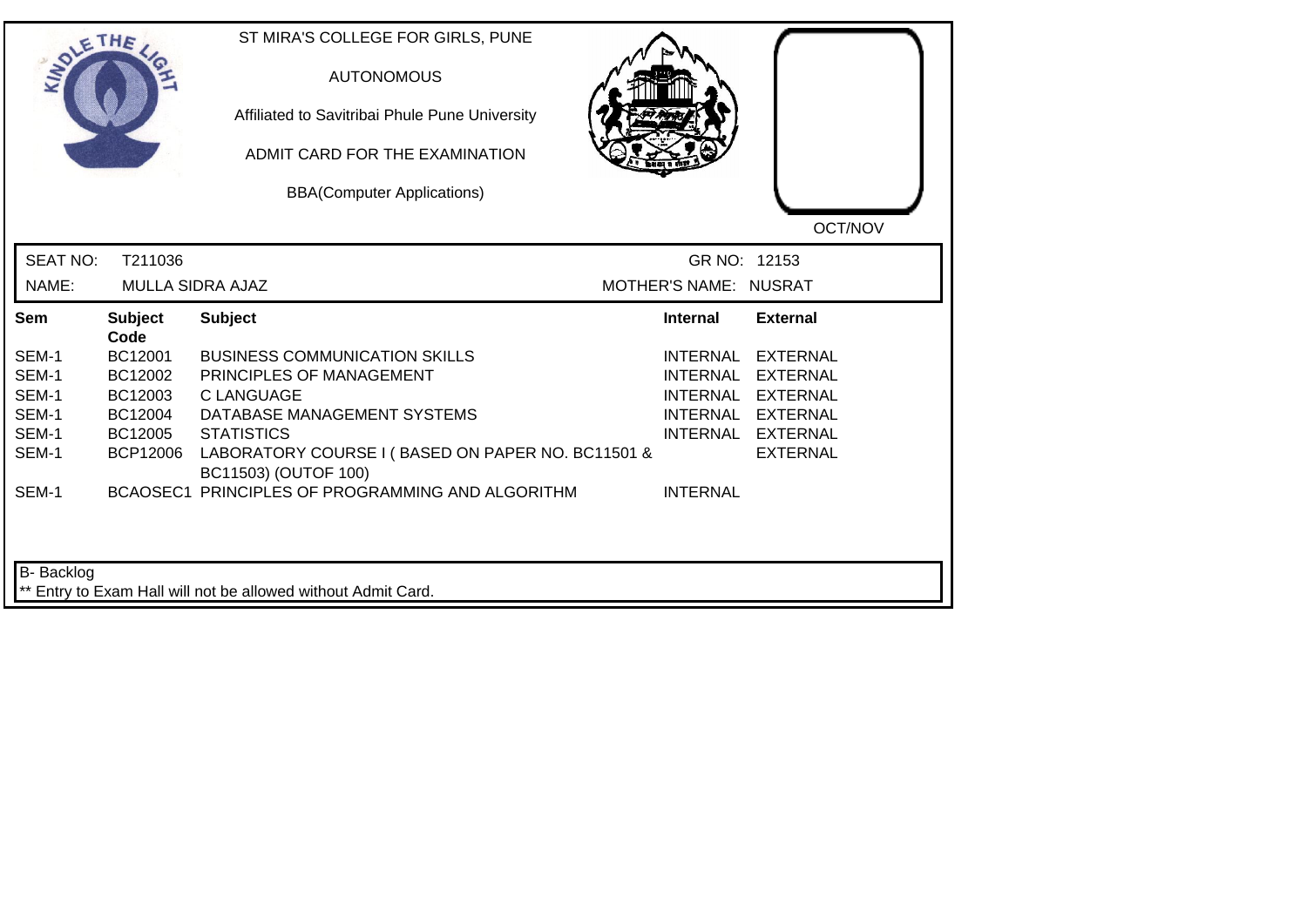| <b>LANDLE</b>   | THE                    | ST MIRA'S COLLEGE FOR GIRLS, PUNE<br><b>AUTONOMOUS</b><br>Affiliated to Savitribai Phule Pune University<br>ADMIT CARD FOR THE EXAMINATION<br><b>BBA(Computer Applications)</b> |                        | OCT/NOV           |
|-----------------|------------------------|---------------------------------------------------------------------------------------------------------------------------------------------------------------------------------|------------------------|-------------------|
| <b>SEAT NO:</b> | T211041                |                                                                                                                                                                                 | GR NO: 12154           |                   |
| NAME:           |                        | PALIWAL SARITA JAGDISH                                                                                                                                                          | MOTHER'S NAME: NARMADA |                   |
| Sem             | <b>Subject</b><br>Code | <b>Subject</b>                                                                                                                                                                  | Internal               | <b>External</b>   |
| SEM-1           | BC12001                | <b>BUSINESS COMMUNICATION SKILLS</b>                                                                                                                                            | INTERNAL               | <b>EXTERNAL</b>   |
| SEM-1           | BC12002                | PRINCIPLES OF MANAGEMENT                                                                                                                                                        | <b>INTERNAL</b>        | <b>EXTERNAL</b>   |
| SEM-1           | BC12003                | C LANGUAGE                                                                                                                                                                      | <b>INTERNAL</b>        | EXTERNAL          |
| SEM-1           | BC12004                | DATABASE MANAGEMENT SYSTEMS                                                                                                                                                     |                        | INTERNAL EXTERNAL |
| SEM-1           | BC12005                | <b>STATISTICS</b>                                                                                                                                                               |                        | INTERNAL EXTERNAL |
| SEM-1           | <b>BCP12006</b>        | LABORATORY COURSE I (BASED ON PAPER NO. BC11501 &<br>BC11503) (OUTOF 100)                                                                                                       |                        | <b>EXTERNAL</b>   |
| SEM-1           |                        | BCAOSEC1 PRINCIPLES OF PROGRAMMING AND ALGORITHM                                                                                                                                | <b>INTERNAL</b>        |                   |
| B-Backlog       |                        | ** Entry to Exam Hall will not be allowed without Admit Card.                                                                                                                   |                        |                   |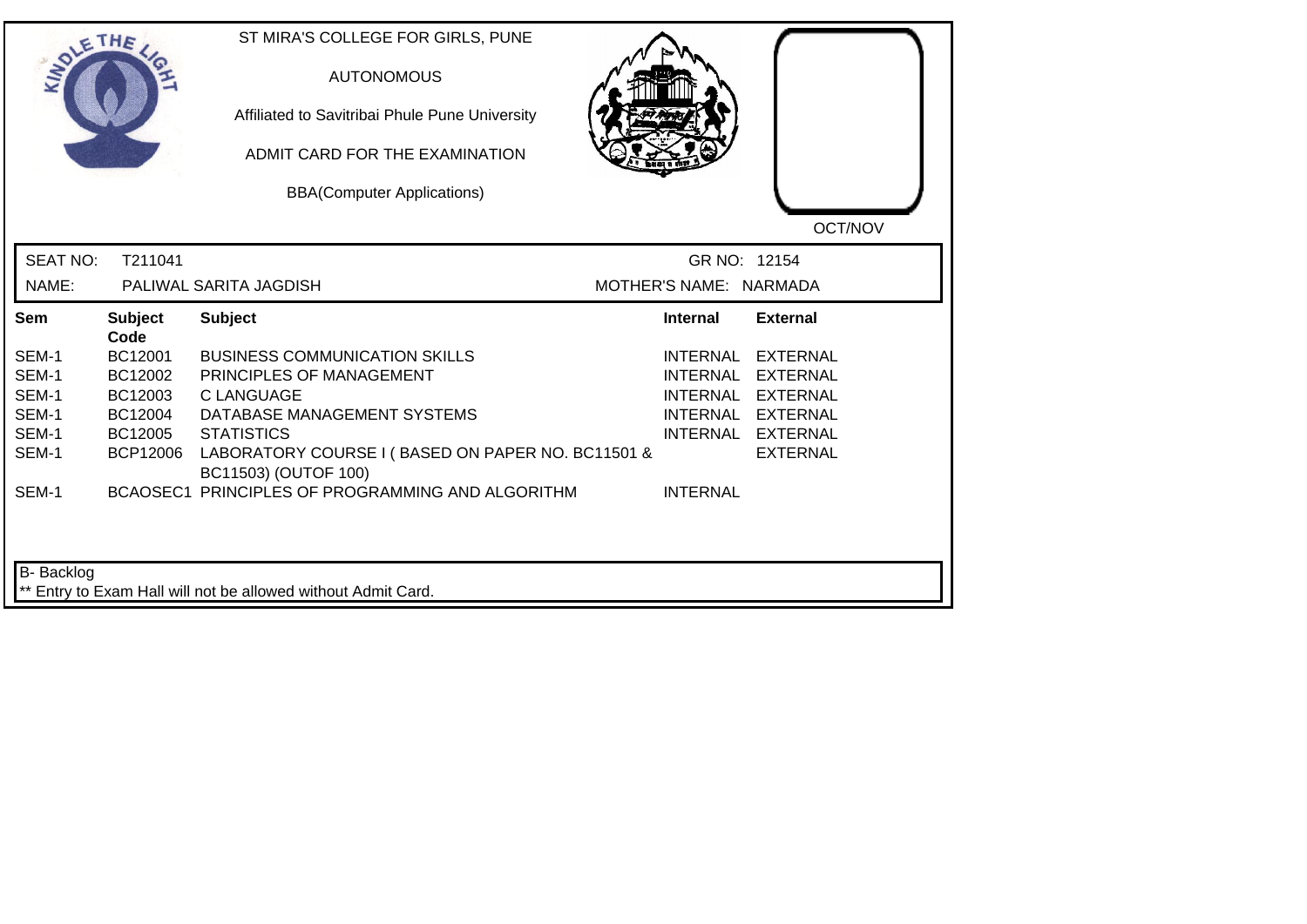|                 | THE                    | ST MIRA'S COLLEGE FOR GIRLS, PUNE<br><b>AUTONOMOUS</b><br>Affiliated to Savitribai Phule Pune University<br>ADMIT CARD FOR THE EXAMINATION<br><b>BBA(Computer Applications)</b> |                       | OCT/NOV           |
|-----------------|------------------------|---------------------------------------------------------------------------------------------------------------------------------------------------------------------------------|-----------------------|-------------------|
| <b>SEAT NO:</b> | T211019                |                                                                                                                                                                                 | GR NO: 12155          |                   |
| NAME:           |                        | <b>JADHAV SANSKRUTI PRADEEP</b>                                                                                                                                                 | MOTHER'S NAME: SARIKA |                   |
| Sem             | <b>Subject</b><br>Code | <b>Subject</b>                                                                                                                                                                  | <b>Internal</b>       | <b>External</b>   |
| SEM-1           | BC12001                | <b>BUSINESS COMMUNICATION SKILLS</b>                                                                                                                                            | INTERNAL              | <b>EXTERNAL</b>   |
| SEM-1           | BC12002                | PRINCIPLES OF MANAGEMENT                                                                                                                                                        | <b>INTERNAL</b>       | <b>EXTERNAL</b>   |
| SEM-1           | BC12003                | <b>CLANGUAGE</b>                                                                                                                                                                | <b>INTERNAL</b>       | <b>EXTERNAL</b>   |
| SEM-1           | BC12004                | DATABASE MANAGEMENT SYSTEMS                                                                                                                                                     |                       | INTERNAL EXTERNAL |
| SEM-1           | BC12005                | <b>STATISTICS</b>                                                                                                                                                               |                       | INTERNAL EXTERNAL |
| SEM-1           | <b>BCP12006</b>        | LABORATORY COURSE I (BASED ON PAPER NO. BC11501 &<br>BC11503) (OUTOF 100)                                                                                                       |                       | <b>EXTERNAL</b>   |
| SEM-1           |                        | BCAOSEC1 PRINCIPLES OF PROGRAMMING AND ALGORITHM                                                                                                                                | <b>INTERNAL</b>       |                   |
| B- Backlog      |                        | ** Entry to Exam Hall will not be allowed without Admit Card.                                                                                                                   |                       |                   |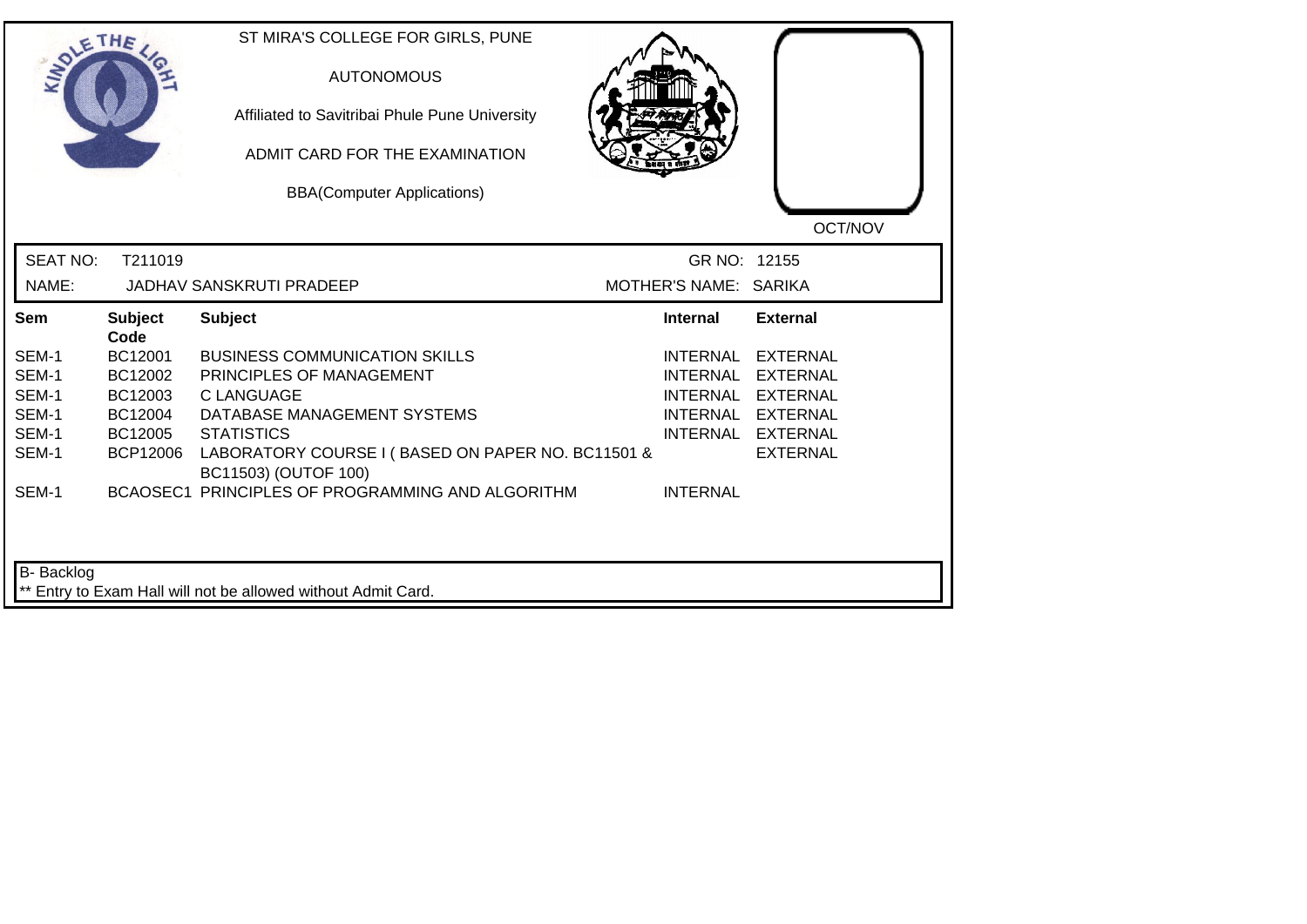| <b>LANDLE</b>   | THE                    | ST MIRA'S COLLEGE FOR GIRLS, PUNE<br><b>AUTONOMOUS</b><br>Affiliated to Savitribai Phule Pune University<br>ADMIT CARD FOR THE EXAMINATION<br><b>BBA(Computer Applications)</b> |                      | OCT/NOV           |
|-----------------|------------------------|---------------------------------------------------------------------------------------------------------------------------------------------------------------------------------|----------------------|-------------------|
| <b>SEAT NO:</b> | T211014                |                                                                                                                                                                                 | GR NO: 12156         |                   |
| NAME:           |                        | DAITHANKAR CHINMAYEE UDAY                                                                                                                                                       | MOTHER'S NAME: NEETA |                   |
| Sem             | <b>Subject</b><br>Code | <b>Subject</b>                                                                                                                                                                  | <b>Internal</b>      | <b>External</b>   |
| SEM-1           | BC12001                | <b>BUSINESS COMMUNICATION SKILLS</b>                                                                                                                                            | INTERNAL             | <b>EXTERNAL</b>   |
| SEM-1           | BC12002                | PRINCIPLES OF MANAGEMENT                                                                                                                                                        | <b>INTERNAL</b>      | <b>EXTERNAL</b>   |
| SEM-1           | BC12003                | C LANGUAGE                                                                                                                                                                      | <b>INTERNAL</b>      | EXTERNAL          |
| SEM-1           | BC12004                | DATABASE MANAGEMENT SYSTEMS                                                                                                                                                     |                      | INTERNAL EXTERNAL |
| SEM-1           | BC12005                | <b>STATISTICS</b>                                                                                                                                                               |                      | INTERNAL EXTERNAL |
| SEM-1           | <b>BCP12006</b>        | LABORATORY COURSE I (BASED ON PAPER NO. BC11501 &<br>BC11503) (OUTOF 100)                                                                                                       |                      | <b>EXTERNAL</b>   |
| SEM-1           |                        | BCAOSEC1 PRINCIPLES OF PROGRAMMING AND ALGORITHM                                                                                                                                | <b>INTERNAL</b>      |                   |
| B-Backlog       |                        | ** Entry to Exam Hall will not be allowed without Admit Card.                                                                                                                   |                      |                   |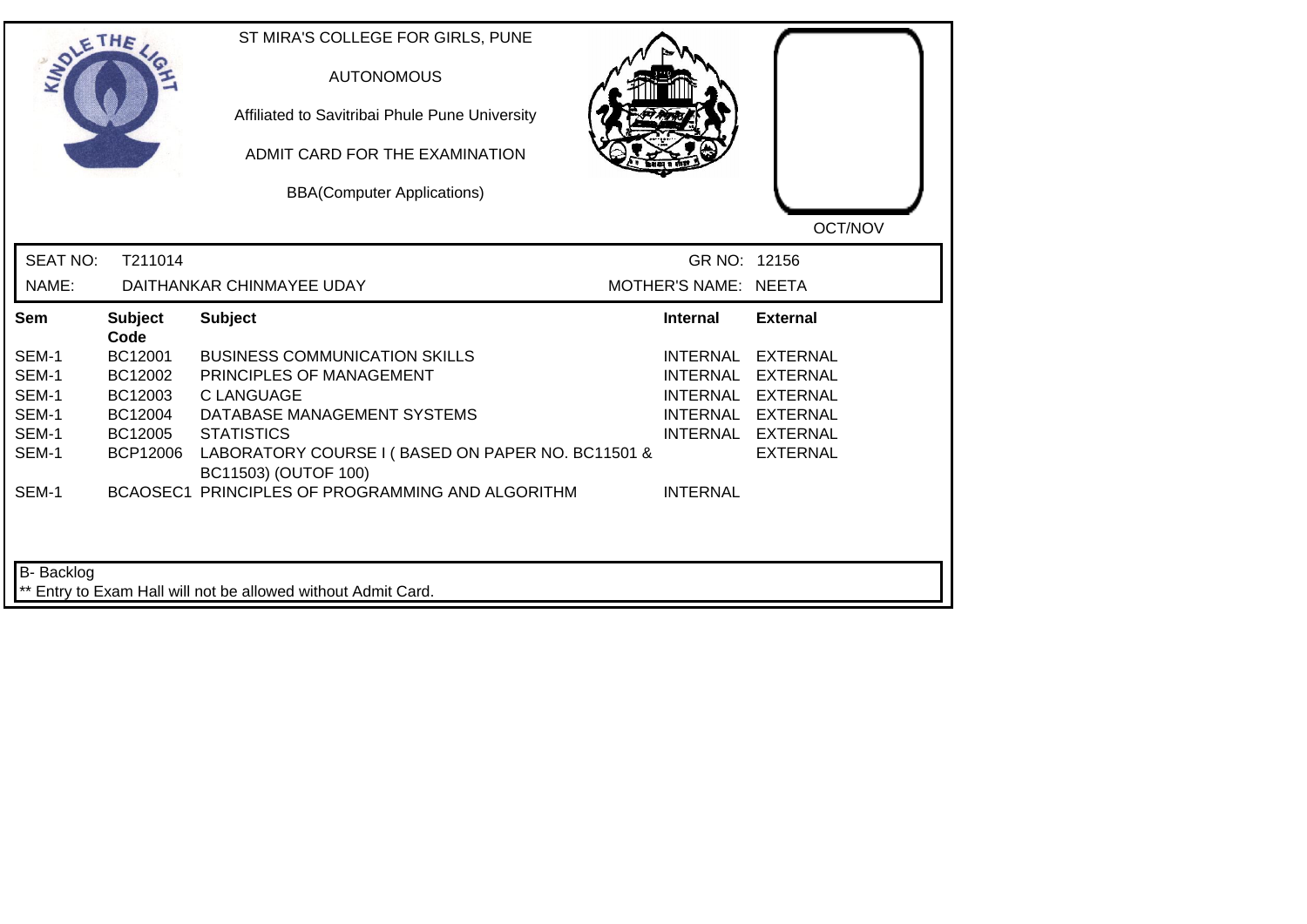| <b>LANDLE</b>   | THE                    | ST MIRA'S COLLEGE FOR GIRLS, PUNE<br><b>AUTONOMOUS</b><br>Affiliated to Savitribai Phule Pune University<br>ADMIT CARD FOR THE EXAMINATION<br><b>BBA(Computer Applications)</b> |                          | OCT/NOV           |
|-----------------|------------------------|---------------------------------------------------------------------------------------------------------------------------------------------------------------------------------|--------------------------|-------------------|
| <b>SEAT NO:</b> | T211021                |                                                                                                                                                                                 | GR NO: 12157             |                   |
| NAME:           |                        | <b>JADHAV APARNA UMESH</b>                                                                                                                                                      | MOTHER'S NAME: VAISHNAVI |                   |
| Sem             | <b>Subject</b><br>Code | <b>Subject</b>                                                                                                                                                                  | Internal                 | <b>External</b>   |
| SEM-1           | BC12001                | <b>BUSINESS COMMUNICATION SKILLS</b>                                                                                                                                            | INTERNAL                 | <b>EXTERNAL</b>   |
| SEM-1           | BC12002                | PRINCIPLES OF MANAGEMENT                                                                                                                                                        | <b>INTERNAL</b>          | <b>EXTERNAL</b>   |
| SEM-1           | BC12003                | C LANGUAGE                                                                                                                                                                      | <b>INTERNAL</b>          | EXTERNAL          |
| SEM-1           | BC12004                | DATABASE MANAGEMENT SYSTEMS                                                                                                                                                     |                          | INTERNAL EXTERNAL |
| SEM-1           | BC12005                | <b>STATISTICS</b>                                                                                                                                                               |                          | INTERNAL EXTERNAL |
| SEM-1           | <b>BCP12006</b>        | LABORATORY COURSE I (BASED ON PAPER NO. BC11501 &<br>BC11503) (OUTOF 100)                                                                                                       |                          | <b>EXTERNAL</b>   |
| SEM-1           |                        | BCAOSEC1 PRINCIPLES OF PROGRAMMING AND ALGORITHM                                                                                                                                | <b>INTERNAL</b>          |                   |
| B-Backlog       |                        | ** Entry to Exam Hall will not be allowed without Admit Card.                                                                                                                   |                          |                   |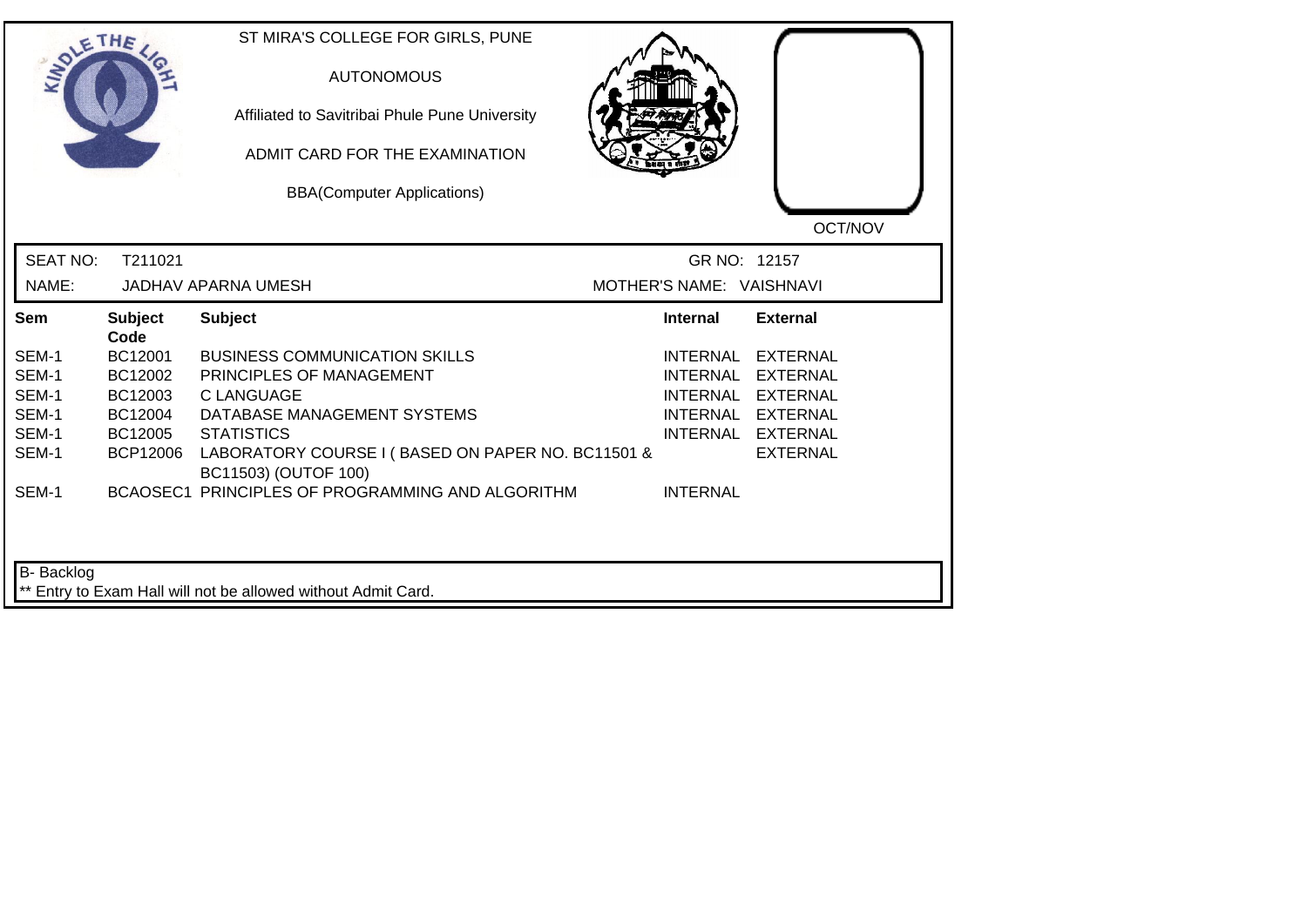|                 | THE                    | ST MIRA'S COLLEGE FOR GIRLS, PUNE<br><b>AUTONOMOUS</b><br>Affiliated to Savitribai Phule Pune University<br>ADMIT CARD FOR THE EXAMINATION<br><b>BBA(Computer Applications)</b> |                     | OCT/NOV           |
|-----------------|------------------------|---------------------------------------------------------------------------------------------------------------------------------------------------------------------------------|---------------------|-------------------|
| <b>SEAT NO:</b> | T211020                |                                                                                                                                                                                 | GR NO: 12158        |                   |
| NAME:           |                        | <b>JADHAV RUTUJA BHARAT</b>                                                                                                                                                     | MOTHER'S NAME: USHA |                   |
| Sem             | <b>Subject</b><br>Code | <b>Subject</b>                                                                                                                                                                  | <b>Internal</b>     | <b>External</b>   |
| SEM-1           | BC12001                | <b>BUSINESS COMMUNICATION SKILLS</b>                                                                                                                                            | INTERNAL            | EXTERNAL          |
| SEM-1           | BC12002                | PRINCIPLES OF MANAGEMENT                                                                                                                                                        | <b>INTERNAL</b>     | EXTERNAL          |
| SEM-1           | BC12003                | <b>CLANGUAGE</b>                                                                                                                                                                |                     | INTERNAL EXTERNAL |
| SEM-1           | BC12004                | DATABASE MANAGEMENT SYSTEMS                                                                                                                                                     |                     | INTERNAL EXTERNAL |
| SEM-1           | BC12005                | <b>STATISTICS</b>                                                                                                                                                               |                     | INTERNAL EXTERNAL |
| SEM-1           | <b>BCP12006</b>        | LABORATORY COURSE I (BASED ON PAPER NO. BC11501 &<br>BC11503) (OUTOF 100)                                                                                                       |                     | <b>EXTERNAL</b>   |
| SEM-1           |                        | BCAOSEC1 PRINCIPLES OF PROGRAMMING AND ALGORITHM                                                                                                                                | <b>INTERNAL</b>     |                   |
| B- Backlog      |                        | ** Entry to Exam Hall will not be allowed without Admit Card.                                                                                                                   |                     |                   |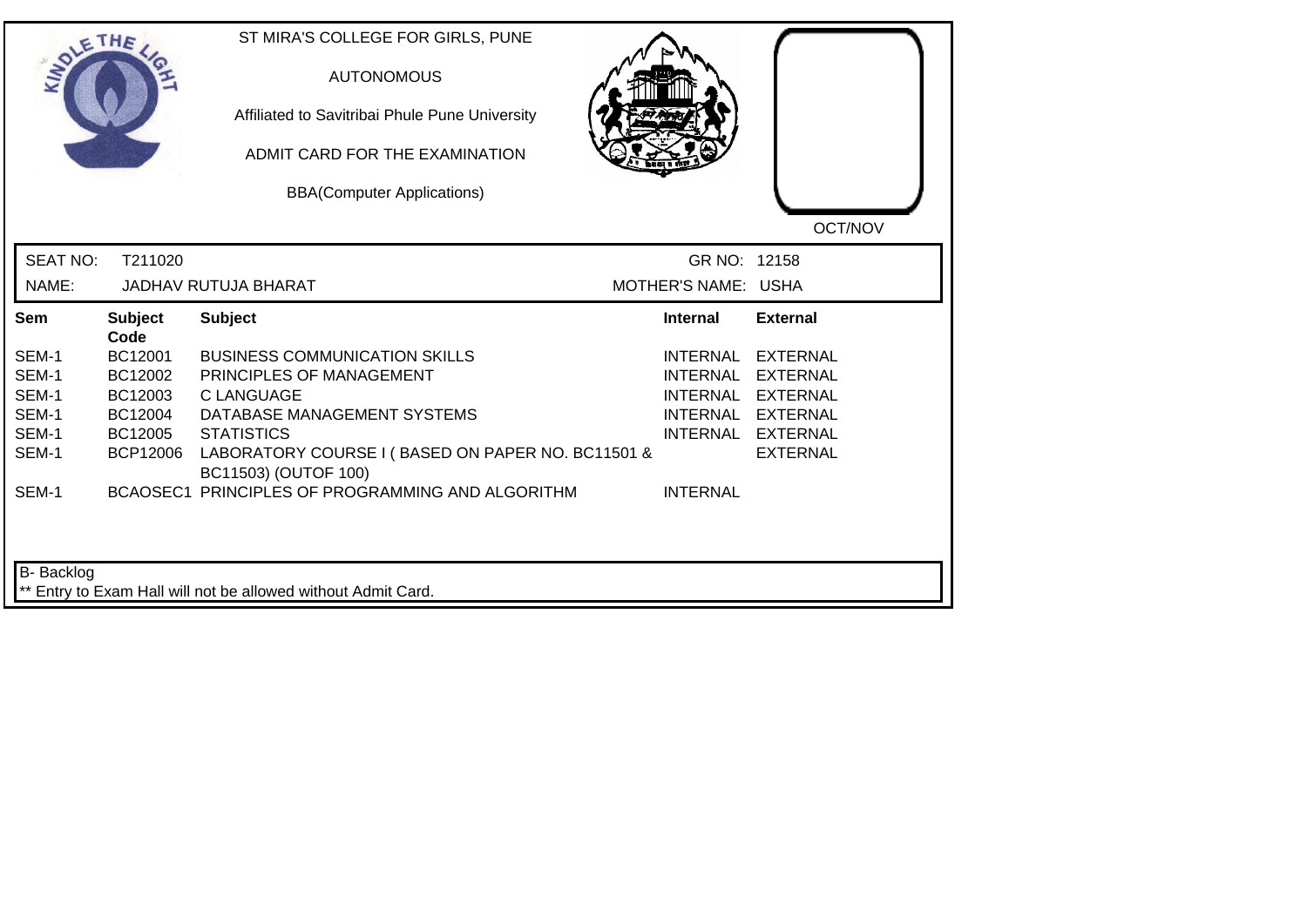| <b>LANDLE</b>     | THE                    | ST MIRA'S COLLEGE FOR GIRLS, PUNE<br><b>AUTONOMOUS</b><br>Affiliated to Savitribai Phule Pune University<br>ADMIT CARD FOR THE EXAMINATION<br><b>BBA(Computer Applications)</b> |                        | OCT/NOV           |
|-------------------|------------------------|---------------------------------------------------------------------------------------------------------------------------------------------------------------------------------|------------------------|-------------------|
| <b>SEAT NO:</b>   | T211012                |                                                                                                                                                                                 | GR NO: 12159           |                   |
| NAME:             |                        | CHATTIYAR YOGITA RAJU                                                                                                                                                           | MOTHER'S NAME: SUMATHI |                   |
| Sem               | <b>Subject</b><br>Code | <b>Subject</b>                                                                                                                                                                  | <b>Internal</b>        | <b>External</b>   |
| SEM-1             | BC12001                | <b>BUSINESS COMMUNICATION SKILLS</b>                                                                                                                                            | INTERNAL               | <b>EXTERNAL</b>   |
| SEM-1             | BC12002                | PRINCIPLES OF MANAGEMENT                                                                                                                                                        | <b>INTERNAL</b>        | <b>EXTERNAL</b>   |
| SEM-1             | BC12003                | <b>CLANGUAGE</b>                                                                                                                                                                | <b>INTERNAL</b>        | <b>EXTERNAL</b>   |
| SEM-1             | BC12004                | DATABASE MANAGEMENT SYSTEMS                                                                                                                                                     |                        | INTERNAL EXTERNAL |
| SEM-1             | BC12005                | <b>STATISTICS</b>                                                                                                                                                               |                        | INTERNAL EXTERNAL |
| SEM-1             | <b>BCP12006</b>        | LABORATORY COURSE I (BASED ON PAPER NO. BC11501 &<br>BC11503) (OUTOF 100)                                                                                                       |                        | <b>EXTERNAL</b>   |
| SEM-1             |                        | BCAOSEC1 PRINCIPLES OF PROGRAMMING AND ALGORITHM                                                                                                                                | <b>INTERNAL</b>        |                   |
| <b>B-</b> Backlog |                        | ** Entry to Exam Hall will not be allowed without Admit Card.                                                                                                                   |                        |                   |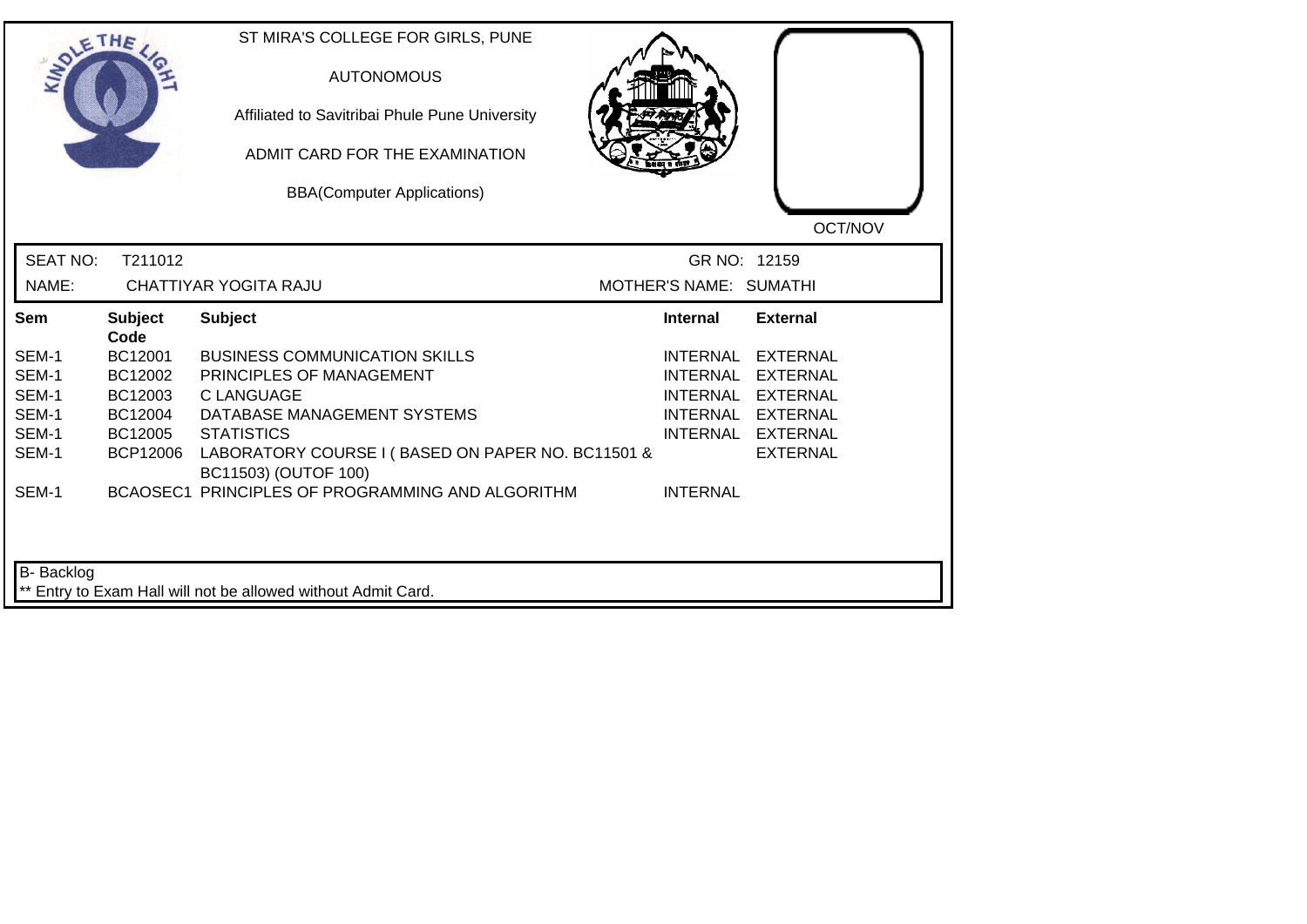| <b>LANDLE</b>   | THE                    | ST MIRA'S COLLEGE FOR GIRLS, PUNE<br><b>AUTONOMOUS</b><br>Affiliated to Savitribai Phule Pune University<br>ADMIT CARD FOR THE EXAMINATION<br><b>BBA(Computer Applications)</b> |                          | OCT/NOV           |
|-----------------|------------------------|---------------------------------------------------------------------------------------------------------------------------------------------------------------------------------|--------------------------|-------------------|
| <b>SEAT NO:</b> | T211009                |                                                                                                                                                                                 | GR NO: 12160             |                   |
| NAME:           |                        | BANDAL AISHWARYA LAXMAN                                                                                                                                                         | MOTHER'S NAME: RAJASHREE |                   |
| Sem             | <b>Subject</b><br>Code | <b>Subject</b>                                                                                                                                                                  | Internal                 | <b>External</b>   |
| SEM-1           | BC12001                | <b>BUSINESS COMMUNICATION SKILLS</b>                                                                                                                                            | INTERNAL                 | <b>EXTERNAL</b>   |
| SEM-1           | BC12002                | PRINCIPLES OF MANAGEMENT                                                                                                                                                        | <b>INTERNAL</b>          | <b>EXTERNAL</b>   |
| SEM-1           | BC12003                | C LANGUAGE                                                                                                                                                                      | <b>INTERNAL</b>          | EXTERNAL          |
| SEM-1           | BC12004                | DATABASE MANAGEMENT SYSTEMS                                                                                                                                                     |                          | INTERNAL EXTERNAL |
| SEM-1           | BC12005                | <b>STATISTICS</b>                                                                                                                                                               |                          | INTERNAL EXTERNAL |
| SEM-1           | <b>BCP12006</b>        | LABORATORY COURSE I (BASED ON PAPER NO. BC11501 &<br>BC11503) (OUTOF 100)                                                                                                       |                          | <b>EXTERNAL</b>   |
| SEM-1           |                        | BCAOSEC1 PRINCIPLES OF PROGRAMMING AND ALGORITHM                                                                                                                                | <b>INTERNAL</b>          |                   |
| B-Backlog       |                        | ** Entry to Exam Hall will not be allowed without Admit Card.                                                                                                                   |                          |                   |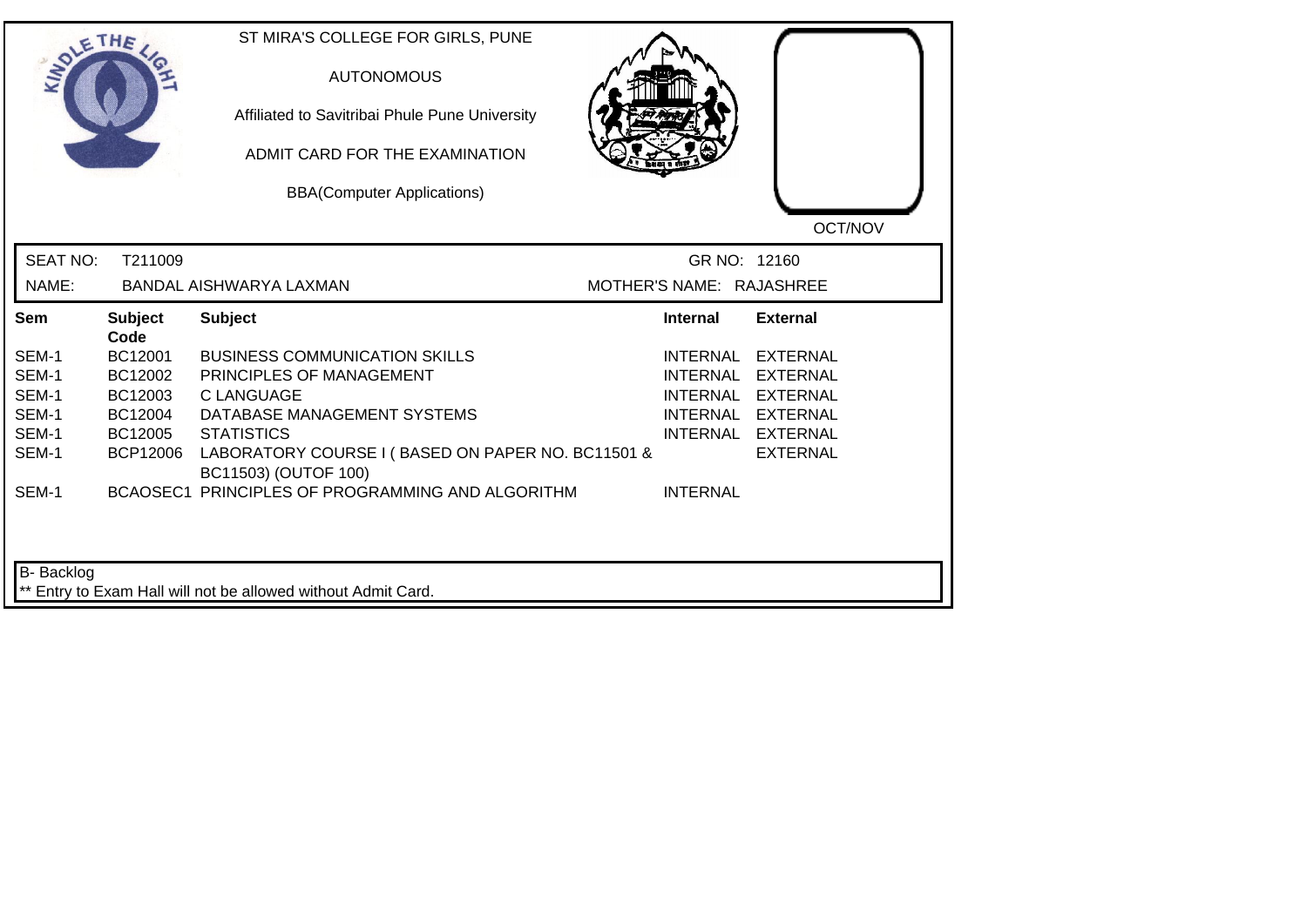| <b>LANDLE</b>   | THE                    | ST MIRA'S COLLEGE FOR GIRLS, PUNE<br><b>AUTONOMOUS</b><br>Affiliated to Savitribai Phule Pune University<br>ADMIT CARD FOR THE EXAMINATION<br><b>BBA(Computer Applications)</b> |                      | OCT/NOV           |
|-----------------|------------------------|---------------------------------------------------------------------------------------------------------------------------------------------------------------------------------|----------------------|-------------------|
| <b>SEAT NO:</b> | T211066                |                                                                                                                                                                                 | GR NO: 12161         |                   |
| NAME:           |                        | SIRVI MANISHAKUMARI DALARAM                                                                                                                                                     | MOTHER'S NAME: HULKI |                   |
| Sem             | <b>Subject</b><br>Code | <b>Subject</b>                                                                                                                                                                  | <b>Internal</b>      | <b>External</b>   |
| SEM-1           | BC12001                | <b>BUSINESS COMMUNICATION SKILLS</b>                                                                                                                                            | INTERNAL             | <b>EXTERNAL</b>   |
| SEM-1           | BC12002                | PRINCIPLES OF MANAGEMENT                                                                                                                                                        | <b>INTERNAL</b>      | <b>EXTERNAL</b>   |
| SEM-1           | BC12003                | C LANGUAGE                                                                                                                                                                      | <b>INTERNAL</b>      | EXTERNAL          |
| SEM-1           | BC12004                | DATABASE MANAGEMENT SYSTEMS                                                                                                                                                     |                      | INTERNAL EXTERNAL |
| SEM-1           | BC12005                | <b>STATISTICS</b>                                                                                                                                                               |                      | INTERNAL EXTERNAL |
| SEM-1           | <b>BCP12006</b>        | LABORATORY COURSE I (BASED ON PAPER NO. BC11501 &<br>BC11503) (OUTOF 100)                                                                                                       |                      | <b>EXTERNAL</b>   |
| SEM-1           |                        | BCAOSEC1 PRINCIPLES OF PROGRAMMING AND ALGORITHM                                                                                                                                | <b>INTERNAL</b>      |                   |
| B-Backlog       |                        | ** Entry to Exam Hall will not be allowed without Admit Card.                                                                                                                   |                      |                   |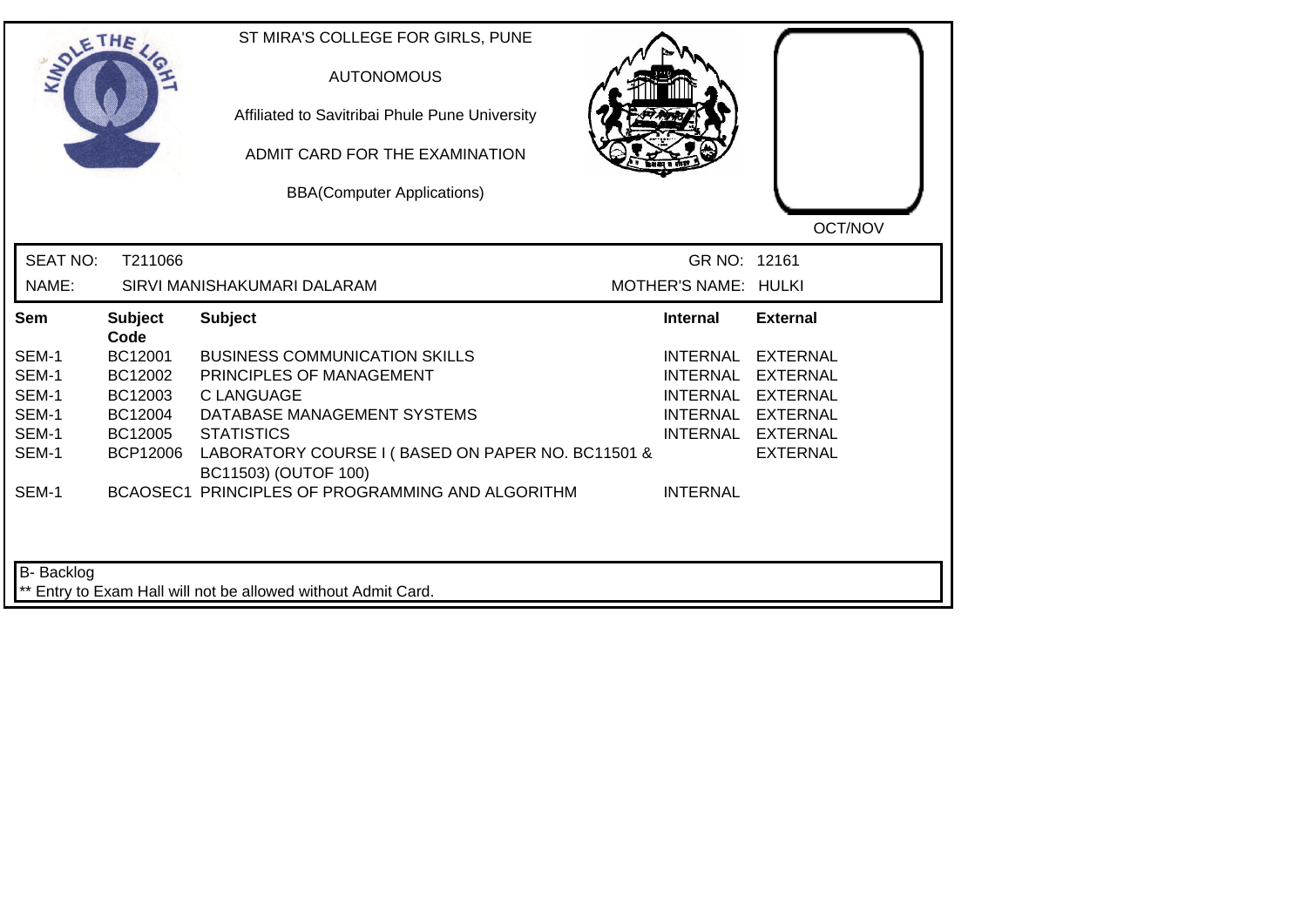| <b>SIMOLE</b>   | THE                    | ST MIRA'S COLLEGE FOR GIRLS, PUNE<br><b>AUTONOMOUS</b><br>Affiliated to Savitribai Phule Pune University<br>ADMIT CARD FOR THE EXAMINATION<br><b>BBA(Computer Applications)</b> |                        | OCT/NOV           |
|-----------------|------------------------|---------------------------------------------------------------------------------------------------------------------------------------------------------------------------------|------------------------|-------------------|
| <b>SEAT NO:</b> | T211050                |                                                                                                                                                                                 | GR NO: 12162           |                   |
| NAME:           |                        | <b>SAHANI NEHA MUSAFIR</b>                                                                                                                                                      | MOTHER'S NAME: SANGITA |                   |
| Sem             | <b>Subject</b><br>Code | <b>Subject</b>                                                                                                                                                                  | <b>Internal</b>        | <b>External</b>   |
| SEM-1           | BC12001                | <b>BUSINESS COMMUNICATION SKILLS</b>                                                                                                                                            | <b>INTERNAL</b>        | <b>EXTERNAL</b>   |
| SEM-1           | BC12002                | PRINCIPLES OF MANAGEMENT                                                                                                                                                        | <b>INTERNAL</b>        | EXTERNAL          |
| SEM-1           | BC12003                | <b>C LANGUAGE</b>                                                                                                                                                               | <b>INTERNAL</b>        | <b>EXTERNAL</b>   |
| SEM-1           | BC12004                | DATABASE MANAGEMENT SYSTEMS                                                                                                                                                     |                        | INTERNAL EXTERNAL |
| SEM-1           | BC12005                | <b>STATISTICS</b>                                                                                                                                                               |                        | INTERNAL EXTERNAL |
| SEM-1           | <b>BCP12006</b>        | LABORATORY COURSE I (BASED ON PAPER NO. BC11501 &<br>BC11503) (OUTOF 100)                                                                                                       |                        | <b>EXTERNAL</b>   |
| SEM-1           |                        | BCAOSEC1 PRINCIPLES OF PROGRAMMING AND ALGORITHM                                                                                                                                | <b>INTERNAL</b>        |                   |
| B-Backlog       |                        | ** Entry to Exam Hall will not be allowed without Admit Card.                                                                                                                   |                        |                   |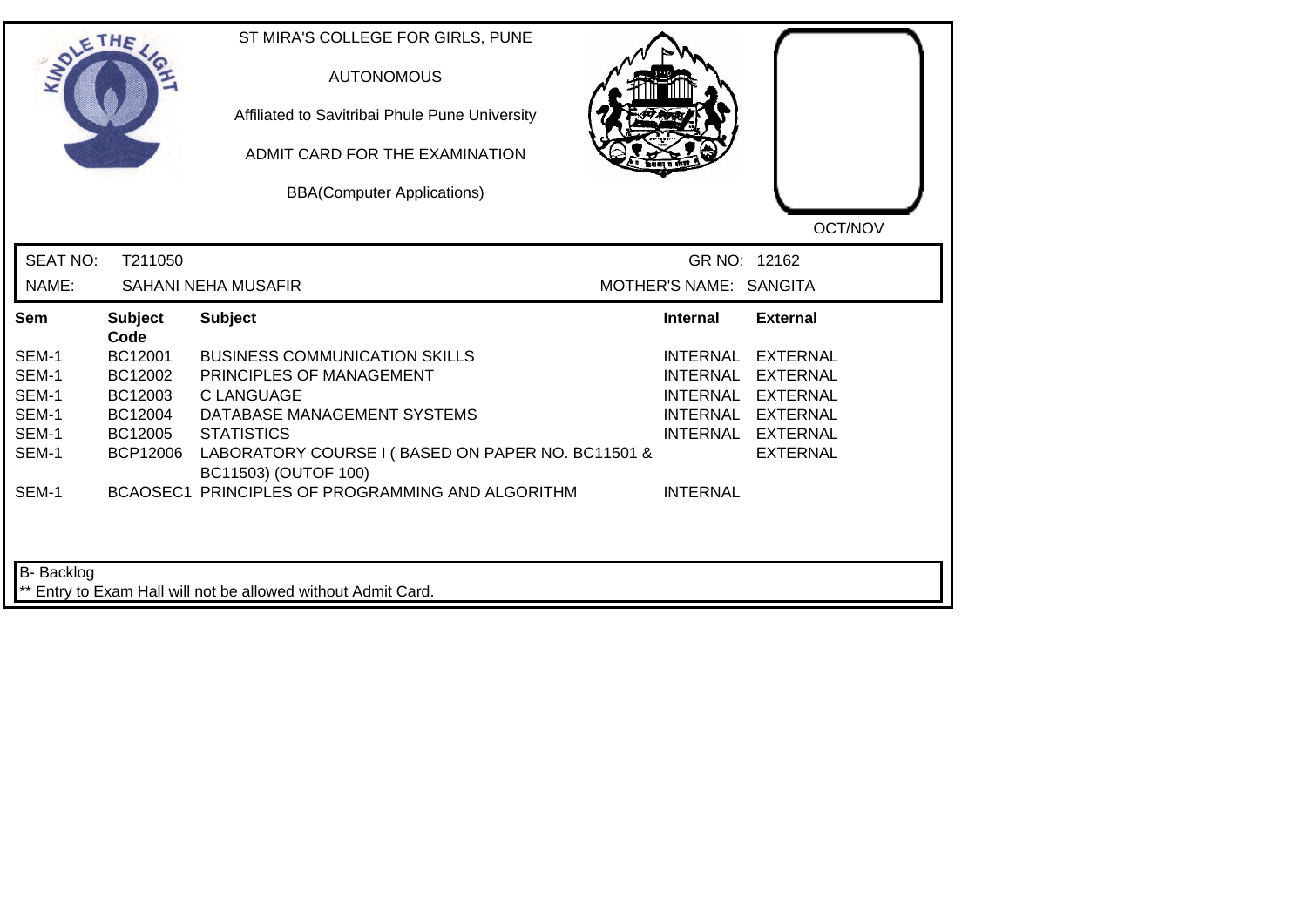| SOLE THE          |                        | ST MIRA'S COLLEGE FOR GIRLS, PUNE<br><b>AUTONOMOUS</b><br>Affiliated to Savitribai Phule Pune University<br>ADMIT CARD FOR THE EXAMINATION<br><b>BBA(Computer Applications)</b> |                 | OCT/NOV                              |
|-------------------|------------------------|---------------------------------------------------------------------------------------------------------------------------------------------------------------------------------|-----------------|--------------------------------------|
| <b>SEAT NO:</b>   | T211025                |                                                                                                                                                                                 | GR NO: 12163    |                                      |
| NAME:             |                        | KAMBLE ARPITA RAVINDRA                                                                                                                                                          |                 | MOTHER'S NAME: KAMBLE DURGA RAVINDRA |
| Sem               | <b>Subject</b><br>Code | <b>Subject</b>                                                                                                                                                                  | <b>Internal</b> | <b>External</b>                      |
| SEM-1             | BC12001                | <b>BUSINESS COMMUNICATION SKILLS</b>                                                                                                                                            | INTERNAL        | <b>EXTERNAL</b>                      |
| SEM-1             | BC12002                | PRINCIPLES OF MANAGEMENT                                                                                                                                                        | <b>INTERNAL</b> | <b>EXTERNAL</b>                      |
| SEM-1             | BC12003                | <b>C LANGUAGE</b>                                                                                                                                                               |                 | INTERNAL EXTERNAL                    |
| SEM-1             | BC12004                | DATABASE MANAGEMENT SYSTEMS                                                                                                                                                     |                 | INTERNAL EXTERNAL                    |
| SEM-1             | BC12005                | <b>STATISTICS</b>                                                                                                                                                               |                 | INTERNAL EXTERNAL                    |
| SEM-1             | <b>BCP12006</b>        | LABORATORY COURSE I (BASED ON PAPER NO. BC11501 &<br>BC11503) (OUTOF 100)                                                                                                       |                 | <b>EXTERNAL</b>                      |
| SEM-1             |                        | BCAOSEC1 PRINCIPLES OF PROGRAMMING AND ALGORITHM                                                                                                                                | <b>INTERNAL</b> |                                      |
| <b>B-</b> Backlog |                        | ** Entry to Exam Hall will not be allowed without Admit Card.                                                                                                                   |                 |                                      |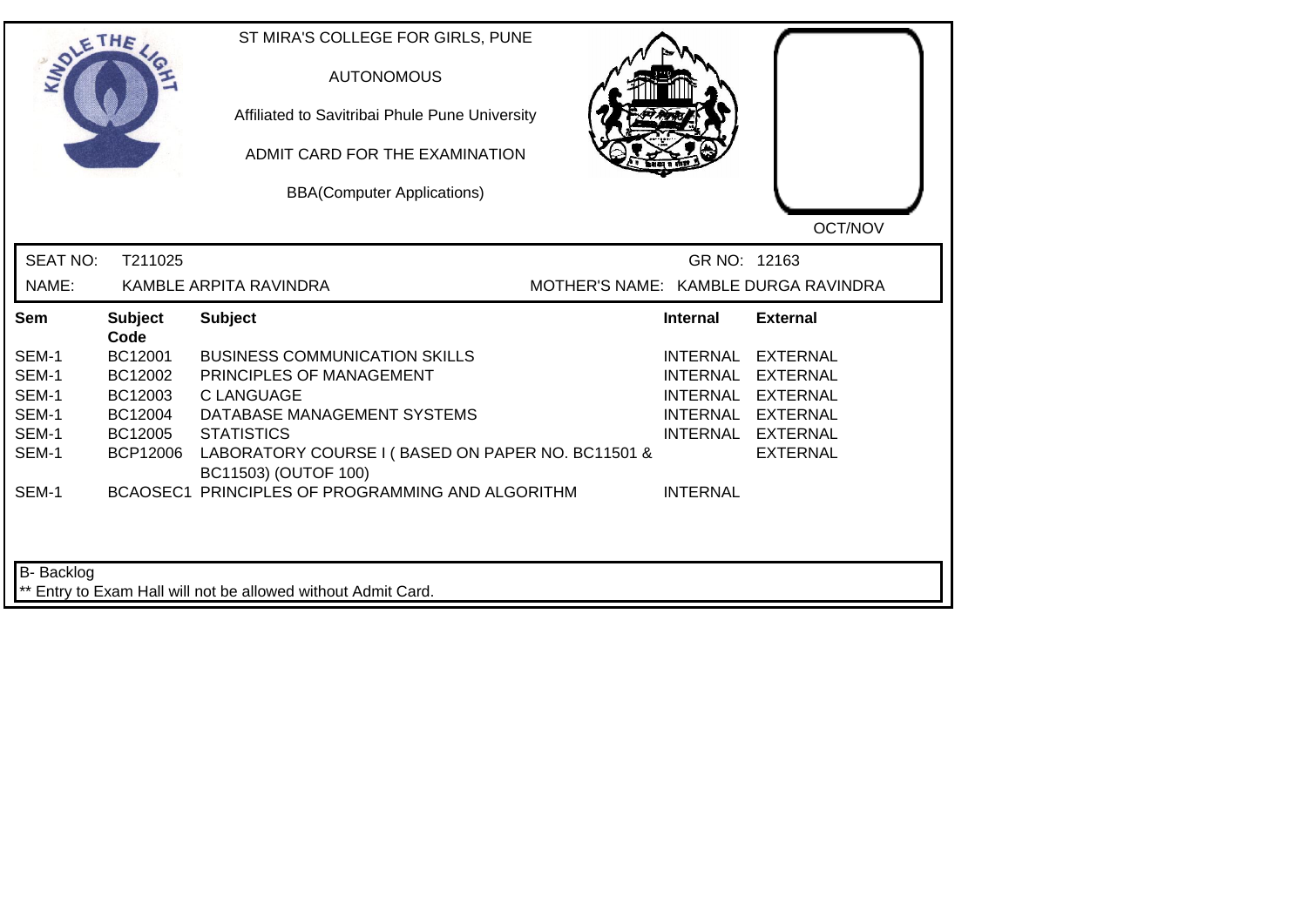| <b>SIMOLE</b>   | THE                    | ST MIRA'S COLLEGE FOR GIRLS, PUNE<br><b>AUTONOMOUS</b><br>Affiliated to Savitribai Phule Pune University<br>ADMIT CARD FOR THE EXAMINATION<br><b>BBA(Computer Applications)</b> |                        | OCT/NOV           |
|-----------------|------------------------|---------------------------------------------------------------------------------------------------------------------------------------------------------------------------------|------------------------|-------------------|
| <b>SEAT NO:</b> | T211056                |                                                                                                                                                                                 | GR NO: 12164           |                   |
| NAME:           |                        | <b>SHAIKH AFREEN SALIM</b>                                                                                                                                                      | MOTHER'S NAME: SHABANA |                   |
| Sem             | <b>Subject</b><br>Code | <b>Subject</b>                                                                                                                                                                  | <b>Internal</b>        | <b>External</b>   |
| SEM-1           | BC12001                | <b>BUSINESS COMMUNICATION SKILLS</b>                                                                                                                                            | <b>INTERNAL</b>        | <b>EXTERNAL</b>   |
| SEM-1           | BC12002                | PRINCIPLES OF MANAGEMENT                                                                                                                                                        | INTERNAL               | EXTERNAL          |
| SEM-1           | BC12003                | <b>C LANGUAGE</b>                                                                                                                                                               | <b>INTERNAL</b>        | <b>EXTERNAL</b>   |
| SEM-1           | BC12004                | DATABASE MANAGEMENT SYSTEMS                                                                                                                                                     |                        | INTERNAL EXTERNAL |
| SEM-1           | BC12005                | <b>STATISTICS</b>                                                                                                                                                               |                        | INTERNAL EXTERNAL |
| SEM-1           | <b>BCP12006</b>        | LABORATORY COURSE I (BASED ON PAPER NO. BC11501 &<br>BC11503) (OUTOF 100)                                                                                                       |                        | <b>EXTERNAL</b>   |
| SEM-1           |                        | BCAOSEC1 PRINCIPLES OF PROGRAMMING AND ALGORITHM                                                                                                                                | <b>INTERNAL</b>        |                   |
| B- Backlog      |                        | ** Entry to Exam Hall will not be allowed without Admit Card.                                                                                                                   |                        |                   |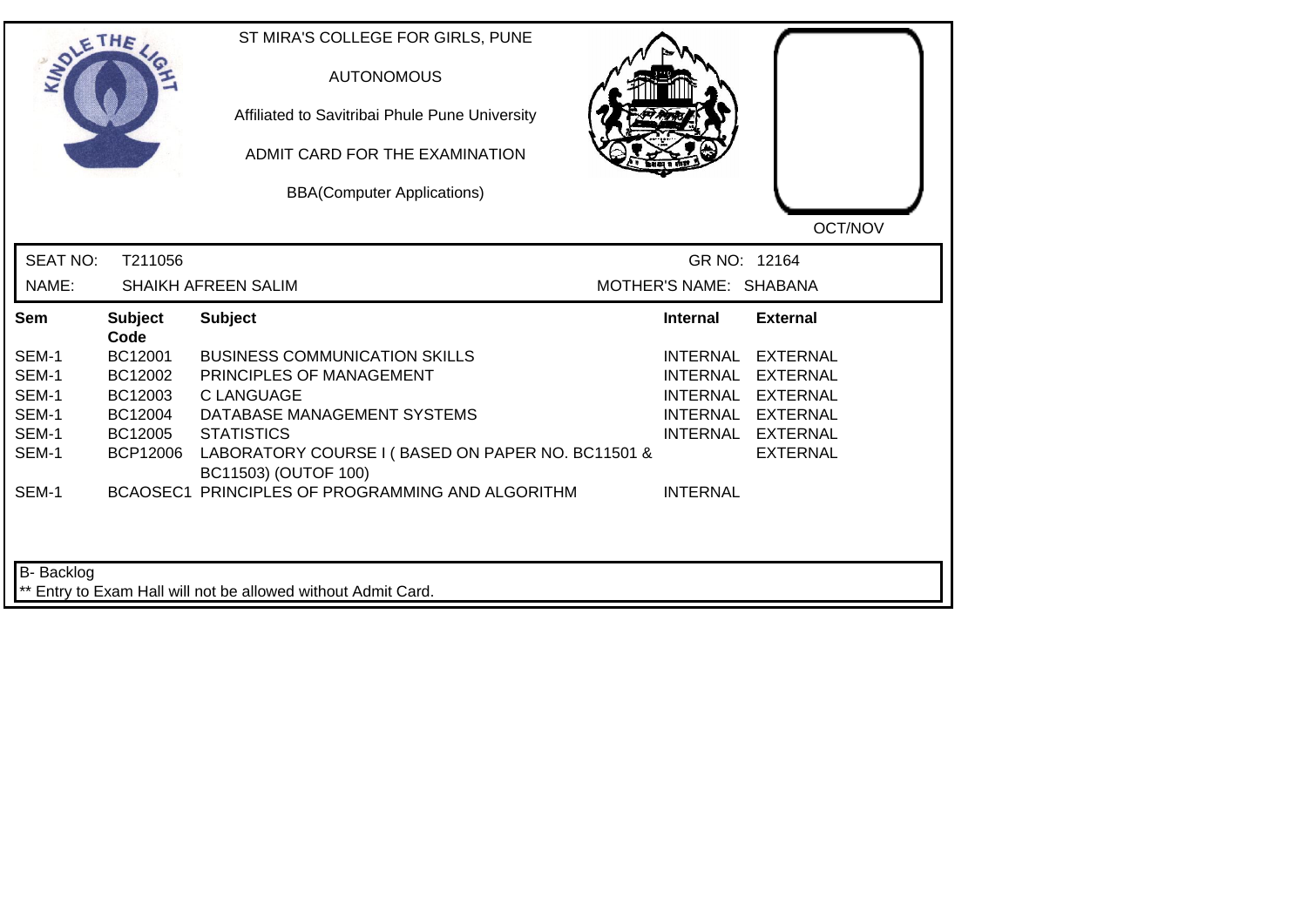|                 | THE                     | ST MIRA'S COLLEGE FOR GIRLS, PUNE<br><b>AUTONOMOUS</b><br>Affiliated to Savitribai Phule Pune University<br>ADMIT CARD FOR THE EXAMINATION<br><b>BBA(Computer Applications)</b> |                        | OCT/NOV           |
|-----------------|-------------------------|---------------------------------------------------------------------------------------------------------------------------------------------------------------------------------|------------------------|-------------------|
| <b>SEAT NO:</b> | T211046                 |                                                                                                                                                                                 | GR NO: 12165           |                   |
| NAME:           | <b>RAI NIKITA VIPIN</b> |                                                                                                                                                                                 | MOTHER'S NAME: SHALINI |                   |
| Sem             | <b>Subject</b><br>Code  | <b>Subject</b>                                                                                                                                                                  | <b>Internal</b>        | <b>External</b>   |
| SEM-1           | BC12001                 | <b>BUSINESS COMMUNICATION SKILLS</b>                                                                                                                                            | <b>INTERNAL</b>        | <b>EXTERNAL</b>   |
| SEM-1           | BC12002                 | PRINCIPLES OF MANAGEMENT                                                                                                                                                        | <b>INTERNAL</b>        | EXTERNAL          |
| SEM-1           | BC12003                 | <b>C LANGUAGE</b>                                                                                                                                                               | <b>INTERNAL</b>        | <b>EXTERNAL</b>   |
| SEM-1           | BC12004                 | DATABASE MANAGEMENT SYSTEMS                                                                                                                                                     |                        | INTERNAL EXTERNAL |
| SEM-1           | BC12005                 | <b>STATISTICS</b>                                                                                                                                                               |                        | INTERNAL EXTERNAL |
| SEM-1           | <b>BCP12006</b>         | LABORATORY COURSE I (BASED ON PAPER NO. BC11501 &<br>BC11503) (OUTOF 100)                                                                                                       |                        | <b>EXTERNAL</b>   |
| SEM-1           |                         | BCAOSEC1 PRINCIPLES OF PROGRAMMING AND ALGORITHM                                                                                                                                | <b>INTERNAL</b>        |                   |
| B- Backlog      |                         | ** Entry to Exam Hall will not be allowed without Admit Card.                                                                                                                   |                        |                   |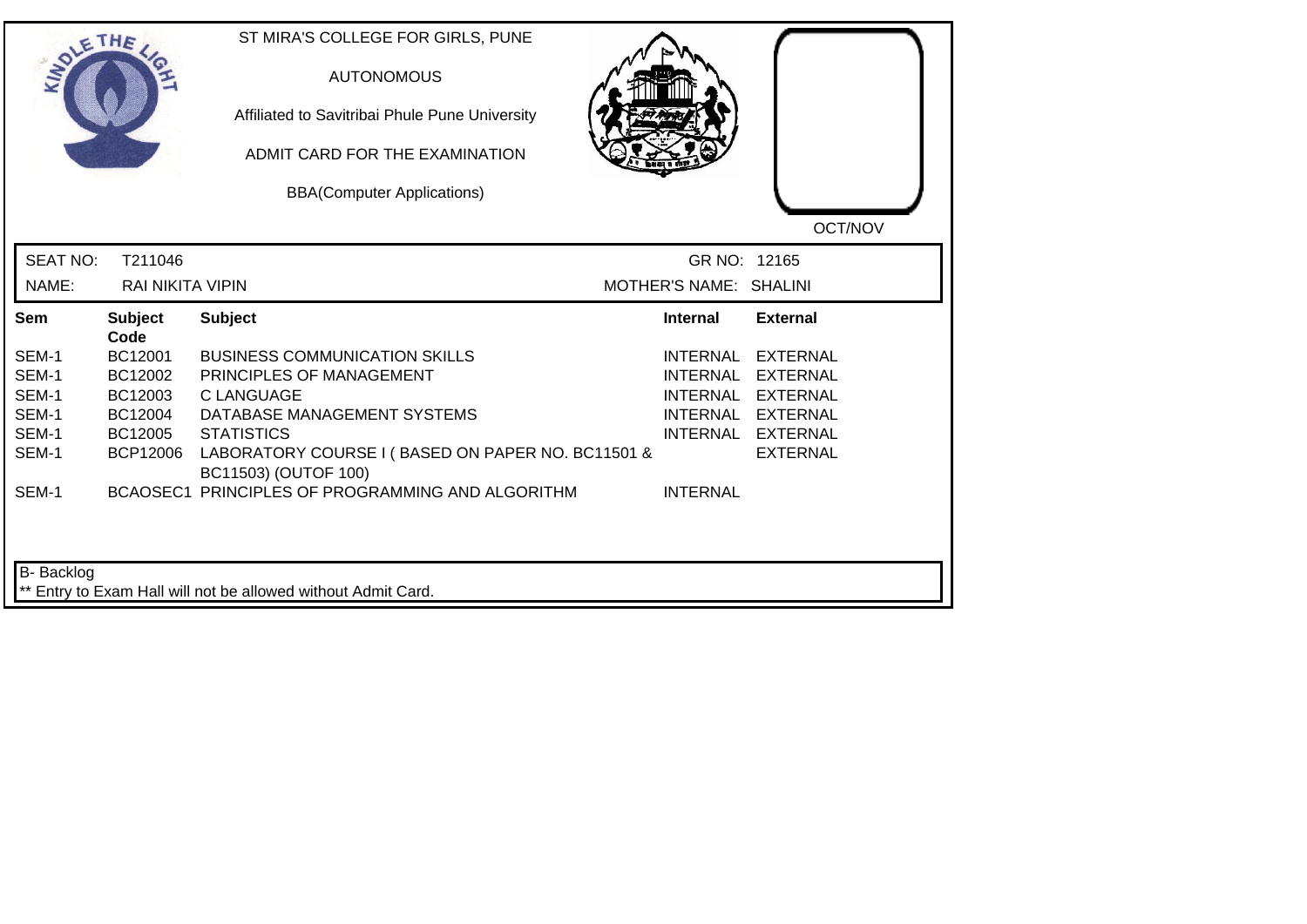|                          | THE             | ST MIRA'S COLLEGE FOR GIRLS, PUNE<br><b>AUTONOMOUS</b><br>Affiliated to Savitribai Phule Pune University<br>ADMIT CARD FOR THE EXAMINATION<br><b>BBA(Computer Applications)</b> |                                      | OCT/NOV           |
|--------------------------|-----------------|---------------------------------------------------------------------------------------------------------------------------------------------------------------------------------|--------------------------------------|-------------------|
| <b>SEAT NO:</b><br>NAME: | T211038         | NIKAM DURVA DINESH                                                                                                                                                              | GR NO: 12166<br>MOTHER'S NAME: GEETA |                   |
| Sem                      | <b>Subject</b>  | <b>Subject</b>                                                                                                                                                                  | <b>Internal</b>                      | <b>External</b>   |
|                          | Code            |                                                                                                                                                                                 |                                      |                   |
| SEM-1                    | BC12001         | <b>BUSINESS COMMUNICATION SKILLS</b>                                                                                                                                            | INTERNAL                             | <b>EXTERNAL</b>   |
| SEM-1                    | BC12002         | PRINCIPLES OF MANAGEMENT                                                                                                                                                        | <b>INTERNAL</b>                      | <b>EXTERNAL</b>   |
| SEM-1                    | BC12003         | <b>C LANGUAGE</b>                                                                                                                                                               | <b>INTERNAL</b>                      | <b>EXTERNAL</b>   |
| SEM-1                    | BC12004         | DATABASE MANAGEMENT SYSTEMS                                                                                                                                                     |                                      | INTERNAL EXTERNAL |
| SEM-1                    | BC12005         | <b>STATISTICS</b>                                                                                                                                                               |                                      | INTERNAL EXTERNAL |
| SEM-1                    | <b>BCP12006</b> | LABORATORY COURSE I (BASED ON PAPER NO. BC11501 &<br>BC11503) (OUTOF 100)                                                                                                       |                                      | <b>EXTERNAL</b>   |
| SEM-1                    |                 | BCAOSEC1 PRINCIPLES OF PROGRAMMING AND ALGORITHM                                                                                                                                | <b>INTERNAL</b>                      |                   |
|                          |                 |                                                                                                                                                                                 |                                      |                   |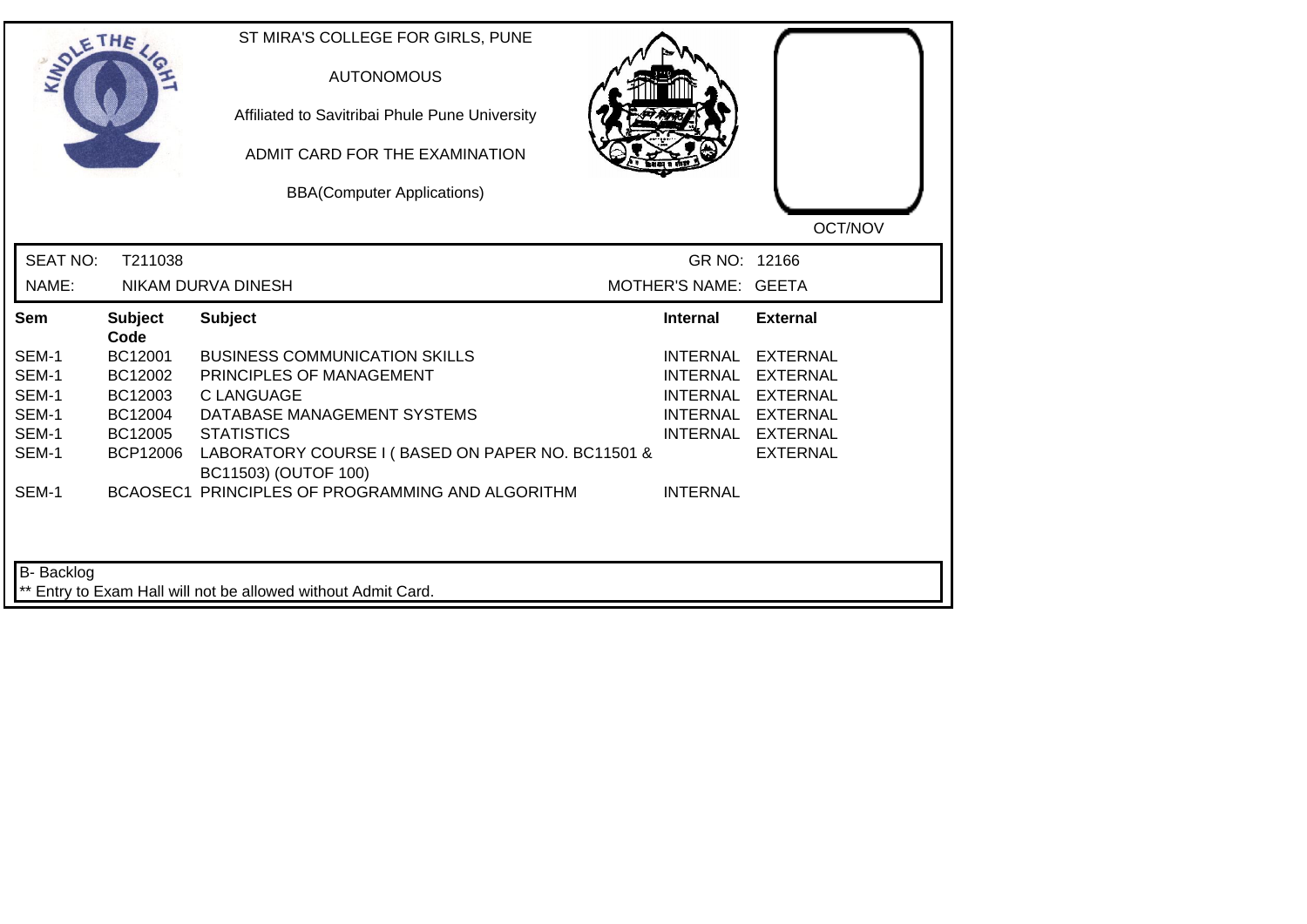|                 | THE                    | ST MIRA'S COLLEGE FOR GIRLS, PUNE<br><b>AUTONOMOUS</b><br>Affiliated to Savitribai Phule Pune University<br>ADMIT CARD FOR THE EXAMINATION<br><b>BBA(Computer Applications)</b> |                        | OCT/NOV           |
|-----------------|------------------------|---------------------------------------------------------------------------------------------------------------------------------------------------------------------------------|------------------------|-------------------|
| <b>SEAT NO:</b> | T211057                |                                                                                                                                                                                 | GR NO: 12167           |                   |
| NAME:           |                        | KOTWAL SHAKAYANA SHAMUWEL                                                                                                                                                       | MOTHER'S NAME: NEELIMA |                   |
| Sem             | <b>Subject</b><br>Code | <b>Subject</b>                                                                                                                                                                  | <b>Internal</b>        | <b>External</b>   |
| SEM-1           | BC12001                | <b>BUSINESS COMMUNICATION SKILLS</b>                                                                                                                                            |                        | INTERNAL EXTERNAL |
| SEM-1           | BC12002                | PRINCIPLES OF MANAGEMENT                                                                                                                                                        |                        | INTERNAL EXTERNAL |
| SEM-1           | BC12003                | <b>CLANGUAGE</b>                                                                                                                                                                |                        | INTERNAL EXTERNAL |
| SEM-1           | BC12004                | DATABASE MANAGEMENT SYSTEMS                                                                                                                                                     |                        | INTERNAL EXTERNAL |
| SEM-1           | BC12005                | <b>STATISTICS</b>                                                                                                                                                               |                        | INTERNAL EXTERNAL |
| SEM-1           | <b>BCP12006</b>        | LABORATORY COURSE I (BASED ON PAPER NO. BC11501 &<br>BC11503) (OUTOF 100)                                                                                                       |                        | <b>EXTERNAL</b>   |
| SEM-1           |                        | BCAOSEC1 PRINCIPLES OF PROGRAMMING AND ALGORITHM                                                                                                                                | <b>INTERNAL</b>        |                   |
| B- Backlog      |                        | ** Entry to Exam Hall will not be allowed without Admit Card.                                                                                                                   |                        |                   |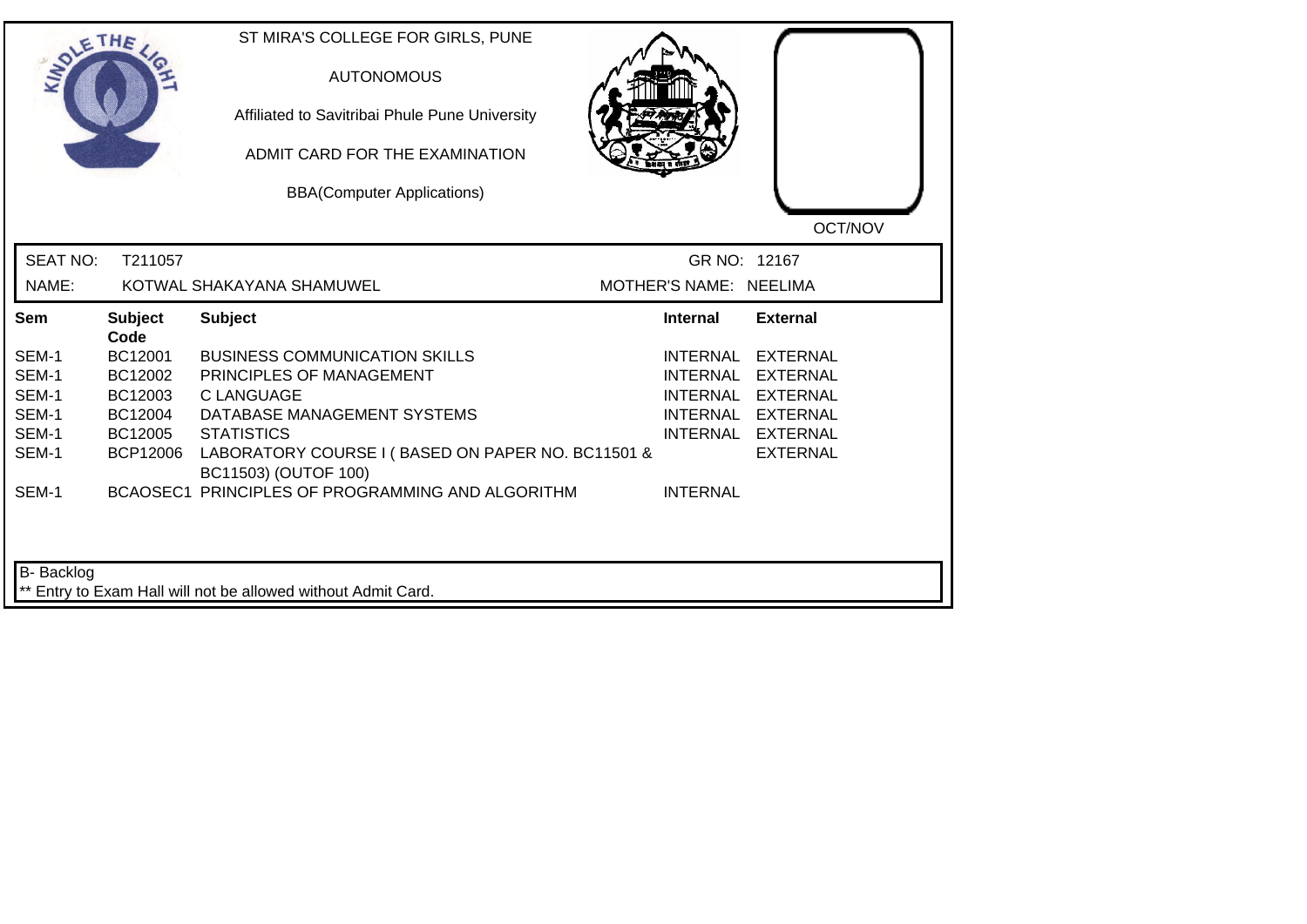|                          | THE             | ST MIRA'S COLLEGE FOR GIRLS, PUNE<br><b>AUTONOMOUS</b><br>Affiliated to Savitribai Phule Pune University<br>ADMIT CARD FOR THE EXAMINATION<br><b>BBA(Computer Applications)</b> |                                        | OCT/NOV           |
|--------------------------|-----------------|---------------------------------------------------------------------------------------------------------------------------------------------------------------------------------|----------------------------------------|-------------------|
| <b>SEAT NO:</b><br>NAME: | T211064         | <b>JADHAV SHRUTI JITENDRA</b>                                                                                                                                                   | GR NO: 12168<br>MOTHER'S NAME: SUWARNA |                   |
| Sem                      | <b>Subject</b>  | <b>Subject</b>                                                                                                                                                                  | <b>Internal</b>                        | <b>External</b>   |
|                          | Code            |                                                                                                                                                                                 |                                        |                   |
| SEM-1                    | BC12001         | <b>BUSINESS COMMUNICATION SKILLS</b>                                                                                                                                            | <b>INTERNAL</b>                        | <b>EXTERNAL</b>   |
| SEM-1                    | BC12002         | PRINCIPLES OF MANAGEMENT                                                                                                                                                        | <b>INTERNAL</b>                        | <b>EXTERNAL</b>   |
| SEM-1                    | BC12003         | <b>C LANGUAGE</b>                                                                                                                                                               | <b>INTERNAL</b>                        | <b>EXTERNAL</b>   |
| SEM-1                    | BC12004         | DATABASE MANAGEMENT SYSTEMS                                                                                                                                                     |                                        | INTERNAL EXTERNAL |
| SEM-1                    | BC12005         | <b>STATISTICS</b>                                                                                                                                                               |                                        | INTERNAL EXTERNAL |
| SEM-1                    | <b>BCP12006</b> | LABORATORY COURSE I (BASED ON PAPER NO. BC11501 &<br>BC11503) (OUTOF 100)                                                                                                       |                                        | <b>EXTERNAL</b>   |
| SEM-1                    |                 | BCAOSEC1 PRINCIPLES OF PROGRAMMING AND ALGORITHM                                                                                                                                | <b>INTERNAL</b>                        |                   |
| B- Backlog               |                 | ** Entry to Exam Hall will not be allowed without Admit Card.                                                                                                                   |                                        |                   |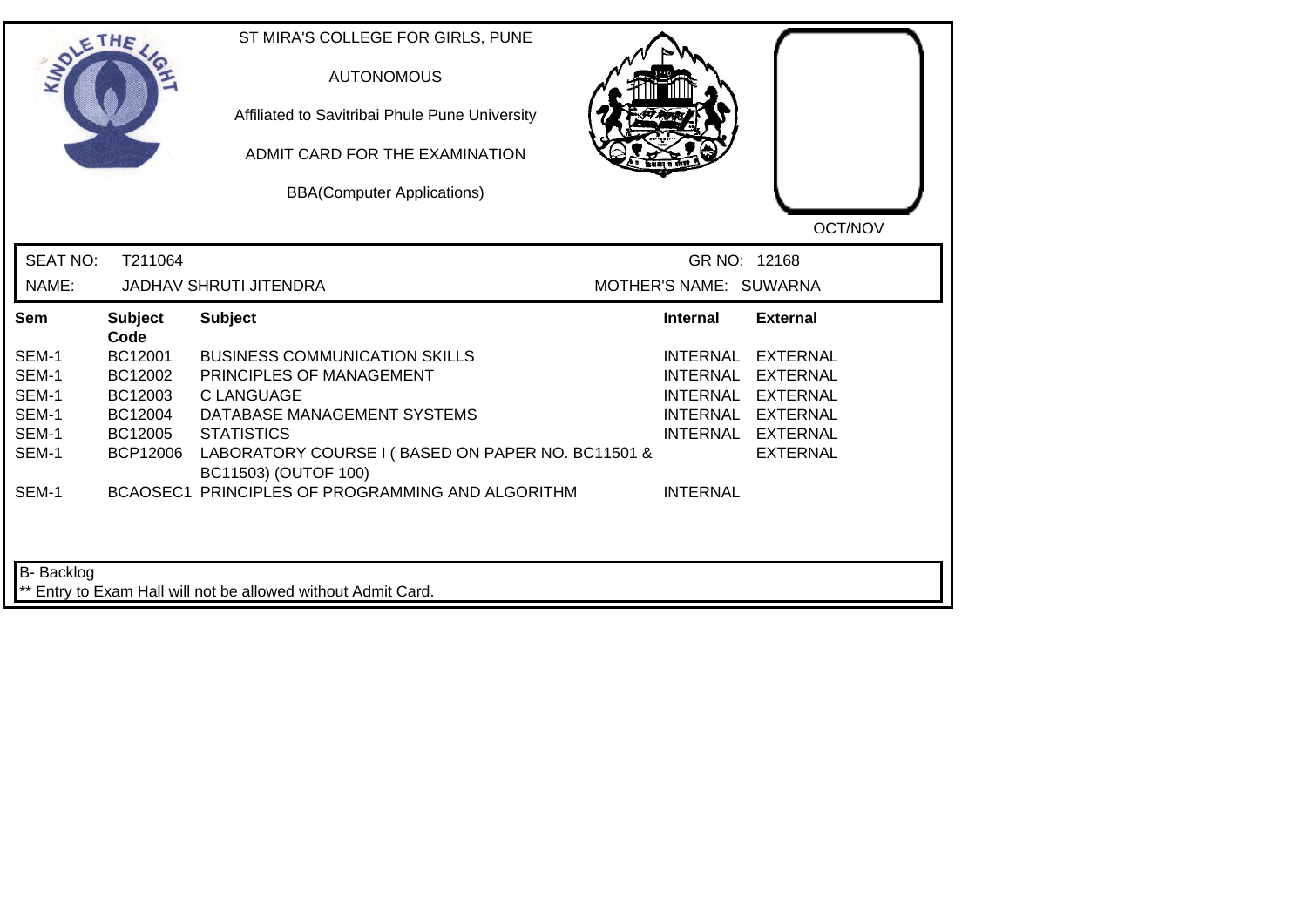|                                                             | THE                                                                            | ST MIRA'S COLLEGE FOR GIRLS, PUNE<br><b>AUTONOMOUS</b><br>Affiliated to Savitribai Phule Pune University<br>ADMIT CARD FOR THE EXAMINATION<br><b>BBA(Computer Applications)</b>                                                                                            |                                                                          | OCT/NOV                                                                                                            |
|-------------------------------------------------------------|--------------------------------------------------------------------------------|----------------------------------------------------------------------------------------------------------------------------------------------------------------------------------------------------------------------------------------------------------------------------|--------------------------------------------------------------------------|--------------------------------------------------------------------------------------------------------------------|
| <b>SEAT NO:</b><br>NAME:                                    | T211016                                                                        | DUBEY RANI KRISHNAKUMAR                                                                                                                                                                                                                                                    | GR NO: 12169<br>MOTHER'S NAME: MAMTA                                     |                                                                                                                    |
| Sem                                                         | <b>Subject</b>                                                                 | <b>Subject</b>                                                                                                                                                                                                                                                             | <b>Internal</b>                                                          | <b>External</b>                                                                                                    |
| SEM-1<br>SEM-1<br>SEM-1<br>SEM-1<br>SEM-1<br>SEM-1<br>SEM-1 | Code<br>BC12001<br>BC12002<br>BC12003<br>BC12004<br>BC12005<br><b>BCP12006</b> | <b>BUSINESS COMMUNICATION SKILLS</b><br>PRINCIPLES OF MANAGEMENT<br><b>C LANGUAGE</b><br>DATABASE MANAGEMENT SYSTEMS<br><b>STATISTICS</b><br>LABORATORY COURSE I (BASED ON PAPER NO. BC11501 &<br>BC11503) (OUTOF 100)<br>BCAOSEC1 PRINCIPLES OF PROGRAMMING AND ALGORITHM | <b>INTERNAL</b><br><b>INTERNAL</b><br><b>INTERNAL</b><br><b>INTERNAL</b> | <b>EXTERNAL</b><br><b>EXTERNAL</b><br><b>EXTERNAL</b><br>INTERNAL EXTERNAL<br>INTERNAL EXTERNAL<br><b>EXTERNAL</b> |
| B- Backlog                                                  |                                                                                | ** Entry to Exam Hall will not be allowed without Admit Card.                                                                                                                                                                                                              |                                                                          |                                                                                                                    |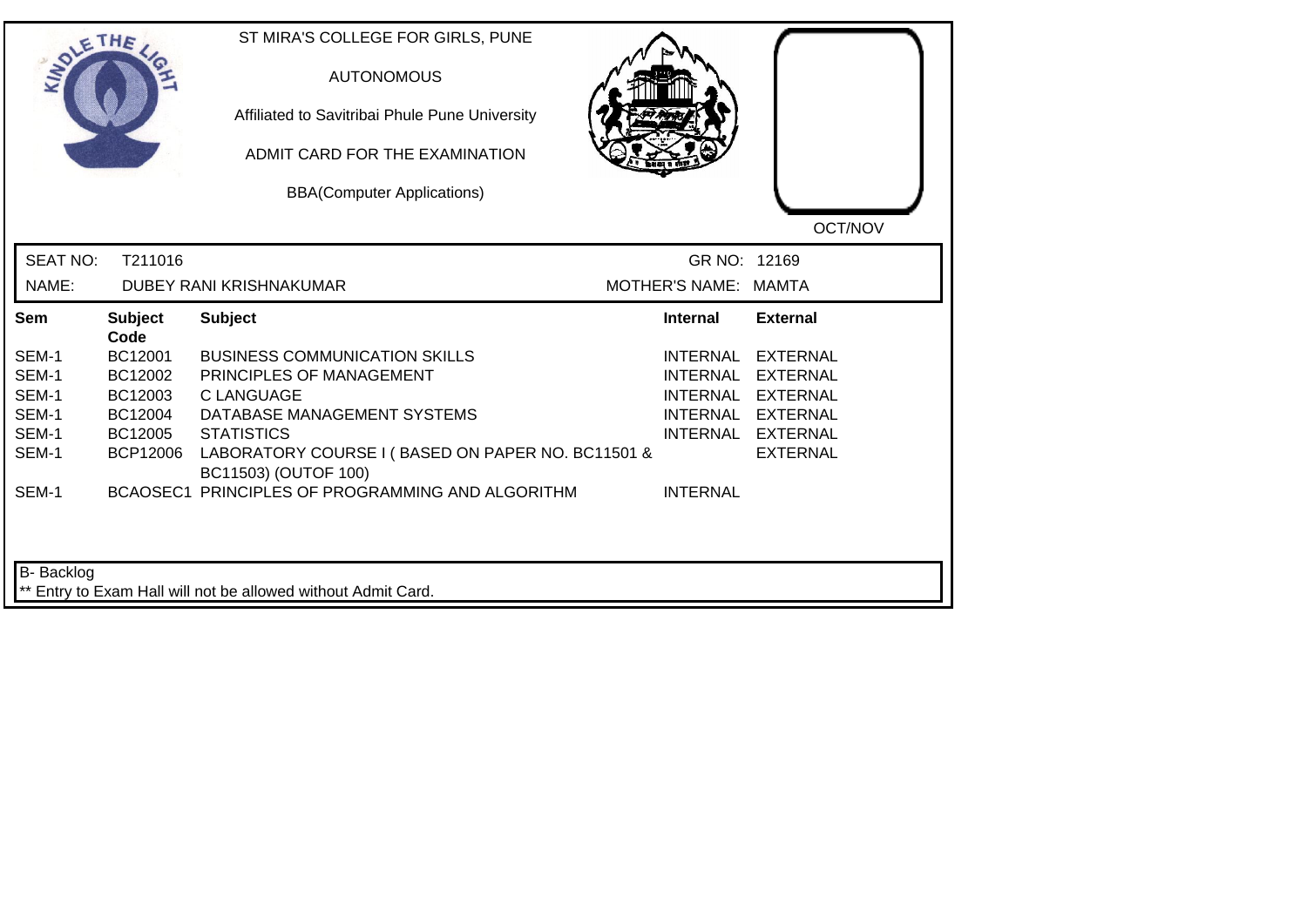| <b>SIMOLE</b>   | THE                    | ST MIRA'S COLLEGE FOR GIRLS, PUNE<br><b>AUTONOMOUS</b><br>Affiliated to Savitribai Phule Pune University<br>ADMIT CARD FOR THE EXAMINATION<br><b>BBA(Computer Applications)</b> |                       | OCT/NOV           |
|-----------------|------------------------|---------------------------------------------------------------------------------------------------------------------------------------------------------------------------------|-----------------------|-------------------|
| <b>SEAT NO:</b> | T211058                |                                                                                                                                                                                 | GR NO: 12170          |                   |
| NAME:           |                        | APPEN SHARLIN JAGDISH                                                                                                                                                           | MOTHER'S NAME: SHEELA |                   |
| Sem             | <b>Subject</b><br>Code | <b>Subject</b>                                                                                                                                                                  | <b>Internal</b>       | <b>External</b>   |
| SEM-1           | BC12001                | <b>BUSINESS COMMUNICATION SKILLS</b>                                                                                                                                            | <b>INTERNAL</b>       | <b>EXTERNAL</b>   |
| SEM-1           | BC12002                | PRINCIPLES OF MANAGEMENT                                                                                                                                                        | INTERNAL              | <b>EXTERNAL</b>   |
| SEM-1           | BC12003                | <b>C LANGUAGE</b>                                                                                                                                                               | <b>INTERNAL</b>       | <b>EXTERNAL</b>   |
| SEM-1           | BC12004                | DATABASE MANAGEMENT SYSTEMS                                                                                                                                                     |                       | INTERNAL EXTERNAL |
| SEM-1           | BC12005                | <b>STATISTICS</b>                                                                                                                                                               |                       | INTERNAL EXTERNAL |
| SEM-1           | <b>BCP12006</b>        | LABORATORY COURSE I (BASED ON PAPER NO. BC11501 &<br>BC11503) (OUTOF 100)                                                                                                       |                       | <b>EXTERNAL</b>   |
| SEM-1           |                        | BCAOSEC1 PRINCIPLES OF PROGRAMMING AND ALGORITHM                                                                                                                                | <b>INTERNAL</b>       |                   |
| B- Backlog      |                        | ** Entry to Exam Hall will not be allowed without Admit Card.                                                                                                                   |                       |                   |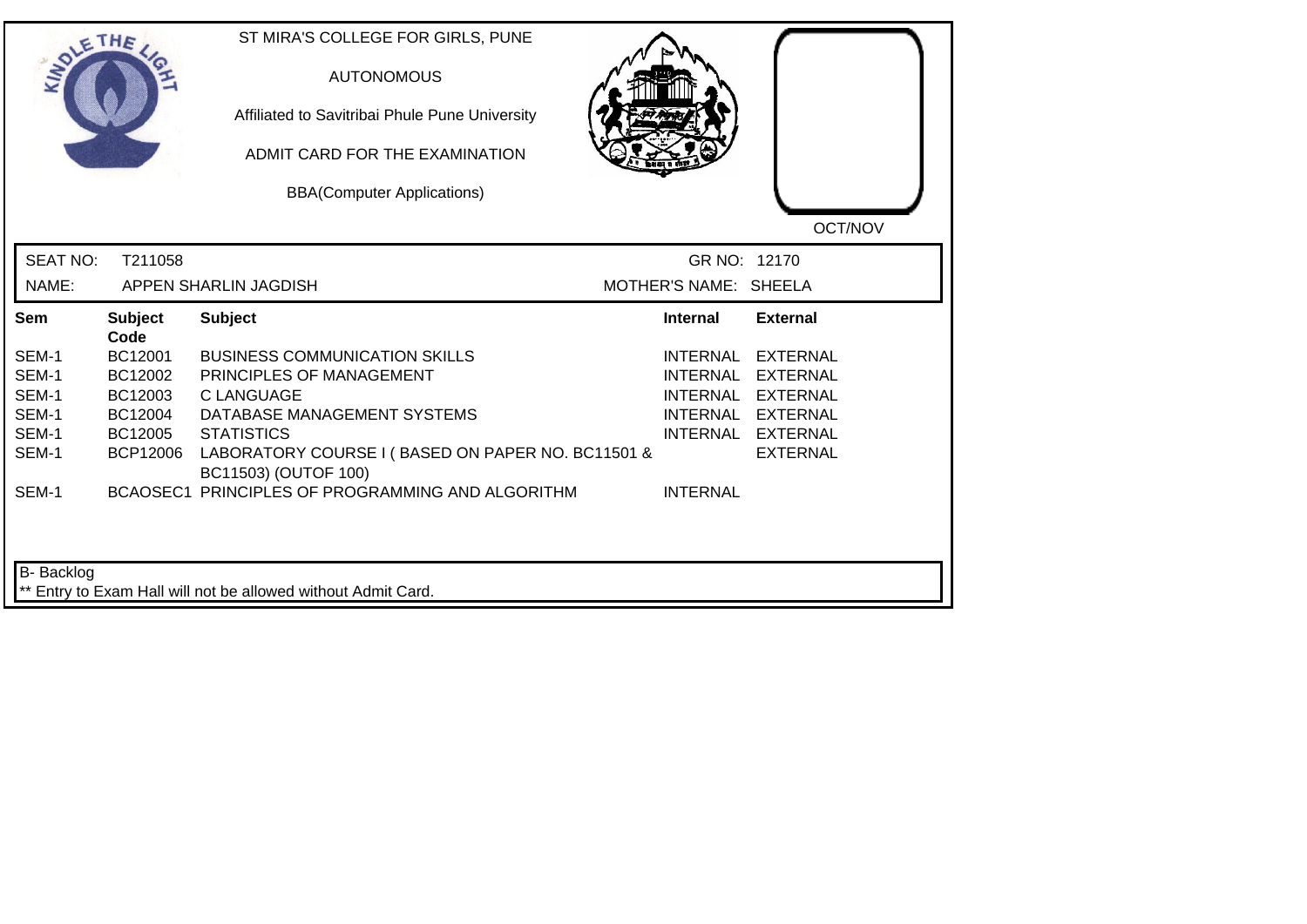|                 | THE                    | ST MIRA'S COLLEGE FOR GIRLS, PUNE<br><b>AUTONOMOUS</b><br>Affiliated to Savitribai Phule Pune University<br>ADMIT CARD FOR THE EXAMINATION<br><b>BBA(Computer Applications)</b> |                      | OCT/NOV           |
|-----------------|------------------------|---------------------------------------------------------------------------------------------------------------------------------------------------------------------------------|----------------------|-------------------|
| <b>SEAT NO:</b> | T211047                |                                                                                                                                                                                 | GR NO: 12171         |                   |
| NAME:           |                        | YADAV RANI CHOTELAL                                                                                                                                                             | MOTHER'S NAME: ANITA |                   |
| Sem             | <b>Subject</b><br>Code | <b>Subject</b>                                                                                                                                                                  | <b>Internal</b>      | <b>External</b>   |
| SEM-1           | BC12001                | <b>BUSINESS COMMUNICATION SKILLS</b>                                                                                                                                            | <b>INTERNAL</b>      | <b>EXTERNAL</b>   |
| SEM-1           | BC12002                | PRINCIPLES OF MANAGEMENT                                                                                                                                                        | <b>INTERNAL</b>      | EXTERNAL          |
| SEM-1           | BC12003                | <b>C LANGUAGE</b>                                                                                                                                                               | <b>INTERNAL</b>      | <b>EXTERNAL</b>   |
| SEM-1           | BC12004                | DATABASE MANAGEMENT SYSTEMS                                                                                                                                                     |                      | INTERNAL EXTERNAL |
| SEM-1           | BC12005                | <b>STATISTICS</b>                                                                                                                                                               |                      | INTERNAL EXTERNAL |
| SEM-1           | <b>BCP12006</b>        | LABORATORY COURSE I (BASED ON PAPER NO. BC11501 &<br>BC11503) (OUTOF 100)                                                                                                       |                      | <b>EXTERNAL</b>   |
| SEM-1           |                        | BCAOSEC1 PRINCIPLES OF PROGRAMMING AND ALGORITHM                                                                                                                                | <b>INTERNAL</b>      |                   |
|                 |                        |                                                                                                                                                                                 |                      |                   |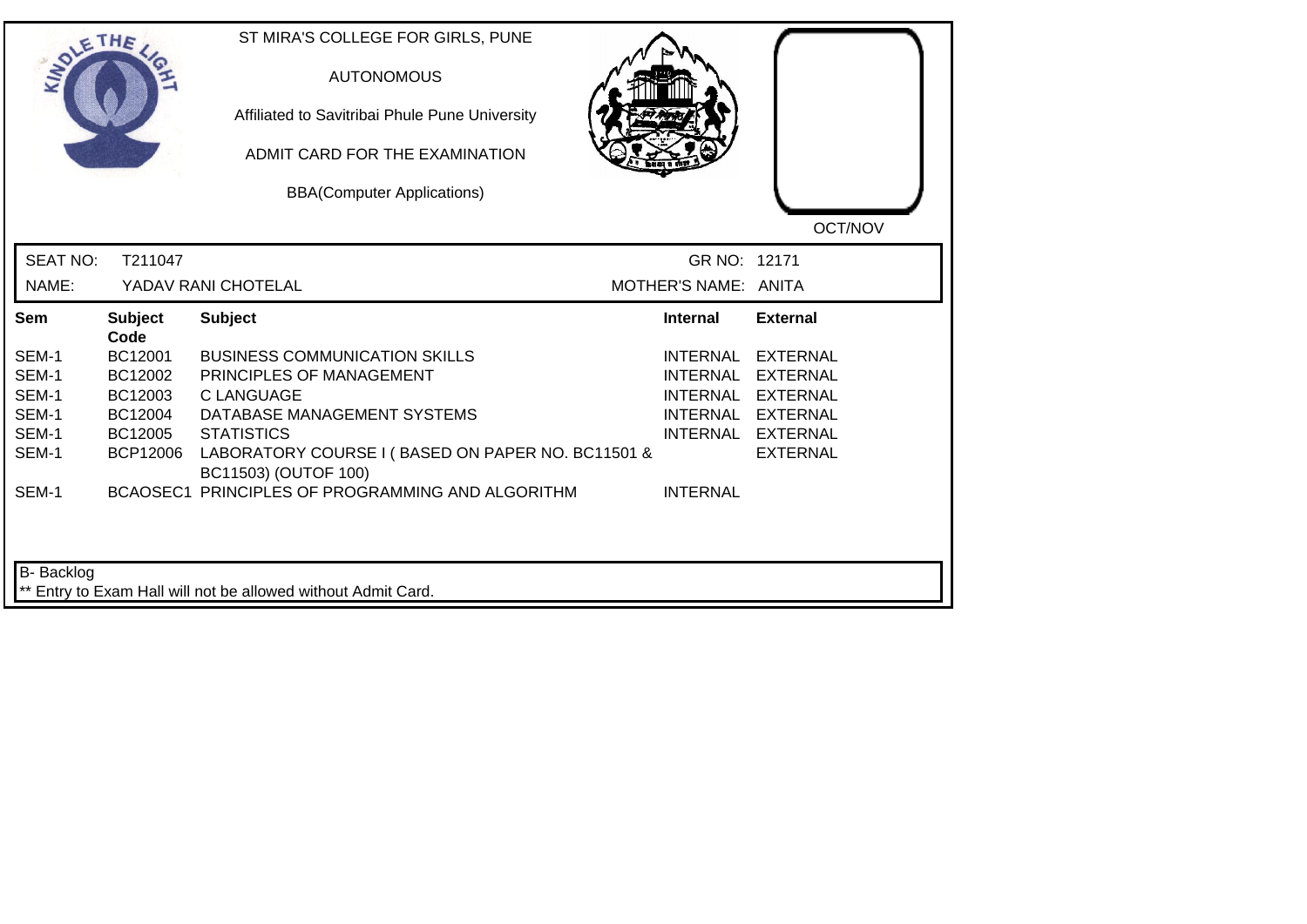| <b>LANDLE</b>   | THE                    | ST MIRA'S COLLEGE FOR GIRLS, PUNE<br><b>AUTONOMOUS</b><br>Affiliated to Savitribai Phule Pune University<br>ADMIT CARD FOR THE EXAMINATION<br><b>BBA(Computer Applications)</b> |                        | OCT/NOV           |
|-----------------|------------------------|---------------------------------------------------------------------------------------------------------------------------------------------------------------------------------|------------------------|-------------------|
| <b>SEAT NO:</b> | T211071                |                                                                                                                                                                                 | GR NO: 12172           |                   |
| NAME:           |                        | <b>WAGHMARE TANVI HARSHAL</b>                                                                                                                                                   | MOTHER'S NAME: PRAMILA |                   |
| Sem             | <b>Subject</b><br>Code | <b>Subject</b>                                                                                                                                                                  | <b>Internal</b>        | <b>External</b>   |
| SEM-1           | BC12001                | <b>BUSINESS COMMUNICATION SKILLS</b>                                                                                                                                            | INTERNAL               | <b>EXTERNAL</b>   |
| SEM-1           | BC12002                | PRINCIPLES OF MANAGEMENT                                                                                                                                                        | <b>INTERNAL</b>        | <b>EXTERNAL</b>   |
| SEM-1           | BC12003                | C LANGUAGE                                                                                                                                                                      | <b>INTERNAL</b>        | EXTERNAL          |
| SEM-1           | BC12004                | DATABASE MANAGEMENT SYSTEMS                                                                                                                                                     |                        | INTERNAL EXTERNAL |
| SEM-1           | BC12005                | <b>STATISTICS</b>                                                                                                                                                               |                        | INTERNAL EXTERNAL |
| SEM-1           | <b>BCP12006</b>        | LABORATORY COURSE I (BASED ON PAPER NO. BC11501 &<br>BC11503) (OUTOF 100)                                                                                                       |                        | <b>EXTERNAL</b>   |
| SEM-1           |                        | BCAOSEC1 PRINCIPLES OF PROGRAMMING AND ALGORITHM                                                                                                                                | <b>INTERNAL</b>        |                   |
| B- Backlog      |                        | ** Entry to Exam Hall will not be allowed without Admit Card.                                                                                                                   |                        |                   |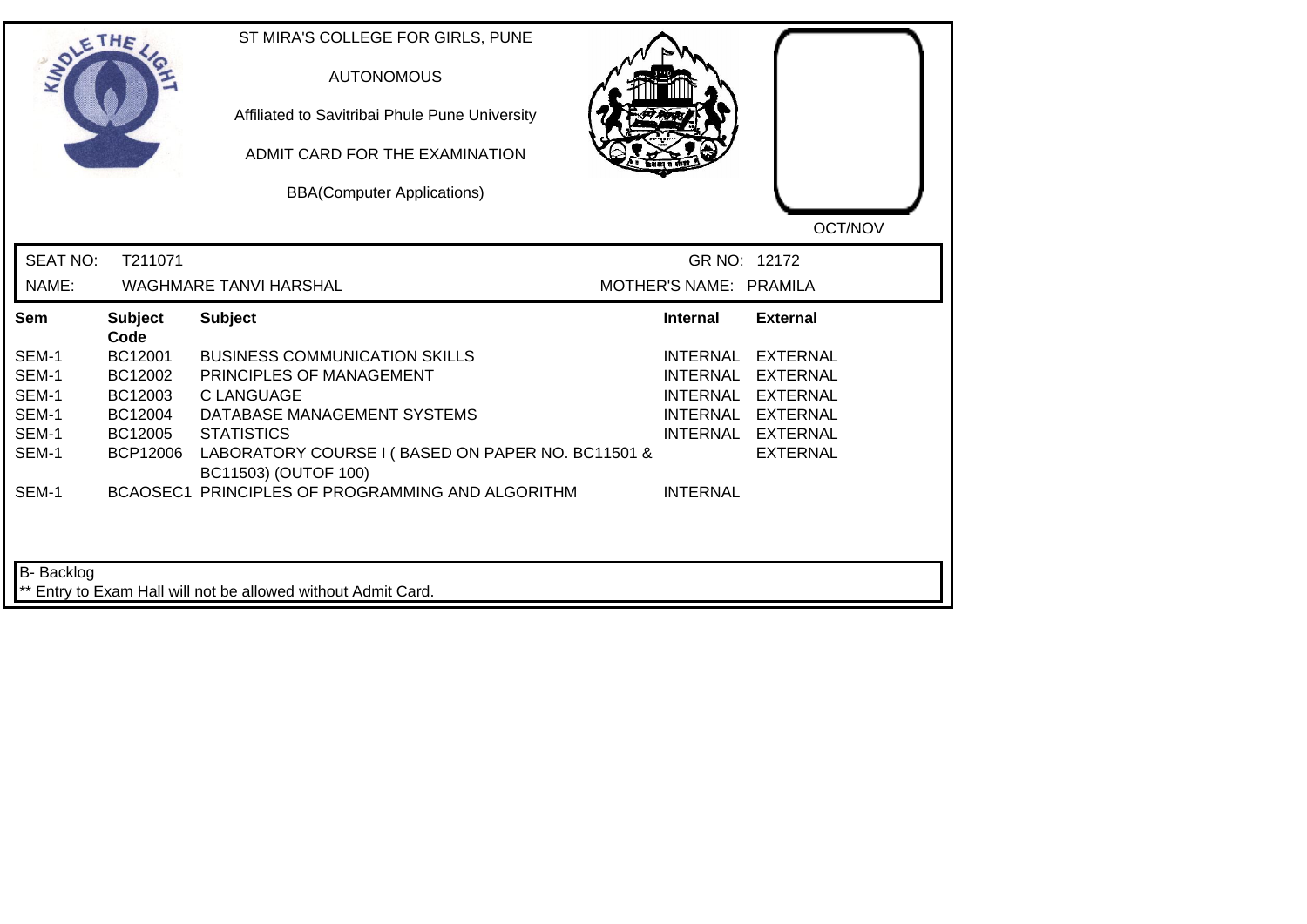| SOLETHE.        |                        | ST MIRA'S COLLEGE FOR GIRLS, PUNE<br><b>AUTONOMOUS</b><br>Affiliated to Savitribai Phule Pune University<br>ADMIT CARD FOR THE EXAMINATION<br><b>BBA(Computer Applications)</b> |                      | OCT/NOV           |
|-----------------|------------------------|---------------------------------------------------------------------------------------------------------------------------------------------------------------------------------|----------------------|-------------------|
| <b>SEAT NO:</b> | T211006                |                                                                                                                                                                                 | GR NO: 12173         |                   |
| NAME:           |                        | MEENAKAL ARYA RAJAN                                                                                                                                                             | MOTHER'S NAME: DEEPA |                   |
| Sem             | <b>Subject</b><br>Code | <b>Subject</b>                                                                                                                                                                  | <b>Internal</b>      | <b>External</b>   |
| SEM-1           | BC12001                | <b>BUSINESS COMMUNICATION SKILLS</b>                                                                                                                                            | <b>INTERNAL</b>      | <b>EXTERNAL</b>   |
| SEM-1           | BC12002                | PRINCIPLES OF MANAGEMENT                                                                                                                                                        | <b>INTERNAL</b>      | <b>EXTERNAL</b>   |
| SEM-1           | BC12003                | <b>C LANGUAGE</b>                                                                                                                                                               | <b>INTERNAL</b>      | <b>EXTERNAL</b>   |
| SEM-1           | BC12004                | DATABASE MANAGEMENT SYSTEMS                                                                                                                                                     |                      | INTERNAL EXTERNAL |
| SEM-1           | BC12005                | <b>STATISTICS</b>                                                                                                                                                               |                      | INTERNAL EXTERNAL |
| SEM-1           | <b>BCP12006</b>        | LABORATORY COURSE I (BASED ON PAPER NO. BC11501 &<br>BC11503) (OUTOF 100)                                                                                                       |                      | <b>EXTERNAL</b>   |
| SEM-1           |                        | BCAOSEC1 PRINCIPLES OF PROGRAMMING AND ALGORITHM                                                                                                                                | <b>INTERNAL</b>      |                   |
| B- Backlog      |                        | ** Entry to Exam Hall will not be allowed without Admit Card.                                                                                                                   |                      |                   |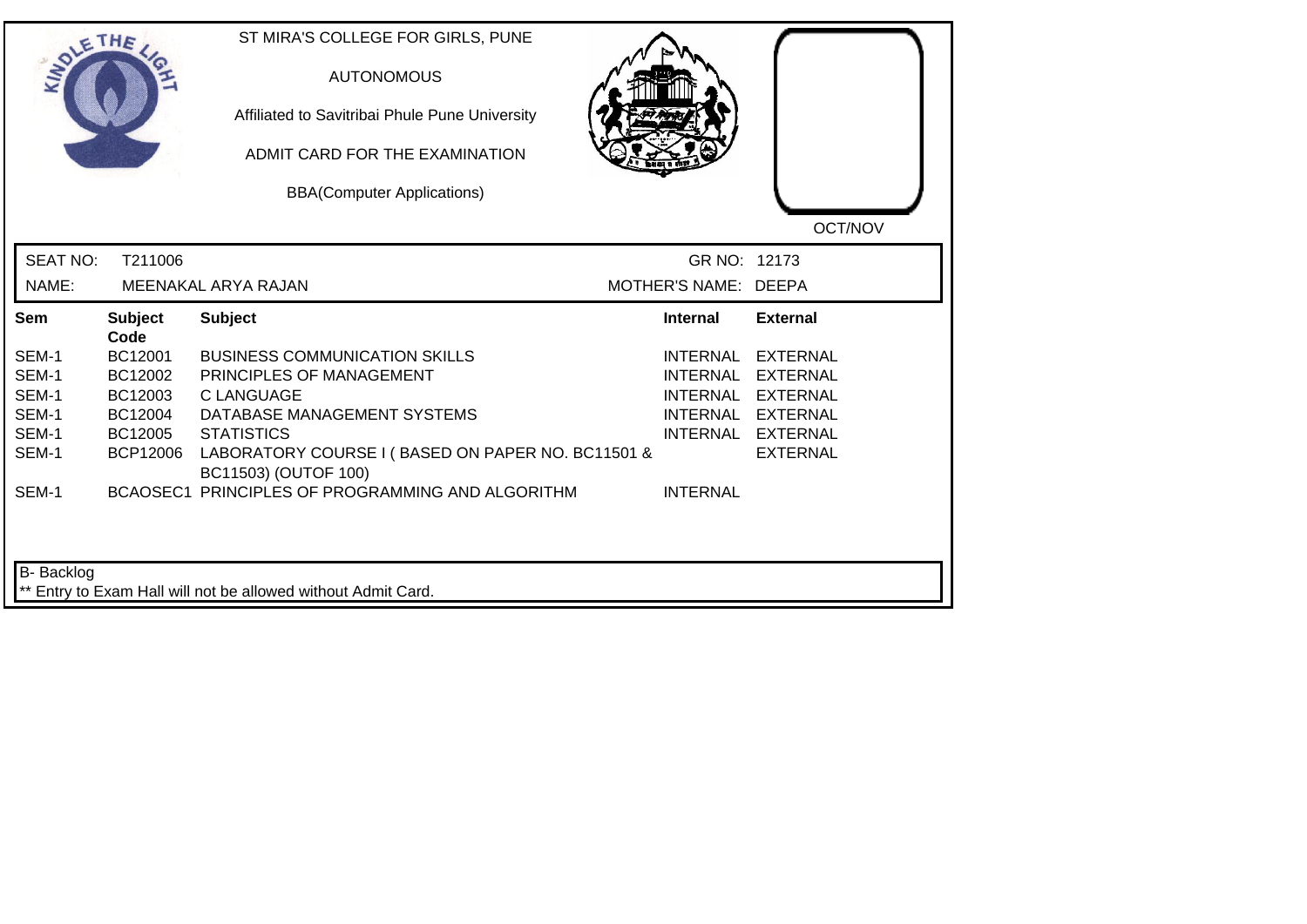| <b>SIMOLE</b>   | THE                    | ST MIRA'S COLLEGE FOR GIRLS, PUNE<br><b>AUTONOMOUS</b><br>Affiliated to Savitribai Phule Pune University<br>ADMIT CARD FOR THE EXAMINATION<br><b>BBA(Computer Applications)</b> |                        | OCT/NOV           |
|-----------------|------------------------|---------------------------------------------------------------------------------------------------------------------------------------------------------------------------------|------------------------|-------------------|
| <b>SEAT NO:</b> | T211033                |                                                                                                                                                                                 | GR NO: 12174           |                   |
| NAME:           |                        | SOMWANSHI MANSI PRAMOD                                                                                                                                                          | MOTHER'S NAME: PADMEEN |                   |
| Sem             | <b>Subject</b><br>Code | <b>Subject</b>                                                                                                                                                                  | <b>Internal</b>        | <b>External</b>   |
| SEM-1           | BC12001                | <b>BUSINESS COMMUNICATION SKILLS</b>                                                                                                                                            | <b>INTERNAL</b>        | <b>EXTERNAL</b>   |
| SEM-1           | BC12002                | PRINCIPLES OF MANAGEMENT                                                                                                                                                        | <b>INTERNAL</b>        | EXTERNAL          |
| SEM-1           | BC12003                | <b>C LANGUAGE</b>                                                                                                                                                               | <b>INTERNAL</b>        | <b>EXTERNAL</b>   |
| SEM-1           | BC12004                | DATABASE MANAGEMENT SYSTEMS                                                                                                                                                     |                        | INTERNAL EXTERNAL |
| SEM-1           | BC12005                | <b>STATISTICS</b>                                                                                                                                                               |                        | INTERNAL EXTERNAL |
| SEM-1           | <b>BCP12006</b>        | LABORATORY COURSE I (BASED ON PAPER NO. BC11501 &<br>BC11503) (OUTOF 100)                                                                                                       |                        | <b>EXTERNAL</b>   |
| SEM-1           |                        | BCAOSEC1 PRINCIPLES OF PROGRAMMING AND ALGORITHM                                                                                                                                | <b>INTERNAL</b>        |                   |
| B- Backlog      |                        | ** Entry to Exam Hall will not be allowed without Admit Card.                                                                                                                   |                        |                   |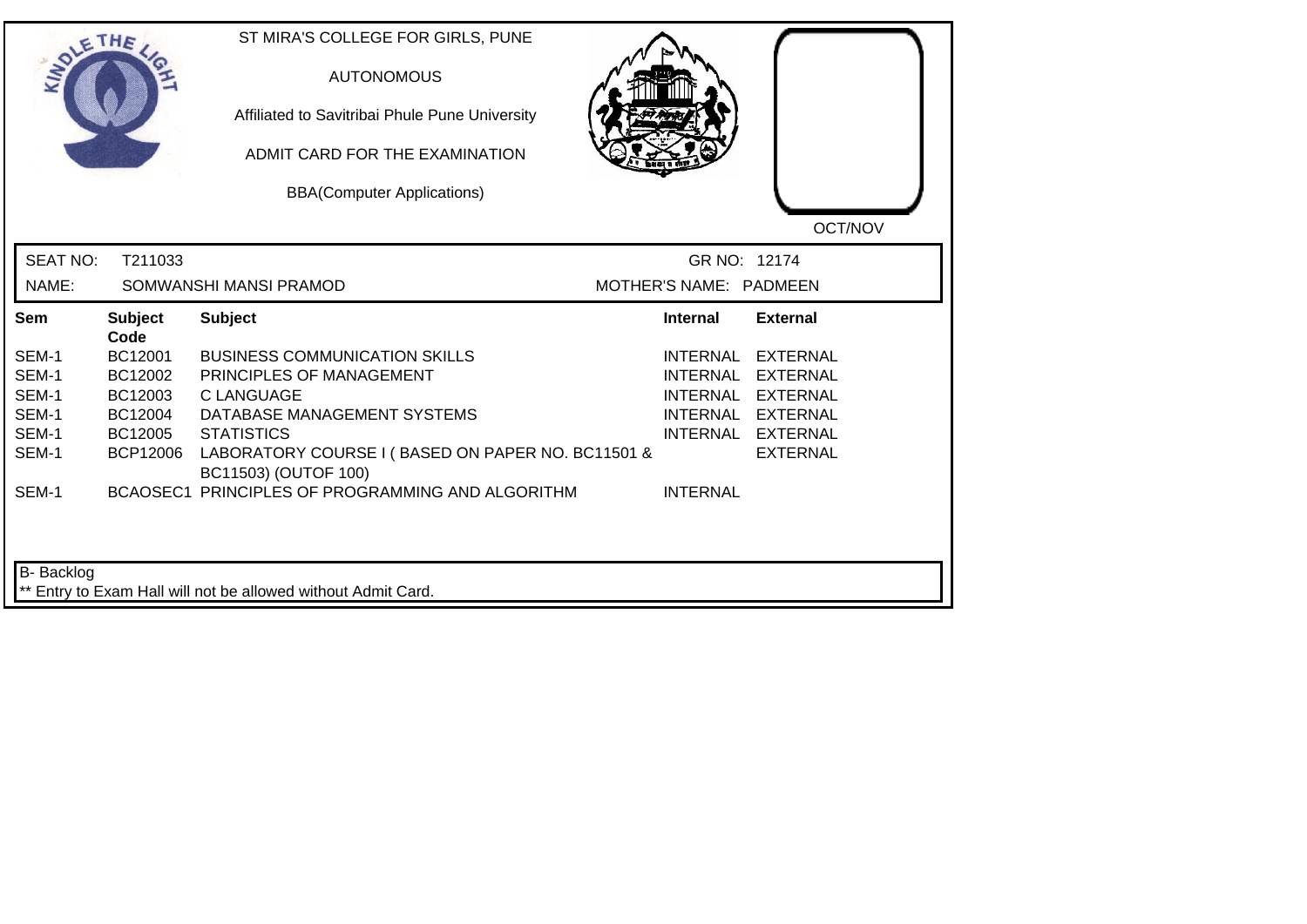|                 | THE                    | ST MIRA'S COLLEGE FOR GIRLS, PUNE<br><b>AUTONOMOUS</b><br>Affiliated to Savitribai Phule Pune University<br>ADMIT CARD FOR THE EXAMINATION<br><b>BBA(Computer Applications)</b> |                      | OCT/NOV           |
|-----------------|------------------------|---------------------------------------------------------------------------------------------------------------------------------------------------------------------------------|----------------------|-------------------|
| <b>SEAT NO:</b> | T211004                |                                                                                                                                                                                 | GR NO: 12175         |                   |
| NAME:           |                        | <b>KAWDE MANSI ANIL</b>                                                                                                                                                         | MOTHER'S NAME: JYOTI |                   |
| Sem             | <b>Subject</b><br>Code | <b>Subject</b>                                                                                                                                                                  | <b>Internal</b>      | <b>External</b>   |
| SEM-1           | BC12001                | <b>BUSINESS COMMUNICATION SKILLS</b>                                                                                                                                            | <b>INTERNAL</b>      | <b>EXTERNAL</b>   |
| SEM-1           | BC12002                | PRINCIPLES OF MANAGEMENT                                                                                                                                                        | <b>INTERNAL</b>      | EXTERNAL          |
| SEM-1           | BC12003                | <b>C LANGUAGE</b>                                                                                                                                                               | <b>INTERNAL</b>      | <b>EXTERNAL</b>   |
| SEM-1           | BC12004                | DATABASE MANAGEMENT SYSTEMS                                                                                                                                                     |                      | INTERNAL EXTERNAL |
| SEM-1           | BC12005                | <b>STATISTICS</b>                                                                                                                                                               |                      | INTERNAL EXTERNAL |
| SEM-1           | <b>BCP12006</b>        | LABORATORY COURSE I (BASED ON PAPER NO. BC11501 &<br>BC11503) (OUTOF 100)                                                                                                       |                      | <b>EXTERNAL</b>   |
| SEM-1           |                        | BCAOSEC1 PRINCIPLES OF PROGRAMMING AND ALGORITHM                                                                                                                                | <b>INTERNAL</b>      |                   |
|                 |                        |                                                                                                                                                                                 |                      |                   |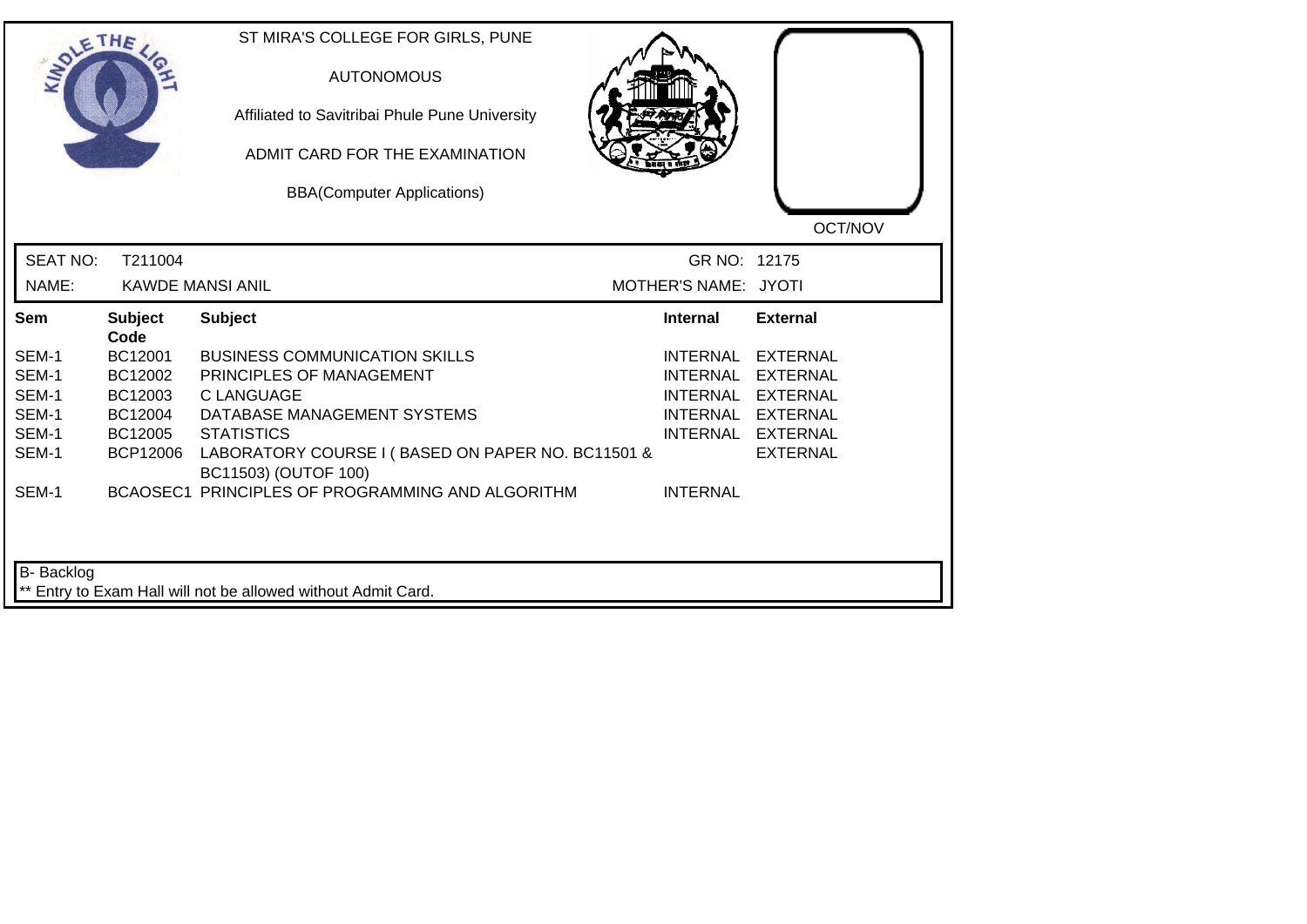|                 | THE                    | ST MIRA'S COLLEGE FOR GIRLS, PUNE<br><b>AUTONOMOUS</b><br>Affiliated to Savitribai Phule Pune University<br>ADMIT CARD FOR THE EXAMINATION<br><b>BBA(Computer Applications)</b> |                                    | OCT/NOV                            |
|-----------------|------------------------|---------------------------------------------------------------------------------------------------------------------------------------------------------------------------------|------------------------------------|------------------------------------|
| <b>SEAT NO:</b> | T211063                |                                                                                                                                                                                 | GR NO: 12176                       |                                    |
| NAME:           |                        | SABALE SHRADHA VIJAY                                                                                                                                                            | <b>MOTHER'S NAME:</b>              | <b>SHOBHA</b>                      |
| Sem             | <b>Subject</b><br>Code | <b>Subject</b>                                                                                                                                                                  | <b>Internal</b>                    | <b>External</b>                    |
| SEM-1           | BC12001                | <b>BUSINESS COMMUNICATION SKILLS</b>                                                                                                                                            | <b>INTERNAL</b>                    | <b>EXTERNAL</b>                    |
| SEM-1<br>SEM-1  | BC12002<br>BC12003     | PRINCIPLES OF MANAGEMENT<br><b>C LANGUAGE</b>                                                                                                                                   | <b>INTERNAL</b><br><b>INTERNAL</b> | <b>EXTERNAL</b><br><b>EXTERNAL</b> |
| SEM-1           | BC12004                | DATABASE MANAGEMENT SYSTEMS                                                                                                                                                     |                                    | INTERNAL EXTERNAL                  |
| SEM-1           | BC12005                | <b>STATISTICS</b>                                                                                                                                                               |                                    | INTERNAL EXTERNAL                  |
| SEM-1           | <b>BCP12006</b>        | LABORATORY COURSE I (BASED ON PAPER NO. BC11501 &<br>BC11503) (OUTOF 100)                                                                                                       |                                    | <b>EXTERNAL</b>                    |
| SEM-1           |                        | BCAOSEC1 PRINCIPLES OF PROGRAMMING AND ALGORITHM                                                                                                                                | <b>INTERNAL</b>                    |                                    |
| B- Backlog      |                        | ** Entry to Exam Hall will not be allowed without Admit Card.                                                                                                                   |                                    |                                    |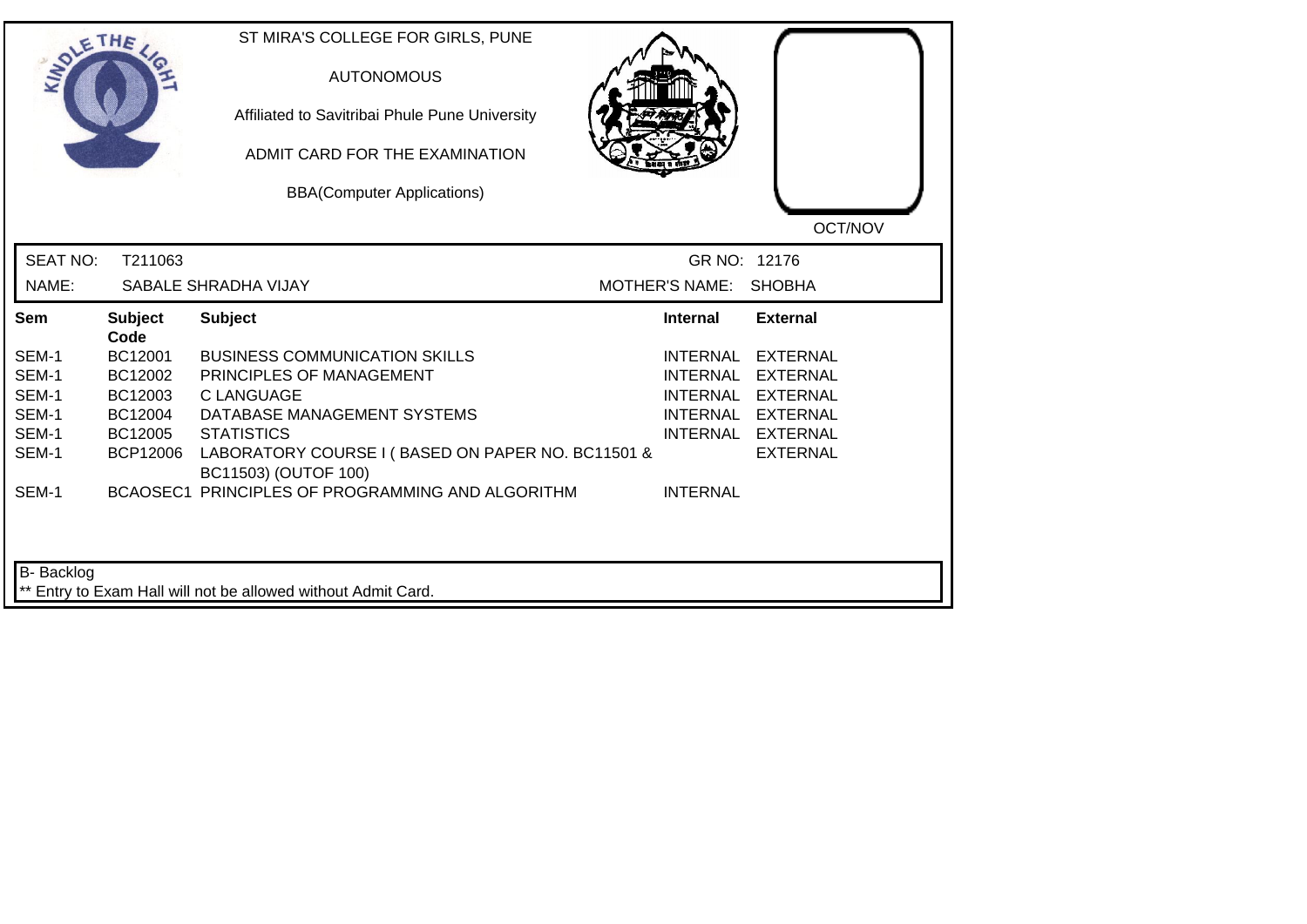| <b>LANDLE</b>   | THE                    | ST MIRA'S COLLEGE FOR GIRLS, PUNE<br><b>AUTONOMOUS</b><br>Affiliated to Savitribai Phule Pune University<br>ADMIT CARD FOR THE EXAMINATION<br><b>BBA(Computer Applications)</b> |                          | OCT/NOV           |
|-----------------|------------------------|---------------------------------------------------------------------------------------------------------------------------------------------------------------------------------|--------------------------|-------------------|
| <b>SEAT NO:</b> | T211011                |                                                                                                                                                                                 | GR NO: 12177             |                   |
| NAME:           |                        | CHOWDHARY BHAWNA NEMARAM                                                                                                                                                        | MOTHER'S NAME: MISRIDEVI |                   |
| Sem             | <b>Subject</b><br>Code | <b>Subject</b>                                                                                                                                                                  | Internal                 | <b>External</b>   |
| SEM-1           | BC12001                | <b>BUSINESS COMMUNICATION SKILLS</b>                                                                                                                                            | <b>INTERNAL</b>          | <b>EXTERNAL</b>   |
| SEM-1           | BC12002                | PRINCIPLES OF MANAGEMENT                                                                                                                                                        | <b>INTERNAL</b>          | <b>EXTERNAL</b>   |
| SEM-1           | BC12003                | <b>CLANGUAGE</b>                                                                                                                                                                | <b>INTERNAL</b>          | <b>EXTERNAL</b>   |
| SEM-1           | BC12004                | DATABASE MANAGEMENT SYSTEMS                                                                                                                                                     |                          | INTERNAL EXTERNAL |
| SEM-1           | BC12005                | <b>STATISTICS</b>                                                                                                                                                               |                          | INTERNAL EXTERNAL |
| SEM-1           | <b>BCP12006</b>        | LABORATORY COURSE I (BASED ON PAPER NO. BC11501 &<br>BC11503) (OUTOF 100)                                                                                                       |                          | <b>EXTERNAL</b>   |
| SEM-1           |                        | BCAOSEC1 PRINCIPLES OF PROGRAMMING AND ALGORITHM                                                                                                                                | <b>INTERNAL</b>          |                   |
| B- Backlog      |                        | ** Entry to Exam Hall will not be allowed without Admit Card.                                                                                                                   |                          |                   |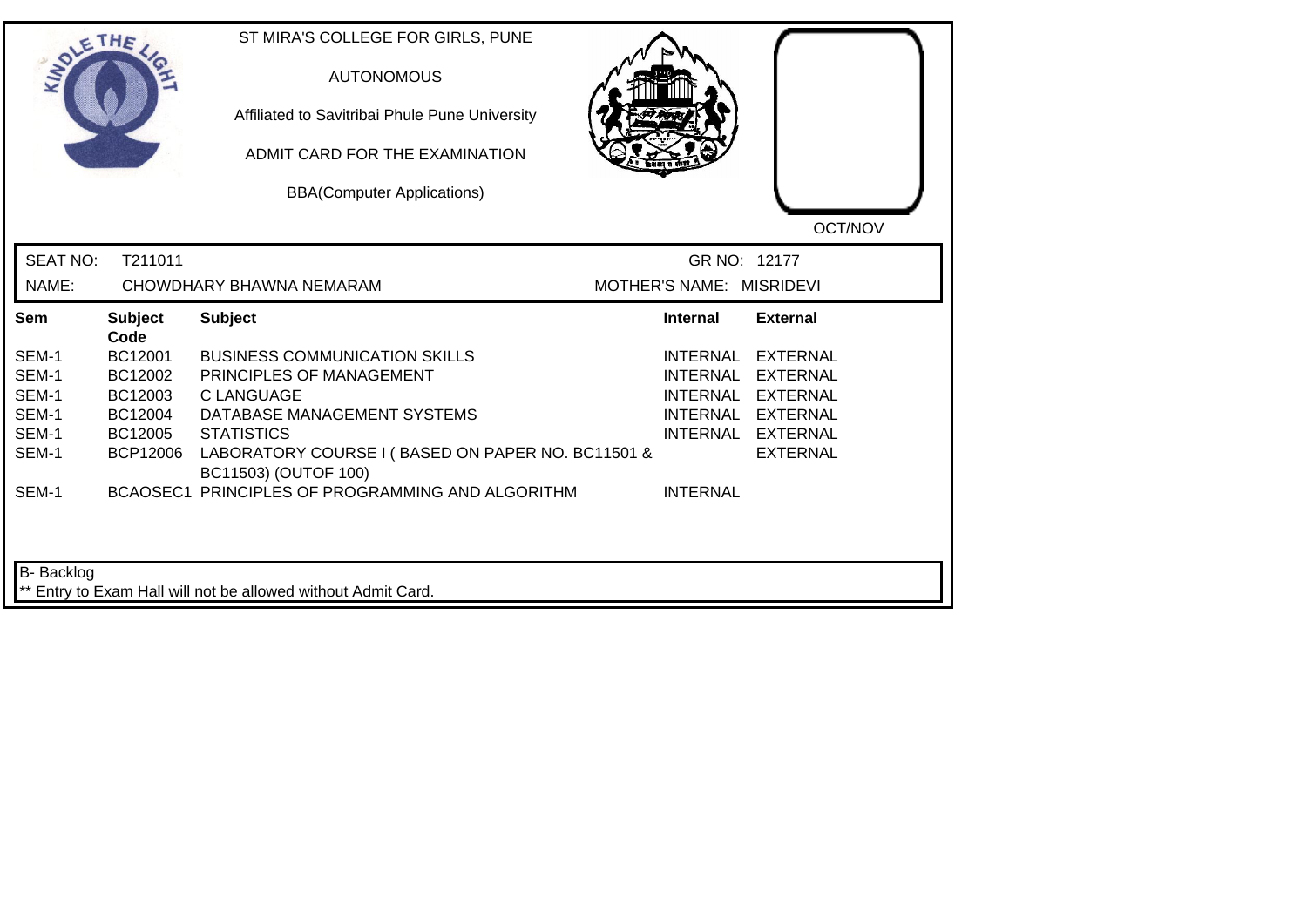|                 | THE                    | ST MIRA'S COLLEGE FOR GIRLS, PUNE<br><b>AUTONOMOUS</b><br>Affiliated to Savitribai Phule Pune University<br>ADMIT CARD FOR THE EXAMINATION<br><b>BBA(Computer Applications)</b> |                        | OCT/NOV           |
|-----------------|------------------------|---------------------------------------------------------------------------------------------------------------------------------------------------------------------------------|------------------------|-------------------|
| <b>SEAT NO:</b> | T211001                |                                                                                                                                                                                 | GR NO: 12178           |                   |
| NAME:           | <b>SNEHA A SHINDE</b>  |                                                                                                                                                                                 | MOTHER'S NAME: SANGITA |                   |
| Sem             | <b>Subject</b><br>Code | <b>Subject</b>                                                                                                                                                                  | <b>Internal</b>        | <b>External</b>   |
| SEM-1           | BC12001                | <b>BUSINESS COMMUNICATION SKILLS</b>                                                                                                                                            | INTERNAL               | EXTERNAL          |
| SEM-1           | BC12002                | PRINCIPLES OF MANAGEMENT                                                                                                                                                        | <b>INTERNAL</b>        | EXTERNAL          |
| SEM-1           | BC12003                | <b>CLANGUAGE</b>                                                                                                                                                                |                        | INTERNAL EXTERNAL |
| SEM-1           | BC12004                | DATABASE MANAGEMENT SYSTEMS                                                                                                                                                     |                        | INTERNAL EXTERNAL |
| SEM-1           | BC12005                | <b>STATISTICS</b>                                                                                                                                                               |                        | INTERNAL EXTERNAL |
| SEM-1           | <b>BCP12006</b>        | LABORATORY COURSE I (BASED ON PAPER NO. BC11501 &<br>BC11503) (OUTOF 100)                                                                                                       |                        | <b>EXTERNAL</b>   |
| SEM-1           |                        | BCAOSEC1 PRINCIPLES OF PROGRAMMING AND ALGORITHM                                                                                                                                | <b>INTERNAL</b>        |                   |
| B- Backlog      |                        | ** Entry to Exam Hall will not be allowed without Admit Card.                                                                                                                   |                        |                   |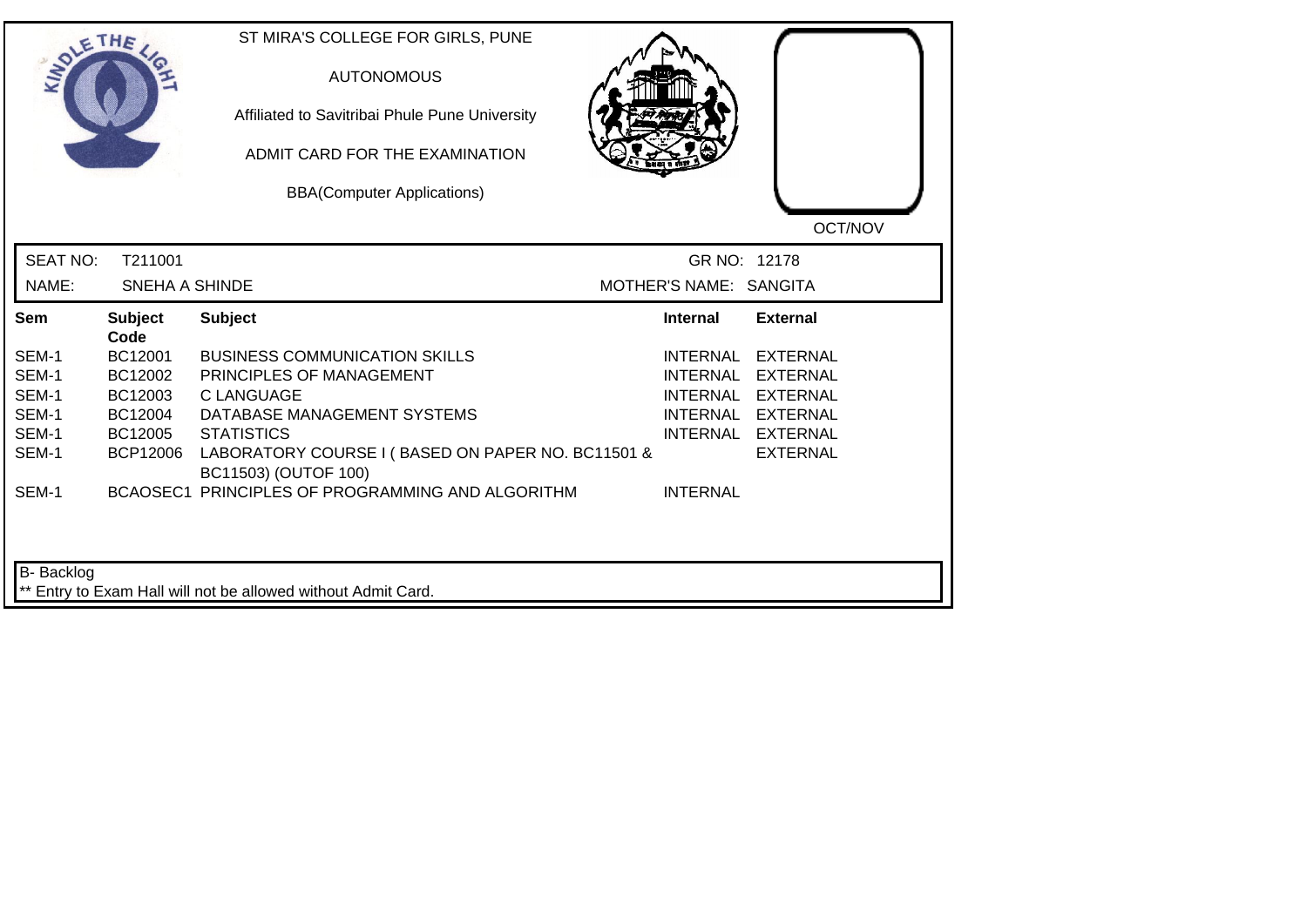|                 | THE                    | ST MIRA'S COLLEGE FOR GIRLS, PUNE<br><b>AUTONOMOUS</b><br>Affiliated to Savitribai Phule Pune University<br>ADMIT CARD FOR THE EXAMINATION<br><b>BBA(Computer Applications)</b> |                      | OCT/NOV           |
|-----------------|------------------------|---------------------------------------------------------------------------------------------------------------------------------------------------------------------------------|----------------------|-------------------|
| <b>SEAT NO:</b> | T211079                |                                                                                                                                                                                 | GR NO: 12179         |                   |
| NAME:           |                        | <b>TAGADKAR VRUSHALI POPAT</b>                                                                                                                                                  | MOTHER'S NAME: MALAN |                   |
| Sem             | <b>Subject</b><br>Code | <b>Subject</b>                                                                                                                                                                  | <b>Internal</b>      | <b>External</b>   |
| SEM-1           | BC12001                | <b>BUSINESS COMMUNICATION SKILLS</b>                                                                                                                                            | INTERNAL             | EXTERNAL          |
| SEM-1           | BC12002                | PRINCIPLES OF MANAGEMENT                                                                                                                                                        | <b>INTERNAL</b>      | <b>EXTERNAL</b>   |
| SEM-1           | BC12003                | <b>CLANGUAGE</b>                                                                                                                                                                |                      | INTERNAL EXTERNAL |
| SEM-1           | BC12004                | DATABASE MANAGEMENT SYSTEMS                                                                                                                                                     |                      | INTERNAL EXTERNAL |
| SEM-1           | BC12005                | <b>STATISTICS</b>                                                                                                                                                               |                      | INTERNAL EXTERNAL |
| SEM-1           | <b>BCP12006</b>        | LABORATORY COURSE I (BASED ON PAPER NO. BC11501 &<br>BC11503) (OUTOF 100)                                                                                                       |                      | <b>EXTERNAL</b>   |
| SEM-1           |                        | BCAOSEC1 PRINCIPLES OF PROGRAMMING AND ALGORITHM                                                                                                                                | <b>INTERNAL</b>      |                   |
| B- Backlog      |                        | ** Entry to Exam Hall will not be allowed without Admit Card.                                                                                                                   |                      |                   |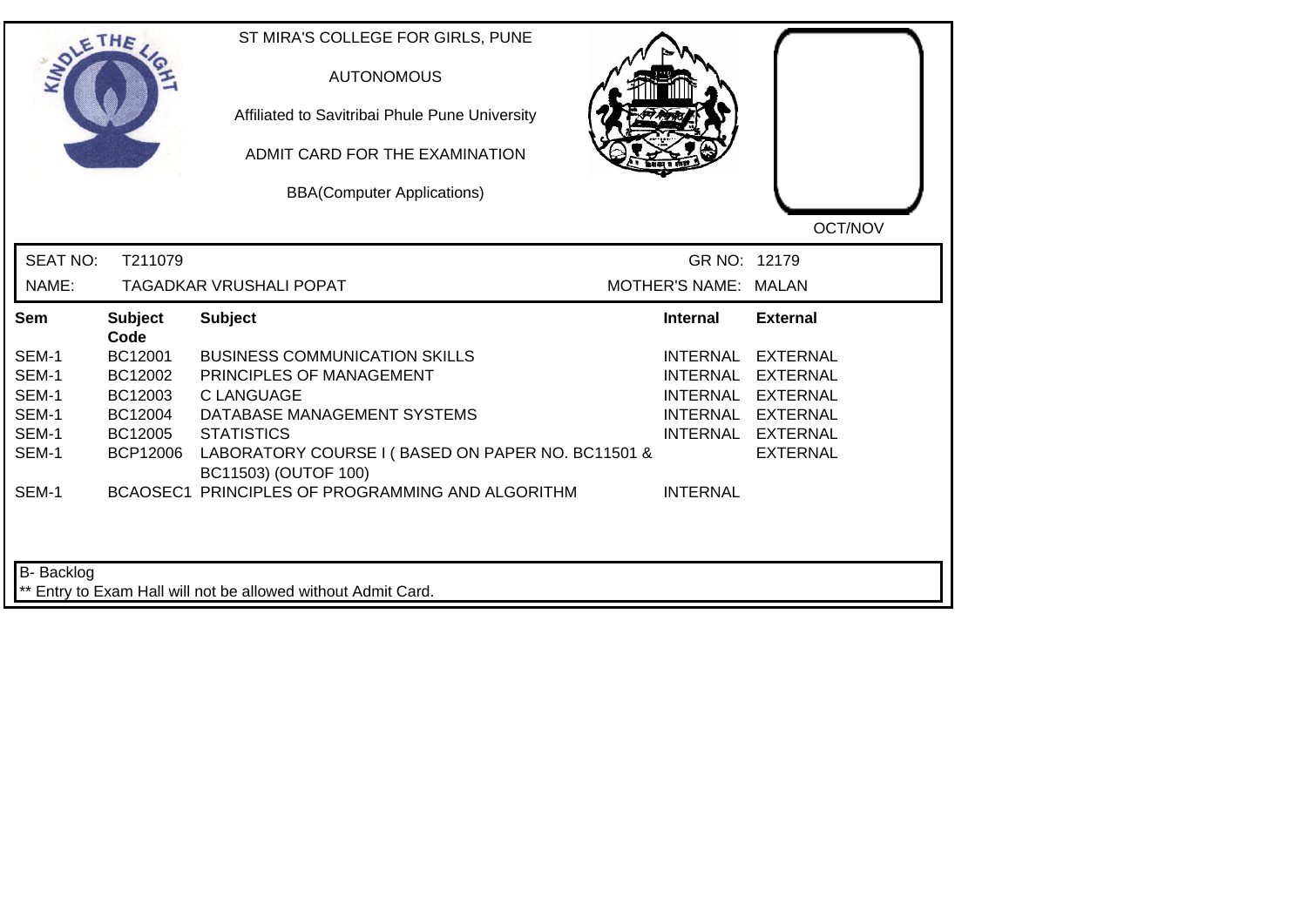|                 | THE                    | ST MIRA'S COLLEGE FOR GIRLS, PUNE<br><b>AUTONOMOUS</b><br>Affiliated to Savitribai Phule Pune University<br>ADMIT CARD FOR THE EXAMINATION<br><b>BBA(Computer Applications)</b> |                       | OCT/NOV           |
|-----------------|------------------------|---------------------------------------------------------------------------------------------------------------------------------------------------------------------------------|-----------------------|-------------------|
| <b>SEAT NO:</b> | T211051                |                                                                                                                                                                                 | GR NO: 12180          |                   |
| NAME:           |                        | <b>CHAVAN SAKSHI BALU</b>                                                                                                                                                       | MOTHER'S NAME: ROHINI |                   |
| Sem             | <b>Subject</b><br>Code | <b>Subject</b>                                                                                                                                                                  | <b>Internal</b>       | <b>External</b>   |
| SEM-1           | BC12001                | <b>BUSINESS COMMUNICATION SKILLS</b>                                                                                                                                            | <b>INTERNAL</b>       | <b>EXTERNAL</b>   |
| SEM-1           | BC12002                | PRINCIPLES OF MANAGEMENT                                                                                                                                                        | <b>INTERNAL</b>       | <b>EXTERNAL</b>   |
| SEM-1           | BC12003                | <b>C LANGUAGE</b>                                                                                                                                                               | <b>INTERNAL</b>       | <b>EXTERNAL</b>   |
| SEM-1           | BC12004                | DATABASE MANAGEMENT SYSTEMS                                                                                                                                                     |                       | INTERNAL EXTERNAL |
| SEM-1           | BC12005                | <b>STATISTICS</b>                                                                                                                                                               |                       | INTERNAL EXTERNAL |
| SEM-1           | <b>BCP12006</b>        | LABORATORY COURSE I (BASED ON PAPER NO. BC11501 &<br>BC11503) (OUTOF 100)                                                                                                       |                       | <b>EXTERNAL</b>   |
| SEM-1           |                        | BCAOSEC1 PRINCIPLES OF PROGRAMMING AND ALGORITHM                                                                                                                                | <b>INTERNAL</b>       |                   |
| B- Backlog      |                        | ** Entry to Exam Hall will not be allowed without Admit Card.                                                                                                                   |                       |                   |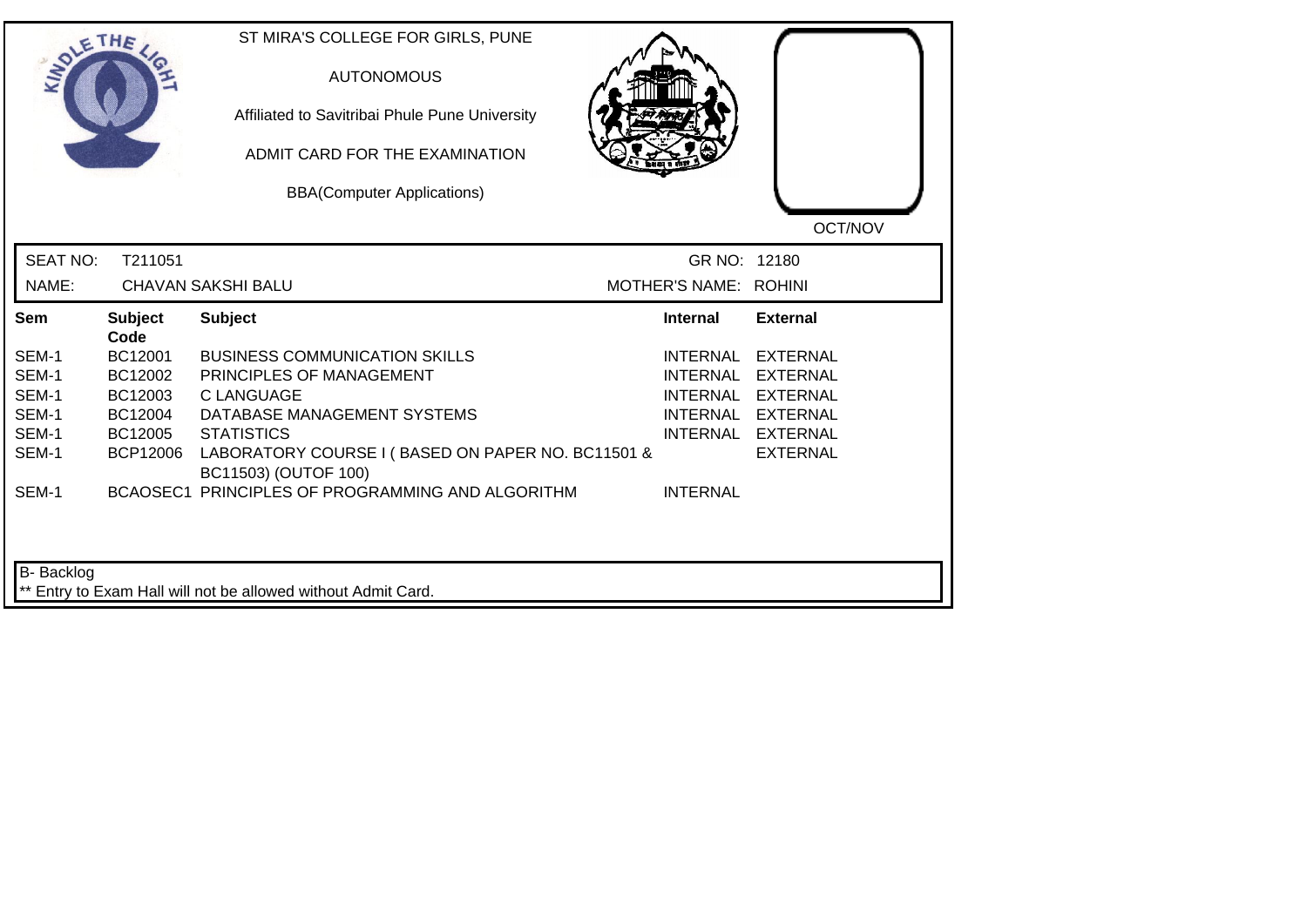|                 | THE                    | ST MIRA'S COLLEGE FOR GIRLS, PUNE<br><b>AUTONOMOUS</b><br>Affiliated to Savitribai Phule Pune University<br>ADMIT CARD FOR THE EXAMINATION<br><b>BBA(Computer Applications)</b> |                       | OCT/NOV           |
|-----------------|------------------------|---------------------------------------------------------------------------------------------------------------------------------------------------------------------------------|-----------------------|-------------------|
| <b>SEAT NO:</b> | T211003                |                                                                                                                                                                                 | GR NO: 12181          |                   |
| NAME:           |                        | SHINDE TANUJA AJIT                                                                                                                                                              | MOTHER'S NAME: RUPALI |                   |
| Sem             | <b>Subject</b><br>Code | <b>Subject</b>                                                                                                                                                                  | <b>Internal</b>       | <b>External</b>   |
| SEM-1           | BC12001                | <b>BUSINESS COMMUNICATION SKILLS</b>                                                                                                                                            | INTERNAL              | <b>EXTERNAL</b>   |
| SEM-1           | BC12002                | PRINCIPLES OF MANAGEMENT                                                                                                                                                        | <b>INTERNAL</b>       | <b>EXTERNAL</b>   |
| SEM-1           | BC12003                | <b>CLANGUAGE</b>                                                                                                                                                                | <b>INTERNAL</b>       | <b>EXTERNAL</b>   |
| SEM-1           | BC12004                | DATABASE MANAGEMENT SYSTEMS                                                                                                                                                     |                       | INTERNAL EXTERNAL |
| SEM-1           | BC12005                | <b>STATISTICS</b>                                                                                                                                                               |                       | INTERNAL EXTERNAL |
| SEM-1           | <b>BCP12006</b>        | LABORATORY COURSE I (BASED ON PAPER NO. BC11501 &<br>BC11503) (OUTOF 100)                                                                                                       |                       | <b>EXTERNAL</b>   |
| SEM-1           |                        | BCAOSEC1 PRINCIPLES OF PROGRAMMING AND ALGORITHM                                                                                                                                | <b>INTERNAL</b>       |                   |
| B- Backlog      |                        | ** Entry to Exam Hall will not be allowed without Admit Card.                                                                                                                   |                       |                   |